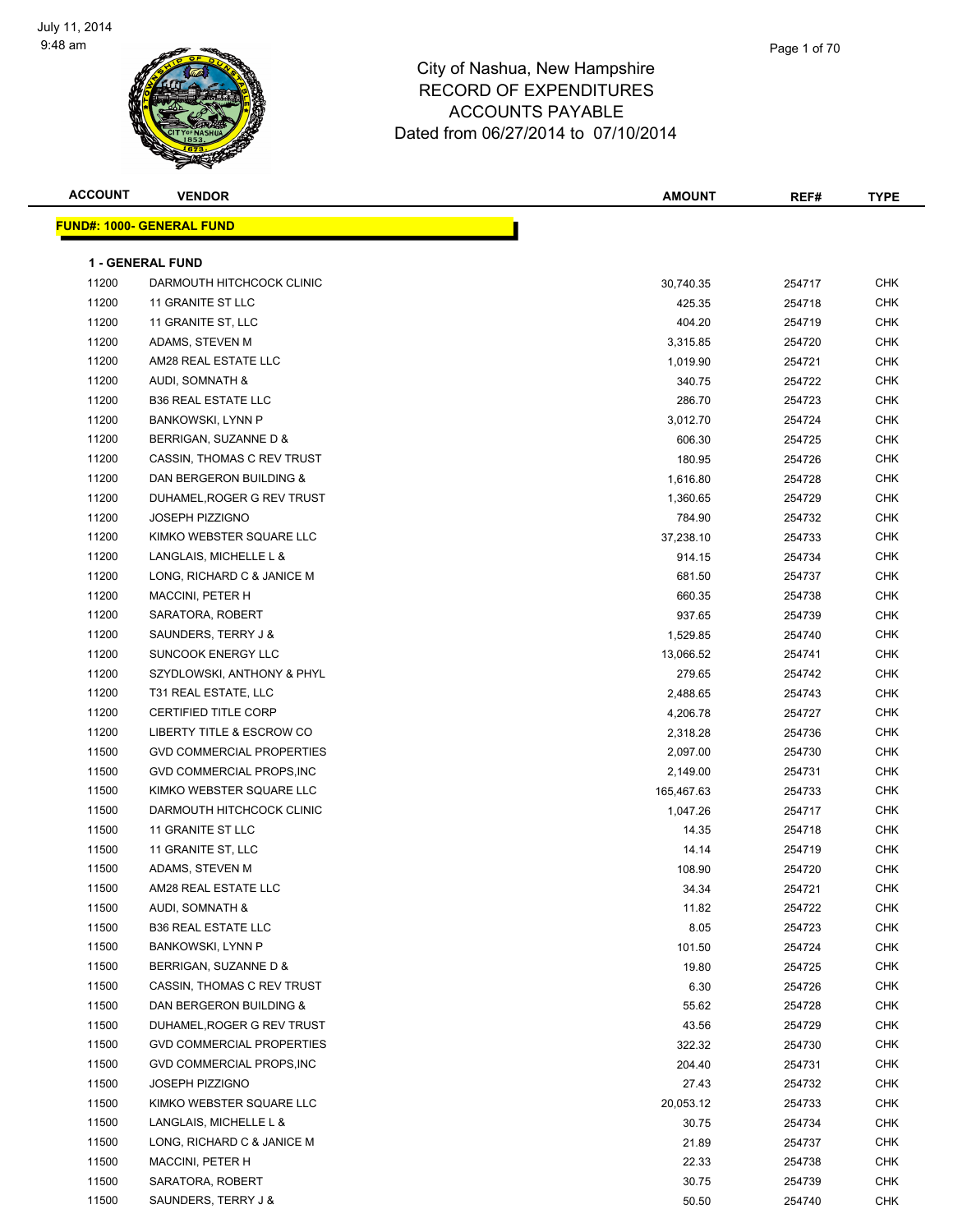

| <b>ACCOUNT</b> | <b>VENDOR</b>                    | <b>AMOUNT</b> | REF#   | <b>TYPE</b> |
|----------------|----------------------------------|---------------|--------|-------------|
|                | <b>FUND#: 1000- GENERAL FUND</b> |               |        |             |
|                |                                  |               |        |             |
|                | <b>1 - GENERAL FUND</b>          |               |        |             |
| 11500          | <b>SUNCOOK ENERGY LLC</b>        | 451.50        | 254741 | <b>CHK</b>  |
| 11500          | SZYDLOWSKI, ANTHONY & PHYL       | 11.00         | 254742 | CHK         |
| 11500          | T31 REAL ESTATE, LLC             | 82.82         | 254743 | <b>CHK</b>  |
| 21432          | <b>TSA CONSULTING GROUP</b>      | 40,666.86     | 15448  | ACH         |
| 21432          | <b>TSA CONSULTING GROUP</b>      | 583.43        | 15471  | ACH         |
| 21440          | HARTFORD LIFE IPD GROUP ANNUIT   | 40,201.72     | 15435  | <b>ACH</b>  |
| 21440          | HARTFORD LIFE IPD GROUP ANNUIT   | 26,377.26     | 15458  | ACH         |
| 21475          | <b>CITIZENS BANK</b>             | 4,194.50      | 253887 | CHK         |
| 21475          | <b>CITIZENS BANK</b>             | 2,458.11      | 254370 | CHK         |
| 21485          | AFSCME COUNCIL 93/LOCAL 365      | 1,998.00      | 15431  | ACH         |
| 21485          | <b>FIREFIGHTERS LOCAL 789</b>    | 4,056.43      | 15434  | ACH         |
| 21485          | IAFF LOCAL 789                   | 236.00        | 15436  | ACH         |
| 21485          | NASHUA POLICE COMM UNION         | 187.00        | 15439  | ACH         |
| 21485          | NASHUA POLICE PATROLMANS ASSOC   | 1,008.00      | 15440  | ACH         |
| 21485          | NASHUA POLICE RELIEF ASSOC       | 805.50        | 15441  | <b>ACH</b>  |
| 21485          | NASHUA POLICE SUPERVISORS ASSO   | 403.00        | 15442  | ACH         |
| 21485          | NPLE-LOCAL #4831                 | 244.98        | 15444  | ACH         |
| 21485          | TEAMSTERS UNION LOCAL #633       | 275.12        | 15446  | ACH         |
| 21485          | TREAS NASHUA TEACHERS UNION      | 15,992.93     | 15447  | ACH         |
| 21485          | UAW LOCAL 2232                   | 770.12        | 15449  | ACH         |
| 21485          | AFSCME COUNCIL 93/LOCAL 365      | 1,971.00      | 15455  | ACH         |
| 21485          | <b>FIREFIGHTERS LOCAL 789</b>    | 4,056.43      | 15457  | ACH         |
| 21485          | IAFF LOCAL 789                   | 236.00        | 15459  | ACH         |
| 21485          | NASHUA POLICE COMM UNION         | 198.00        | 15462  | ACH         |
| 21485          | NASHUA POLICE PATROLMANS ASSOC   | 1,008.00      | 15463  | ACH         |
| 21485          | NASHUA POLICE RELIEF ASSOC       | 805.50        | 15464  | ACH         |
| 21485          | NASHUA POLICE SUPERVISORS ASSO   | 416.00        | 15465  | <b>ACH</b>  |
| 21485          | NPLE-LOCAL #4831                 | 244.98        | 15467  | <b>ACH</b>  |
| 21485          | TEAMSTERS UNION LOCAL #633       | 275.12        | 15469  | ACH         |
| 21485          | TREAS NASHUA TEACHERS UNION      | 1,030.61      | 15470  | ACH         |
| 21485          | UAW LOCAL 2232                   | 740.05        | 15472  | ACH         |
| 21485          | AMERICAN FEDERATION OF TEACHER   | 92.50         | 253886 | CHK         |
| 21485          | AMERICAN FEDERATION OF TEACHER   | 2.00          | 254369 | <b>CHK</b>  |
| 21490          | UNITED WAY OF GREATER NASHUA     | 556.11        | 253900 | <b>CHK</b>  |
| 21490          | UNITED WAY OF GREATER NASHUA     | 221.30        | 254381 | <b>CHK</b>  |
| 21495          | <b>WAGE ASSIGNMENT</b>           | 318.00        | 15432  | <b>ACH</b>  |
| 21495          | <b>WAGE ASSIGNMENT</b>           | 594.00        | 15433  | <b>ACH</b>  |
| 21495          | <b>WAGE ASSIGNMENT</b>           | 219.23        | 15437  | <b>ACH</b>  |
| 21495          | <b>WAGE ASSIGNMENT</b>           | 175.00        | 15438  | <b>ACH</b>  |
| 21495          | <b>WAGE ASSIGNMENT</b>           | 259.00        | 15445  | <b>ACH</b>  |
| 21495          | <b>WAGE ASSIGNMENT</b>           | 318.00        | 15456  | <b>ACH</b>  |
| 21495          | <b>WAGE ASSIGNMENT</b>           | 219.23        | 15460  | <b>ACH</b>  |
| 21495          | <b>WAGE ASSIGNMENT</b>           | 175.00        | 15461  | <b>ACH</b>  |
| 21495          | <b>WAGE ASSIGNMENT</b>           | 259.00        | 15468  | <b>ACH</b>  |
| 21495          | <b>WAGE ASSIGNMENT</b>           | 1,403.07      | 253888 | CHK         |
| 21495          | <b>WAGE ASSIGNMENT</b>           | 89.27         | 253889 | CHK         |
| 21495          | WAGE ASSIGNMENT                  | 740.09        | 253890 | <b>CHK</b>  |
| 21495          | <b>WAGE ASSIGNMENT</b>           | 104.00        | 253891 | <b>CHK</b>  |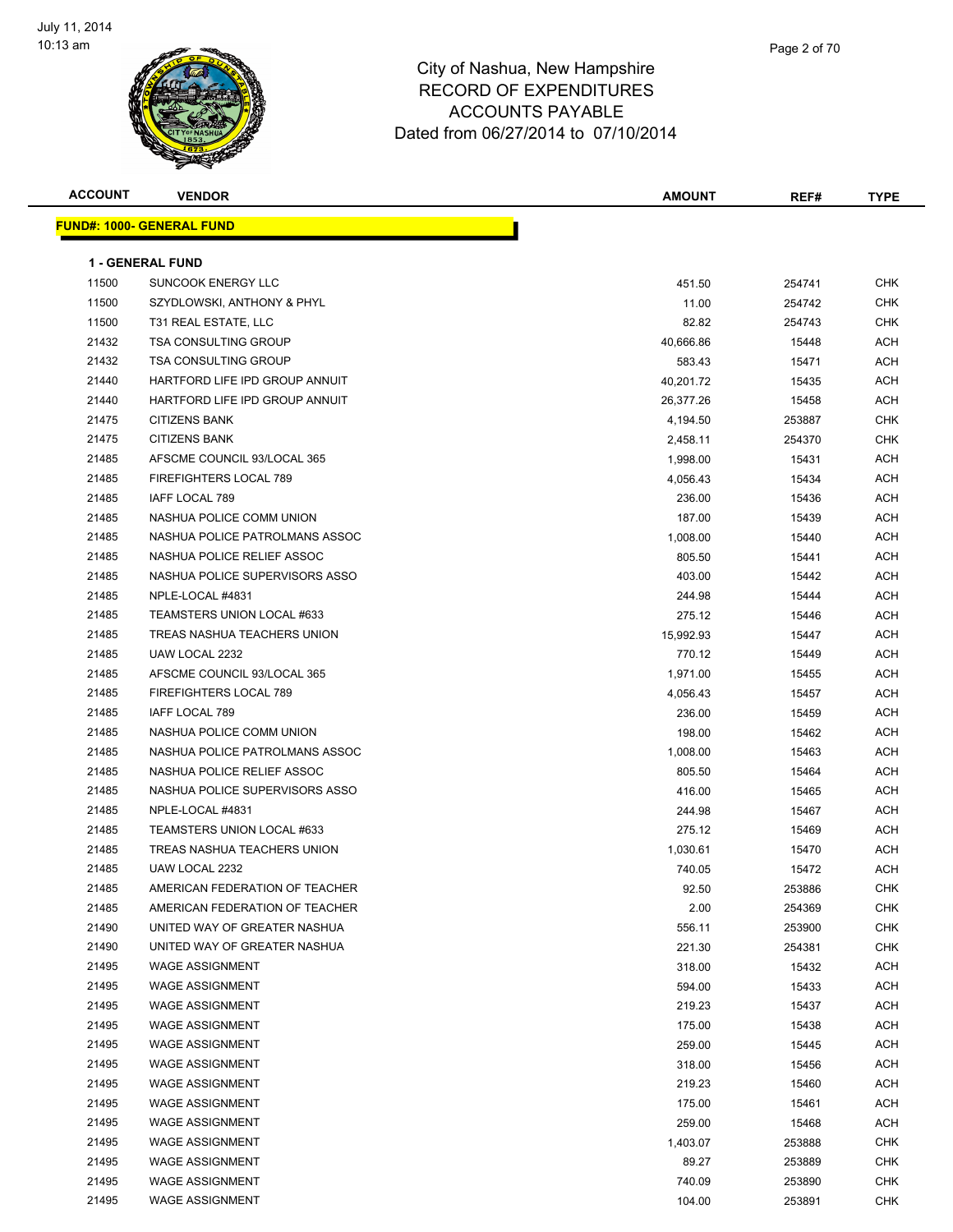

| <b>ACCOUNT</b> | <b>VENDOR</b>                     | <b>AMOUNT</b> | REF#   | <b>TYPE</b> |
|----------------|-----------------------------------|---------------|--------|-------------|
|                | <u> FUND#: 1000- GENERAL FUND</u> |               |        |             |
|                | <b>1 - GENERAL FUND</b>           |               |        |             |
| 21495          | <b>WAGE ASSIGNMENT</b>            | 275.00        | 253892 | <b>CHK</b>  |
| 21495          | <b>WAGE ASSIGNMENT</b>            | 1,305.85      | 253893 | <b>CHK</b>  |
| 21495          | <b>WAGE ASSIGNMENT</b>            | 75.00         | 253894 | <b>CHK</b>  |
| 21495          | <b>WAGE ASSIGNMENT</b>            | 11.54         | 253895 | <b>CHK</b>  |
| 21495          | <b>WAGE ASSIGNMENT</b>            | 103.50        | 253896 | <b>CHK</b>  |
| 21495          | <b>WAGE ASSIGNMENT</b>            | 376.21        | 253897 | <b>CHK</b>  |
| 21495          | <b>WAGE ASSIGNMENT</b>            | 237.00        | 253898 | <b>CHK</b>  |
| 21495          | <b>WAGE ASSIGNMENT</b>            | 218.16        | 253899 | <b>CHK</b>  |
| 21495          | <b>WAGE ASSIGNMENT</b>            | 348.58        | 253901 | <b>CHK</b>  |
| 21495          | <b>WAGE ASSIGNMENT</b>            | 1,403.07      | 254371 | <b>CHK</b>  |
| 21495          | <b>WAGE ASSIGNMENT</b>            | 89.27         | 254372 | <b>CHK</b>  |
| 21495          | <b>WAGE ASSIGNMENT</b>            | 1,078.04      | 254373 | <b>CHK</b>  |
| 21495          | <b>WAGE ASSIGNMENT</b>            | 104.00        | 254374 | <b>CHK</b>  |
| 21495          | <b>WAGE ASSIGNMENT</b>            | 275.00        | 254375 | <b>CHK</b>  |
| 21495          | <b>WAGE ASSIGNMENT</b>            | 1,280.85      | 254376 | <b>CHK</b>  |
| 21495          | <b>WAGE ASSIGNMENT</b>            | 25.00         | 254377 | <b>CHK</b>  |
| 21495          | <b>WAGE ASSIGNMENT</b>            | 11.54         | 254378 | <b>CHK</b>  |
| 21495          | <b>WAGE ASSIGNMENT</b>            | 103.50        | 254379 | <b>CHK</b>  |
| 21495          | <b>WAGE ASSIGNMENT</b>            | 237.00        | 254380 | <b>CHK</b>  |
| 21495          | <b>WAGE ASSIGNMENT</b>            | 123.15        | 254382 | <b>CHK</b>  |
| 21538          | NASHUA TEACHERS UNION             | 2,537.21      | 15443  | <b>ACH</b>  |
| 21538          | NASHUA TEACHERS UNION             | 84.56         | 15466  | <b>ACH</b>  |
| 21921          | STATE OF NH-MV                    | 20,408.57     | 15422  | <b>ACH</b>  |
| 21921          | STATE OF NH-MV                    | 21,159.26     | 15424  | <b>ACH</b>  |
| 21921          | STATE OF NH -MV                   | 28,035.84     | 15426  | <b>ACH</b>  |
| 21921          | STATE OF NH-MV                    | 20,369.94     | 15427  | <b>ACH</b>  |
| 21921          | STATE OF NH-MV                    | 14,103.16     | 15450  | <b>ACH</b>  |
| 21921          | STATE OF NH-MV                    | 20,031.83     | 15451  | <b>ACH</b>  |
| 21921          | STATE OF NH-MV                    | 12,753.18     | 15453  | <b>ACH</b>  |
| 21921          | STATE OF NH -MV                   | 13,416.67     | 15454  | <b>ACH</b>  |
| 21921          | STATE OF NH-MV                    | 11,133.57     | 15473  | <b>ACH</b>  |
| 21922          | STATE OF NH DEPT OF SAFETY        | 16.50         | 253955 | <b>CHK</b>  |
| 21922          | STATE OF NH DEPT OF SAFETY        | 33.00         | 254419 | CHK         |
|                | <b>TOTAL 1 - GENERAL FUND</b>     | \$629,854.99  |        |             |
|                |                                   |               |        |             |

#### **101 - MAYOR**

| 61100 | WB MASON CO INC           | The Seedling Caf? | 68.55    | 254587  | CHK        |
|-------|---------------------------|-------------------|----------|---------|------------|
| 61910 | CITIZENS BANK CREDIT CARD |                   | 65.00    | 9201416 | <b>ACH</b> |
| 68300 | THAT'S GREAT NEWS         |                   | 284.90   | 254571  | CHK        |
|       | <b>TOTAL 101 - MAYOR</b>  |                   | \$418.45 |         |            |

#### **102 - BOARD OF ALDERMEN**

| 53428 | DONNA GRAHAM | 625.00 | 254018 | <b>CHK</b> |
|-------|--------------|--------|--------|------------|
| 53428 | DONNA GRAHAM | 350.00 | 254476 | СНК        |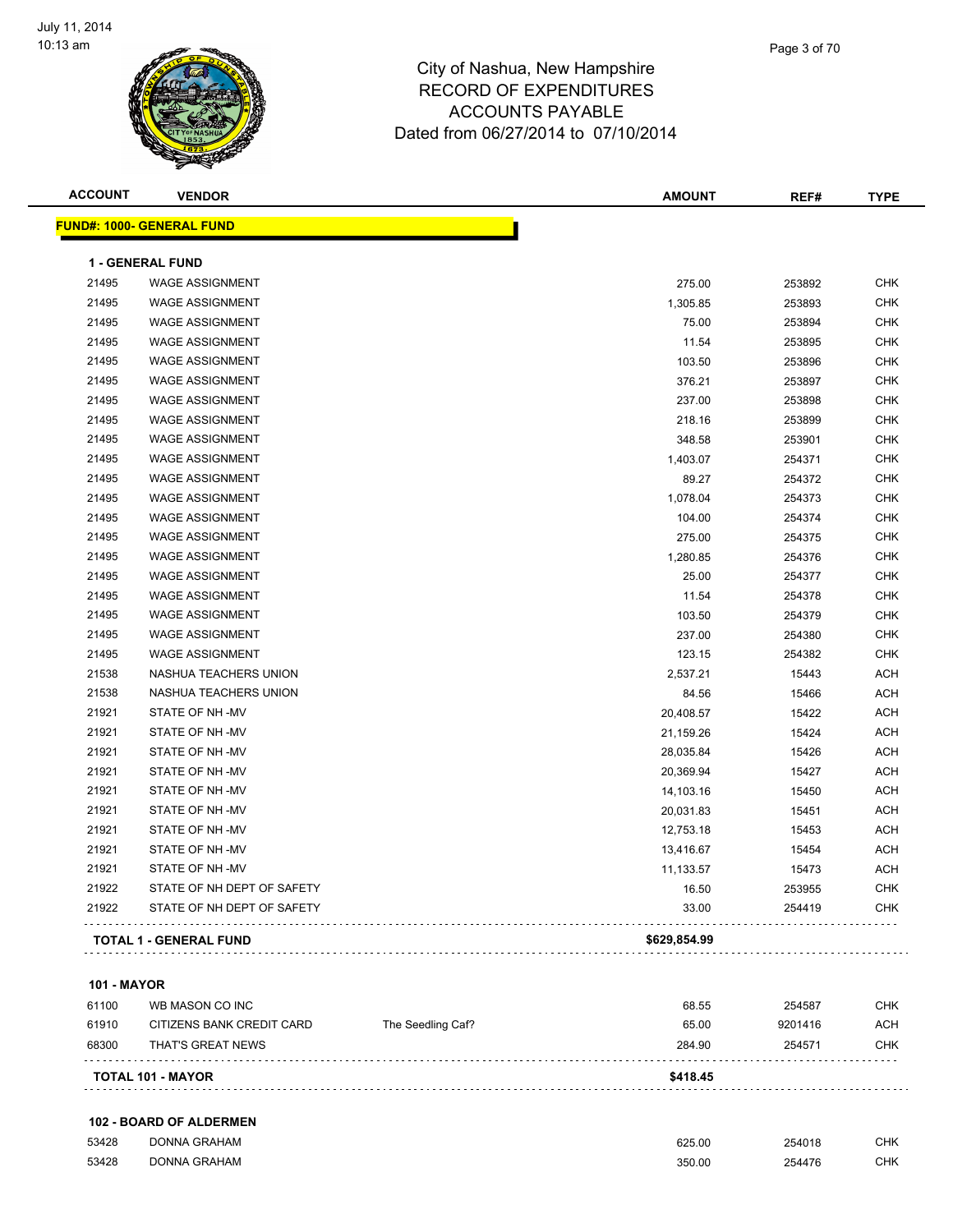

| <b>ACCOUNT</b>     | <b>VENDOR</b>                         |                               | <b>AMOUNT</b> | REF#    | <b>TYPE</b> |
|--------------------|---------------------------------------|-------------------------------|---------------|---------|-------------|
|                    | <u> FUND#: 1000- GENERAL FUND</u>     |                               |               |         |             |
|                    | TOTAL 102 - BOARD OF ALDERMEN         |                               | \$975.00      |         |             |
| <b>103 - LEGAL</b> |                                       |                               |               |         |             |
| 55300              | STEPHEN M BENNETT ESQ                 |                               | 46.80         | 254383  | <b>CHK</b>  |
| 55421              | CITIZENS BANK CREDIT CARD             | <b>INREACH LLC ONLINE CLE</b> | 99.00         | 9201416 | ACH         |
| 61650              | WB MASON CO INC                       |                               | 189.30        | 254587  | <b>CHK</b>  |
| 61807              | <b>MATTHEW BENDER &amp; CO</b>        |                               | 350.31        | 254502  | <b>CHK</b>  |
|                    | TOTAL 103 - LEGAL                     |                               | \$685.41      |         |             |
| 105 - CITI-STAT    |                                       |                               |               |         |             |
| 61100              | WB MASON CO INC                       |                               | 58.06         | 254587  | <b>CHK</b>  |
|                    | TOTAL 105 - CITI-STAT                 |                               | \$58.06       |         |             |
|                    | <b>107 - CITY CLERK</b>               |                               |               |         |             |
| 42508              | TREASURER STATE OF NH                 |                               | 2,432.00      | 253956  | <b>CHK</b>  |
| 44149              | TREASURER STATE OF NH                 |                               | 6,241.00      | 253956  | <b>CHK</b>  |
| 55607              | OFFICE ALTERNATIVES LLC               |                               | 35.00         | 254530  | <b>CHK</b>  |
| 61299              | OFFICE ALTERNATIVES LLC               |                               | 1,056.00      | 254530  | CHK         |
|                    | <b>TOTAL 107 - CITY CLERK</b>         |                               | \$9,764.00    |         |             |
|                    | <b>111 - HUMAN RESOURCES</b>          |                               |               |         |             |
| 55200              | THOMPSON INFORMATION SERVICES         |                               | 536.99        | 254422  | <b>CHK</b>  |
| 55425              | <b>HEALTH STOP INC</b>                |                               | 94.00         | 254024  | <b>CHK</b>  |
| 55425              | <b>BRANDON PIEROTTI</b>               |                               | 25.00         | 254068  | <b>CHK</b>  |
| 55425              | <b>MARK SOUCY</b>                     |                               | 40.00         | 254095  | <b>CHK</b>  |
|                    | <b>TOTAL 111 - HUMAN RESOURCES</b>    |                               | \$695.99      |         |             |
|                    | <b>120 - TELECOMMUNICATIONS</b>       |                               |               |         |             |
| 55109              | <b>SUSAN LOVERING</b>                 |                               | 33.00         | 253923  | <b>CHK</b>  |
| 55109              | FAIRPOINT COMMUNICATIONS              |                               | 419.26        | 253946  | <b>CHK</b>  |
| 55109              | PAETEC COMMUNICATIONS INC             |                               | 2,080.31      | 253950  | <b>CHK</b>  |
| 55109              | PAETEC COMMUNICATIONS INC             |                               | 687.84        | 254368  | <b>CHK</b>  |
| 55109              | <b>FAIRPOINT COMMUNICATIONS</b>       |                               | 74.99         | 254406  | <b>CHK</b>  |
| 55109              | PACIFIC TELEMANAGEMENT SERVICE        |                               | 75.00         | 254532  | <b>CHK</b>  |
|                    | <b>TOTAL 120 - TELECOMMUNICATIONS</b> |                               | \$3,370.40    |         |             |
|                    | <b>122 - INFORMATION TECHNOLOGY</b>   |                               |               |         |             |
| 54407              | <b>CDW GOVERNMENT</b>                 |                               | 5,322.60      | 253989  | <b>CHK</b>  |
| 54407              | <b>INTELLIGOV SOFTWARE INC</b>        |                               | 12,000.00     | 254488  | <b>CHK</b>  |
| 54407              | <b>KRONOS INC</b>                     |                               | 66.43         | 254493  | <b>CHK</b>  |
| 54407              | PATRIOT PROPERTIES INC                |                               | 14,495.00     | 254533  | <b>CHK</b>  |
| 54407              | SHI INTERNATIONAL CORP                |                               | 43,010.00     | 254561  | <b>CHK</b>  |
|                    |                                       |                               |               |         | <b>ACH</b>  |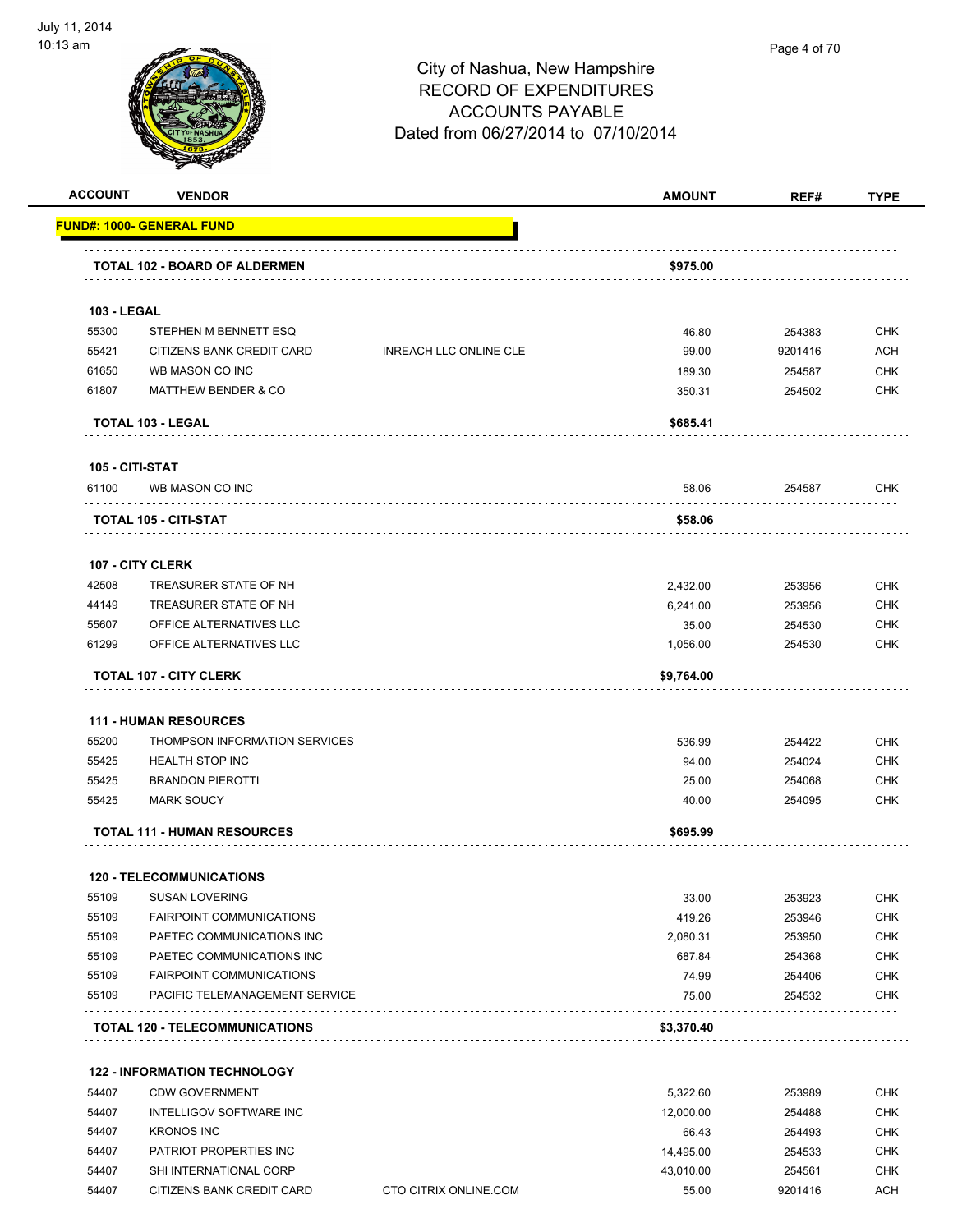

|                | <b>VENDOR</b>                                                   |                                | <b>AMOUNT</b> | REF#             | <b>TYPE</b>                                                                                                                                                                               |
|----------------|-----------------------------------------------------------------|--------------------------------|---------------|------------------|-------------------------------------------------------------------------------------------------------------------------------------------------------------------------------------------|
|                | <u> FUND#: 1000- GENERAL FUND</u>                               |                                |               |                  |                                                                                                                                                                                           |
|                | <b>122 - INFORMATION TECHNOLOGY</b>                             |                                |               |                  |                                                                                                                                                                                           |
| 54407          | CITIZENS BANK CREDIT CARD                                       | WWW.CLEVERBRIDGE.NET           | 780.00        | 9201416          | ACH                                                                                                                                                                                       |
| 54407          | CITIZENS BANK CREDIT CARD                                       | <b>FOREIGN EXCHANGE FEE</b>    | 21.84         | 9201416          | ACH                                                                                                                                                                                       |
| 54407          | CITIZENS BANK CREDIT CARD                                       | <b>NLI SHAREFILE</b>           | 109.55        | 9201416          | ACH                                                                                                                                                                                       |
| 54407          | CITIZENS BANK CREDIT CARD                                       | NEOVATION.COM                  | 20.00         | 9201416          | ACH                                                                                                                                                                                       |
| 54407          | CITIZENS BANK CREDIT CARD                                       | <b>FOREIGN EXCHANGE FEE</b>    | 1.50          | 9201416          | <b>ACH</b>                                                                                                                                                                                |
| 54414          | <b>HEWLETT PACKARD CO</b>                                       |                                | 3,529.70      | 254482           | <b>CHK</b>                                                                                                                                                                                |
| 55118          | VERIZON WIRELESS-985557535                                      |                                | 40.01         | 253959           | <b>CHK</b>                                                                                                                                                                                |
| 55400          | CITIZENS BANK CREDIT CARD                                       | PAYPAL NORTHEASTLA             | 150.00        | 9201416          | <b>ACH</b>                                                                                                                                                                                |
| 71221          | VERIZON WIRELESS-642044677                                      |                                | 749.99        | 253961           | <b>CHK</b>                                                                                                                                                                                |
| 71221          | COMPUTER HUT dba IT INSIDERS                                    |                                | 998.00        | 253998           | <b>CHK</b>                                                                                                                                                                                |
| 71221          | DELL MARKETING LP                                               |                                | 3,351.83      | 254455           | <b>CHK</b>                                                                                                                                                                                |
| 71221          | CITIZENS BANK CREDIT CARD                                       | BH Photo/Video.com             | 899.90        | 9201416          | ACH                                                                                                                                                                                       |
| 71221          | CITIZENS BANK CREDIT CARD                                       | MONOPRICE INC                  | 204.48        | 9201416          | ACH                                                                                                                                                                                       |
| 71221          | CITIZENS BANK CREDIT CARD                                       | <b>GUM DROP CASES, LLC</b>     | 76.20         | 9201416          | ACH                                                                                                                                                                                       |
| 71228          | <b>KRONOS INC</b>                                               |                                | 301.95        | 254493           | <b>CHK</b>                                                                                                                                                                                |
| 71228          | CITIZENS BANK CREDIT CARD                                       | PAYPAL MILLET SOFT             | 360.00        | 9201416          | ACH                                                                                                                                                                                       |
| 71228          | CITIZENS BANK CREDIT CARD                                       | PAYPAL MILLET SOFT             | 1,020.00      | 9201416          | <b>ACH</b>                                                                                                                                                                                |
|                | <b>TOTAL 122 - INFORMATION TECHNOLOGY</b>                       |                                | \$87,563.98   |                  |                                                                                                                                                                                           |
| 41307          | <b>126 - FINANCIAL SERVICES</b><br>HILLSBOROUGH COUNTY REGISTRY |                                | 161.92        | 254483           |                                                                                                                                                                                           |
| 55200          | CITIZENS BANK CREDIT CARD                                       | Government Finance Officers As | 725.00        | 9201416          |                                                                                                                                                                                           |
| 55607          | MAILINGS UNLIMITED - MVR                                        |                                | 950.00        | 15452            |                                                                                                                                                                                           |
| 61100          | WB MASON CO INC                                                 |                                | 181.65        | 254121           |                                                                                                                                                                                           |
| 61100          | WB MASON CO INC                                                 |                                | 129.58        | 254587           |                                                                                                                                                                                           |
|                | <b>TOTAL 126 - FINANCIAL SERVICES</b>                           |                                | \$2,148.15    |                  |                                                                                                                                                                                           |
|                | <b>129 - CITY BUILDINGS</b>                                     |                                |               |                  |                                                                                                                                                                                           |
| 54100          | <b>PSNH</b>                                                     |                                |               | 254416           |                                                                                                                                                                                           |
|                |                                                                 |                                | 1,679.49      |                  |                                                                                                                                                                                           |
| 54114          | LIBERTY UTILITIES - NH<br><b>LIBERTY UTILITIES - NH</b>         |                                | 157.25        | 254408           |                                                                                                                                                                                           |
| 54114<br>54141 | PENNICHUCK WATER WORKS INC                                      |                                | 153.50        | 254409           |                                                                                                                                                                                           |
| 54228          | <b>BAIN PEST CONTROL SERVICE INC</b>                            |                                | 529.43        | 253951           |                                                                                                                                                                                           |
| 54280          | NASHUA WALLPAPER & PAINT CO                                     |                                | 150.00        | 254434           |                                                                                                                                                                                           |
| 54280          | <b>B &amp; S LOCKSMITHS INC</b>                                 |                                | 9.17<br>80.10 | 254059<br>254432 |                                                                                                                                                                                           |
| 54280          | <b>CINTAS FIRE PROTECTION</b>                                   |                                | 969.95        | 254450           |                                                                                                                                                                                           |
| 54280          | PEABODY SUPPLY CO                                               |                                | 59.42         | 254534           |                                                                                                                                                                                           |
| 61299          | HOME DEPOT CREDIT SERVICE 3065                                  |                                | 104.19        | 254027           |                                                                                                                                                                                           |
| 71999          | <b>BLUE TARP FINANCIAL</b>                                      |                                | 2.22          | 254441           | <b>CHK</b><br>ACH<br>ACH<br><b>CHK</b><br>CHK<br>CHK<br><b>CHK</b><br>CHK<br><b>CHK</b><br><b>CHK</b><br><b>CHK</b><br><b>CHK</b><br><b>CHK</b><br><b>CHK</b><br><b>CHK</b><br><b>CHK</b> |

#### **130 - PURCHASING**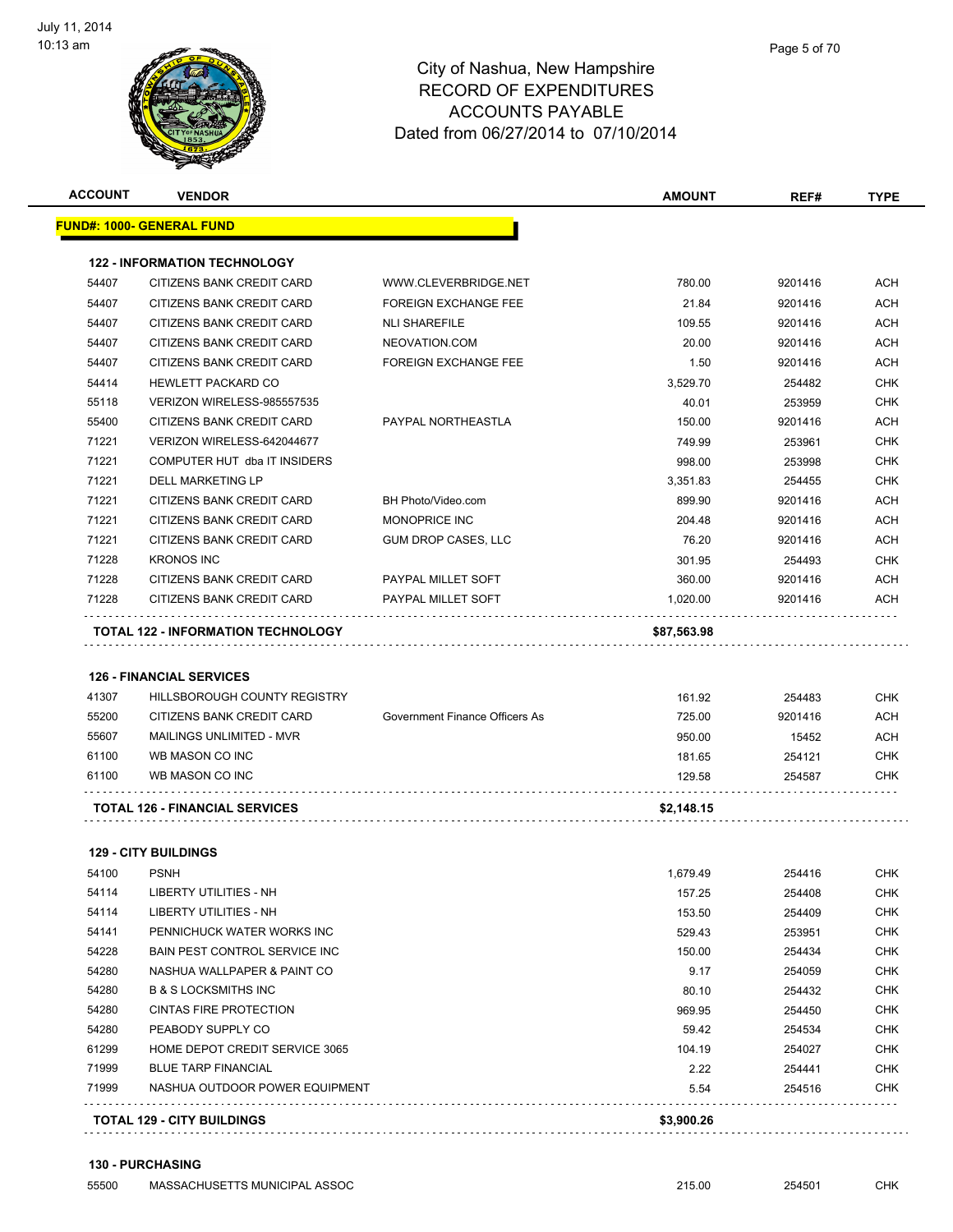| <b>ACCOUNT</b> | <b>VENDOR</b>                                |                               | <b>AMOUNT</b>  | REF#              | <b>TYPE</b>              |
|----------------|----------------------------------------------|-------------------------------|----------------|-------------------|--------------------------|
|                | <u> FUND#: 1000- GENERAL FUND</u>            |                               |                |                   |                          |
|                | <b>130 - PURCHASING</b>                      |                               |                |                   |                          |
| 55500          | CITIZENS BANK CREDIT CARD                    | Dice.com                      | 395.00         | 9201416           | <b>ACH</b>               |
| 55500          | CITIZENS BANK CREDIT CARD                    | SWANA-Solid Waste Association | 300.00         | 9201416           | <b>ACH</b>               |
| 55500          | CITIZENS BANK CREDIT CARD                    | American Public Works Assoc.  | 295.00         | 9201416           | <b>ACH</b>               |
| 61100          | WB MASON CO INC                              |                               | 12.79          | 254121            | <b>CHK</b>               |
| 61242          | WB MASON CO INC                              |                               | 866.95         | 254121            | <b>CHK</b>               |
|                | <b>TOTAL 130 - PURCHASING</b>                |                               | \$2,084.74     |                   |                          |
|                | <b>131 - HUNT BUILDING</b>                   |                               |                |                   |                          |
| 55699          | <b>MARK MALLETT</b>                          |                               | 12.50          | 254499            | <b>CHK</b>               |
| 55699          | CITIZENS BANK CREDIT CARD                    | Greater Manchester Chamber of | 325.00         | 9201416           | <b>ACH</b>               |
|                | <b>TOTAL 131 - HUNT BUILDING</b>             |                               | \$337.50       |                   |                          |
|                |                                              |                               |                |                   |                          |
|                | <b>132 - ASSESSING</b>                       |                               |                |                   |                          |
| 55307          | ANGELO MARINO                                |                               | 356.90         | 253924            | <b>CHK</b>               |
| 55307          | <b>GREG TURGISS</b>                          |                               | 52.08          | 253941            | <b>CHK</b>               |
| 55307          | <b>GARY TURGISS</b>                          |                               | 110.88         | 254114            | <b>CHK</b>               |
|                | <b>TOTAL 132 - ASSESSING</b>                 |                               | \$519.86       |                   |                          |
|                |                                              |                               |                |                   |                          |
| 134 - GIS      |                                              |                               |                |                   |                          |
| 54407          | CITIZENS BANK CREDIT CARD                    | PLI*DATA EAST SOFT LLC        | 110.00         | 9201416           | <b>ACH</b>               |
| 54407<br>61650 | CITIZENS BANK CREDIT CARD<br>WB MASON CO INC | PLI*DATA EAST SOFT LLC        | 3.08<br>549.66 | 9201416<br>254587 | <b>ACH</b><br><b>CHK</b> |
|                |                                              |                               |                |                   |                          |
|                | <b>TOTAL 134 - GIS</b>                       |                               | \$662.74       |                   |                          |
|                | <b>140 - PINEWOOD CEMETERY</b>               |                               |                |                   |                          |
| 71025          | HOME DEPOT CREDIT SERVICE 3065               |                               | 118.23         | 254027            | <b>CHK</b>               |
|                | <b>TOTAL 140 - PINEWOOD CEMETERY</b>         |                               | \$118.23       |                   |                          |
|                | <b>142 - WOODLAWN CEMETERY</b>               |                               |                |                   |                          |
| 54100          | <b>PSNH</b>                                  |                               | 289.83         | 254416            | <b>CHK</b>               |
| 54280          | HOME DEPOT CREDIT SERVICE 3065               |                               | 18.01          | 254027            | <b>CHK</b>               |
| 55109          | PAETEC COMMUNICATIONS INC                    |                               | 9.78           | 253950            | <b>CHK</b>               |
| 61300          | DENNIS K BURKE INC                           |                               | 741.54         | 254456            | <b>CHK</b>               |
| 61709          | SANEL AUTO PARTS CO                          |                               | 64.32          | 254553            | <b>CHK</b>               |
|                | <b>TOTAL 142 - WOODLAWN CEMETERY</b>         |                               | \$1,123.48     |                   |                          |
|                | 144 - EDGEWOOD CEMETERY                      |                               |                |                   |                          |
| 54100          | <b>PSNH</b>                                  |                               | 89.00          | 254416            | <b>CHK</b>               |
| 54280          | AMERICAN CEMETERY SUPPLIES INC               |                               | 904.87         | 253968            | <b>CHK</b>               |
| 54280          | TRIPLE H COMPANY                             |                               | 203.50         | 254111            | <b>CHK</b>               |
| 54280          | NASHUA WALLPAPER & PAINT CO                  |                               | 193.96         | 254518            | <b>CHK</b>               |
|                |                                              |                               |                |                   |                          |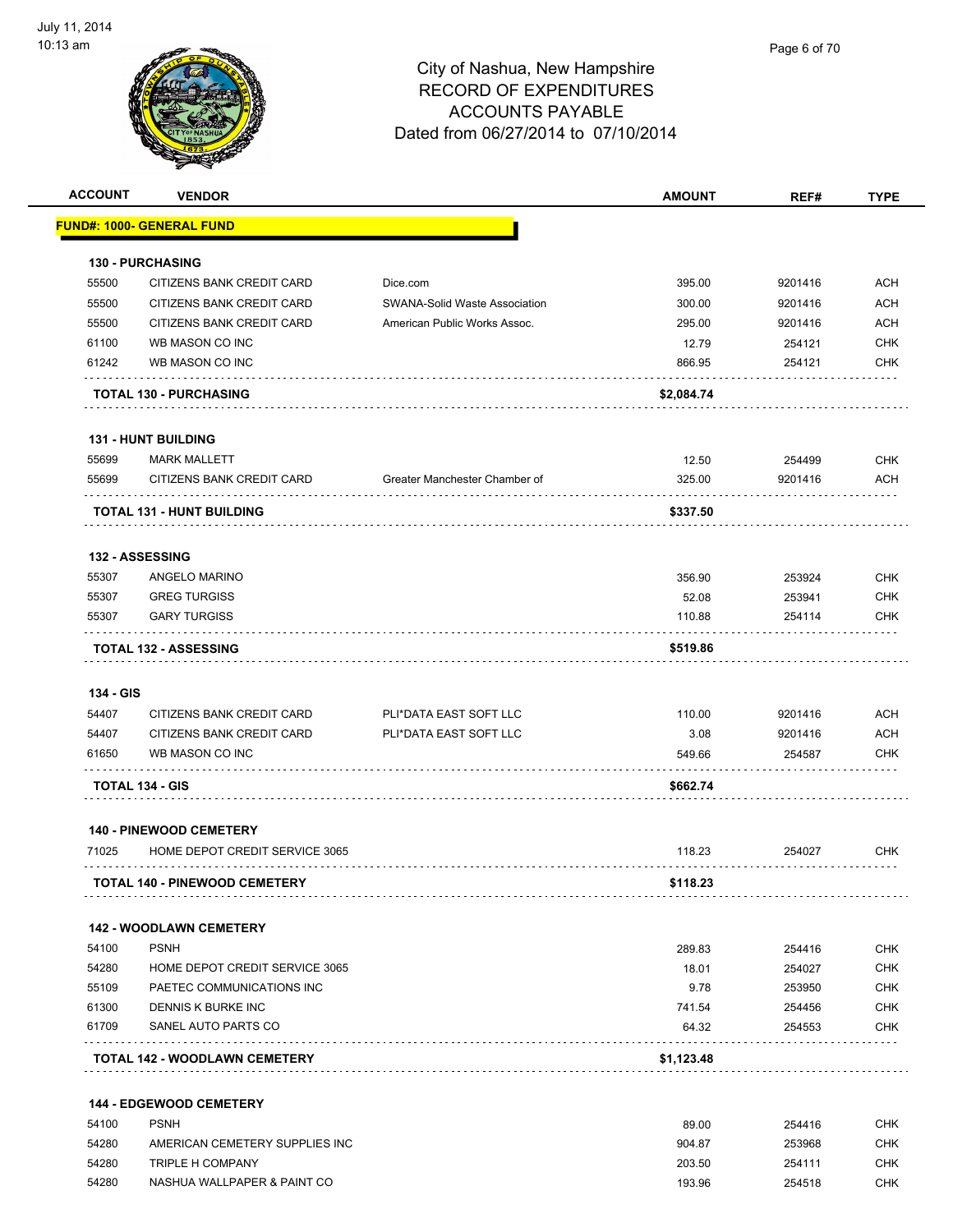

| <b>ACCOUNT</b> | <b>VENDOR</b>                        | <b>AMOUNT</b> | REF#   | <b>TYPE</b> |
|----------------|--------------------------------------|---------------|--------|-------------|
|                | <b>FUND#: 1000- GENERAL FUND</b>     |               |        |             |
|                |                                      |               |        |             |
|                | <b>144 - EDGEWOOD CEMETERY</b>       |               |        |             |
| 61799          | <b>CARPARTS OF NASHUA</b>            | 28.08         | 253988 | <b>CHK</b>  |
| 71000          | NASHUA OUTDOOR POWER EQUIPMENT       | 332.95        | 254058 | <b>CHK</b>  |
|                | <b>TOTAL 144 - EDGEWOOD CEMETERY</b> | \$1,752.36    |        |             |
|                |                                      |               |        |             |
| 150 - POLICE   |                                      |               |        |             |
| 52800          | <b>JOHN CINELLI</b>                  | 480.00        | 253905 | CHK         |
| 52800          | NICOLE M CLAY                        | 900.00        | 253907 | <b>CHK</b>  |
| 52800          | <b>SHAWN HILL</b>                    | 900.00        | 253917 | <b>CHK</b>  |
| 52800          | DANIEL HODGES                        | 480.00        | 253918 | <b>CHK</b>  |
| 52809          | <b>WILLIAM ADAMSON</b>               | 200.00        | 253902 | <b>CHK</b>  |
| 52809          | <b>STEVEN BERRY</b>                  | 194.89        | 253904 | CHK         |
| 52809          | <b>JEFFREY DILLON</b>                | 200.00        | 253912 | <b>CHK</b>  |
| 52809          | ALEXANDER GANGI                      | 200.00        | 253915 | CHK         |
| 52809          | MICHAEL HATZIPETROS                  | 200.00        | 253916 | CHK         |
| 52809          | <b>TY KUCHARSKI</b>                  | 128.75        | 253919 | <b>CHK</b>  |
| 52809          | ROBERT LACERDA                       | 139.93        | 253920 | <b>CHK</b>  |
| 52809          | <b>CHRISTOPHER LEWIS</b>             | 200.00        | 253921 | <b>CHK</b>  |
| 52809          | <b>JAMES LIMA</b>                    | 179.88        | 253922 | <b>CHK</b>  |
| 52809          | <b>GREGORY MILLER</b>                | 200.00        | 253928 | <b>CHK</b>  |
| 52809          | <b>TIMOTHY ROACH</b>                 | 200.00        | 253938 | <b>CHK</b>  |
| 52809          | <b>DON WEISS</b>                     | 200.00        | 253943 | <b>CHK</b>  |
| 52809          | MICHAEL ZUPKOSKY                     | 200.00        | 253944 | <b>CHK</b>  |
| 52809          | DANIEL ARCHAMBAULT                   | 120.00        | 253970 | <b>CHK</b>  |
| 52809          | <b>BENJAMIN TURNER</b>               | 200.00        | 253980 | <b>CHK</b>  |
| 52809          | <b>CALEB GILBERT</b>                 | 200.00        | 254015 | CHK         |
| 52809          | <b>JASON REINOLD</b>                 | 200.00        | 254398 | <b>CHK</b>  |
| 53999          | AAA CREDIT SCREENING SERV LLC        | 25.00         | 254426 | <b>CHK</b>  |
| 54100          | <b>PSNH</b>                          | 381.51        | 253952 | <b>CHK</b>  |
| 54100          | PSNH-LARGE POWER                     | 12,629.11     | 253953 | <b>CHK</b>  |
| 54100          | <b>PSNH</b>                          | 164.80        | 254416 | <b>CHK</b>  |
| 54114          | LIBERTY UTILITIES - NH               | 43.67         | 253949 | <b>CHK</b>  |
| 54114          | <b>DIRECT ENERGY BUSINESS</b>        | 1,827.84      | 254005 | <b>CHK</b>  |
| 54141          | PENNICHUCK WATER WORKS INC           | 990.09        | 254415 | <b>CHK</b>  |
| 54280          | DEPENDABLE LOCK SERVICE INC          | 438.00        | 254004 | <b>CHK</b>  |
| 54280          | HOME DEPOT CREDIT SERVICE 3073       | 395.04        | 254028 | <b>CHK</b>  |
| 54280          | JOHN DEERE LANDSCAPES LLC            | 141.61        | 254037 | <b>CHK</b>  |
| 54280          | NASHUA WALLPAPER & PAINT CO          | 270.00        | 254059 | <b>CHK</b>  |
| 54280          | NORMAN E DAY INC                     | 708.33        | 254064 | <b>CHK</b>  |
| 54280          | PETTY CASH                           | 12.32         | 254396 | <b>CHK</b>  |
| 54280          | <b>METRO GROUP INC</b>               | 192.00        | 254508 | <b>CHK</b>  |
| 54414          | AMS IMAGING LLC                      | 490.00        | 253969 | CHK         |
| 54487          | CAPUS AUTOMATION SERVICES INC        | 1,480.00      | 253987 | <b>CHK</b>  |
| 54487          | ASAP FIRE & SAFETY CORP              | 1,621.55      | 254430 | CHK         |
| 54600          | SULLIVAN TIRE INC                    | 42.00         | 254105 | CHK         |
| 54849          | COMCAST CABLE COMMUNICATIONS I       | 200.00        | 253945 | <b>CHK</b>  |
| 54849          | FAIRPOINT COMMUNICATIONS             | 34.72         | 253946 | CHK         |
| 54849          | VERIZON WIRELESS-286546928           | 1,183.87      | 253960 | <b>CHK</b>  |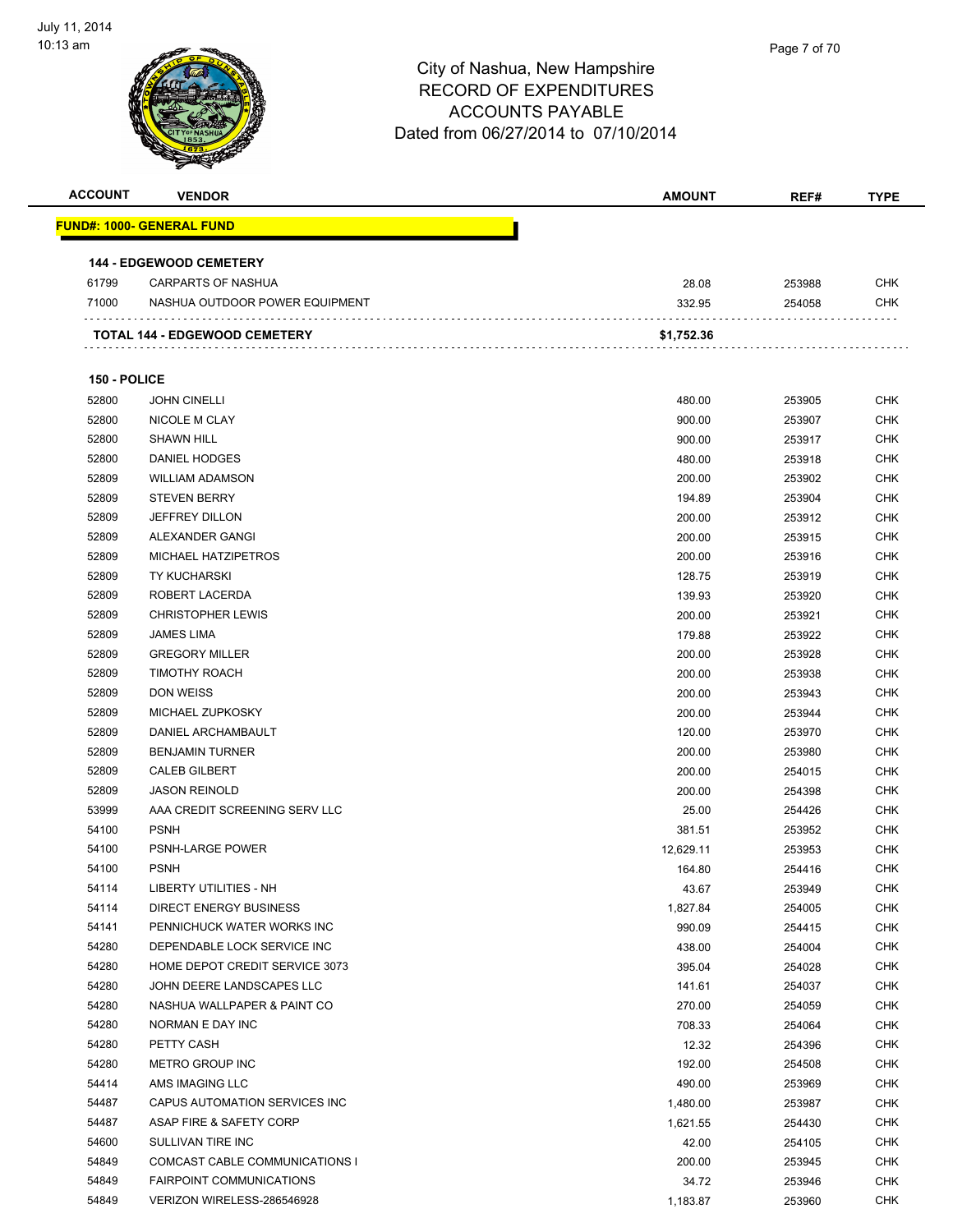

**ACCOUNT VENDOR AMOUNT REF# TYPE FUND#: 1000- GENERAL FUND 150 - POLICE** NU-VISION TECHNOLOGIES 6,006.49 254066 CHK PETER CINFO 45.96 254384 CHK JOSHUA ST ONGE 45.96 254402 CHK PAETEC COMMUNICATIONS INC 203.23 254368 CHK PETTY CASH 3.50 254396 CHK ROSS DESMET 50.00 253911 CHK ROBERT POWERS 38.05 253937 CHK WILLIAM DILLON 427.37 254388 CHK MICHAEL FAUTEUX 400.00 254389 CHK FORENSIC PIECES INC 1,485.00 254407 CHK STATE OF NH-TREASURY 30.00 254420 CHK 55400 CITIZENS BANK CREDIT CARD Resort & Conference 540.64 9201416 ACH 55400 CITIZENS BANK CREDIT CARD JWU Radisson Hotel 369.51 9201416 ACH USPS-CMRS-PB #14658595 1,000.00 15423 ACH PETTY CASH 8.21 254396 CHK PIONEER TREE SERVICE LLC 3,450.00 254071 CHK PETTY CASH 20.00 254396 CHK NASHUA MILLYARD ASSOC INC 703.46 254515 CHK TAB PRODUCTS CO LLC 67.63 254108 CHK WB MASON CO INC 843.28 254121 CHK WB MASON CO INC 981.49 254587 CHK ALECS SHOE STORE INC 1,831.62 253966 CHK BEN'S UNIFORMS 2,297.13 253979 CHK BEN'S UNIFORMS 200.00 253979 CHK IMPERIAL MUNICIIPAL PARTNERS 99.98 254031 CHK er 1110 LA POLICE GEAR INC No. 12 September 2014 10:00 254040 AM 254040 CHK er and the STAR PACKER BADGES and the state of the state of the state of the state of the state of the state of the state of the state of the state of the state of the state of the state of the state of the state of the st BEN'S UNIFORMS 8,151.96 254437 CHK CENTER MASS INC 228.79 254445 CHK AIRGAS USA LLC 202.12 253964 CHK TACTICAL MEDICAL SOLUTIONS INC 1,953.90 254109 CHK NAT'L LAW ENFORCEMENT SUPPLY 336.97 254060 CHK NAT'L LAW ENFORCEMENT SUPPLY 534.59 254519 CHK ULINE 68.79 254578 CHK CENTRAL EQUIPMENT CO INC 120.00 253990 CHK CKC PHOTOGRAPHY 337.80 253995 CHK SUPREME SALES COMPANY 110.00 254106 CHK PETTY CASH 20.98 254396 CHK TNVC INC 137.10 254573 CHK THE DURKIN CO INC 274.56 254007 CHK SAM'S CLUB DIRECT-0860 65.72 254084 CHK THE DURKIN CO INC 189.33 254462 CHK WB MASON CO INC 440.07 254587 CHK

 MAYNARD & LESIEUR INC 389.08 254504 CHK CARPARTS OF NASHUA 57.75 253988 CHK MACMULKIN CHEVROLET INC 5.28 254047 CHK MANCHESTER HARLEY-DAVIDSON 178.25 254048 CHK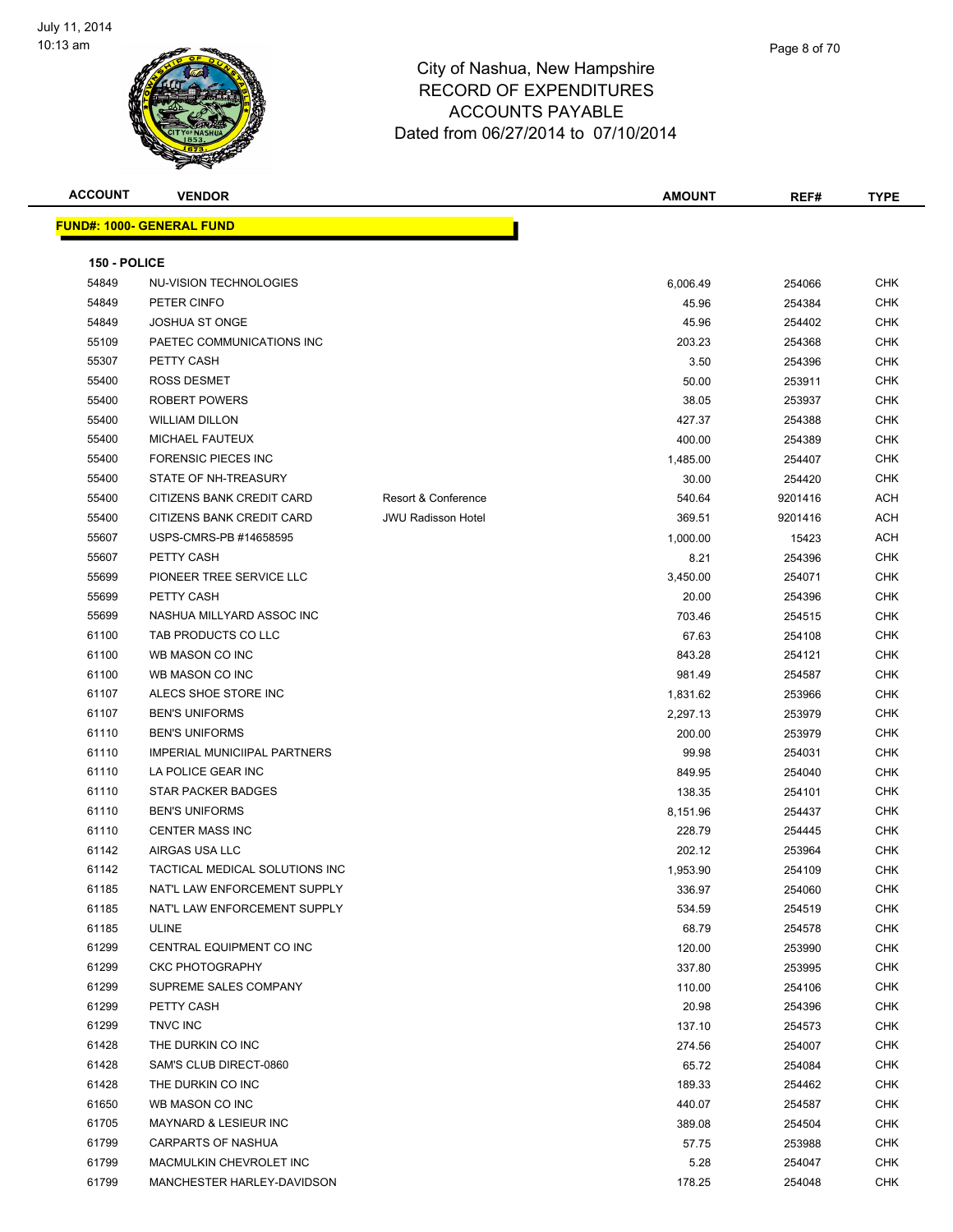

| Page 9 of 70 |
|--------------|
|              |

| <b>ACCOUNT</b>    | <b>VENDOR</b>                     |          | <b>AMOUNT</b> | REF#    | <b>TYPE</b> |
|-------------------|-----------------------------------|----------|---------------|---------|-------------|
|                   | <u> FUND#: 1000- GENERAL FUND</u> |          |               |         |             |
| 150 - POLICE      |                                   |          |               |         |             |
| 61799             | MHQ MUNICIPAL VEHICLES            |          | 984.80        | 254053  | <b>CHK</b>  |
| 61799             | <b>BEST FORD</b>                  |          | 140.02        | 254439  | <b>CHK</b>  |
| 61799             | <b>CARPARTS OF NASHUA</b>         |          | 361.16        | 254444  | <b>CHK</b>  |
| 61799             | <b>LENCO</b>                      |          | 61.31         | 254494  | <b>CHK</b>  |
| 61799             | NEW ENGLAND PARTS WAREHOUSE       |          | 216.06        | 254523  | <b>CHK</b>  |
| 61799             | NORTHERN FOREIGN CAR PARTS INC    |          | 684.55        | 254526  | <b>CHK</b>  |
| 61799             | NYTECH SUPPLY CO                  |          | 125.66        | 254528  | <b>CHK</b>  |
| 61799             | CITIZENS BANK CREDIT CARD         | Best Buy | 105.98        | 9201416 | <b>ACH</b>  |
| 61807             | <b>CITY DIRECTORIES</b>           |          | 290.00        | 253994  | <b>CHK</b>  |
| 61807             | <b>WEST PAYMENT CENTER</b>        |          | 440.00        | 254122  | <b>CHK</b>  |
| 61910             | PETTY CASH                        |          | 38.75         | 254395  | <b>CHK</b>  |
| 71221             | WB MASON CO INC                   |          | 244.00        | 254121  | <b>CHK</b>  |
| 71221             | <b>DELL MARKETING LP</b>          |          | 3,263.36      | 254455  | <b>CHK</b>  |
| 71221             | WB MASON CO INC                   |          | 169.98        | 254587  | <b>CHK</b>  |
| 71414             | <b>B&amp;H PHOTO-VIDEO</b>        |          | 51.80         | 254433  | <b>CHK</b>  |
| 71414             | W B HUNT CO INC                   |          | 3,706.80      | 254585  | <b>CHK</b>  |
|                   | <b>TOTAL 150 - POLICE</b>         |          | \$76,018.99   |         |             |
| <b>152 - FIRE</b> |                                   |          |               |         |             |
| 53135             | ST JOSEPHS BUSINESS & HEALTH      |          | 4,407.40      | 254098  | <b>CHK</b>  |
| 53135             | ST JOSEPHS BUSINESS & HEALTH      |          | 172.60        | 254565  | <b>CHK</b>  |
| 54100             | <b>PSNH</b>                       |          | 6,599.24      | 254416  | <b>CHK</b>  |
| 54114             | <b>DIRECT ENERGY BUSINESS</b>     |          | 392.53        | 254005  | <b>CHK</b>  |

| 54100 | <b>PSNH</b>                    |                               | 6,599.24 | 254416  | <b>CHK</b> |
|-------|--------------------------------|-------------------------------|----------|---------|------------|
| 54114 | <b>DIRECT ENERGY BUSINESS</b>  |                               | 392.53   | 254005  | <b>CHK</b> |
| 54114 | <b>DIRECT ENERGY BUSINESS</b>  |                               | 225.65   | 254459  | <b>CHK</b> |
| 54141 | PENNICHUCK WATER WORKS INC     |                               | 877.19   | 253951  | <b>CHK</b> |
| 54141 | PENNICHUCK WATER WORKS INC     |                               | 240.95   | 254415  | <b>CHK</b> |
| 54228 | <b>JP PEST SERVICES</b>        |                               | 235.00   | 254490  | <b>CHK</b> |
| 54243 | AE MECHANICAL INC              |                               | 1,310.25 | 253963  | <b>CHK</b> |
| 54243 | AE MECHANICAL INC              |                               | 101.50   | 254427  | <b>CHK</b> |
| 54280 | PETTY CASH                     |                               | 29.98    | 253933  | <b>CHK</b> |
| 54280 | CHICK BEAULIEU INC             |                               | 285.00   | 254449  | <b>CHK</b> |
| 54487 | NATIONAL ENGINEERING & TESTING |                               | 3,550.00 | 254061  | <b>CHK</b> |
| 54600 | <b>GRANITE STATE GLASS</b>     |                               | 420.00   | 254478  | <b>CHK</b> |
| 55118 | PAETEC COMMUNICATIONS INC      |                               | 10.67    | 253950  | <b>CHK</b> |
| 55307 | PETTY CASH                     |                               | 10.00    | 253933  | <b>CHK</b> |
| 55307 | CITIZENS BANK CREDIT CARD      | <b>Airport Transportation</b> | 104.00   | 9201416 | <b>ACH</b> |
| 55607 | UNITED PARCEL SERVICE          |                               | 126.36   | 253957  | <b>CHK</b> |
| 55699 | <b>TRUE BLUE CLEANERS</b>      |                               | 60.32    | 254112  | <b>CHK</b> |
| 55699 | <b>TRUE BLUE CLEANERS</b>      |                               | 75.40    | 254576  | <b>CHK</b> |
| 61100 | PETTY CASH                     |                               | 6.29     | 253933  | <b>CHK</b> |
| 61100 | WB MASON CO INC                |                               | 480.95   | 254587  | <b>CHK</b> |
| 61107 | ALECS SHOE STORE INC           |                               | 225.00   | 253966  | <b>CHK</b> |
| 61107 | <b>JB SIMONS INC</b>           |                               | 3,726.00 | 254563  | <b>CHK</b> |
| 61110 | BERGERON PROTECTIVE CLOTHING   |                               | 779.43   | 253981  | <b>CHK</b> |
| 61110 | BERGERON PROTECTIVE CLOTHING   |                               | 81.65    | 254438  | <b>CHK</b> |
| 61135 | PETTY CASH                     |                               | 9.58     | 253933  | <b>CHK</b> |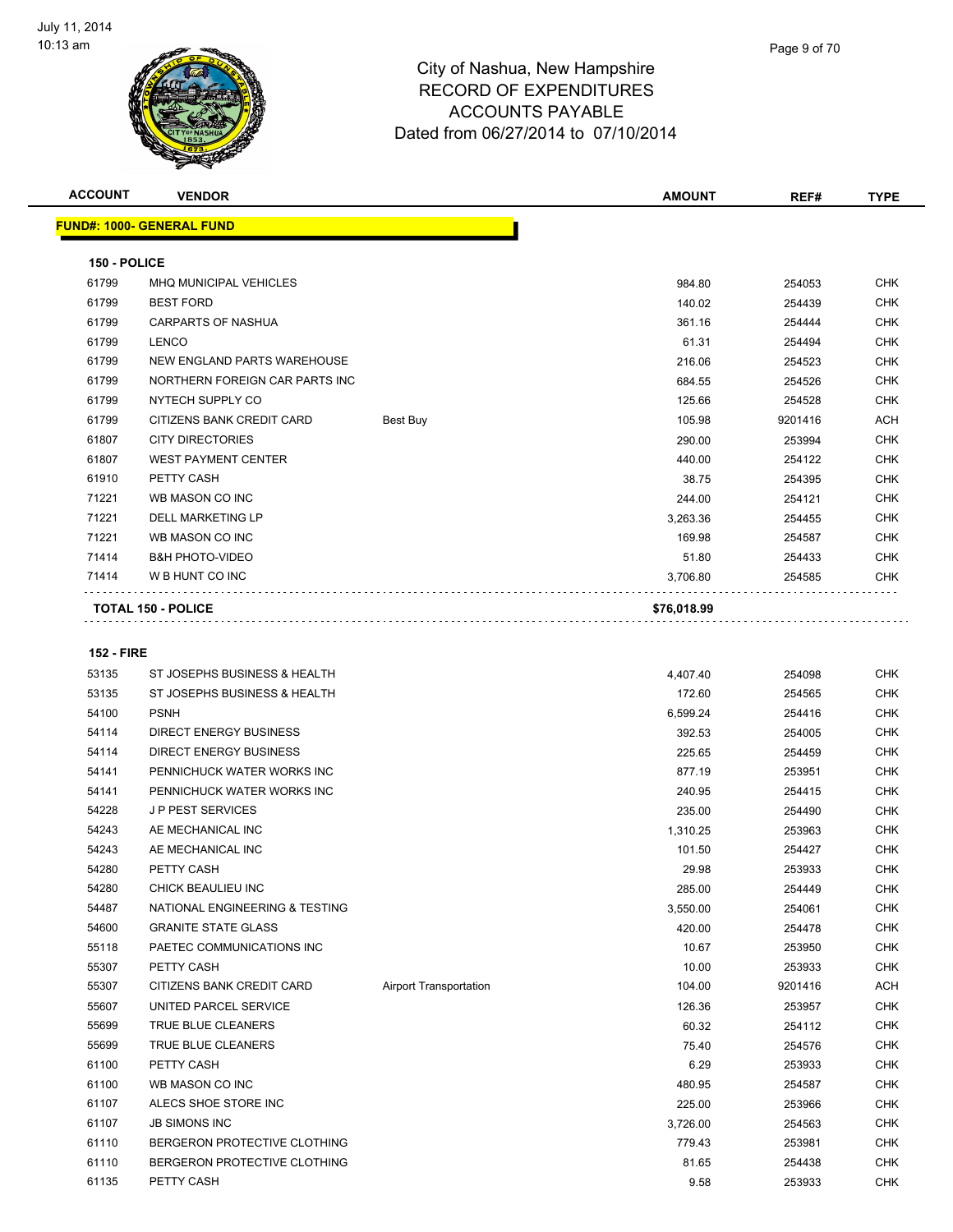

| <b>ACCOUNT</b>    | <b>VENDOR</b>                              | <b>AMOUNT</b> | REF#   | <b>TYPE</b> |
|-------------------|--------------------------------------------|---------------|--------|-------------|
|                   | <b>FUND#: 1000- GENERAL FUND</b>           |               |        |             |
| <b>152 - FIRE</b> |                                            |               |        |             |
| 61299             | <b>BATTERIES PLUS</b>                      | 259.90        | 253977 | <b>CHK</b>  |
| 61307             | YANKEE TRUCK LLC                           | 24.32         | 254125 | CHK         |
| 61428             | NEW ENGLAND PAPER & SUPPLY                 | 226.16        | 254063 | <b>CHK</b>  |
| 61428             | <b>NEW ENGLAND PAPER &amp; SUPPLY</b>      | 523.40        | 254522 | <b>CHK</b>  |
| 61699             | <b>GRANITE CITY ELECTRIC SUPPLY</b>        | 36.62         | 254020 | <b>CHK</b>  |
| 61699             | POWER & TELEPHONE SUPPLY CO                | 1,503.47      | 254540 | <b>CHK</b>  |
| 61799             | SANEL AUTO PARTS CO                        | 58.27         | 254085 | <b>CHK</b>  |
| 61799             | TST HYDRAULICS INC                         | 48.00         | 254113 | <b>CHK</b>  |
| 61799             | R WHITE EQUIPMENT CENTER INC               | 15.00         | 254547 | <b>CHK</b>  |
| 61799             | SANEL AUTO PARTS CO                        | 12.49         | 254555 | <b>CHK</b>  |
| 71999             | DIVE RESCUE INTERNATIONAL INC              | 16.41         | 254006 | <b>CHK</b>  |
|                   |                                            |               |        |             |
|                   | <b>TOTAL 152 - FIRE</b>                    | \$27,266.98   |        |             |
|                   | <b>153 - BUILDING INSPECTION</b>           |               |        |             |
| 55118             | VERIZON WIRELESS-642044677                 | 104.55        | 253961 | <b>CHK</b>  |
| 55307             | <b>TIMOTHY DUPONT</b>                      | 351.92        | 253914 | <b>CHK</b>  |
| 55307             | <b>MARK COLLINS</b>                        | 132.16        | 254385 | <b>CHK</b>  |
| 55307             | <b>WILLIAM CONDRA</b>                      | 268.80        | 254386 | <b>CHK</b>  |
| 55307             | <b>RUSS MARCUM</b>                         | 421.57        | 254392 | <b>CHK</b>  |
| 55307             | <b>JEFFREY RICHARD</b>                     | 397.60        | 254400 | <b>CHK</b>  |
| 55307             | <b>WILLIAM MCKINNEY</b>                    | 113.18        | 254403 | <b>CHK</b>  |
| 55421             | INTERNATIONAL CODE COUNCIL INC             | 600.00        | 253947 | <b>CHK</b>  |
| 61807             | <b>NFPA</b>                                | 92.65         | 254414 | <b>CHK</b>  |
|                   | <b>TOTAL 153 - BUILDING INSPECTION</b>     | \$2,482.43    |        |             |
|                   |                                            |               |        |             |
|                   | <b>155 - CODE ENFORCEMENT</b>              |               |        |             |
| 55307             | <b>KYLE METCALF</b>                        | 332.08        | 253926 | <b>CHK</b>  |
| 55307             | <b>NELSON ORTEGA</b>                       | 244.16        | 253929 | <b>CHK</b>  |
| 55307             | ROBERT SOUSA                               | 198.80        | 253940 | <b>CHK</b>  |
| 61299             | EDUCATIONAL OUTFITTERS OF NH               | 86.25         | 254464 | <b>CHK</b>  |
|                   | TOTAL 155 - CODE ENFORCEMENT               | \$861.29      |        |             |
|                   |                                            |               |        |             |
|                   | <b>157 - CITYWIDE COMMUNICATIONS</b>       |               |        |             |
| 54435             | MOTOROLA SOLUTIONS INC                     | 201.90        | 254412 | <b>CHK</b>  |
| 54487             | 2-WAY COMMUNICATIONS SERVICE               | 464.10        | 253962 | <b>CHK</b>  |
| 61107             | QRST'S                                     | 236.00        | 254078 | <b>CHK</b>  |
| 61299             | PETTY CASH                                 | 20.97         | 254396 | <b>CHK</b>  |
| 61799             | <b>CARPARTS OF NASHUA</b>                  | 143.88        | 254444 | <b>CHK</b>  |
|                   | <b>TOTAL 157 - CITYWIDE COMMUNICATIONS</b> | \$1,066.85    |        |             |
|                   |                                            |               |        |             |

#### **159 - OTHER PUBLIC SAFETY**

| 54835<br>PENNICHUCK WATER WORKS INC | 216.<br>.724<br>. <i>. .</i> . | 254415 | C <sub>1</sub> 11/<br>∪⊓N |
|-------------------------------------|--------------------------------|--------|---------------------------|
|-------------------------------------|--------------------------------|--------|---------------------------|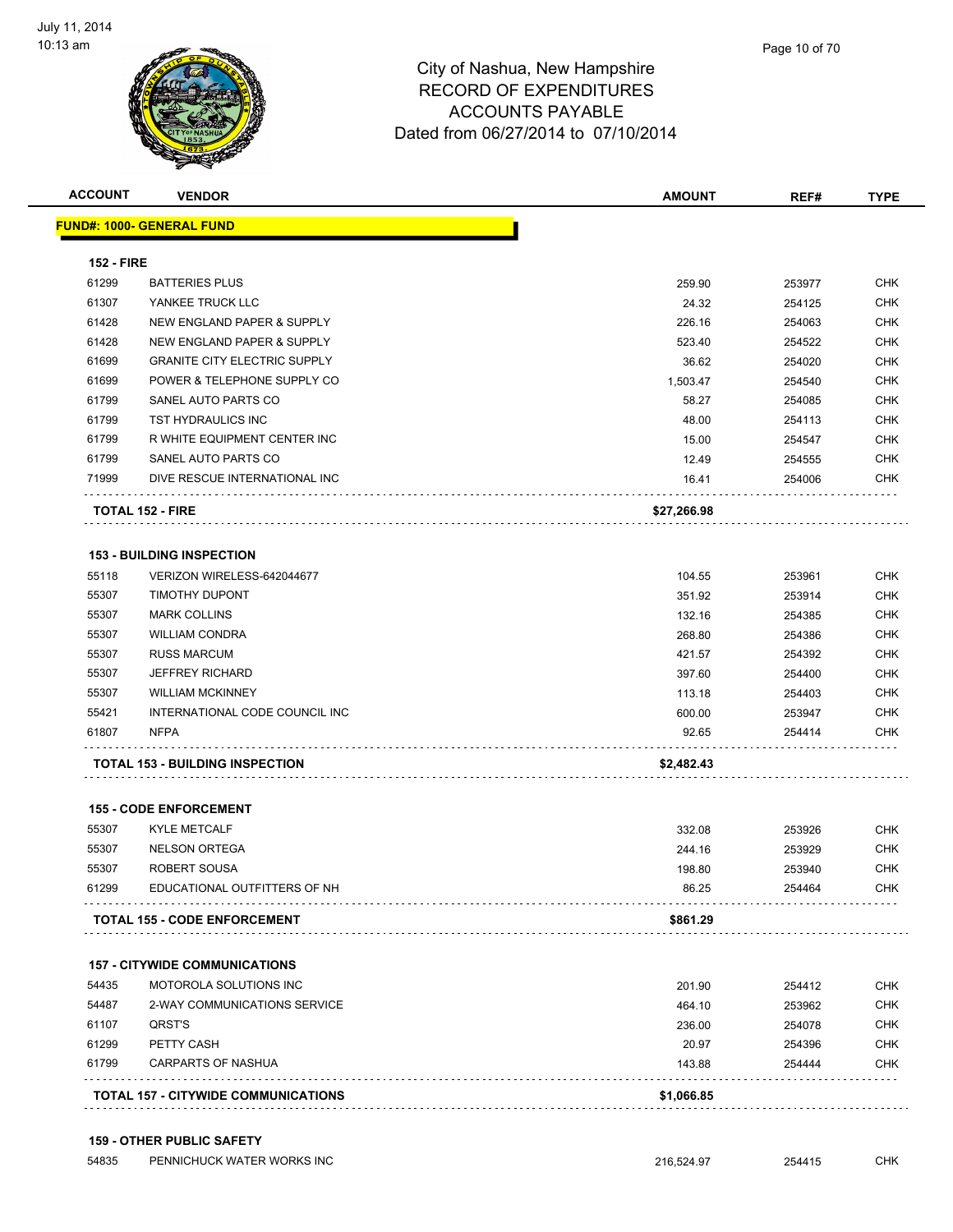

| <b>ACCOUNT</b>         | <b>VENDOR</b>                               |                              | <b>AMOUNT</b> | REF#    | <b>TYPE</b>       |
|------------------------|---------------------------------------------|------------------------------|---------------|---------|-------------------|
|                        | <b>FUND#: 1000- GENERAL FUND</b>            |                              |               |         |                   |
|                        | TOTAL 159 - OTHER PUBLIC SAFETY             |                              | \$216,524.97  |         |                   |
|                        | <b>160 - PUBLIC WORKS-ADMIN/ENGINEERING</b> |                              |               |         |                   |
| 54100                  | <b>PSNH</b>                                 |                              | 807.90        | 253952  | <b>CHK</b>        |
| 54114                  | DIRECT ENERGY BUSINESS                      |                              | 12.06         | 254005  | <b>CHK</b>        |
| 54141                  | PENNICHUCK WATER WORKS INC                  |                              | 84.35         | 254415  | <b>CHK</b>        |
| 55109                  | PAETEC COMMUNICATIONS INC                   |                              | 7.41          | 253950  | <b>CHK</b>        |
| 55307                  | <b>ROBERT MEUNIER</b>                       |                              | 231.84        | 253927  | <b>CHK</b>        |
| 55307                  | <b>WAYNE HUSBAND</b>                        |                              | 72.12         | 253942  | <b>CHK</b>        |
| 55307                  | <b>MARY WOODS</b>                           |                              | 19.60         | 254404  | <b>CHK</b>        |
| 55307                  | <b>ANTHONY SPIROU</b>                       |                              | 19.04         | 254429  | <b>CHK</b>        |
| 55307                  | <b>SEAN CONNORS</b>                         |                              | 58.24         | 254559  | <b>CHK</b>        |
| 55400                  | CITIZENS BANK CREDIT CARD                   | <b>United Airlines</b>       | 942.36        | 9201416 | ACH               |
| 55400                  | CITIZENS BANK CREDIT CARD                   | American Public Works Assoc. | 785.35        | 9201416 | <b>ACH</b>        |
| 55400                  | CITIZENS BANK CREDIT CARD                   | American Public Works Assoc. | 785.35        | 9201416 | <b>ACH</b>        |
| 55699                  | HW STAFFING SOLUTIONS                       |                              | 630.00        | 254029  | <b>CHK</b>        |
| 55699                  | HW STAFFING SOLUTIONS                       |                              | 302.40        | 254485  | <b>CHK</b>        |
| 61100                  | WB MASON CO INC                             |                              | 21.37         | 254121  | <b>CHK</b>        |
| 61299                  | STEPHEN DOOKRAN                             |                              | 159.98        | 253913  | <b>CHK</b>        |
| 61299                  | NEW ENGLAND PAPER & SUPPLY                  |                              | 80.50         | 254522  | <b>CHK</b>        |
| 61299                  | CITIZENS BANK CREDIT CARD                   | Crown Awards                 | 152.90        | 9201416 | <b>ACH</b>        |
| 71228                  | <b>HYDROCAD SOFTWARE SOLUTIONS</b>          |                              | 235.00        | 254030  | <b>CHK</b>        |
| 71228                  | <b>TRAFFICWARE LLC</b>                      |                              | 155.25        | 254575  | CHK               |
|                        | TOTAL 160 - PUBLIC WORKS-ADMIN/ENGINEERING  |                              | \$5,563.02    |         |                   |
|                        |                                             |                              |               |         |                   |
| 161 - STREETS<br>54100 | <b>PSNH</b>                                 |                              | 3,679.39      | 253952  | <b>CHK</b>        |
| 54100                  | <b>PSNH</b>                                 |                              | 1,098.59      | 254416  | <b>CHK</b>        |
| FAAAA                  | DIDECT ENEDOV BUOINECO                      |                              | 0.5000        | 0.51005 | $\sim$ 11/ $\sim$ |

| 54100 | <b>PSNH</b>                    | 1,098.59  | 254416 | <b>CHK</b> |
|-------|--------------------------------|-----------|--------|------------|
| 54114 | DIRECT ENERGY BUSINESS         | 956.35    | 254005 | <b>CHK</b> |
| 54141 | PENNICHUCK WATER WORKS INC     | 425.27    | 254415 | <b>CHK</b> |
| 54207 | PETTY CASH                     | 15.00     | 253934 | <b>CHK</b> |
| 54228 | <b>JP PEST SERVICES</b>        | 65.00     | 254490 | <b>CHK</b> |
| 54275 | HI-WAY SAFETY SYSTEMS INC      | 13,452.05 | 254025 | CHK        |
| 54280 | STEVE SHUMSKY UNLIMITED DOOR   | 295.00    | 254103 | <b>CHK</b> |
| 54280 | UNIFIRST CORPORATION           | 26.00     | 254116 | <b>CHK</b> |
| 54280 | UNIFIRST CORPORATION           | 28.76     | 254579 | <b>CHK</b> |
| 54305 | HOME DEPOT CREDIT SERVICE 3065 | 74.54     | 254027 | <b>CHK</b> |
| 54600 | <b>CARPARTS OF NASHUA</b>      | 210.75    | 253988 | <b>CHK</b> |
| 54600 | WOODS CRW CORP OF NH           | 105.43    | 254001 | <b>CHK</b> |
| 54600 | FELIX A MARINO CO INC          | 794.82    | 254009 | <b>CHK</b> |
| 54600 | FREIGHTLINER OF NH INC         | 24.26     | 254012 | CHK        |
| 54600 | <b>JOE GRAFIX LLC</b>          | 301.50    | 254036 | <b>CHK</b> |
| 54600 | LIBERTY INTNL TRUCKS OF NH LLC | 900.00    | 254041 | <b>CHK</b> |
| 54600 | NORTHLAND INDUSTRIAL TRUCK CO  | 305.66    | 254065 | <b>CHK</b> |
| 54600 | ATLANTIC BROOM SERVICE INC     | 765.00    | 254431 | <b>CHK</b> |
| 54600 | <b>CHADWICK BAROSS INC</b>     | 46.03     | 254446 | <b>CHK</b> |
| 54600 | DONOVAN EQUIPMENT CO INC       | 124.16    | 254460 | <b>CHK</b> |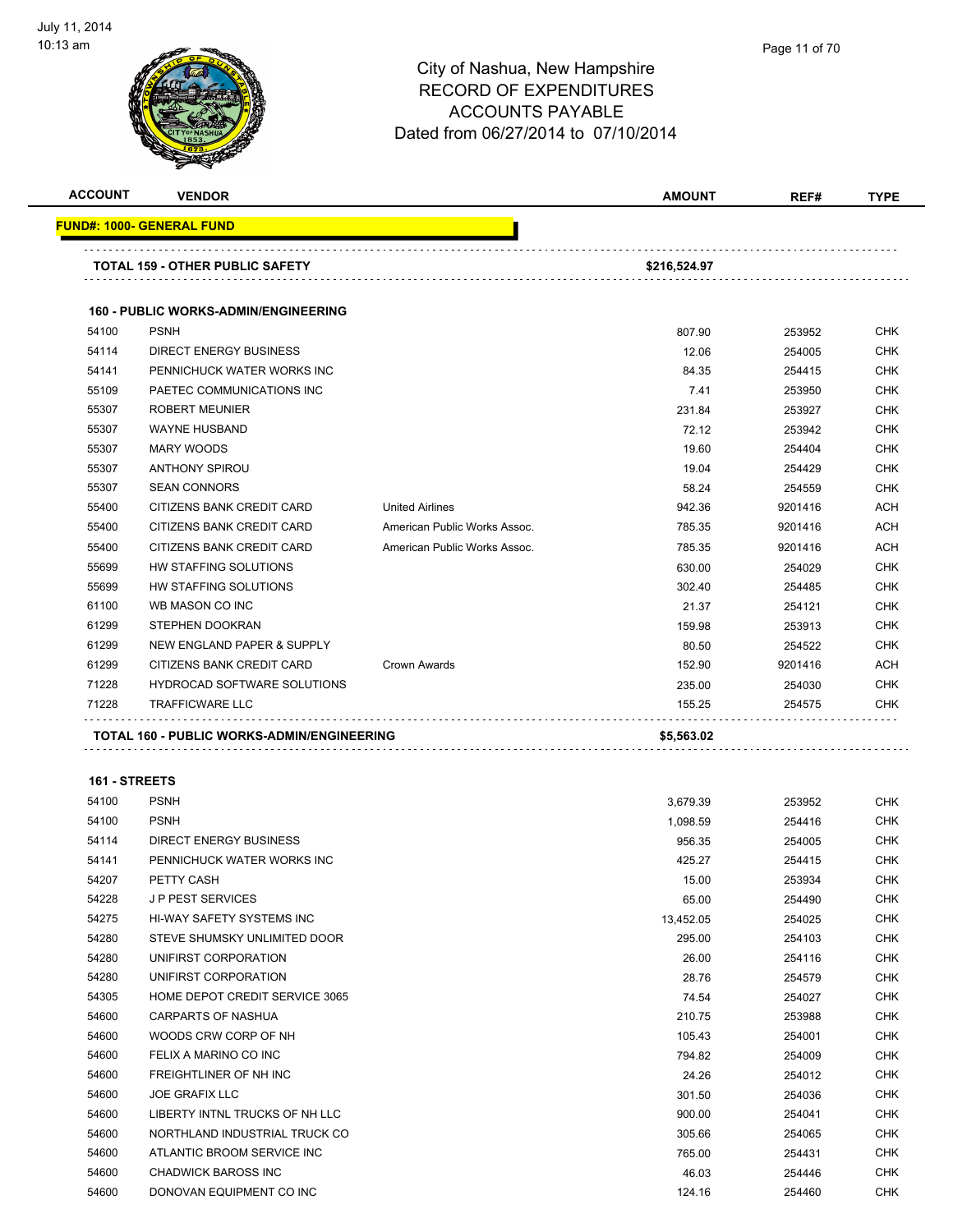

**ACCOUNT VENDOR AMOUNT REF# TYPE**

**FUND#: 1000- GENERAL FUND 161 - STREETS** DONOVAN SPRING CO INC 409.17 254461 CHK RELIABLE EQUIPMENT LLC 233.35 254550 CHK SANEL AUTO PARTS CO (178.14) 254558 CHK TENNANT SALES & SERVICE CO 275.40 254569 CHK PAETEC COMMUNICATIONS INC 21.35 253950 CHK ALECS SHOE STORE INC 289.90 253966 CHK 61107 UNIFIRST CORPORATION 61.0 CHK 349.82 254116 CHK 61107 UNIFIRST CORPORATION 66 CHK CORPORATION 557.22 254579 CHK AIRGAS USA LLC 211.31 253964 CHK ARCSOURCE INC 68.00 253971 CHK PETTY CASH 106.87 253934 CHK HOME DEPOT CREDIT SERVICE 3065 55.29 254027 CHK NH BRAGG & SONS INC 427.04 254524 CHK SWENSON GRANITE WORKS 185.00 254567 CHK DENNIS K BURKE INC 19,856.76 254003 CHK er and the SHATTUCK MALONE OIL CO and the state of the state of the state of the state of the state of the state of the state of the state of the state of the state of the state of the state of the state of the state of th NH BRAGG & SONS INC 51.31 254524 CHK BROX INDUSTRIES INC 3,684.70 253985 CHK 61507 CONTINENTAL PAVING INC 25399 CHK 61507 CONTINENTAL PAVING INC 61 CHK (1999) 254453 CHK (1999) 254453 CHK FL MERRILL CONSTRUCTION INC 598.75 254471 CHK PEMBROKE SAND & GRAVEL 1,805.21 254535 CHK BROX INDUSTRIES INC 1,127.94 253985 CHK PERMA LINE CORP OF NEW ENGLAND 1,262.01 254536 CHK BLUE TARP FINANCIAL 76.45 253983 CHK HOME DEPOT CREDIT SERVICE 3065 68.15 254027 CHK CORRIVEAU ROUTHIER INC 392.18 254000 CHK GRANITE STATE CONCRETE CO INC 296.00 254021 CHK LOWE'S - 3502 75.97 254043 CHK NASHUA LUMBER CO INC 25.20 254057 CHK BLUE TARP FINANCIAL 19.76 253983 CHK HOME DEPOT CREDIT SERVICE 3065 347.89 254027 CHK MAYNARD & LESIEUR INC 665.00 254051 CHK G H BERLIN OIL CO 2,392.47 254013 CHK CARPARTS OF NASHUA 59.02 253988 CHK er by the chappell tractor sales increased by the chappel of the chappel of the chappel of the chappel of the chappel of the chappel of the chappel of the chappel of the chappel of the chappel of the chappel of the chappel LIBERTY INTNL TRUCKS OF NH LLC 12.08 254041 CHK 61799 NASHUA OUTDOOR POWER EQUIPMENT CHARGE AND RESERVE THE SERVE AND RESERVE THE SERVE AND RESERVE THE SERVE FASTENAL CO 19.52 254467 CHK SANEL AUTO PARTS CO 21.60 254556 CHK er 1799 SANEL AUTO PARTS CO 1.53 254558 CHK SANEL AUTO PARTS CO 690.00 254558 CHK . . . . . . . . . . . . . . . . . . . . . . . . . . . . . **TOTAL 161 - STREETS \$67,415.89**

#### **162 - STREET LIGHTING**

54100 PSNH-LARGE POWER 58,666.20 254417 CHK

. . . . . . . . . . .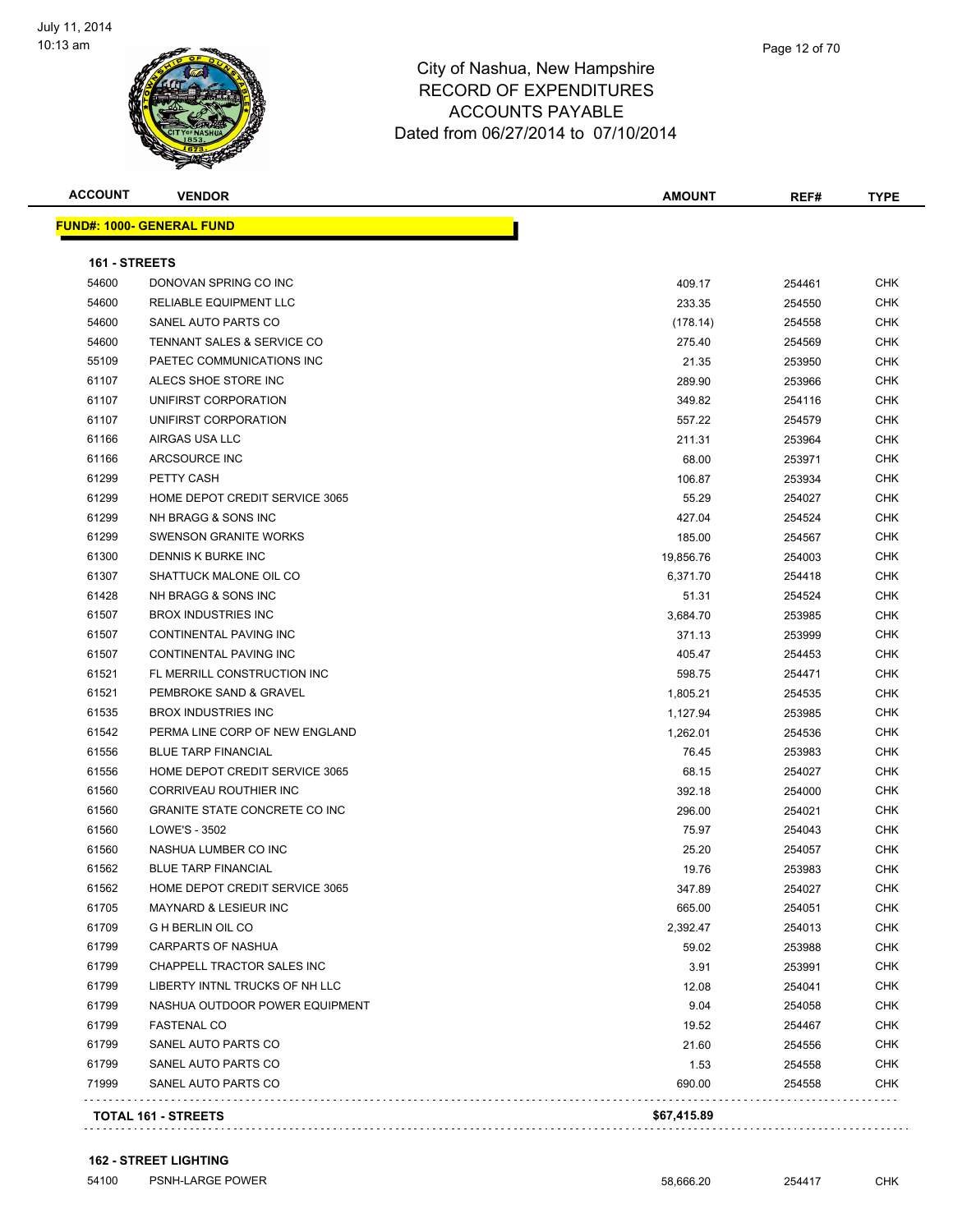

|                | <b>VENDOR</b>                             |                                | <b>AMOUNT</b>      | REF#             | <b>TYPE</b>                                                                                    |
|----------------|-------------------------------------------|--------------------------------|--------------------|------------------|------------------------------------------------------------------------------------------------|
|                | <b>FUND#: 1000- GENERAL FUND</b>          |                                |                    |                  |                                                                                                |
|                | <b>TOTAL 162 - STREET LIGHTING</b>        |                                | \$58,666.20        |                  |                                                                                                |
|                | <b>166 - PARKING LOTS</b>                 |                                |                    |                  |                                                                                                |
| 54100          | <b>PSNH</b>                               |                                | 815.34             | 253952           | <b>CHK</b>                                                                                     |
| 54141          | PENNICHUCK WATER WORKS INC                |                                | 71.28              | 253951           | <b>CHK</b>                                                                                     |
| 54280          | HOME DEPOT CREDIT SERVICE 3065            |                                | 135.21             | 254027           | <b>CHK</b>                                                                                     |
| 55600          | PRINT FACTORY                             |                                | 469.75             | 254543           | <b>CHK</b>                                                                                     |
| 55607          | PERMA LINE CORP OF NEW ENGLAND            |                                | 85.00              | 254536           | <b>CHK</b>                                                                                     |
| 55607          | POM INC                                   |                                | 27.00              | 254538           | <b>CHK</b>                                                                                     |
| 55699          | CITIZENS BANK CREDIT CARD                 | Survey Monkey                  | 200.00             | 9201416          | <b>ACH</b>                                                                                     |
| 61299          | PERMA LINE CORP OF NEW ENGLAND            |                                | 800.25             | 254536           | <b>CHK</b>                                                                                     |
| 71025          | HOME DEPOT CREDIT SERVICE 3065            |                                | 213.81             | 254484           | <b>CHK</b>                                                                                     |
| 71025          | <b>NAPA AUTO PARTS</b>                    |                                | 15.63              | 254513           | <b>CHK</b>                                                                                     |
| 71600          | <b>CALE AMERICA</b>                       |                                | 2,253.80           | 254442           | <b>CHK</b>                                                                                     |
| 71600          | POM INC                                   |                                | 1,050.00           | 254538           | <b>CHK</b>                                                                                     |
|                | TOTAL 166 - PARKING LOTS                  |                                | \$6,137.07         |                  |                                                                                                |
|                | <b>171 - COMMUNITY SERVICES</b>           |                                |                    |                  |                                                                                                |
| 54141          | PENNICHUCK WATER WORKS INC                |                                | 220.15             | 253951           | <b>CHK</b>                                                                                     |
| 55400          | CITIZENS BANK CREDIT CARD                 | New Hampshire Charitable Found | 100.00             | 9201416          | <b>ACH</b>                                                                                     |
| 61135          | POSITIVE PROMOTIONS INC                   |                                | 706.43             | 254072           | <b>CHK</b>                                                                                     |
| 68320          | THE YOUTH COUNCIL                         |                                | 240.00             | 254590           | <b>CHK</b>                                                                                     |
|                | <b>TOTAL 171 - COMMUNITY SERVICES</b>     |                                | \$1,266.58         |                  |                                                                                                |
|                |                                           |                                |                    |                  |                                                                                                |
|                | <b>172 - COMMUNITY HEALTH</b>             |                                |                    |                  |                                                                                                |
| 61142          | PETTY CASH                                |                                | 21.00              | 253931           | <b>CHK</b>                                                                                     |
|                |                                           |                                | 327.99             |                  |                                                                                                |
| 61144          | SMITH MEDICAL PARTNERS LLC                |                                |                    | 254092           | <b>CHK</b>                                                                                     |
| 71800          | WB MASON CO INC                           |                                | 304.78             | 254587           |                                                                                                |
|                | <b>TOTAL 172 - COMMUNITY HEALTH</b>       |                                | \$653.77           |                  |                                                                                                |
|                | <b>173 - ENVIRONMENTAL HEALTH</b>         |                                |                    |                  |                                                                                                |
| 55307          | <b>HEIDI PEEK</b>                         |                                | 206.08             | 253930           |                                                                                                |
| 61110          | <b>M &amp; N SPORTS LLC</b>               |                                | 815.70             | 254046           |                                                                                                |
| 71300          | <b>FISHER SCIENTIFIC</b>                  |                                | 6,036.04           | 254010           |                                                                                                |
| 71300          | <b>VWR INTERNATIONAL</b>                  |                                | 215.60             | 254120           |                                                                                                |
| 71300          | <b>VWR INTERNATIONAL</b>                  |                                | 183.32             | 254584           |                                                                                                |
|                | TOTAL 173 - ENVIRONMENTAL HEALTH          |                                | \$7,456.74         |                  |                                                                                                |
|                |                                           |                                |                    |                  |                                                                                                |
|                | <b>175 - WELFARE ASSISTANCE</b>           |                                |                    |                  |                                                                                                |
| 55810          | 188 CONCORD ST LLC                        |                                | 644.00             | 254308           | <b>CHK</b><br><b>CHK</b><br><b>CHK</b><br><b>CHK</b><br><b>CHK</b><br><b>CHK</b><br><b>CHK</b> |
| 55810          | AMHERST PARK APARTMENTS LLC               |                                | 293.00             | 254309           | <b>CHK</b>                                                                                     |
| 55810<br>55810 | <b>COUNTRY BARN MOTEL</b><br>DAVID J ROTH |                                | 1,092.00<br>673.00 | 254310<br>254312 | <b>CHK</b><br><b>CHK</b>                                                                       |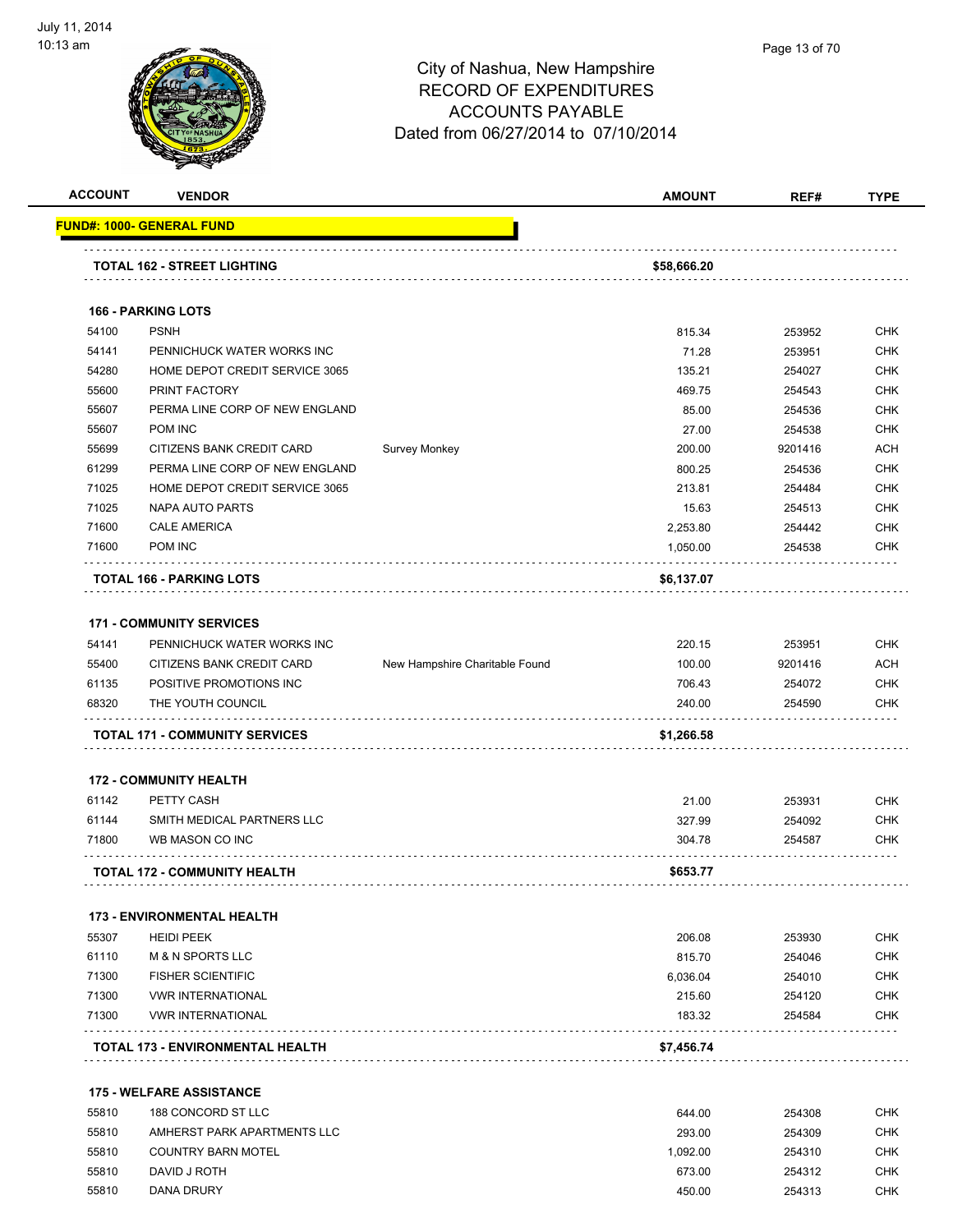

| Page 14 of 70 |
|---------------|
|               |

| <b>ACCOUNT</b> | <b>VENDOR</b>                         | <b>AMOUNT</b> | REF#   | <b>TYPE</b> |
|----------------|---------------------------------------|---------------|--------|-------------|
|                | <u> FUND#: 1000- GENERAL FUND</u>     |               |        |             |
|                | <b>175 - WELFARE ASSISTANCE</b>       |               |        |             |
| 55810          | <b>RAY FREIWIRTH</b>                  | 850.00        | 254315 | <b>CHK</b>  |
| 55810          | <b>CONSTANCE GAUTHIER</b>             | 508.57        | 254316 | <b>CHK</b>  |
| 55810          | GULZAR-E-RAZIA LLC                    | 707.11        | 254317 | <b>CHK</b>  |
| 55810          | CAROLE A LAFRANCE                     | 760.00        | 254318 | <b>CHK</b>  |
| 55810          | <b>LSB LIMITED PARTNERSHIP</b>        | 900.97        | 254319 | <b>CHK</b>  |
| 55810          | SAMUEL K MWANIKI                      | 900.00        | 254320 | <b>CHK</b>  |
| 55810          | NASHUA HOUSING AUTHORITY              | 304.00        | 254321 | <b>CHK</b>  |
| 55810          | NICHOLAS QUARATIELLO                  | 360.00        | 254322 | <b>CHK</b>  |
| 55810          | <b>GEORGE K RAUH</b>                  | 600.00        | 254323 | <b>CHK</b>  |
| 55810          | <b>RTN LLC</b>                        | 726.10        | 254324 | <b>CHK</b>  |
| 55810          | SNHS MANAGEMENT INC                   | 50.00         | 254325 | <b>CHK</b>  |
| 55810          | SOLO PROPERTY GROUP LLC               | 303.12        | 254326 | <b>CHK</b>  |
| 55810          | SOUTHERN NH SERV MNGT CORP            | 50.00         | 254327 | CHK         |
| 55810          | USA PROPERTY MANAGEMENT LLC           | 823.29        | 254328 | <b>CHK</b>  |
| 55810          | DONALD A CLOUTIER                     | 139.68        | 254745 | <b>CHK</b>  |
| 55810          | DOWNTOWNER NELSON                     | 899.85        | 254746 | <b>CHK</b>  |
| 55810          | <b>CONSTANCE GAUTHIER</b>             | 356.07        | 254747 | <b>CHK</b>  |
| 55810          | <b>MARIA GIAKOUMAKIS</b>              | 674.85        | 254748 | <b>CHK</b>  |
| 55810          | <b>VIRGINIA O'NEIL</b>                | 700.00        | 254749 | <b>CHK</b>  |
| 55810          | ADRIEN J OUELLET                      | 620.00        | 254750 | <b>CHK</b>  |
| 55810          | <b>EDWARD PAQUIN</b>                  | 1,275.00      | 254751 | <b>CHK</b>  |
| 55810          | <b>PATRICIA L SCANNELL</b>            | 800.00        | 254752 | <b>CHK</b>  |
| 55810          | T 31 REAL ESTATE LLC                  | 370.48        | 254753 | <b>CHK</b>  |
| 55814          | <b>LIBERTY UTILITIES</b>              | 588.77        | 254306 | <b>CHK</b>  |
| 55814          | NORTHEAST UTILITIES                   | 197.43        | 254307 | <b>CHK</b>  |
| 55814          | NORTHEAST UTILITIES                   | 223.50        | 254744 | <b>CHK</b>  |
| 55820          | <b>CREMATION SOCIETY OF NH</b>        | 400.00        | 254311 | <b>CHK</b>  |
| 55820          | FARWELL FUNERAL SERVICE INC           | 750.00        | 254314 | <b>CHK</b>  |
| 55822          | PETTY CASH                            | 15.00         | 253935 | CHK         |
|                | <b>TOTAL 175 - WELFARE ASSISTANCE</b> | \$19,005.79   |        |             |
|                |                                       |               |        |             |

#### **177 - PARKS & RECREATION**

| 54100 | <b>PSNH</b>                     | 8,468.08 | 253952 | <b>CHK</b> |
|-------|---------------------------------|----------|--------|------------|
| 54100 | <b>PSNH-LARGE POWER</b>         | 3,127.13 | 253953 | <b>CHK</b> |
| 54100 | <b>PSNH</b>                     | 38.58    | 254416 | <b>CHK</b> |
| 54114 | <b>DIRECT ENERGY BUSINESS</b>   | 80.61    | 254005 | <b>CHK</b> |
| 54141 | PENNICHUCK WATER WORKS INC      | 2,837.10 | 253951 | <b>CHK</b> |
| 54141 | PENNICHUCK WATER WORKS INC      | 1,341.66 | 254415 | <b>CHK</b> |
| 54250 | SEASONAL SPECIALTY STORES       | 6.98     | 254086 | <b>CHK</b> |
| 54250 | HARRY W WELLS & SON INC         | 1,382.34 | 254481 | <b>CHK</b> |
| 54280 | <b>B &amp; S LOCKSMITHS INC</b> | 5.25     | 253975 | <b>CHK</b> |
| 54280 | BROX INDUSTRIES INC             | 54.72    | 253985 | <b>CHK</b> |
| 54280 | COMPUTER CABLE CO INC           | 331.60   | 253997 | <b>CHK</b> |
| 54280 | CORRIVEAU ROUTHIER INC          | 19.95    | 254000 | <b>CHK</b> |
| 54280 | <b>FRANKLIN PAINT CO INC</b>    | 1,098.00 | 254011 | <b>CHK</b> |
| 54280 | JOHN DEERE LANDSCAPES LLC       | 317.14   | 254037 | <b>CHK</b> |
| 54280 | <b>MARSHALL SIGNS INC</b>       | 325.00   | 254049 | <b>CHK</b> |
|       |                                 |          |        |            |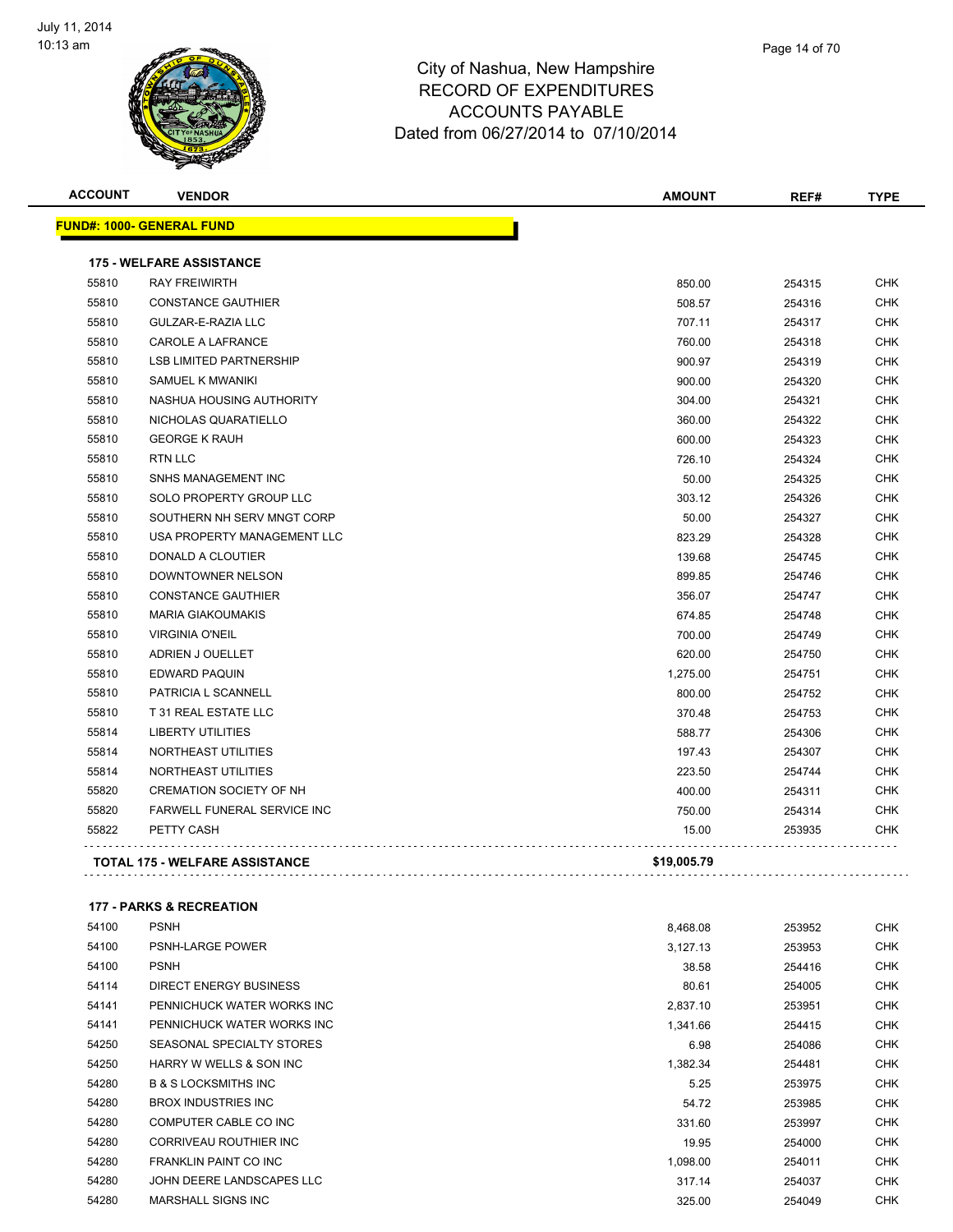

| <b>ACCOUNT</b> | <b>VENDOR</b>                       | <b>AMOUNT</b> | REF#   | <b>TYPE</b> |
|----------------|-------------------------------------|---------------|--------|-------------|
|                | <u> FUND#: 1000- GENERAL FUND</u>   |               |        |             |
|                | <b>177 - PARKS &amp; RECREATION</b> |               |        |             |
| 54280          | PEABODY SUPPLY CO                   | 31.86         | 254067 | <b>CHK</b>  |
| 54280          | SAM'S CLUB DIRECT-0860              | 114.90        | 254084 | <b>CHK</b>  |
| 54280          | SEASONAL SPECIALTY STORES           | 269.97        | 254086 | <b>CHK</b>  |
| 54280          | STATELINE IRRIGATION                | 631.80        | 254102 | <b>CHK</b>  |
| 54280          | <b>DANIEL TEAGUE</b>                | 250.00        | 254110 | <b>CHK</b>  |
| 54280          | F W WEBB CO                         | 186.48        | 254466 | <b>CHK</b>  |
| 54280          | JOHN DEERE LANDSCAPES LLC           | 1,352.24      | 254491 | <b>CHK</b>  |
| 54487          | <b>TURF PRODUCTS</b>                | 1,586.64      | 254577 | <b>CHK</b>  |
| 54600          | MACMULKIN CHEVROLET INC             | 1,984.64      | 254047 | <b>CHK</b>  |
| 54821          | PIONEER ATHLETICS                   | 56.45         | 254070 | <b>CHK</b>  |
| 55109          | PAETEC COMMUNICATIONS INC           | 8.54          | 253950 | <b>CHK</b>  |
| 55642          | <b>JASON FERLAN</b>                 | 45.00         | 254696 | <b>CHK</b>  |
| 55642          | <b>JOHN FERLAN</b>                  | 45.00         | 254697 | <b>CHK</b>  |
| 55642          | <b>GERALD GADBOIS</b>               | 670.00        | 254698 | <b>CHK</b>  |
| 55642          | <b>BRUCE SMITH</b>                  | 225.00        | 254716 | <b>CHK</b>  |
| 55654          | <b>STEPHEN MURRAY</b>               | 650.00        | 253885 | <b>CHK</b>  |
| 55658          | PETTY CASH                          | 69.15         | 253932 | <b>CHK</b>  |
| 55660          | <b>R S FIREWORKS LLC</b>            | 12,075.00     | 254546 | <b>CHK</b>  |
| 61100          | WB MASON CO INC                     | 139.78        | 254121 | <b>CHK</b>  |
| 61107          | <b>M &amp; N SPORTS LLC</b>         | 730.45        | 254046 | <b>CHK</b>  |
| 61107          | SWIMOUTLET.COM                      | 645.78        | 254107 | <b>CHK</b>  |
| 61107          | <b>M &amp; N SPORTS LLC</b>         | 1,911.19      | 254497 | <b>CHK</b>  |
| 61110          | STREAMLINE AQUATICS LLC             | 199.75        | 254104 | <b>CHK</b>  |
| 61114          | <b>B &amp; S LOCKSMITHS INC</b>     | 97.20         | 253975 | <b>CHK</b>  |
| 61114          | GATE CITY FENCE CO INC              | 40.00         | 254014 | <b>CHK</b>  |
| 61114          | M & M ELECTRICAL SUPPLY CO INC      | 323.20        | 254045 | <b>CHK</b>  |
| 61114          | SEASONAL SPECIALTY STORES           | 19.99         | 254086 | <b>CHK</b>  |
| 61114          | SEASONAL SPECIALTY STORES           | 12.99         | 254560 | <b>CHK</b>  |
| 61128          | <b>M &amp; N SPORTS LLC</b>         | 983.10        | 254046 | <b>CHK</b>  |
| 61300          | DENNIS K BURKE INC                  | 2,594.28      | 254003 | <b>CHK</b>  |
| 61799          | <b>BEST FORD</b>                    | 544.18        | 253982 | <b>CHK</b>  |
| 61799          | D & R TOWING INC                    | 125.00        | 254002 | <b>CHK</b>  |
| 61799          | <b>NAPA AUTO PARTS</b>              | 430.65        | 254055 | <b>CHK</b>  |
| 61799          | PINE MOTOR PARTS                    | 24.99         | 254069 | <b>CHK</b>  |
| 61799          | SANEL AUTO PARTS CO                 | 116.62        | 254557 | <b>CHK</b>  |
| 71999          | <b>POWERPLAN</b>                    | 510.15        | 254074 | <b>CHK</b>  |

**179 - LIBRARY**

| .     | ------                    |          |        |            |
|-------|---------------------------|----------|--------|------------|
| 54100 | <b>PSNH-LARGE POWER</b>   | 6.072.56 | 253953 | <b>CHK</b> |
| 54280 | <b>ALPHAGRAPHICS</b>      | 156.00   | 253967 | <b>CHK</b> |
| 54487 | NEVERETTS SEW & VAC INC   | 97.50    | 254520 | <b>CHK</b> |
| 55200 | SOPHIE SMITH              | 50.00    | 254093 | <b>CHK</b> |
| 55307 | <b>SUSAN WILLMORE</b>     | 80.13    | 254123 | <b>CHK</b> |
| 61100 | WB MASON CO INC           | 149.83   | 254587 | <b>CHK</b> |
| 61299 | VENMILL INDUSTRITES INC   | 135.00   | 254583 | <b>CHK</b> |
| 61807 | <b>BAKER &amp; TAYLOR</b> | 428.65   | 253976 | <b>CHK</b> |
|       |                           |          |        |            |

**TOTAL 177 - PARKS & RECREATION \$49,136.11**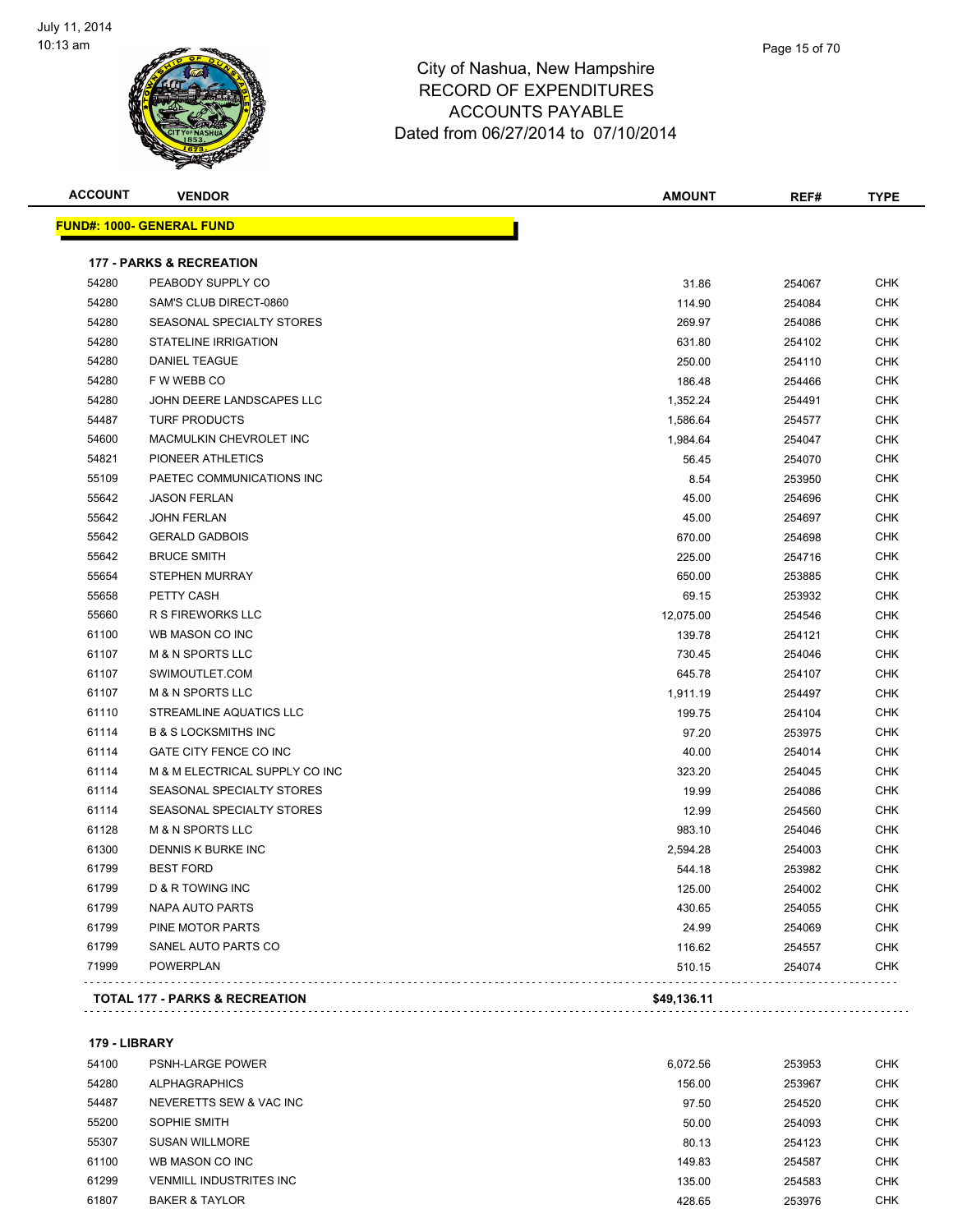

| <b>ACCOUNT</b>      | <b>VENDOR</b>                            | <b>AMOUNT</b> | REF#   | <b>TYPE</b> |
|---------------------|------------------------------------------|---------------|--------|-------------|
|                     | <u> FUND#: 1000- GENERAL FUND</u>        |               |        |             |
| 179 - LIBRARY       |                                          |               |        |             |
| 61807               | <b>INFORMATION TODAY INC</b>             | 263.95        | 254032 | <b>CHK</b>  |
| 61807               | <b>INGRAM LIBRARY SERVICES</b>           | 1,356.77      | 254033 | <b>CHK</b>  |
| 61807               | <b>SIMON &amp; SCHUSTER</b>              | 13.68         | 254090 | CHK         |
| 61807               | <b>BAKER &amp; TAYLOR</b>                | 382.85        | 254435 | <b>CHK</b>  |
| 61807               | <b>INGRAM LIBRARY SERVICES</b>           | 77.04         | 254487 | <b>CHK</b>  |
| 61814               | <b>MIDWEST TAPE</b>                      | 22.64         | 254054 | CHK         |
| 61814               | <b>BAKER &amp; TAYLOR</b>                | 928.62        | 254435 | <b>CHK</b>  |
| 61814               | RANDOM HOUSE LLC                         | 99.50         | 254549 | <b>CHK</b>  |
| 61819               | SOPHIE SMITH                             | 137.79        | 254093 | <b>CHK</b>  |
| 61819               | THE GIANT GAME COMPANY                   | 375.00        | 254474 | <b>CHK</b>  |
| 71221               | WB MASON CO INC                          | 89.99         | 254587 | CHK         |
|                     | <b>TOTAL 179 - LIBRARY</b>               | \$10,917.50   |        |             |
|                     | <b>181 - COMMUNITY DEVELOPMENT</b>       |               |        |             |
| 61100               | WB MASON CO INC                          | 6.17          | 254121 | <b>CHK</b>  |
| 61100               | WB MASON CO INC                          | 180.12        | 254587 | CHK         |
| 61650               | WB MASON CO INC                          | 29.03         | 254121 | CHK         |
| 61650               | WB MASON CO INC                          | 29.03         | 254587 | CHK         |
|                     | TOTAL 181 - COMMUNITY DEVELOPMENT        | \$244.35      |        |             |
|                     | 182 - PLANNING & ZONING                  |               |        |             |
| 55200               | ULI - URBAN LAND INSTITUTE               | 215.00        | 254115 | <b>CHK</b>  |
| 55307               | <b>ROGER HOUSTON</b>                     | 116.48        | 254391 | CHK         |
| 55600               | SIGN-A-RAMA OF NASHUA                    | 2,122.50      | 254089 | CHK         |
| 61299               | PRECISION GRANITE LLC                    | 821.59        | 254542 | <b>CHK</b>  |
| 61807               | <b>JOBS AVAILABLE INC</b>                | 45.00         | 253948 | CHK         |
|                     | <b>TOTAL 182 - PLANNING &amp; ZONING</b> | \$3,320.57    |        |             |
|                     |                                          |               |        |             |
|                     | <b>183 - ECONOMIC DEVELOPMENT</b>        |               |        |             |
| 55307               | <b>THOMAS GALLIGANI</b>                  | 192.64        | 254390 | <b>CHK</b>  |
| 61100               | WB MASON CO INC                          | 58.06         | 254587 | CHK         |
|                     | <b>TOTAL 183 - ECONOMIC DEVELOPMENT</b>  | \$250.70      |        |             |
| <b>191 - SCHOOL</b> |                                          |               |        |             |
| 52800               | <b>MAUREEN CAWLEY</b>                    | 312.00        | 254165 | CHK         |
| 52800               | MICHELLE R COHEN                         | 540.00        | 254174 | <b>CHK</b>  |
| 52800               | <b>EMILY DUSTIN</b>                      | 540.00        | 254188 | <b>CHK</b>  |
| 52800               | DARRYL GREEN                             | 1,944.00      | 254204 | <b>CHK</b>  |
| 52800               | <b>BRANDI MACDONALD</b>                  | 2,755.20      | 254232 | <b>CHK</b>  |
| 52800               | LISA MARSHALL                            | 930.00        | 254236 | <b>CHK</b>  |
| 52800               | AMANDA SCHEYD                            | 912.00        | 254284 | <b>CHK</b>  |
| 52800               | <b>KRISTINE SMITH</b>                    | 1,190.40      | 254289 | <b>CHK</b>  |
| 53114               | PLODZIK & SANDERSON PA                   | 2,942.50      | 254274 | CHK         |
| 53600               | <b>CLEARWAY HIGH SCHOOL</b>              | 28,485.00     | 254172 | <b>CHK</b>  |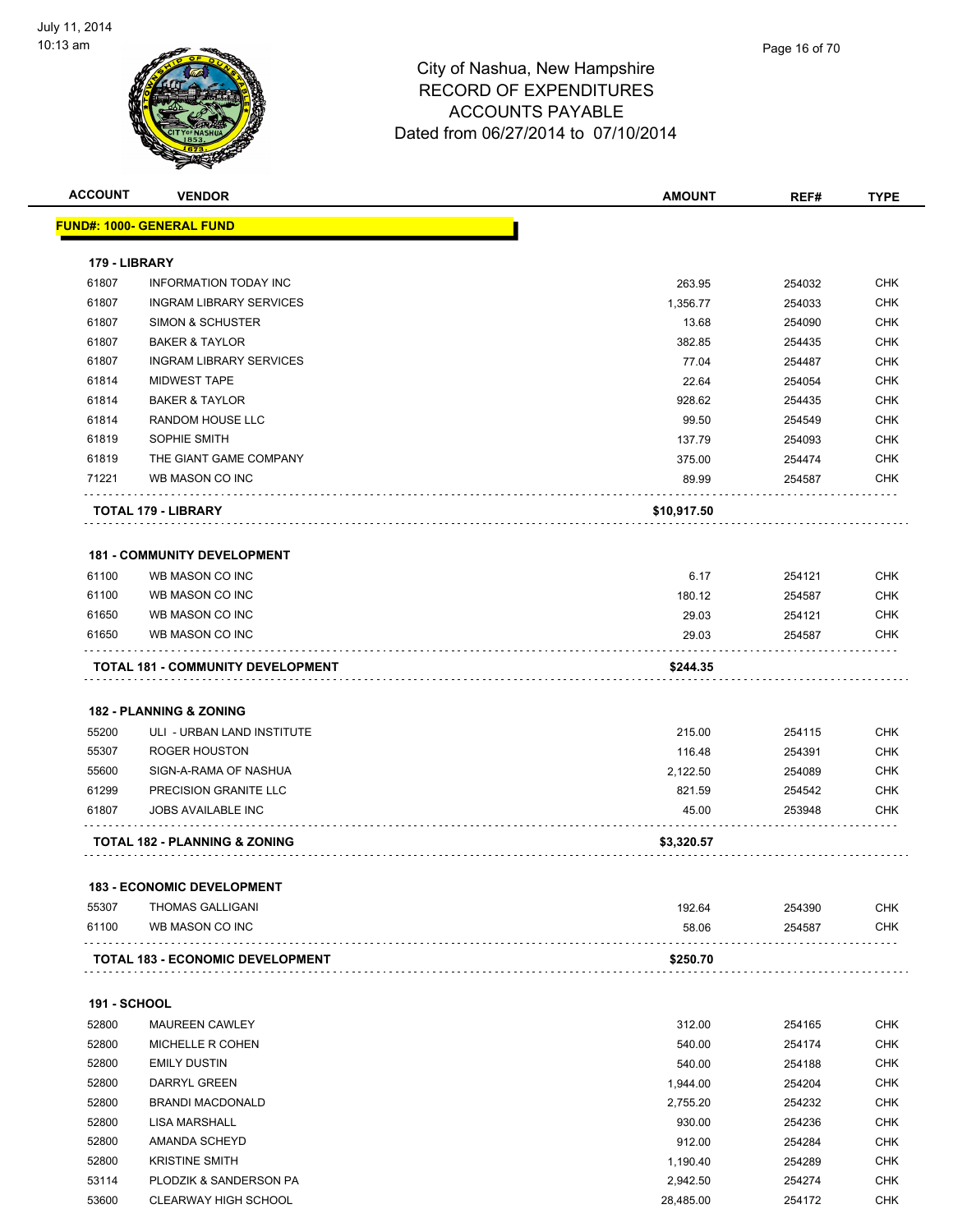

| <b>ACCOUNT</b>      | <b>VENDOR</b>                           |                   | <b>AMOUNT</b> | REF#    | <b>TYPE</b> |
|---------------------|-----------------------------------------|-------------------|---------------|---------|-------------|
|                     | <b>FUND#: 1000- GENERAL FUND</b>        |                   |               |         |             |
|                     |                                         |                   |               |         |             |
| <b>191 - SCHOOL</b> |                                         |                   |               |         |             |
| 53600               | NEW HAMPSHIRE STATE LIBRARY             |                   | 3,575.00      | 254662  | <b>CHK</b>  |
| 53614               | <b>CENTER FOR SPEECH &amp; LANGUAGE</b> |                   | 95.00         | 254167  | <b>CHK</b>  |
| 53614               | COUNSELING CENTER OF NASHUA             |                   | 320.00        | 254181  | <b>CHK</b>  |
| 53614               | <b>INTERIM HEALTH CARE</b>              |                   | 390.00        | 254218  | <b>CHK</b>  |
| 53628               | DJ JEFF HAMILTON                        |                   | 400.00        | 254187  | <b>CHK</b>  |
| 53628               | <b>MULTILINGUAL LINKS</b>               |                   | 78.00         | 254249  | <b>CHK</b>  |
| 53628               | <b>EDUCATION INC</b>                    |                   | 372.41        | 254631  | <b>CHK</b>  |
| 54100               | <b>PSNH</b>                             |                   | 15,184.44     | 254128  | <b>CHK</b>  |
| 54100               | PUBLIC SERVICE OF NH-LARGE POW          |                   | 95,952.68     | 254130  | <b>CHK</b>  |
| 54100               | <b>PSNH</b>                             |                   | 9,450.26      | 254593  | <b>CHK</b>  |
| 54100               | PUBLIC SERVICE OF NH-LARGE POW          |                   | 6,723.65      | 254671  | <b>CHK</b>  |
| 54114               | <b>DIRECT ENERGY BUSINESS</b>           |                   | 1,897.29      | 254129  | <b>CHK</b>  |
| 54114               | <b>LIBERTY UTILITIES</b>                |                   | 3,350.33      | 254135  | <b>CHK</b>  |
| 54114               | <b>LIBERTY UTILITIES</b>                |                   | 3,272.02      | 254591  | <b>CHK</b>  |
| 54114               | DIRECT ENERGY BUSINESS                  |                   | 6,742.95      | 254594  | <b>CHK</b>  |
| 54141               | PENNICHUCK WATER WORKS INC              |                   | 7,417.83      | 254127  | <b>CHK</b>  |
| 54141               | PENNICHUCK WATER WORKS INC              |                   | 3,668.79      | 254592  | <b>CHK</b>  |
| 54280               | PLANT OPS PETTY CASH                    |                   | 28.98         | 254136  | <b>CHK</b>  |
| 54280               | MARVELL PLATE GLASS INC                 |                   | 475.92        | 254237  | <b>CHK</b>  |
| 54280               | MERRIMACK BUILDING SUPPLY INC           |                   | 515.00        | 254243  | <b>CHK</b>  |
| 54280               | NASHUA GLASS                            |                   | 90.00         | 254255  | <b>CHK</b>  |
| 54280               | A H HARRIS & SONS INC                   |                   | 63.42         | 254604  | <b>CHK</b>  |
| 54280               | <b>BSN SPORTS</b>                       |                   | 120.00        | 254619  | <b>CHK</b>  |
| 54280               | NASHUA WALLPAPER & PAINT CO             |                   | 1,201.39      | 254660  | <b>CHK</b>  |
| 54487               | AFFILIATED HVAC SERVICES LLC            |                   | 395.60        | 254606  | <b>CHK</b>  |
| 54487               | ASAP FIRE & SAFETY CORP                 |                   | 450.00        | 254609  | <b>CHK</b>  |
| 54487               | DAVID BAILEY                            |                   | 190.00        | 254610  | <b>CHK</b>  |
| 54487               | DAVE AYOTTE & ASSOCIATES                |                   | 3,532.00      | 254628  | <b>CHK</b>  |
| 54487               | HILLYARD/MANCHESTER                     |                   | 1,972.76      | 254643  | <b>CHK</b>  |
| 54600               | MAYNARD & LESIEUR INC                   |                   | 23.90         | 254239  | <b>CHK</b>  |
| 54899               | <b>JACQUES FLOWER SHOP</b>              |                   | 725.00        | 254134  | <b>CHK</b>  |
| 55109               | FAIRPOINT COMMUNICATIONS                |                   | 3,166.35      | 254133  | <b>CHK</b>  |
| 55109               | <b>SPRINT</b>                           |                   | 13.17         | 254138  | <b>CHK</b>  |
| 55109               | <b>FAIRPOINT COMMUNICATIONS</b>         |                   | 34.72         | 254600  | <b>CHK</b>  |
| 55200               | <b>ASCD</b>                             |                   | 178.00        | 254144  | <b>CHK</b>  |
| 55200               | AMLE                                    |                   | 99.97         | 254596  | <b>CHK</b>  |
| 55200               | ASCD                                    |                   | 178.00        | 254597  | <b>CHK</b>  |
| 55200               | <b>NHSAA</b>                            |                   | 1,855.31      | 254602  | <b>CHK</b>  |
| 55200               | <b>NELMS</b>                            |                   | 360.00        | 254661  | <b>CHK</b>  |
| 55300               | <b>MARK CONRAD</b>                      |                   | 506.39        | 254177  | <b>CHK</b>  |
| 55300               | <b>NHIAA</b>                            |                   | 80.00         | 254663  | <b>CHK</b>  |
| 55300               | CITIZENS BANK CREDIT CARD               | Hilton Garden Inn | 2,771.20      | 9201416 | <b>ACH</b>  |
| 55307               | <b>JANICE ARCARO</b>                    |                   | 415.24        | 254143  | <b>CHK</b>  |
| 55307               | <b>MARCIA BAGLEY</b>                    |                   | 94.50         | 254147  | <b>CHK</b>  |
| 55307               | <b>ESTHER BRODEUR</b>                   |                   | 16.24         | 254158  | <b>CHK</b>  |
| 55307               | <b>MARIANNE BUSTEED</b>                 |                   | 234.18        | 254159  | <b>CHK</b>  |
| 55307               | CHERYL CAISSIE                          |                   | 44.46         | 254160  | <b>CHK</b>  |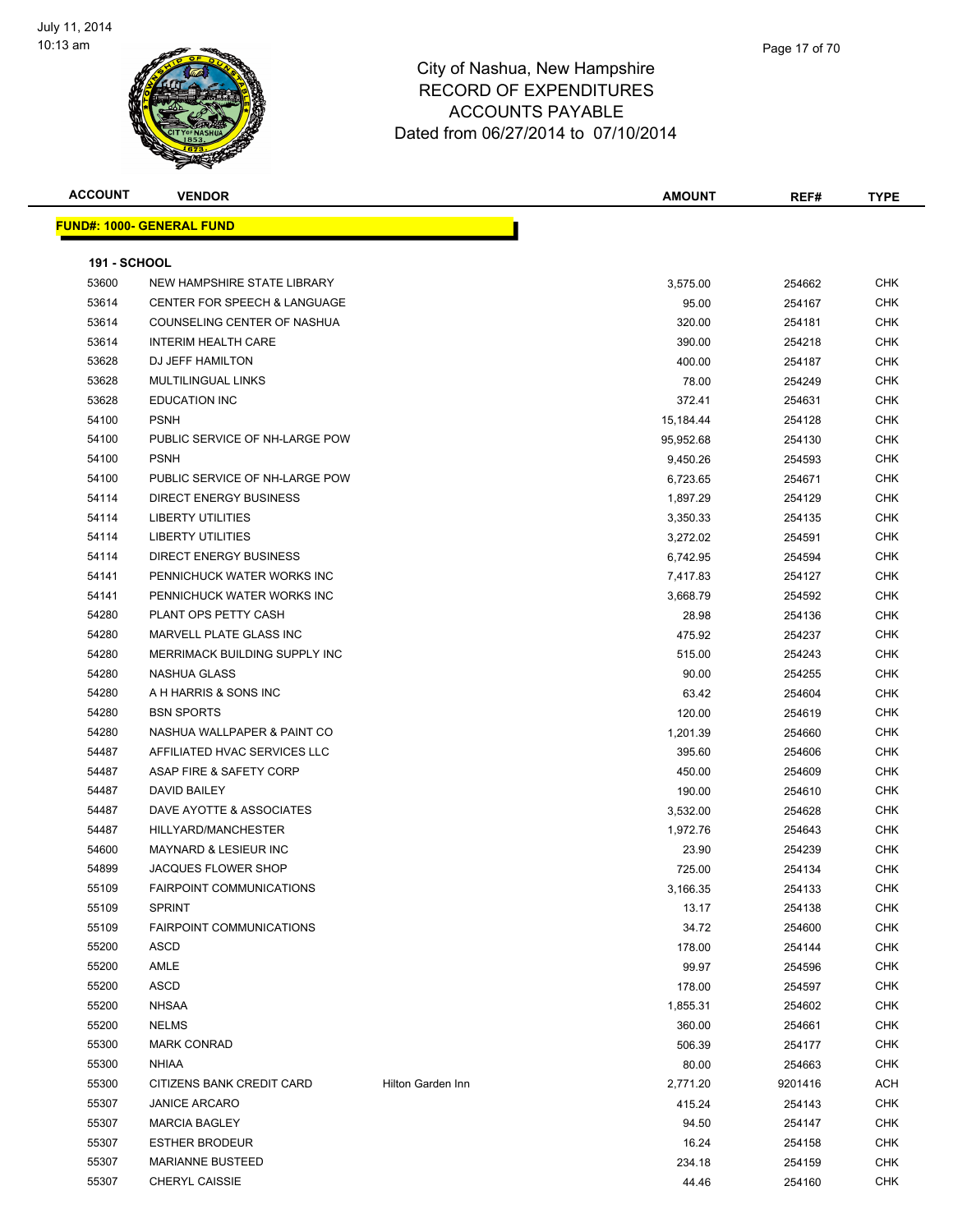

| Page 18 of 70 |
|---------------|
|               |

| <b>ACCOUNT</b>      | <b>VENDOR</b>                        | <b>AMOUNT</b> | REF#   | <b>TYPE</b> |
|---------------------|--------------------------------------|---------------|--------|-------------|
|                     | <b>FUND#: 1000- GENERAL FUND</b>     |               |        |             |
|                     |                                      |               |        |             |
| <b>191 - SCHOOL</b> |                                      |               |        |             |
| 55307               | KIMBERLY CALLAN                      | 182.84        | 254161 | <b>CHK</b>  |
| 55307               | CLAUDIA CASTANO-VELEZ                | 53.53         | 254164 | <b>CHK</b>  |
| 55307               | VIRGINIA L COVART                    | 13.16         | 254182 | <b>CHK</b>  |
| 55307               | <b>JENNIFER GOODWIN</b>              | 40.32         | 254203 | <b>CHK</b>  |
| 55307               | <b>ELLEN GREENBERG</b>               | 416.41        | 254205 | <b>CHK</b>  |
| 55307               | ELIZABETH HARDY                      | 229.32        | 254207 | <b>CHK</b>  |
| 55307               | <b>CARMEN KOSOW</b>                  | 27.44         | 254222 | <b>CHK</b>  |
| 55307               | <b>LYNNE LYNCH</b>                   | 26.32         | 254230 | <b>CHK</b>  |
| 55307               | <b>DENISE PETZ</b>                   | 57.93         | 254272 | <b>CHK</b>  |
| 55307               | <b>KERRY PILLSBURY</b>               | 70.56         | 254273 | CHK         |
| 55307               | <b>ISA ROSS</b>                      | 107.46        | 254279 | <b>CHK</b>  |
| 55307               | NICOLE SARGENT                       | 32.10         | 254282 | <b>CHK</b>  |
| 55307               | <b>MARIE ALSUP</b>                   | 76.69         | 254607 | <b>CHK</b>  |
| 55307               | ROBERT ANASTAS                       | 23.10         | 254608 | <b>CHK</b>  |
| 55307               | <b>MARTHA BROOKS</b>                 | 52.64         | 254618 | <b>CHK</b>  |
| 55307               | <b>MARK CONRAD</b>                   | 177.78        | 254625 | <b>CHK</b>  |
| 55307               | <b>MARIANNE DUSTIN</b>               | 65.20         | 254630 | <b>CHK</b>  |
| 55307               | <b>VIRGINIA ESSON</b>                | 24.98         | 254633 | CHK         |
| 55307               | <b>LISA GINGRAS</b>                  | 127.06        | 254639 | <b>CHK</b>  |
| 55307               | DONNA LATINA                         | 39.76         | 254652 | CHK         |
| 55307               | NICOLE SARGENT                       | 30.98         | 254674 | <b>CHK</b>  |
| 55307               | <b>LORNE SWINDELL</b>                | 112.45        | 254683 | <b>CHK</b>  |
| 55307               | <b>SUSAN WILBORG</b>                 | 19.15         | 254692 | <b>CHK</b>  |
| 55400               | LYNDA MANGANELLO-WALSH               | 359.00        | 254234 | <b>CHK</b>  |
| 55400               | <b>JANET MORAN</b>                   | 150.00        | 254247 | <b>CHK</b>  |
| 55600               | BIRCH HILL SCHOOL PETTY CASH         | 90.24         | 254131 | <b>CHK</b>  |
| 55600               | THE COPY SHOP                        | 1,590.00      | 254178 | <b>CHK</b>  |
| 55600               | PREMIER AGENDAS                      | 1,904.00      | 254276 | <b>CHK</b>  |
| 55600               | <b>JOSTENS INC</b>                   | 27.28         | 254648 | <b>CHK</b>  |
| 55607               | FAIRGROUNDS MIDDLE SCH PETTY C       | 5.60          | 254132 | <b>CHK</b>  |
| 55607               | UNITED PARCEL SERVICE                | 19.66         | 254139 | CHK         |
| 55628               | DAVE'S QUALITY DRY CLEANING          | 1,000.00      | 254629 | <b>CHK</b>  |
| 55635               | NASHUA SCHOOL DISTRICT 42            | 1,210.00      | 15425  | ACH         |
| 55642               | <b>SCOTT BELVILLE</b>                | 124.00        | 254149 | CHK         |
| 55642               | <b>WILLIAM BENSON</b>                | 148.00        | 254151 | CHK         |
| 55642               | <b>LYNMARIE CUSACK</b>               | 146.00        | 254184 | CHK         |
| 55642               | ROBERT GIDARI                        | 108.00        | 254201 | <b>CHK</b>  |
| 55642               | <b>STEVE HOGARTY</b>                 | 62.00         | 254214 | CHK         |
| 55642               | PHIL MCCARTHY                        | 82.00         | 254240 | <b>CHK</b>  |
| 55642               | <b>BRIAN D MINAS</b>                 | 96.00         | 254246 | <b>CHK</b>  |
| 55642               | <b>DENNIS VIENNEAU</b>               | 226.00        | 254299 | CHK         |
| 55642               | PAUL VIENS                           | 82.00         | 254300 | CHK         |
| 55690               | FIRST STUDENT INC                    | 10,639.12     | 254192 | <b>CHK</b>  |
| 55690               | FIRST STUDENT INC                    | 237,325.84    | 254635 | CHK         |
| 55690               | U-HAUL                               | 111.62        | 254687 | CHK         |
| 55691               | <b>BRAD CANFIELD</b>                 | 1,176.00      | 254620 | CHK         |
| 55691               | SARAH WINSLOW                        | 164.86        | 254693 | CHK         |
| 55694               | <b>VERMONT PERMANENCY INITIATIVE</b> | 4,667.94      | 254150 | <b>CHK</b>  |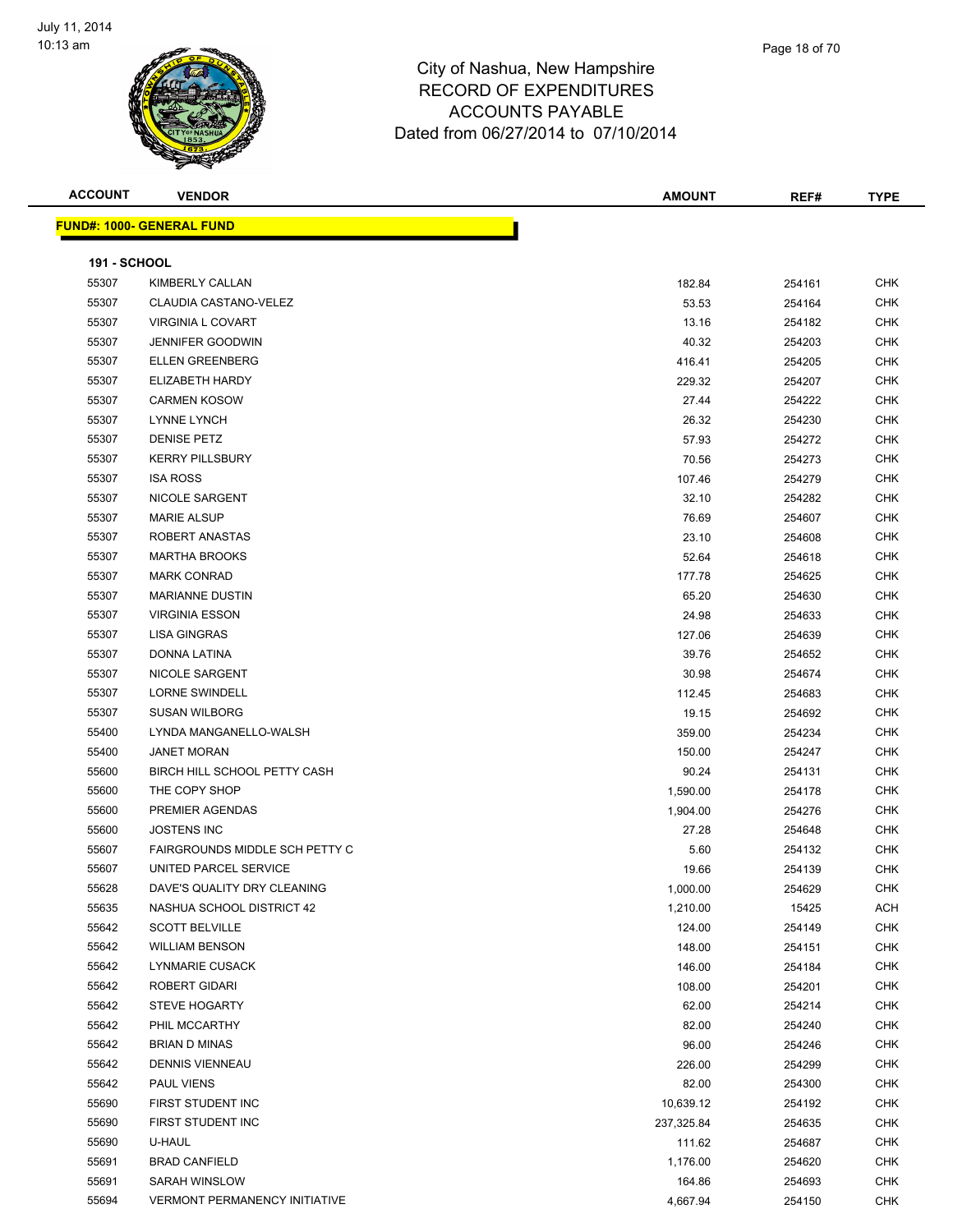

**ACCOUNT VENDOR AMOUNT REF# TYPE**

**FUND#: 1000- GENERAL FUND 191 - SCHOOL** BOW SCHOOL DISTRICT 2,471.75 254157 CHK CEDARCREST INC 6,660.48 254166 CHK CONCORD SCHOOL DISTRICT 21,192.61 254176 CHK CREST COLLABORATIVE 15,964.00 254183 CHK EASTER SEALS OF NEW HAMPSHIRE 68,173.06 254189 CHK HAMPSTEAD HOSPITAL 525.00 254206 CHK INSTITUTE OF PROFESSIONAL PRAC 1,991.68 254217 CHK 55694 LEARNING CENTER FOR THE DEAF 6,975.20 254225 CHK LEARNING PREP SCHOOL 2,205.20 254226 CHK MANCHESTER SCHOOL DISTRICT 67,900.00 254233 CHK MERRIMACK SPEC ED COLLABORATIV 81,203.80 254244 CHK MOUNT PROSPECT ACADEMY INC 9,811.56 254248 CHK NASHOBA LEARNING GROUP 18,426.40 254253 CHK NASHUA CHILDRENS HOME 26,673.04 254254 CHK NFI NORTH INC 6,335.87 254261 CHK OPPORTUNITY NETWORKS 1,850.00 254266 CHK REGIONAL SERVICES & EDUCATION 2,447.13 254277 CHK SALEM SCHOOL DISTRICT 12,158.75 254281 CHK SERESC 28,486.32 254286 CHK SEVEN HILLS 7,800.00 254287 CHK TREASURER STATE OF NH 6,236.10 254297 CHK YOUTH VILLAGES 1,802.43 254305 CHK MERRIMACK SPEC ED COLLABORATIV 2,832.70 254657 CHK TREASURER STATE OF NH 1,860.00 254686 CHK PLANT OPS PETTY CASH 20.18 254136 CHK CHRISTIAN PARTY RENTAL 317.25 254169 CHK SCHOOL SPECIALTY 771.35 254285 CHK WB MASON CO INC 2,212.69 254303 CHK er and the state of the state of the state of the state of the state of the state of the state of the state of the state of the state of the state of the state of the state of the state of the state of the state of the sta BICENTENNIAL SCHOOL PETTY CASH 23.85 254598 CHK WB MASON CO INC 44.89 254690 CHK SUSAN WILBORG 64.75 254692 CHK 61135 BIRCH HILL SCHOOL PETTY CASH 7.23 254131 CHK 61135 FAIRGROUNDS MIDDLE SCH PETTY C 18.47 254132 CHK GENERAL LINEN SERVICE INC 265.22 254200 CHK

 HOUGHTON MIFFLIN HARCOURT PUB. 33.15 254215 CHK ERIN KNOETIG 65.90 254221 CHK KYLE MARIE LANGILLE 1,598.02 254224 CHK RUTH LEVY-MEYER 45.97 254227 CHK MARKET BASKET ACCT 2589096 309.37 254235 CHK 61135 MUSIC & ART CENTERS **121.12** 254251 CHK NASHUA OUTDOOR POWER EQUIPMENT 500.00 254256 CHK NCS PEARSON 24.00 254258 CHK 61135 NORTH CENTER FOOD SERVICE 138.00 254263 CHK NSTA SCIENCE STORE 27.96 254264 CHK

er and the CHELSEY ROTHERMEL CHER STATE STATE STATE STATE STATE STATE STATE STATE STATE STATE STATE STATE STATE STATE STATE STATE STATE STATE STATE STATE STATE STATE STATE STATE STATE STATE STATE STATE STATE STATE STATE ST SARGENT WELCH 121.54 254283 CHK SCHOOL SPECIALTY 2,643.87 254285 CHK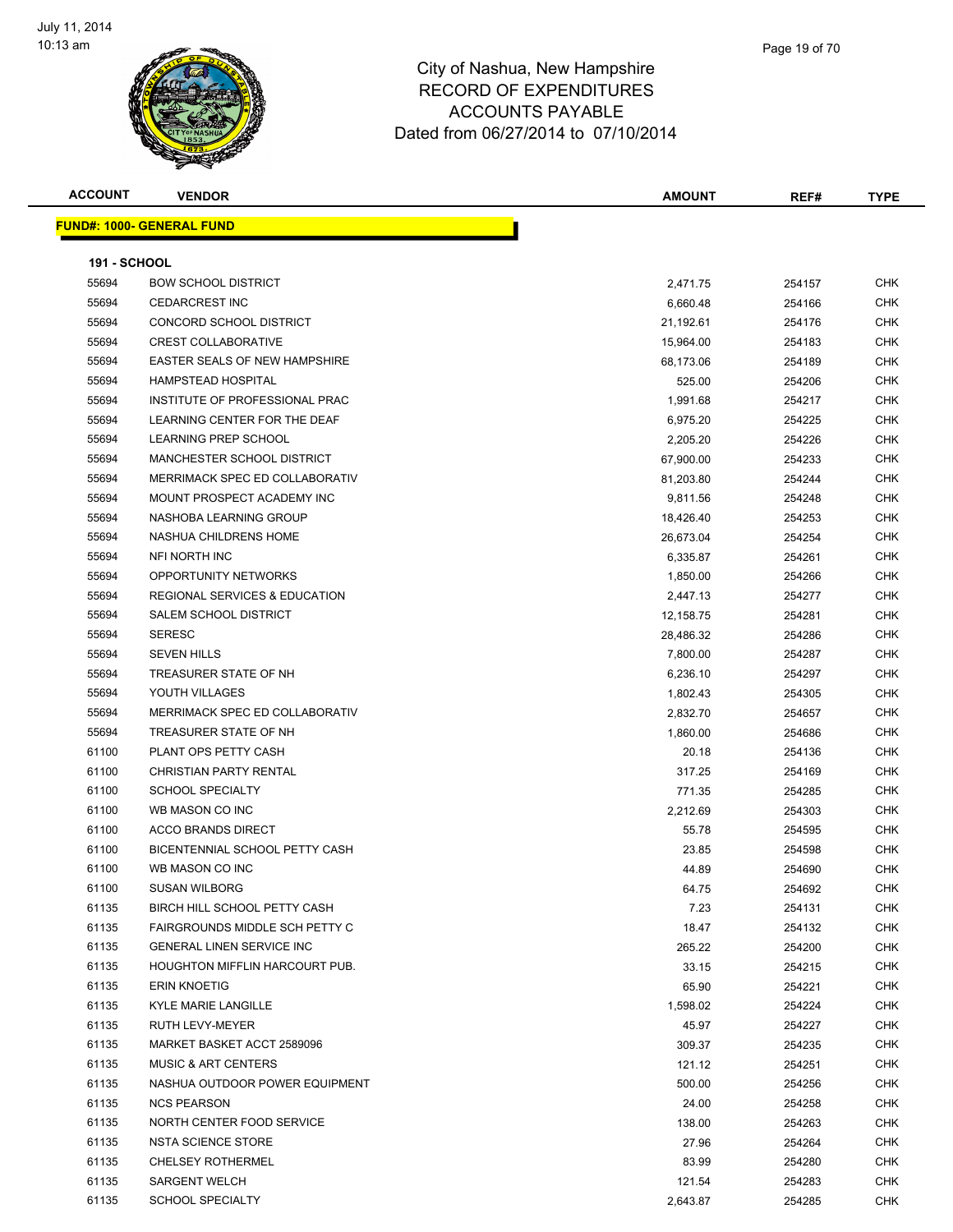

| Page 20 of 70 |  |
|---------------|--|
|               |  |
|               |  |

| <b>ACCOUNT</b>      | <b>VENDOR</b>                         | <b>AMOUNT</b> | REF#   | <b>TYPE</b> |
|---------------------|---------------------------------------|---------------|--------|-------------|
|                     | <b>FUND#: 1000- GENERAL FUND</b>      |               |        |             |
|                     |                                       |               |        |             |
| <b>191 - SCHOOL</b> |                                       |               |        |             |
| 61135               | SOCIAL STUDIES SCHOOL SERVICE         | 265.44        | 254291 | <b>CHK</b>  |
| 61135               | <b>WAL-MART</b>                       | 384.25        | 254302 | CHK         |
| 61135               | WB MASON CO INC                       | 1,265.17      | 254303 | CHK         |
| 61135               | BICENTENNIAL SCHOOL PETTY CASH        | 28.09         | 254598 | CHK         |
| 61135               | HAL-LEONARD CORP.                     | 195.00        | 254601 | CHK         |
| 61135               | <b>BELLETETES INC</b>                 | 71.22         | 254612 | CHK         |
| 61135               | <b>BOOKSOURCE INC</b>                 | 44.60         | 254616 | CHK         |
| 61135               | CARTRIDGE WORLD NASHUA                | 59.96         | 254621 | CHK         |
| 61135               | CENTRAL PAPER PRODUCTS CO             | 68.47         | 254623 | <b>CHK</b>  |
| 61135               | FIRST STUDENT INC                     | 44.60         | 254635 | CHK         |
| 61135               | <b>HOUGHTON MIFFLIN HARCOURT PUB.</b> | 2,911.93      | 254645 | CHK         |
| 61135               | <b>JW PEPPER &amp; SON INC</b>        | 55.00         | 254646 | CHK         |
| 61135               | <b>MUSIC &amp; ART CENTERS</b>        | 634.98        | 254659 | CHK         |
| 61135               | SANE                                  | 967.65        | 254673 | CHK         |
| 61135               | <b>SARGENT WELCH</b>                  | 489.65        | 254675 | CHK         |
| 61135               | <b>SCHOOL SPECIALTY</b>               | 1,272.08      | 254677 | CHK         |
| 61135               | SOCIAL STUDIES SCHOOL SERVICE         | 198.65        | 254680 | CHK         |
| 61135               | <b>WARD'S SCIENCE</b>                 | 164.85        | 254689 | CHK         |
| 61135               | WB MASON CO INC                       | 108.72        | 254690 | CHK         |
| 61142               | FAIRGROUNDS MIDDLE SCH PETTY C        | 11.00         | 254132 | <b>CHK</b>  |
| 61142               | UNITED PARCEL SERVICE                 | 3.92          | 254139 | CHK         |
| 61142               | UNITED PARCEL SERVICE                 | 23.72         | 254603 | CHK         |
| 61249               | WESTERN PSYCHOLOGICAL SERVICES        | 1,204.50      | 254691 | <b>CHK</b>  |
| 61299               | PLANT OPS PETTY CASH                  | 98.50         | 254136 | CHK         |
| 61299               | <b>SAM'S CLUB/GEMB</b>                | 359.67        | 254137 | CHK         |
| 61299               | <b>BELLETETES INC</b>                 | 169.32        | 254148 | CHK         |
| 61299               | COMPUTER HUT dba IT INSIDERS          | 1,244.25      | 254175 | CHK         |
| 61299               | <b>FASTENAL CO</b>                    | 20.90         | 254190 | CHK         |
| 61299               | <b>MELANIE WAGNER</b>                 | 49.98         | 254301 | CHK         |
| 61299               | <b>BELLETETES INC</b>                 | 363.43        | 254612 | <b>CHK</b>  |
| 61299               | HOME DEPOT CREDIT SERVICES            | 71.82         | 254644 | CHK         |
| 61299               | MILL METALS CORP                      | 125.00        | 254658 | <b>CHK</b>  |
| 61407               | M & M ELECTRICAL SUPPLY CO INC        | 2,583.93      | 254653 | <b>CHK</b>  |
| 61414               | PEABODY SUPPLY CO                     | 44.23         | 254270 | <b>CHK</b>  |
| 61414               | F W WEBB CO                           | 1,006.52      | 254634 | CHK         |
| 61414               | PEABODY SUPPLY CO                     | 256.53        | 254668 | CHK         |
| 61421               | GATE CITY FENCE CO INC                | 12.00         | 254638 | <b>CHK</b>  |
| 61428               | <b>CENTRAL PAPER PRODUCTS CO</b>      | 511.53        | 254168 | <b>CHK</b>  |
| 61428               | CENTRAL PAPER PRODUCTS CO             | 193.92        | 254623 | <b>CHK</b>  |
| 61428               | KARCHER NORTH AMERICA                 | 190.94        | 254649 | CHK         |
| 61599               | CORRIVEAU ROUTHIER INC                | 49.10         | 254179 | <b>CHK</b>  |
| 61599               | NASHUA OUTDOOR POWER EQUIPMENT        | 140.88        | 254256 | <b>CHK</b>  |
| 61599               | <b>OLDCASTLE</b>                      | 1,656.40      | 254265 | CHK         |
| 61599               | HAMMOND TRACTOR COMPANY               | 126.82        | 254640 | CHK         |
| 61599               | JOHN DEERE LANDSCAPES LLC             | 47.54         | 254647 | <b>CHK</b>  |
| 61607               | COMPUTER HUT dba IT INSIDERS          | 95.00         | 254175 | CHK         |
| 61814               | DELANEY EDUCATIONAL ENT. INC.         | 601.61        | 254185 | CHK         |
| 61814               | FOLLETT SCHOOL SOLUTIONS INC          | 171.83        | 254195 | CHK         |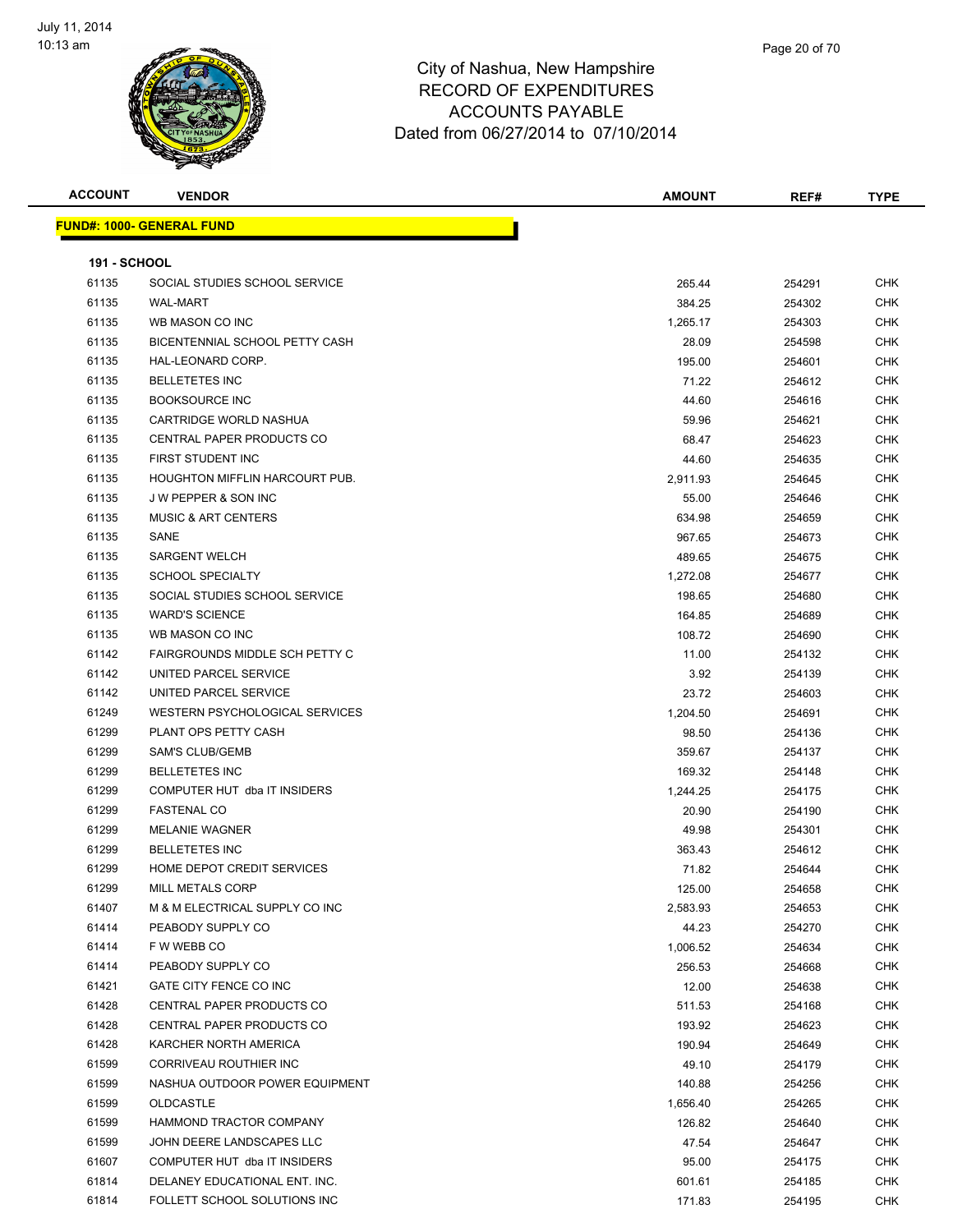

| <b>ACCOUNT</b>      | <b>VENDOR</b>                                      | <b>AMOUNT</b>  | REF#   | <b>TYPE</b> |
|---------------------|----------------------------------------------------|----------------|--------|-------------|
|                     | <b>FUND#: 1000- GENERAL FUND</b>                   |                |        |             |
| <b>191 - SCHOOL</b> |                                                    |                |        |             |
| 61814               | PERMA-BOUND                                        | 72.96          | 254271 | <b>CHK</b>  |
| 61821               | <b>GALE/CENGAGE LEARNING</b>                       | 50.00          | 254636 | <b>CHK</b>  |
| 61830               | NATIONAL GEOGRAPHIC EXTREME EX                     | 153.45         | 254257 | <b>CHK</b>  |
| 71221               | COMPUTER HUT dba IT INSIDERS                       | 3,499.25       | 254175 | <b>CHK</b>  |
| 71221               | HEWLETT PACKARD COMPANY                            | 589.00         | 254213 | CHK         |
| 71221               | <b>ERIN KNOETIG</b>                                | 89.65          | 254221 | <b>CHK</b>  |
| 71221               | <b>UZIBULL</b>                                     | 71.85          | 254298 | <b>CHK</b>  |
| 71221               | COMPUTER HUT dba IT INSIDERS                       | 699.95         | 254624 | CHK         |
| 71228               | <b>ENERGY CAP INC</b>                              | 1,690.00       | 254632 | <b>CHK</b>  |
| 71228               | PROQUEST LLC                                       | 3,035.00       | 254670 | <b>CHK</b>  |
| 71228               | <b>JAY SHEEHY</b>                                  | 40.00          | 254679 | CHK         |
| 71228               | TMA SYSTEMS LLC                                    | 5,859.75       | 254685 | <b>CHK</b>  |
| 71999               | BIRCH HILL SCHOOL PETTY CASH                       | 20.00          | 254131 | CHK         |
| 71999               | <b>B &amp; H PHOTO VIDEO PRO AUDIO</b>             | 648.73         | 254146 | <b>CHK</b>  |
| 71999               | <b>FLETCHERS APPLIANCE</b>                         | 599.00         | 254194 | <b>CHK</b>  |
| 71999               | WB MASON CO INC                                    | 6,832.00       | 254303 | CHK         |
| 71999               | WOODWIND & BRASSWIND                               | 161.50         | 254304 | CHK         |
| 71999               | <b>MUSIC &amp; ART CENTERS</b>                     | 699.99         | 254659 | CHK         |
|                     | TOTAL 191 - SCHOOL                                 | \$939,770.60   |        |             |
|                     |                                                    |                |        |             |
| 75300               | <b>193 - DEBT SERVICE</b><br>UNITED PARCEL SERVICE | 18.65          | 253957 | <b>CHK</b>  |
|                     | <b>TOTAL 193 - DEBT SERVICE</b>                    | \$18.65        |        |             |
|                     | <b>TOTAL FUND 1000 - GENERAL FUND</b>              | \$2,240,078.65 |        |             |
|                     |                                                    |                |        |             |
|                     | <u> FUND#: 1001- GF-CAPITAL IMPROVEMENTS</u>       |                |        |             |
|                     | 161 - STREETS-CAP IMP                              |                |        |             |
| 81100               | <b>BRANDON INDUSTRIES INC</b>                      | 304.00         | 253984 | <b>CHK</b>  |
| 81100               | CAPITAL STREETSCAPES LLC                           | 3,105.00       | 253986 | <b>CHK</b>  |
| 81100               | JOHNSONS ELECTRIC INC                              | 311.07         | 254038 | <b>CHK</b>  |
| 81100               | <b>BELLETETES INC</b>                              | 322.19         | 253978 | CHK         |
| 81100               | <b>BROX INDUSTRIES INC</b>                         | 1,313.16       | 253985 | <b>CHK</b>  |
| 81100               | <b>GRANITE STATE CONCRETE CO INC</b>               | 1,485.00       | 254021 | CHK         |
| 81100               | M & M ELECTRICAL SUPPLY CO INC                     | 773.54         | 254045 | CHK         |
| 81100               | JOHNSONS ELECTRIC INC                              | 56.78          | 254038 | <b>CHK</b>  |
|                     | TOTAL 161 - STREETS-CAP IMP                        | \$7,670.74     |        |             |
|                     |                                                    |                |        |             |
|                     | <b>TOTAL FUND 1001 - GF-CAPITAL IMPROVEMENTS</b>   | \$7,670.74     |        |             |

Г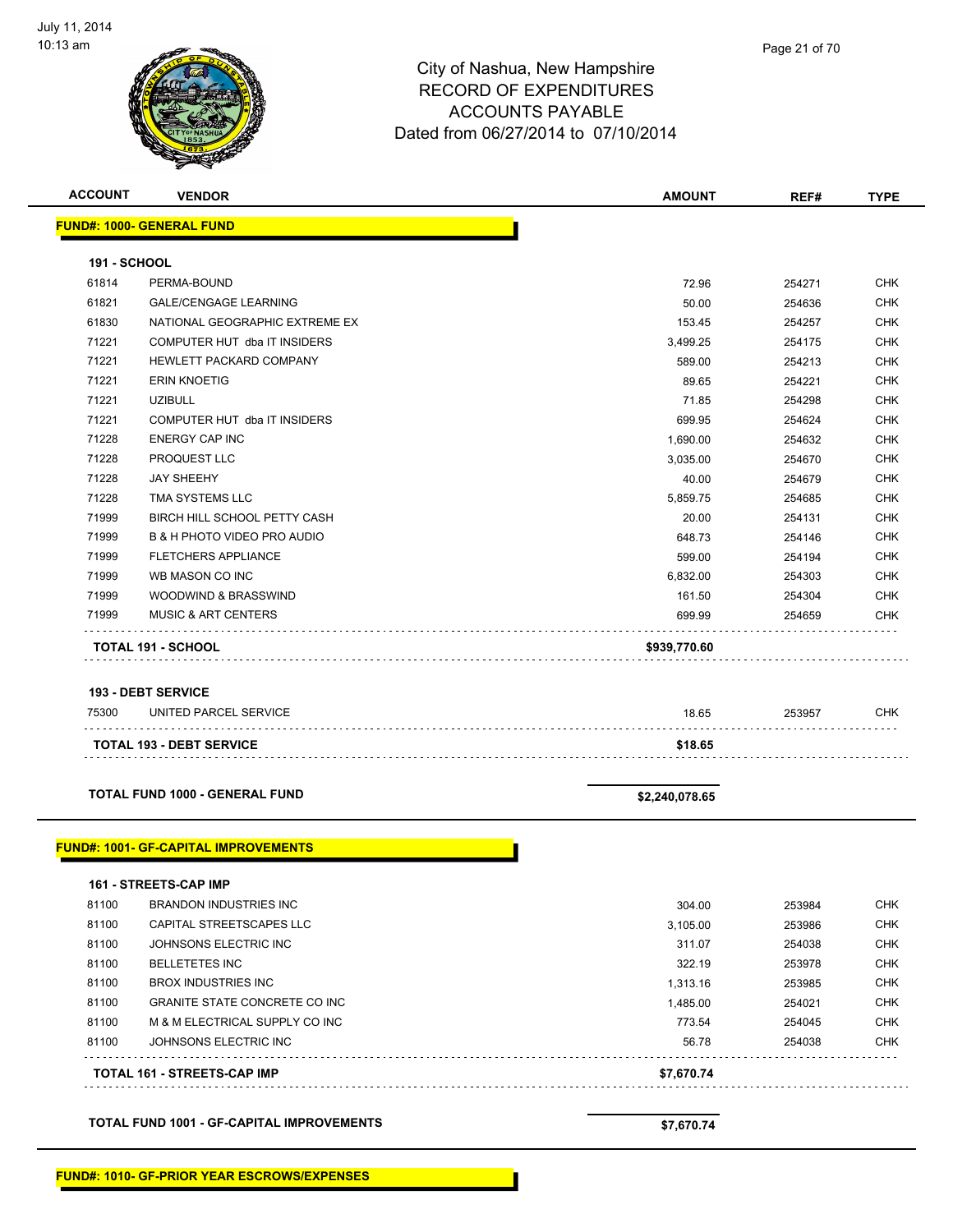| <b>ACCOUNT</b> | <b>VENDOR</b>                                           | <b>AMOUNT</b>   | REF#             | <b>TYPE</b>                                                                                                                                                                                      |
|----------------|---------------------------------------------------------|-----------------|------------------|--------------------------------------------------------------------------------------------------------------------------------------------------------------------------------------------------|
|                | <b>FUND#: 1010- GF-PRIOR YEAR ESCROWS/EXPENSES</b>      |                 |                  |                                                                                                                                                                                                  |
|                | 161 - STREETS-PRIOR YEAR                                |                 |                  |                                                                                                                                                                                                  |
| 61560          | <b>GRANITE STATE CONCRETE CO INC</b>                    | 859.00          | 254021           | <b>CHK</b>                                                                                                                                                                                       |
|                | TOTAL 161 - STREETS-PRIOR YEAR                          | \$859.00        |                  |                                                                                                                                                                                                  |
|                | 177 - PARKS & RECREATION-PRIOR YEAR                     |                 |                  |                                                                                                                                                                                                  |
| 81100          | STELLOS ELECTRICAL SUPPLY CO I                          | 1,575.00        | 254294           | <b>CHK</b>                                                                                                                                                                                       |
| 81650          | SKILLINGS & SONS INC                                    | 1,346.00        | 254091           | <b>CHK</b>                                                                                                                                                                                       |
|                | <b>TOTAL 177 - PARKS &amp; RECREATION-PRIOR YEAR</b>    | \$2,921.00      |                  |                                                                                                                                                                                                  |
|                | <b>182 - PLANNING/ZONING-PRIOR YEAR</b>                 |                 |                  |                                                                                                                                                                                                  |
| 81650          | PRECISION GRANITE LLC                                   | 90.00           | 254542           | <b>CHK</b>                                                                                                                                                                                       |
|                | <b>TOTAL 182 - PLANNING/ZONING-PRIOR YEAR</b>           | \$90.00         |                  |                                                                                                                                                                                                  |
|                | <b>TOTAL FUND 1010 - GF-PRIOR YEAR ESCROWS/EXPENSES</b> | \$3,870.00      |                  |                                                                                                                                                                                                  |
|                |                                                         |                 |                  |                                                                                                                                                                                                  |
|                |                                                         |                 |                  |                                                                                                                                                                                                  |
|                | <b>FUND#: 2100- FOOD SERVICES FUND</b>                  |                 |                  |                                                                                                                                                                                                  |
| 44503          | <b>STEVEN GOFF</b>                                      | 16.60           | 254202           |                                                                                                                                                                                                  |
| 54487          | AFFILIATED HVAC SERVICES LLC                            | 128.00          | 254142           |                                                                                                                                                                                                  |
| 54487<br>55307 | AFFILIATED HVAC SERVICES LLC<br><b>AMY CASSIDY</b>      | 266.42          | 254606           |                                                                                                                                                                                                  |
| 55307          | LISA BORDELEAU                                          | 33.32<br>138.18 | 254163<br>254617 |                                                                                                                                                                                                  |
| 61100          | WB MASON CO INC                                         | 462.35          | 254303           |                                                                                                                                                                                                  |
| 61214          | <b>BIMBO FOODS BAKERIES INC</b>                         | 352.59          | 254152           |                                                                                                                                                                                                  |
| 61214          | COSTA FRUIT & PRODUCE CO INC                            | 5,683.74        | 254180           |                                                                                                                                                                                                  |
| 61214          | <b>GARELICK FARMS LYNN</b>                              | 5,516.60        | 254199           |                                                                                                                                                                                                  |
| 61214          | M SAUNDERS INC                                          | 829.17          | 254231           |                                                                                                                                                                                                  |
| 61214          | NEW ENGLAND ICE CREAM                                   | 402.04          | 254259           |                                                                                                                                                                                                  |
| 61299          | CENTRAL PAPER PRODUCTS CO                               | 28.75           | 254623           |                                                                                                                                                                                                  |
|                | <b>TOTAL FUND 2100 - FOOD SERVICES FUND</b>             | \$13,857.76     |                  |                                                                                                                                                                                                  |
|                | <b>FUND#: 2120- SUMMER FEEDING PROGRAM FUND</b>         |                 |                  |                                                                                                                                                                                                  |
| 61214          | <b>BIMBO FOODS BAKERIES INC</b>                         | 380.75          | 254614           |                                                                                                                                                                                                  |
| 61214          | COSTA FRUIT & PRODUCE CO INC                            | 12,802.72       | 254626           | <b>CHK</b><br><b>CHK</b><br><b>CHK</b><br><b>CHK</b><br><b>CHK</b><br><b>CHK</b><br><b>CHK</b><br><b>CHK</b><br><b>CHK</b><br><b>CHK</b><br><b>CHK</b><br><b>CHK</b><br><b>CHK</b><br><b>CHK</b> |
| 61214          | M SAUNDERS INC                                          | 1,537.45        | 254655           |                                                                                                                                                                                                  |
| 61299          | CENTRAL PAPER PRODUCTS CO                               | 3,294.55        | 254623           | <b>CHK</b><br><b>CHK</b>                                                                                                                                                                         |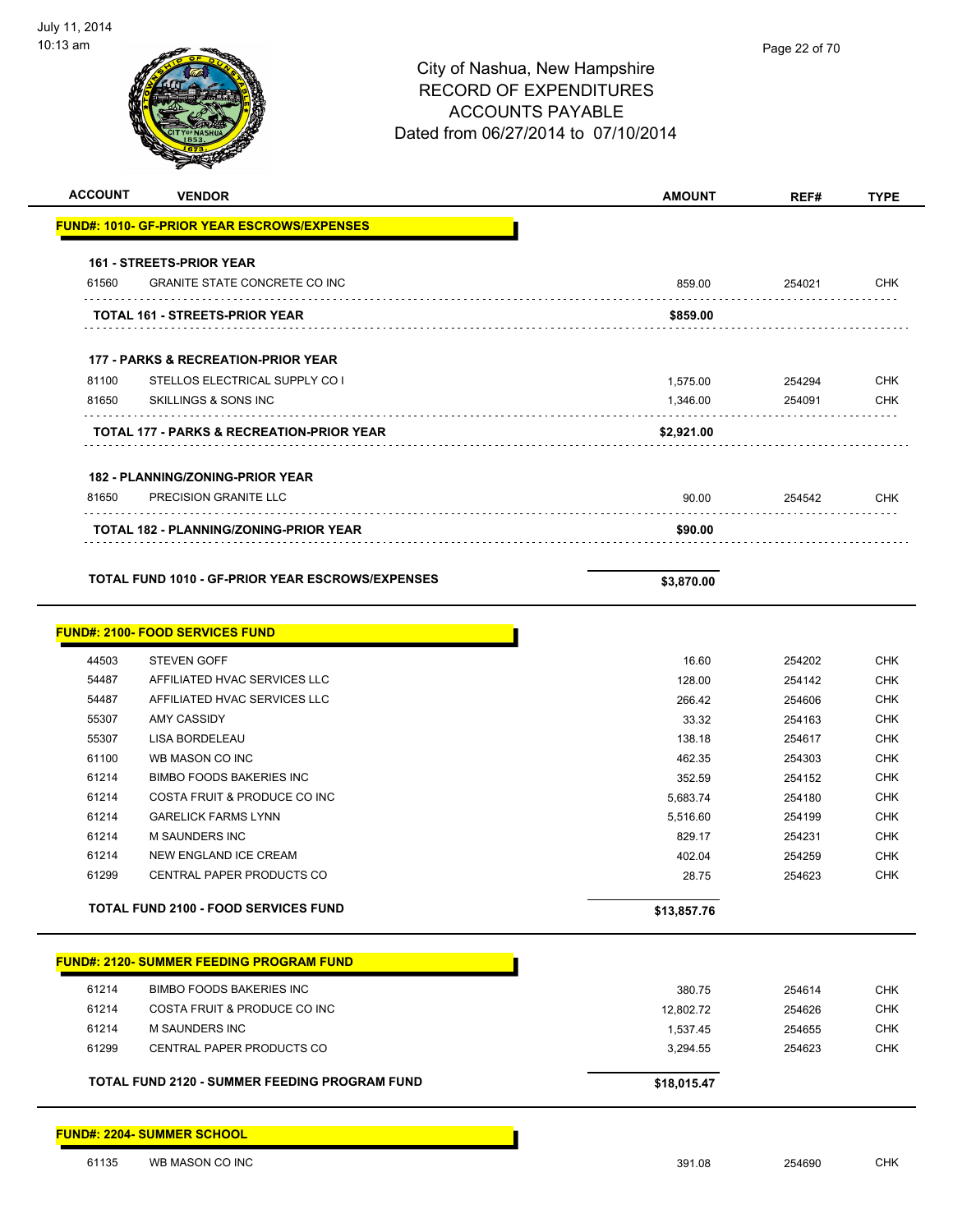| <b>ACCOUNT</b> | <b>VENDOR</b>                                     | <b>AMOUNT</b> | REF#   | <b>TYPE</b> |
|----------------|---------------------------------------------------|---------------|--------|-------------|
|                | <b>TOTAL FUND 2204 - SUMMER SCHOOL</b>            | \$391.08      |        |             |
|                | <b>FUND#: 2207- ADULT ED/CONTINUING ED</b>        |               |        |             |
| 61135          | <b>JOSTENS INC</b>                                | 263.87        | 254219 | <b>CHK</b>  |
|                | <b>TOTAL FUND 2207 - ADULT ED/CONTINUING ED</b>   | \$263.87      |        |             |
|                | <b>FUND#: 2212- ATHLETICS REVENUE FUND</b>        |               |        |             |
| 44563          | NASHUA SCHOOL DISTRICT 42                         | 50.00         | 15425  | <b>ACH</b>  |
|                | <b>TOTAL FUND 2212 - ATHLETICS REVENUE FUND</b>   | \$50.00       |        |             |
|                | <b>FUND#: 2222- AFTER SCHOOL PROGRAM</b>          |               |        |             |
| 44600          | <b>KAREN HARVEY</b>                               | 150.00        | 254210 | <b>CHK</b>  |
| 55690          | FIRST STUDENT INC                                 | 98.97         | 254192 | <b>CHK</b>  |
| 61299          | AC MOORE INC                                      | 68.68         | 254140 | <b>CHK</b>  |
| 61299          | <b>BOB'S PIZZA</b>                                | 44.55         | 254153 | <b>CHK</b>  |
| 61299          | <b>HEATHER BOUCHER</b>                            | 29.99         | 254156 | <b>CHK</b>  |
| 61299          | CATHERINE COGSWELL                                | 267.23        | 254173 | <b>CHK</b>  |
| 61299          | <b>GARELICK FARMS LYNN</b>                        | 308.39        | 254199 | <b>CHK</b>  |
| 61299          | <b>M SAUNDERS INC</b>                             | 382.05        | 254231 | <b>CHK</b>  |
| 61299          | MARKET BASKET ACCT 2589096                        | 143.78        | 254235 | <b>CHK</b>  |
| 61299          | NEW ENGLAND ICE CREAM                             | 1.23          | 254260 | <b>CHK</b>  |
| 61299          | <b>GARELICK FARMS LYNN</b>                        | 204.91        | 254637 | <b>CHK</b>  |
| 61299          | <b>M SAUNDERS INC</b>                             | 64.45         | 254655 | <b>CHK</b>  |
|                | TOTAL FUND 2222 - AFTER SCHOOL PROGRAM            | \$1,764.23    |        |             |
|                | <b>FUND#: 2257- SPECIAL ED LOCAL</b>              |               |        |             |
| 53628          | <b>CLARK ASSOC</b>                                | 12,047.50     | 254171 | CHK         |
| 53628          | AMY MCCARTNEY                                     | 8,405.78      | 254241 | <b>CHK</b>  |
| 55691          | FIRST STUDENT INC                                 | 209,855.49    | 254635 | <b>CHK</b>  |
| 55694          | INSTITUTE OF PROFESSIONAL PRAC                    | 3,861.76      | 254217 | <b>CHK</b>  |
| 55694          | LIGHTHOUSE SCHOOL INC                             | 209,886.40    | 254228 | <b>CHK</b>  |
|                | TOTAL FUND 2257 - SPECIAL ED LOCAL                | \$444,056.93  |        |             |
|                | <b>FUND#: 2503- PARKS &amp; REC PROGRAMS FUND</b> |               |        |             |
| 44549          | DAVID CLOUTIER                                    | 100.00        | 254694 | <b>CHK</b>  |
| 44549          | <b>GINA WILLARD</b>                               | 45.00         | 254701 | CHK         |
| 44549          | <b>HEIDI JOHNSON</b>                              | 90.00         | 254703 | <b>CHK</b>  |
| 44549          | <b>KATIE GUNTER</b>                               | 90.00         | 254707 | <b>CHK</b>  |
| 51400          | BRITTANY RAE DESROCHE                             | 450.00        | 254695 | CHK         |
| 51400          | KEITH JOHN GARDNER                                | 120.00        | 254699 | <b>CHK</b>  |
| 51400          | <b>HOLLY GAUDET</b>                               | 300.00        | 254700 | <b>CHK</b>  |
| 51400          | ABIGAIL HEARN-GORDY                               | 300.00        | 254702 | <b>CHK</b>  |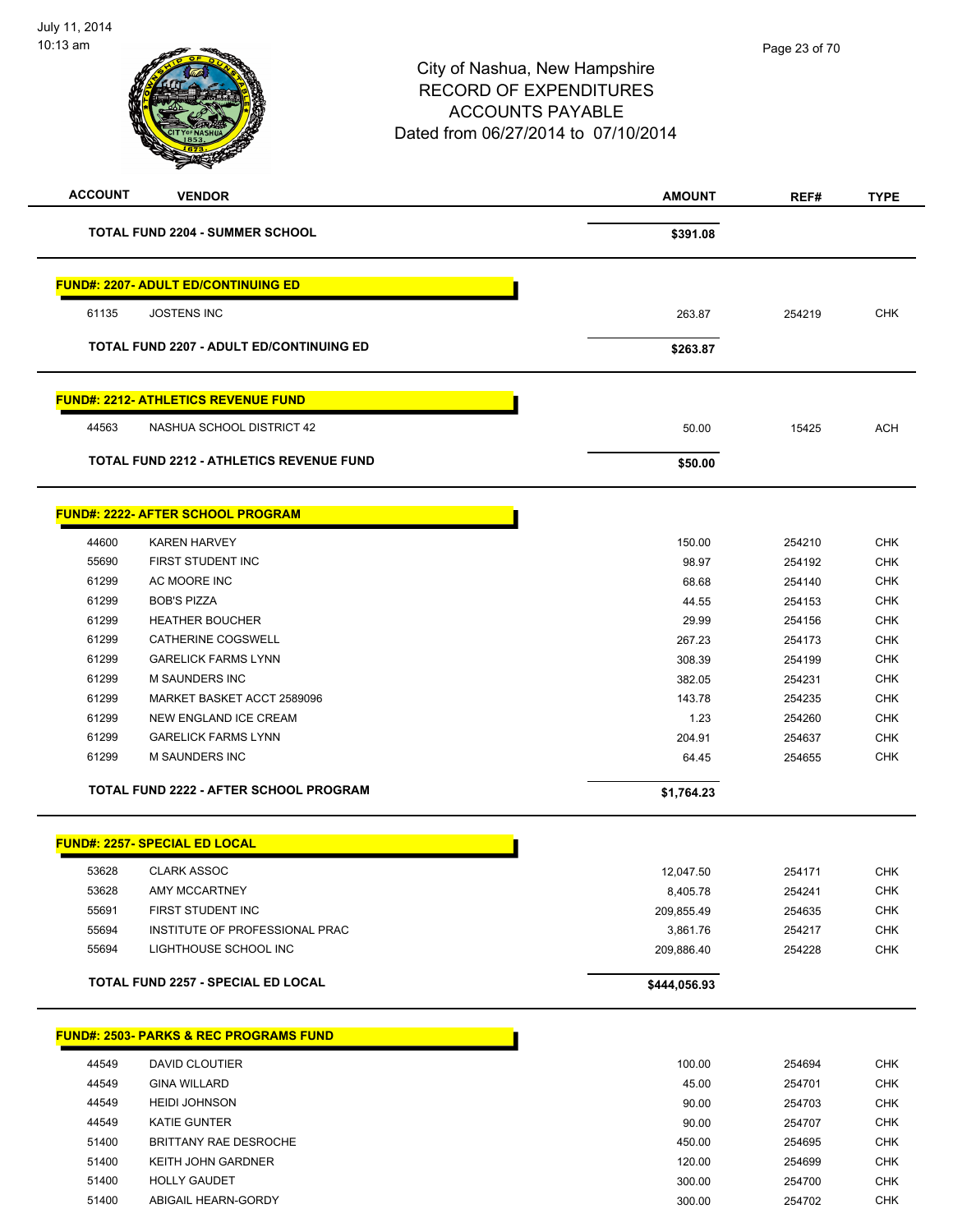

| <b>ACCOUNT</b> | <b>VENDOR</b>                                               | <b>AMOUNT</b> | REF#    | <b>TYPE</b> |
|----------------|-------------------------------------------------------------|---------------|---------|-------------|
|                | <b>FUND#: 2503- PARKS &amp; REC PROGRAMS FUND</b>           |               |         |             |
| 51400          | DUNCAN HOLLAND                                              | 150.00        | 254704  | <b>CHK</b>  |
| 51400          | SARA-LYNN HORNE                                             | 120.00        | 254705  | <b>CHK</b>  |
| 51400          | <b>ZAKARI JENKINS</b>                                       | 110.00        | 254706  | <b>CHK</b>  |
| 51400          | <b>MALIK LANGA</b>                                          | 300.00        | 254708  | <b>CHK</b>  |
| 51400          | MALLORY MCCABE                                              | 300.00        | 254709  | <b>CHK</b>  |
| 51400          | <b>HARPER C NIVEN</b>                                       | 300.00        | 254710  | <b>CHK</b>  |
| 51400          | ADAEZE OKORIE                                               | 300.00        | 254711  | <b>CHK</b>  |
| 51400          | <b>KATELYN ROESER</b>                                       | 450.00        | 254712  | <b>CHK</b>  |
| 51400          | ZAVIER MIGUEL RUMARDO                                       | 300.00        | 254713  | <b>CHK</b>  |
| 51400          | <b>CHAD SAINT-AMANT</b>                                     | 120.00        | 254714  | <b>CHK</b>  |
| 51400          | <b>BENJAMIN E SEEGEL</b>                                    | 300.00        | 254715  | <b>CHK</b>  |
| 61128          | <b>M &amp; N SPORTS LLC</b>                                 | 5,932.50      | 254497  | <b>CHK</b>  |
|                | <b>TOTAL FUND 2503 - PARKS &amp; REC PROGRAMS FUND</b>      | \$10,177.50   |         |             |
|                | <b>FUND#: 2505- GOVT &amp; EDUCATION CHANNELS FUND</b>      |               |         |             |
| 53470          | <b>JOHN COLLINS</b>                                         | 50.00         | 254451  | <b>CHK</b>  |
| 53470          | <b>THOMAS KING</b>                                          | 50.00         | 254492  | <b>CHK</b>  |
| 53470          | PATRICK MALONE                                              | 50.00         | 254500  | <b>CHK</b>  |
| 53470          | <b>JIM MCLEAN</b>                                           | 150.00        | 254506  | <b>CHK</b>  |
| 53470          | TIM O'NEIL                                                  | 275.00        | 254529  | <b>CHK</b>  |
| 53470          | FRANK J WALLENT                                             | 200.00        | 254586  | <b>CHK</b>  |
| 54100          | <b>PSNH</b>                                                 | 224.42        | 253952  | <b>CHK</b>  |
| 54114          | <b>DIRECT ENERGY BUSINESS</b>                               | 3.35          | 254005  | <b>CHK</b>  |
| 54141          | PENNICHUCK WATER WORKS INC                                  | 23.01         | 254415  | <b>CHK</b>  |
| 54487          | TIGHTROPE MEDIA SYSTEMS INC                                 | 558.20        | 254572  | <b>CHK</b>  |
| 55300          | <b>JEFF POEHNERT</b>                                        | 165.20        | 253936  | <b>CHK</b>  |
| 71000          | COMCAST CABLE COMMUNICATIONS I                              | 10.40         | 253945  | <b>CHK</b>  |
|                | <b>TOTAL FUND 2505 - GOVT &amp; EDUCATION CHANNELS FUND</b> | \$1,759.58    |         |             |
|                | <u> FUND#: 2506- HUNT BLDG SPECIAL REVENUE FUND</u>         |               |         |             |
| 21709          | <b>JILL HARTMANN</b>                                        | 450.00        | 254035  | <b>CHK</b>  |
| 54100          | <b>PSNH</b>                                                 | 437.98        | 254416  | <b>CHK</b>  |
|                | <b>TOTAL FUND 2506 - HUNT BLDG SPECIAL REVENUE FUND</b>     | \$887.98      |         |             |
|                | <b>FUND#: 3050- POLICE GRANTS FUND</b>                      |               |         |             |
| 55400          | <b>JACLYN MARQUIS</b>                                       | 140.00        | 253925  | <b>CHK</b>  |
| 55400          | <b>CALEB GILBERT</b>                                        | 140.00        | 254015  | <b>CHK</b>  |
| 55400          | CITIZENS BANK CREDIT CARD<br>Learning for Life              | 890.00        | 9201416 | <b>ACH</b>  |
|                |                                                             |               |         |             |
|                | <b>TOTAL FUND 3050 - POLICE GRANTS FUND</b>                 | \$1,170.00    |         |             |
|                | <u> FUND#: 3068- COMMUNITY SERVICES GRANTS FUND</u>         |               |         |             |
| 53628          | POSITIVE STREET ART                                         | 500.00        | 254073  | <b>CHK</b>  |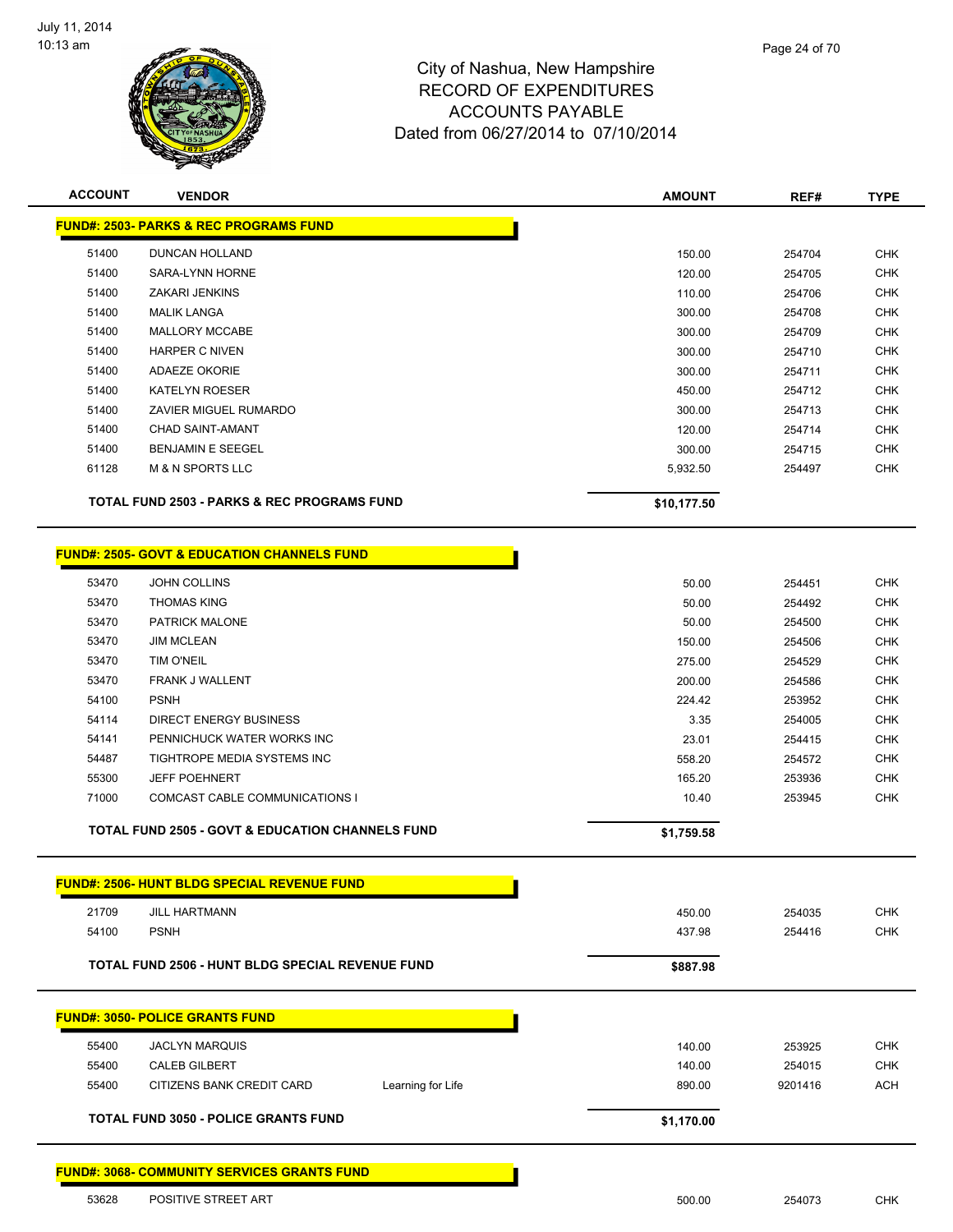

| <b>ACCOUNT</b> | <b>VENDOR</b>                                           | <b>AMOUNT</b>        | REF#   | <b>TYPE</b> |
|----------------|---------------------------------------------------------|----------------------|--------|-------------|
|                | <b>FUND#: 3068- COMMUNITY SERVICES GRANTS FUND</b>      |                      |        |             |
| 55100          | <b>ASHLEY CONLEY</b>                                    | 36.00                | 253908 | <b>CHK</b>  |
| 55300          | PATRICIA CROOKER                                        | 52.60                | 253910 | <b>CHK</b>  |
| 55300          | <b>ASHLEY CONLEY</b>                                    | 142.38               | 254387 | <b>CHK</b>  |
| 61299          | POSITIVE PROMOTIONS INC                                 | 201.55               | 254539 | <b>CHK</b>  |
|                | <b>TOTAL FUND 3068 - COMMUNITY SERVICES GRANTS FUND</b> | \$932.53             |        |             |
|                | <b>FUND#: 3070- COMMUNITY HEALTH GRANTS FUND</b>        |                      |        |             |
| 55300          | LUIS PORRES                                             | 71.68                | 254397 | <b>CHK</b>  |
| 55300          | THERESA CALOPE-YAKLIN                                   | 64.40                | 254443 | <b>CHK</b>  |
| 55300          | THERESA CALOPE-YAKLIN                                   | 42.56                | 254443 | <b>CHK</b>  |
| 55300          | LUIS PORRES                                             | 11.20                | 254397 | CHK         |
| 61142          | PETTY CASH                                              | 6.75                 | 253931 | <b>CHK</b>  |
| 61250          | <b>ALPHAGRAPHICS</b>                                    | 1,558.85             | 253967 | <b>CHK</b>  |
| 61250          | ALTERNATE TRANSIT ADVERTISING                           | 190.50               | 253972 | <b>CHK</b>  |
|                | <b>TOTAL FUND 3070 - COMMUNITY HEALTH GRANTS FUND</b>   | \$1,945.94           |        |             |
|                | <b>FUND#: 3080- COMMUNITY DEVELOPMENT GRANTS</b>        |                      |        |             |
| 53628          | <b>CREDERE ASSOCIATES</b>                               | 539.46               | 254454 | <b>CHK</b>  |
| 54210          | PENNICHUCK WATER WORKS INC                              | 25.84                | 254415 | <b>CHK</b>  |
| 81700          | <b>SOLAR ILLUMINATIONS</b>                              | 4,439.91             | 254094 | <b>CHK</b>  |
| 81700          | PRECISION GRANITE LLC                                   | 848.41               | 254542 | <b>CHK</b>  |
| 81700          | SIGN-A-RAMA OF NASHUA                                   | 342.00               | 254562 | <b>CHK</b>  |
|                | TOTAL FUND 3080 - COMMUNITY DEVELOPMENT GRANTS          | \$6,195.62           |        |             |
|                | <b>FUND#: 3090- URBAN PROGRAM GRANTS FUND</b>           |                      |        |             |
| 54225          | ALCHEMY LEAD MANAGMENT                                  | 1,452.00             | 253965 | <b>CHK</b>  |
| 55200          | NATIONAL COMMUNITY DEVELOPMENT                          | 940.00               | 254413 | <b>CHK</b>  |
| 55307          | SHAWNASEY MADISON                                       | 135.52               | 254401 | <b>CHK</b>  |
| 55307          | <b>ROBERT RICE</b>                                      | 489.44               | 254399 | <b>CHK</b>  |
| 55614          | HILLSBOROUGH COUNTY REGISTRY                            | 10.00                | 254483 | <b>CHK</b>  |
| 55614          | HILLSBOROUGH COUNTY REGISTRY                            | 2.00                 | 254483 | <b>CHK</b>  |
| 68345          | ALRICK LELAND HAMMAR                                    | 400.00               | 253903 | <b>CHK</b>  |
|                | NASHUA CHILDREN'S HOME AND                              | 49,522.00            | 254394 | <b>CHK</b>  |
| 69010          |                                                         |                      |        | <b>CHK</b>  |
| 69075          | NH LEGAL ASSISTANCE                                     |                      | 254525 |             |
| 69075          | NASHUA POLICE ATHLETIC LEAGUE                           | 3,000.00<br>2,652.94 | 254517 | <b>CHK</b>  |

| 54100 | <b>PSNH</b>                   | 830.35 | 253952 |
|-------|-------------------------------|--------|--------|
| 54100 | <b>PSNH</b>                   | 704.89 | 254416 |
| 54100 | <b>PSNH</b>                   | 311.27 | 254416 |
| 54114 | <b>DIRECT ENERGY BUSINESS</b> | 12.40  | 254005 |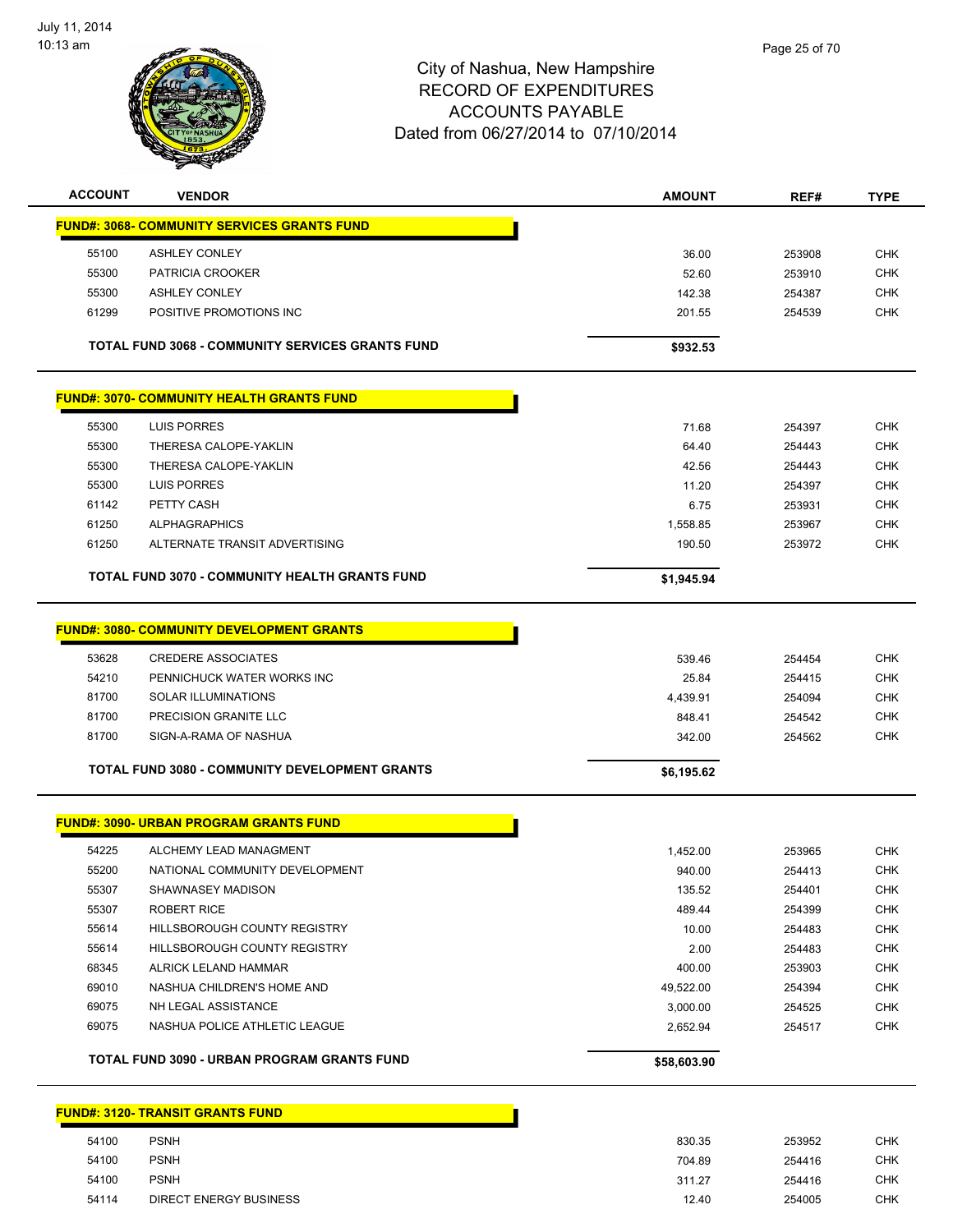

| <b>ACCOUNT</b> | <b>VENDOR</b>                                | <b>AMOUNT</b> | REF#   | <b>TYPE</b> |
|----------------|----------------------------------------------|---------------|--------|-------------|
|                | <b>FUND#: 3120- TRANSIT GRANTS FUND</b>      |               |        |             |
| 54114          | <b>DIRECT ENERGY BUSINESS</b>                | 33.51         | 254005 | <b>CHK</b>  |
| 54114          | <b>LIBERTY UTILITIES - NH</b>                | 40.67         | 254410 | <b>CHK</b>  |
| 54141          | PENNICHUCK WATER WORKS INC                   | 84.35         | 254415 | <b>CHK</b>  |
| 54141          | PENNICHUCK WATER WORKS INC                   | 52.73         | 253951 | CHK         |
| 54141          | PENNICHUCK WATER WORKS INC                   | 157.10        | 254415 | <b>CHK</b>  |
| 55109          | <b>FAIRPOINT COMMUNICATIONS</b>              | 50.00         | 253946 | <b>CHK</b>  |
| 55699          | <b>PRINT FACTORY</b>                         | 55.00         | 254075 | <b>CHK</b>  |
| 55699          | FIRST TRANSIT INC                            | 135,975.43    | 254470 | CHK         |
| 55699          | <b>CINTAS UNIFORMS</b>                       | 75.96         | 253993 | <b>CHK</b>  |
| 61299          | WB MASON CO INC                              | 48.40         | 254121 | <b>CHK</b>  |
| 61299          | SERVICE LIGHTING EXPRESS INC                 | 87.50         | 254087 | <b>CHK</b>  |
| 61299          | <b>GRAINGER</b>                              | 109.90        | 254477 | <b>CHK</b>  |
| 61799          | <b>GILLIG LLC</b>                            | 1,097.22      | 254017 | <b>CHK</b>  |
| 61799          | <b>NAPA AUTO PARTS</b>                       | 1,032.97      | 254056 | <b>CHK</b>  |
| 61799          | RYDER FLEET PRODUCTS COM INC                 | 172.94        | 254083 | <b>CHK</b>  |
| 61799          | <b>GILLIG LLC</b>                            | 898.91        | 254475 | <b>CHK</b>  |
| 61799          | RYDER FLEET PRODUCTS COM INC                 | 27.87         | 254551 | <b>CHK</b>  |
| 61799          | <b>NAPA AUTO PARTS</b>                       | 373.55        | 254056 | <b>CHK</b>  |
| 61799          | <b>QUIRK GM PARTS DEPOT</b>                  | 27.90         | 254079 | <b>CHK</b>  |
| 61799          | <b>NAPA AUTO PARTS</b>                       | (126.35)      | 254056 | <b>CHK</b>  |
| 61799          | SPORTWORKS NORTHWEST INC                     | 307.60        | 254096 | <b>CHK</b>  |
| 61799          | HOME DEPOT CREDIT SERVICE 3065               | 37.00         | 254027 | <b>CHK</b>  |
| 61799          | NAPA AUTO PARTS                              | 127.83        | 254056 | <b>CHK</b>  |
| 61799          | RYDER FLEET PRODUCTS COM INC                 | 21.20         | 254083 | <b>CHK</b>  |
| 61799          | F W WEBB CO                                  | 4.12          | 254466 | <b>CHK</b>  |
| 61799          | <b>FASTENAL CO</b>                           | 55.94         | 254467 | <b>CHK</b>  |
| 61799          | RYDER FLEET PRODUCTS COM INC                 | 237.86        | 254551 | <b>CHK</b>  |
| 61799          | <b>RYDER FLEET PRODUCTS</b>                  | 95.43         | 254552 | <b>CHK</b>  |
| 71999          | POWER WASHER SALES LLC                       | 995.00        | 254541 | <b>CHK</b>  |
|                | <b>TOTAL FUND 3120 - TRANSIT GRANTS FUND</b> | \$144,016.45  |        |             |

#### **FUND#: 3800- SCHOOL GRANTS FUND**

| 53607 |       | <b>MARSHALL E DERRY</b>             | 3,200.00 | 254186 | <b>CHK</b> |
|-------|-------|-------------------------------------|----------|--------|------------|
| 53607 |       | <b>KEVIN PAUL MCCAULEY</b>          | 1,000.00 | 254242 | <b>CHK</b> |
| 53628 |       | <b>TERESE PAWLETKO</b>              | 780.00   | 254269 | <b>CHK</b> |
| 53628 |       | <b>TIMOTHY F BOSCH</b>              | 250.00   | 254155 | <b>CHK</b> |
| 53628 |       | <b>BOOTHBY THERAPY SERVICES LLC</b> | 3,262.72 | 254154 | <b>CHK</b> |
| 53628 |       | <b>INTERIM HEALTH CARE</b>          | 6,981.88 | 254218 | <b>CHK</b> |
| 53628 |       | <b>TERESA BOLICK PHD</b>            | 1,850.00 | 254296 | <b>CHK</b> |
| 54807 |       | <b>FIRST CHURCH</b>                 | 258.33   | 254191 | <b>CHK</b> |
| 54807 |       | <b>FIRST CHURCH</b>                 | 3,432.67 | 254191 | <b>CHK</b> |
|       | 55300 | <b>KELLIE GABRIEL</b>               | 87.69    | 254198 | <b>CHK</b> |
|       | 55300 | <b>MIKE FREDERICKSEN</b>            | 926.34   | 254196 | <b>CHK</b> |
|       | 55300 | <b>THERESA KEANE</b>                | 570.44   | 254650 | <b>CHK</b> |
| 55300 |       | <b>NHASP</b>                        | 199.00   | 254262 | <b>CHK</b> |
|       | 55300 | ADAM ROZUMEK                        | 763.38   | 254672 | <b>CHK</b> |
| 55300 |       | <b>GLEN OUELLETTE</b>               | 189.60   | 254267 | <b>CHK</b> |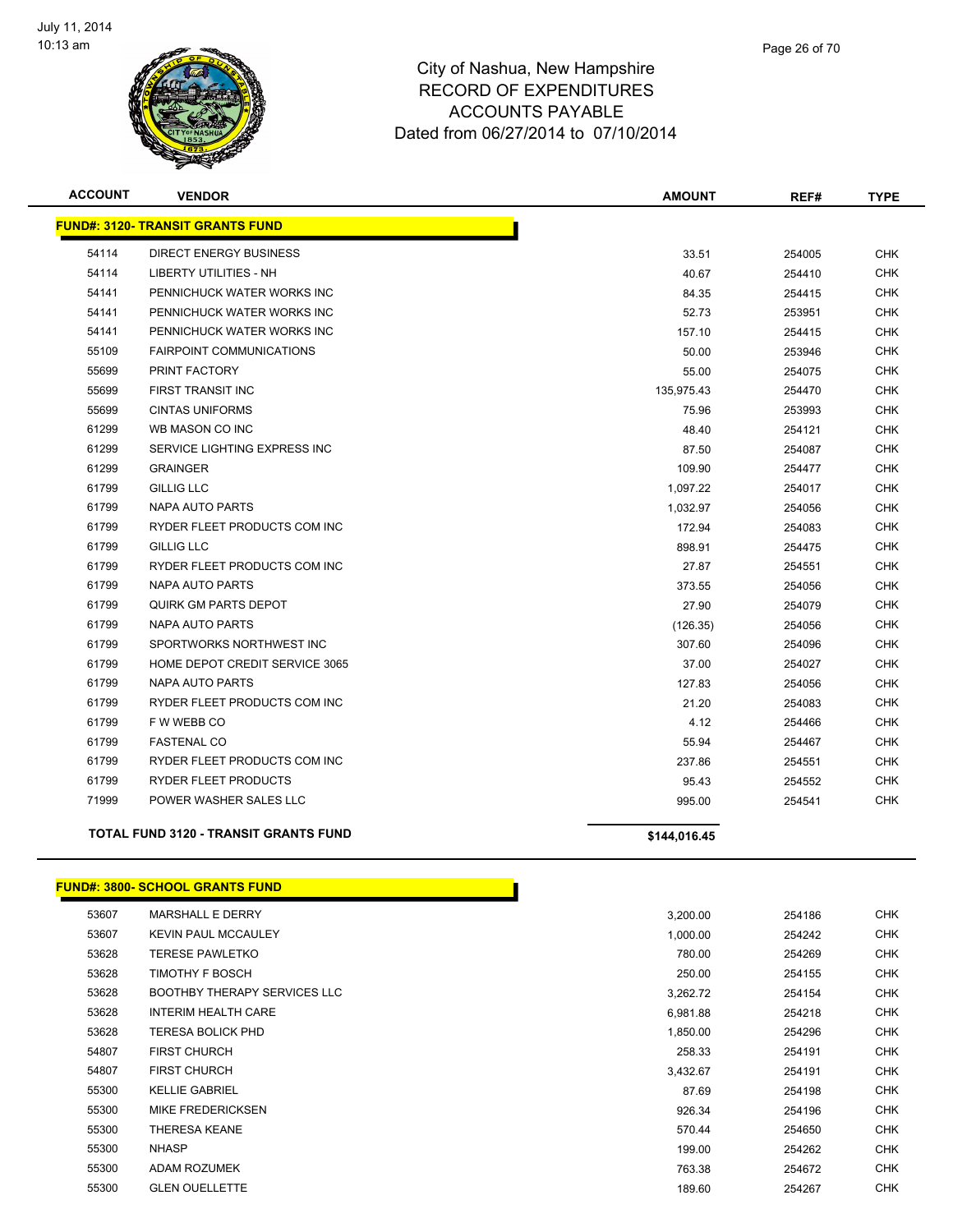

| <b>ACCOUNT</b> | <b>VENDOR</b>                          |                       | <b>AMOUNT</b>    | REF#             | <b>TYPE</b>              |
|----------------|----------------------------------------|-----------------------|------------------|------------------|--------------------------|
|                | <b>FUND#: 3800- SCHOOL GRANTS FUND</b> |                       |                  |                  |                          |
| 55300          | ANGELA SHORTALL                        |                       | 261.84           | 254288           | <b>CHK</b>               |
| 55300          | <b>LENNY HARRISON</b>                  |                       | 1,627.35         | 254641           | <b>CHK</b>               |
| 55400          | <b>IAN ATWELL</b>                      |                       | 178.01           | 254145           | <b>CHK</b>               |
| 55400          | <b>NHASP</b>                           |                       | 1,718.00         | 254262           | <b>CHK</b>               |
| 55400          | TRACEY A CASSADY                       |                       | 887.18           | 254162           | <b>CHK</b>               |
| 55400          | <b>EMILY CHRUSCIEL</b>                 |                       | 849.42           | 254170           | <b>CHK</b>               |
| 55400          | <b>CAITLIN LITZ</b>                    |                       | 864.19           | 254229           | <b>CHK</b>               |
| 55400          | <b>MICHAEL PLOURDE</b>                 |                       | 495.00           | 254275           | <b>CHK</b>               |
| 55400          | CITIZENS BANK CREDIT CARD              | Jensen Learning Group | 2,227.50         | 9201416          | <b>ACH</b>               |
| 55400          | CITIZENS BANK CREDIT CARD              | US AIR WAY            | 314.50           | 9201416          | <b>ACH</b>               |
| 55400          | CITIZENS BANK CREDIT CARD              | US AIR WAY            | 314.50           | 9201416          | <b>ACH</b>               |
| 55400          | CITIZENS BANK CREDIT CARD              | US AIR WAY            | 314.50           | 9201416          | <b>ACH</b>               |
| 55400          | CITIZENS BANK CREDIT CARD              | US AIR WAY            | 314.50           | 9201416          | <b>ACH</b>               |
| 55400          | CITIZENS BANK CREDIT CARD              | US AIR WAY            | 314.50           | 9201416          | <b>ACH</b>               |
| 61135          | <b>CORRINE KRYCKI</b>                  |                       | 303.30           | 254223           | <b>CHK</b>               |
| 61135          | <b>CYNTHIA MICHAUD</b>                 |                       | 34.09            | 254245           | <b>CHK</b>               |
| 61135          | <b>MARIA D HUNT</b>                    |                       | 173.31           | 254216           | <b>CHK</b>               |
| 61135          | <b>LISA STEMPLER</b>                   |                       | 39.63            | 254295           | <b>CHK</b>               |
| 61135          | <b>HOUGHTON MIFFLIN HARCOURT PUB.</b>  |                       | 407.25           | 254215           | <b>CHK</b>               |
| 61135          | WB MASON CO INC                        |                       | 103.94           | 254690           | <b>CHK</b>               |
| 61135          | <b>CYNTHIA MICHAUD</b>                 |                       | 826.67           | 254245           | <b>CHK</b>               |
| 61135          | WB MASON CO INC                        |                       | 55.45            | 254303           | <b>CHK</b>               |
| 61135          | WB MASON CO INC                        |                       | 187.73           | 254690           | <b>CHK</b>               |
| 61299          | <b>BEST BUY BUSINESS ADVANTAGE</b>     |                       | 4,169.13         | 254613           | <b>CHK</b>               |
| 61299          | WB MASON CO INC                        |                       | 364.83           | 254690           | <b>CHK</b>               |
| 61299          | ADAM ROZUMEK                           |                       | 724.14           | 254672           | <b>CHK</b>               |
| 61299          | <b>TRACEY A CASSADY</b>                |                       | 76.00            | 254622           | <b>CHK</b>               |
| 61299          | <b>WAL-MART</b>                        |                       | 299.89           | 254688           | <b>CHK</b>               |
| 61299          | <b>ACHIEVEMENT PRODUCTS</b>            |                       | 32.99            | 254141           | <b>CHK</b>               |
| 61299          | <b>FLAGHOUSE INC</b>                   |                       | 249.22           | 254193           | <b>CHK</b>               |
| 61299          | KAPLAN EARLY LEARNING CO               |                       | 68.89            | 254220           | <b>CHK</b>               |
| 61299          | <b>MAXIAIDS</b>                        |                       | 116.55           | 254238           | <b>CHK</b>               |
| 61299          | SOUTHPAW ENTERPRISES                   |                       | 321.94           | 254292           | <b>CHK</b>               |
| 61299          | ADAPTIVEMALL.COM LLC                   |                       | 240.90           | 254605           | <b>CHK</b>               |
| 61299          | LAKESHORE LEARNING MATERIALS           |                       | 39.66            | 254651           | <b>CHK</b>               |
| 61299          | MCGRAW HILL SCHOOL EDUCATION           |                       | 861.03           | 254656           | <b>CHK</b>               |
| 61299          | PAR, INC                               |                       | 215.52           | 254664           | CHK                      |
| 61299          | PATTERSON MEDICAL                      |                       | 178.25           | 254666           | <b>CHK</b>               |
| 61299          | PATTERSON MEDICAL                      |                       | 95.65            | 254667           | <b>CHK</b>               |
| 61299          | <b>SCHOOL SPECIALTY</b>                |                       | 635.34           | 254677           | CHK                      |
| 61299          | SCHOOLHOUSE OUTFITTERS, LLC            |                       | 66.53            | 254678           | <b>CHK</b>               |
| 61299<br>61875 | THERAPRO INC                           |                       | 502.69           | 254684           | <b>CHK</b><br><b>CHK</b> |
| 61875          | <b>HEINEMANN</b>                       |                       | 123.88           | 254642           | <b>CHK</b>               |
| 61875          | ASCD<br><b>BARNES &amp; NOBLE INC</b>  |                       | 412.85<br>768.00 | 254597<br>254611 | <b>CHK</b>               |
| 61875          | ASCD                                   |                       | 825.70           | 254144           | <b>CHK</b>               |
| 61875          | <b>LISA STEMPLER</b>                   |                       | 5.49             | 254682           | <b>CHK</b>               |
| 61875          | <b>HEINEMANN</b>                       |                       | 107.00           | 254212           | <b>CHK</b>               |
| 61875          | <b>CHERRIE FULTON</b>                  |                       | 79.00            | 254197           | <b>CHK</b>               |
|                |                                        |                       |                  |                  |                          |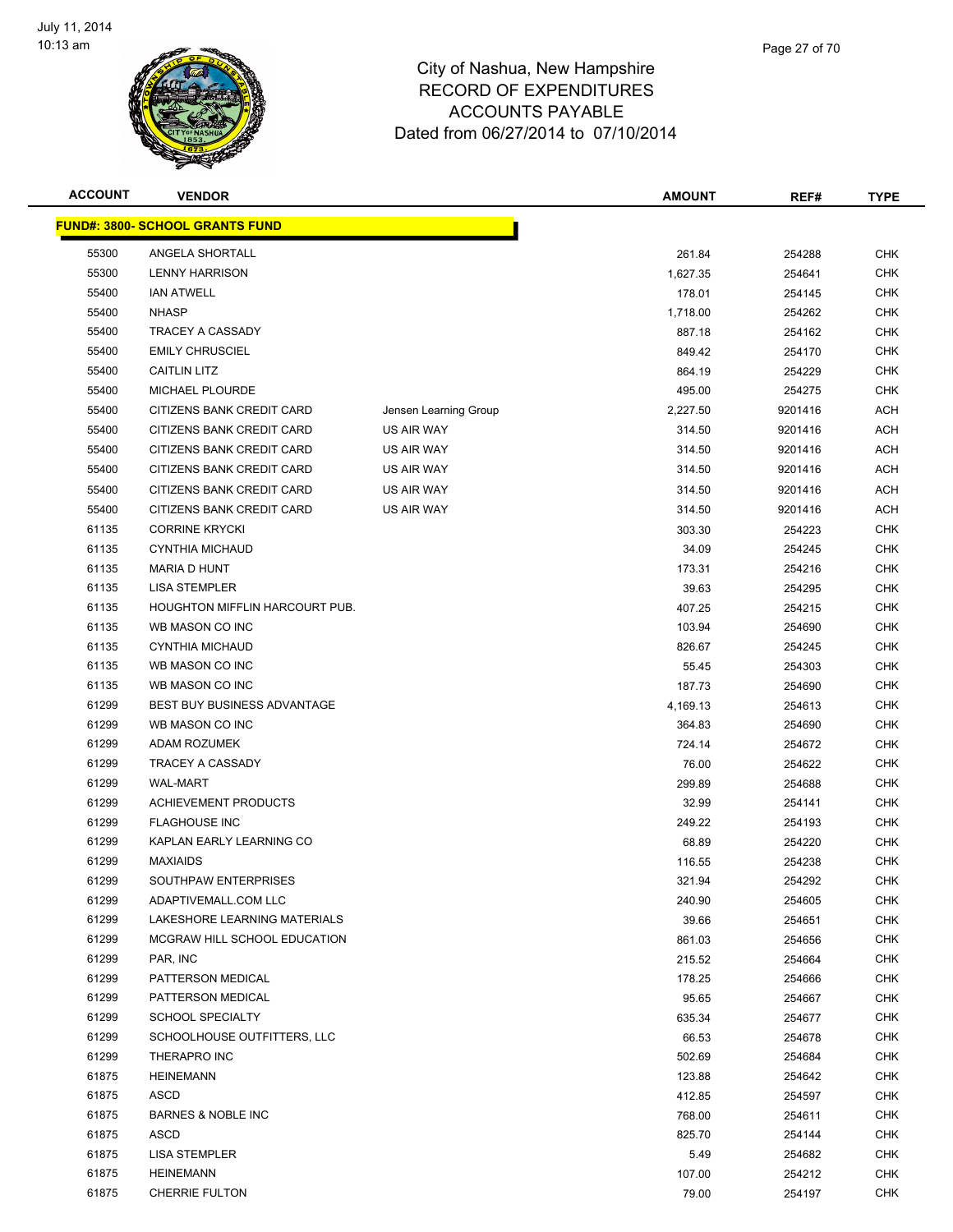

| <b>ACCOUNT</b> | <b>VENDOR</b>                                     | <b>AMOUNT</b> | REF#   | <b>TYPE</b> |
|----------------|---------------------------------------------------|---------------|--------|-------------|
|                | <b>FUND#: 3800- SCHOOL GRANTS FUND</b>            |               |        |             |
| 61875          | SCHOLASTIC LITERACY PART.                         | 48.00         | 254676 | <b>CHK</b>  |
| 61875          | PAR, INC                                          | 750.00        | 254664 | <b>CHK</b>  |
| 71221          | COMPUTER HUT dba IT INSIDERS                      | 599.85        | 254175 | <b>CHK</b>  |
| 71221          | PRO AV SYSTEMS INC                                | 5,392.00      | 254669 | <b>CHK</b>  |
| 71228          | N2Y, INC                                          | 2,522.52      | 254252 | <b>CHK</b>  |
| 71999          | <b>ACHIEVEMENT PRODUCTS</b>                       | 2,501.08      | 254141 | <b>CHK</b>  |
| 71999          | <b>FLAGHOUSE INC</b>                              | 300.45        | 254193 | <b>CHK</b>  |
| 71999          | <b>RIFTON EQUIPMENT</b>                           | 9,246.75      | 254278 | <b>CHK</b>  |
| 71999          | SOUTHPAW ENTERPRISES                              | 306.66        | 254292 | <b>CHK</b>  |
| 71999          | PATTERSON MEDICAL SUPPLY INC                      | 2,992.50      | 254665 | <b>CHK</b>  |
| 71999          | SOUTHPAW ENTERPRISES                              | 313.50        | 254681 | <b>CHK</b>  |
|                | <b>TOTAL FUND 3800 - SCHOOL GRANTS FUND</b>       | \$73,118.79   |        |             |
|                | <b>FUND#: 3810- FOOD SERVICE GRANTS FUND</b>      |               |        |             |
| 61214          | <b>M SAUNDERS INC</b>                             | 1,151.85      | 254655 | <b>CHK</b>  |
| 61214          | <b>M SAUNDERS INC</b>                             | 449.20        | 254231 | <b>CHK</b>  |
| 61214          | M SAUNDERS INC                                    | 1,214.55      | 254655 | <b>CHK</b>  |
| 61214          | COSTA FRUIT & PRODUCE CO INC                      | 52.17         | 254626 | <b>CHK</b>  |
| 61214          | M SAUNDERS INC                                    | 429.15        | 254231 | <b>CHK</b>  |
| 61214          | M SAUNDERS INC                                    | 1,507.03      | 254655 | <b>CHK</b>  |
| 61214          | <b>M SAUNDERS INC</b>                             | 851.50        | 254231 | <b>CHK</b>  |
| 61214          | <b>M SAUNDERS INC</b>                             | 116.15        | 254655 | <b>CHK</b>  |
| 61214          | M SAUNDERS INC                                    | 285.45        | 254231 | <b>CHK</b>  |
| 61214          | M SAUNDERS INC                                    | 1,090.15      | 254655 | <b>CHK</b>  |
| 61214          | M SAUNDERS INC                                    | 572.45        | 254655 | <b>CHK</b>  |
| 61299          | COSTA FRUIT & PRODUCE CO INC                      | 6.51          | 254626 | <b>CHK</b>  |
| 61299          | M SAUNDERS INC                                    | 55.26         | 254655 | <b>CHK</b>  |
|                | <b>TOTAL FUND 3810 - FOOD SERVICE GRANTS FUND</b> | \$7,781.42    |        |             |
|                | <b>FUND#: 4005- TRAFFIC VIOLATIONS FUND</b>       |               |        |             |
| 45400          | <b>CHRISTINE SEVEINS</b>                          | 20.00         | 253992 | <b>CHK</b>  |
| 45400          | LISA DWYER                                        | 295.00        | 254042 | <b>CHK</b>  |
| 45400          | <b>LYNN HANKS</b>                                 | 10.00         | 254044 | <b>CHK</b>  |
| 55607          | MAILINGS UNLIMITED - MVR                          | 950.00        | 15452  | <b>ACH</b>  |
| 55699          | VERIZON WIRELESS-742016226                        | 490.08        | 254425 | <b>CHK</b>  |
|                | <b>TOTAL FUND 4005 - TRAFFIC VIOLATIONS FUND</b>  | \$1,765.08    |        |             |
|                | <b>FUND#: 4010- MOTOR VEHICLE ADMIN FUND</b>      |               |        |             |
| 61100          | COMPUTER HUT dba IT INSIDERS                      | 1,679.70      | 254452 | <b>CHK</b>  |
|                | <b>TOTAL FUND 4010 - MOTOR VEHICLE ADMIN FUND</b> | \$1,679.70    |        |             |
|                |                                                   |               |        |             |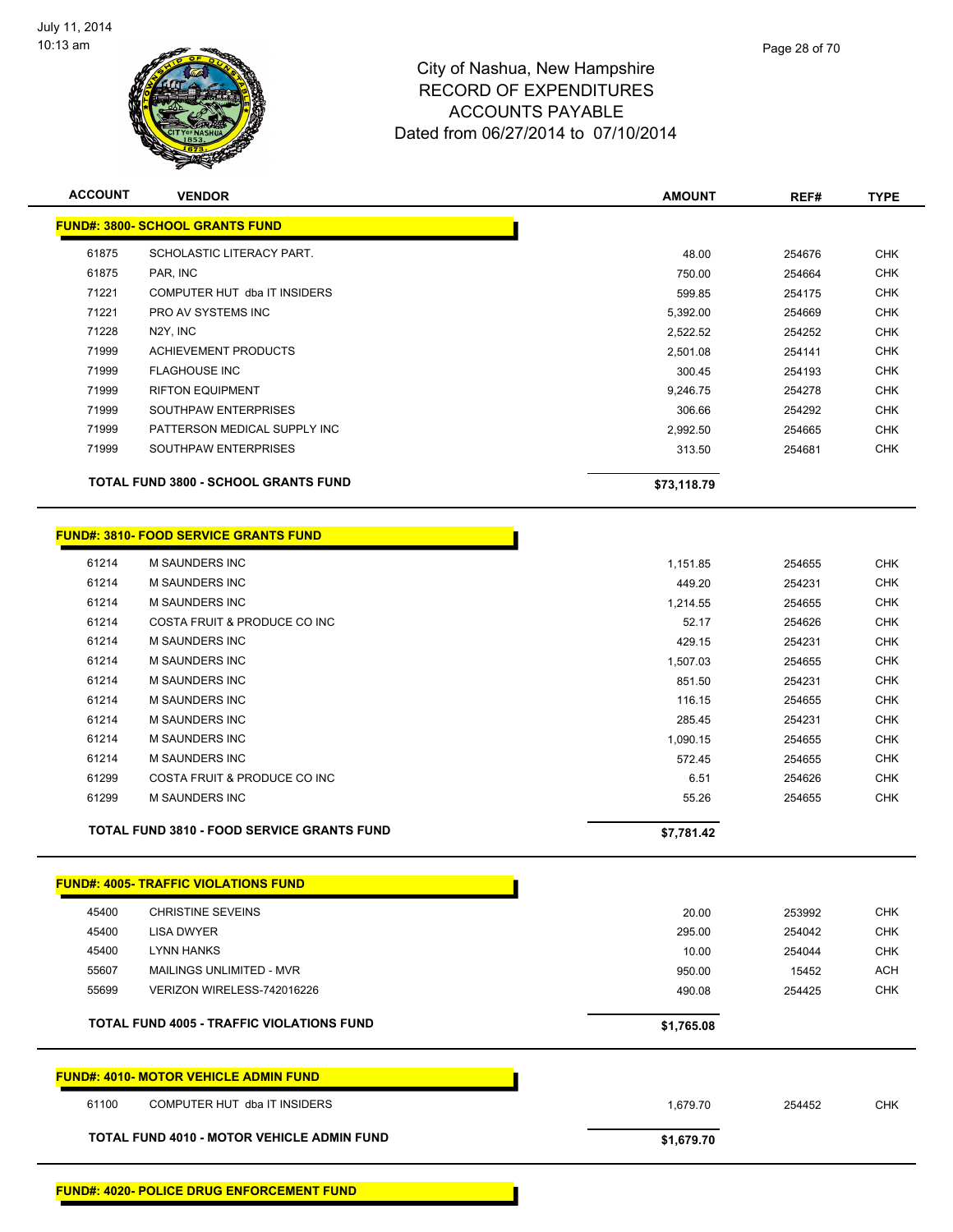

| <b>ACCOUNT</b> | <b>VENDOR</b>                                         |                            | <b>AMOUNT</b> | REF#    | <b>TYPE</b> |
|----------------|-------------------------------------------------------|----------------------------|---------------|---------|-------------|
|                | <b>FUND#: 4020- POLICE DRUG ENFORCEMENT FUND</b>      |                            |               |         |             |
| 55400          | CITIZENS BANK CREDIT CARD                             | Sheraton Portsmouth        | 218.00        | 9201416 | <b>ACH</b>  |
| 55400          | CITIZENS BANK CREDIT CARD                             | Sheraton Portsmouth        | 218.00        | 9201416 | <b>ACH</b>  |
| 55400          | CITIZENS BANK CREDIT CARD                             | <b>Sheraton Portsmouth</b> | 218.00        | 9201416 | <b>ACH</b>  |
| 55400          | CITIZENS BANK CREDIT CARD                             | Sheraton Portsmouth        | 20.00         | 9201416 | ACH         |
|                |                                                       | <b>Sheraton Portsmouth</b> |               |         | <b>ACH</b>  |
| 55400          | CITIZENS BANK CREDIT CARD                             |                            | 30.00         | 9201416 |             |
|                | <b>TOTAL FUND 4020 - POLICE DRUG ENFORCEMENT FUND</b> |                            | \$704.00      |         |             |
|                | <b>FUND#: 4025- DOJ DRUG FORFEITURE FUND</b>          |                            |               |         |             |
| 55118          | VERIZON WIRELESS-785728687                            |                            | 459.28        | 253958  | CHK         |
| 55699          | COMCAST CABLE COMMUNICATIONS I                        |                            | 228.63        | 254405  | <b>CHK</b>  |
| 56347          | THE YOUTH COUNCIL                                     |                            | 1,000.00      | 254126  | <b>CHK</b>  |
| 61799          | CARPARTS OF NASHUA                                    |                            | 11.49         | 253988  | CHK         |
| 61799          | MAYNARD & LESIEUR INC                                 |                            | 332.84        | 254504  | <b>CHK</b>  |
| 61799          | NASHUA HYUNDAI                                        |                            | 9.01          | 254514  | <b>CHK</b>  |
| 61799          | NORTHERN FOREIGN CAR PARTS INC                        |                            | 467.23        | 254526  | <b>CHK</b>  |
| 61799          | <b>TOWERS MOTOR PARTS CORP</b>                        |                            | 3.77          | 254574  | <b>CHK</b>  |
|                |                                                       |                            |               |         |             |
|                | TOTAL FUND 4025 - DOJ DRUG FORFEITURE FUND            |                            | \$2,512.25    |         |             |
|                | <b>FUND#: 4053- FIRE REGIONAL HAZMAT FUND</b>         |                            |               |         |             |
|                |                                                       |                            |               |         |             |
| 53135          | ST JOSEPHS BUSINESS & HEALTH                          |                            | 4,127.00      | 254098  | <b>CHK</b>  |
| 71000          | MOORE MEDICAL LLC                                     |                            | 751.67        | 254510  | <b>CHK</b>  |
|                | TOTAL FUND 4053 - FIRE REGIONAL HAZMAT FUND           |                            | \$4,878.67    |         |             |
|                | <b>FUND#: 4085- RIVERFRONT PROMENADE TIF FUND</b>     |                            |               |         |             |
|                |                                                       |                            |               |         |             |
| 54280          | <b>GREENSCAPE INC</b>                                 |                            | 4,782.00      | 254479  | CHK         |
|                | TOTAL FUND 4085 - RIVERFRONT PROMENADE TIF FUND       |                            | \$4,782.00    |         |             |
|                | <b>FUND#: 4090- LIB-LOST/DAMAGED BOOK FINES</b>       |                            |               |         |             |
| 61299          | <b>SSI TECHNOLOGIES</b>                               |                            | 2,637.71      | 254097  | <b>CHK</b>  |
| 61814          | <b>MIDWEST TAPE</b>                                   |                            | 312.68        | 254054  | <b>CHK</b>  |
| 61814          | <b>MIDWEST TAPE</b>                                   |                            | 454.80        | 254509  | <b>CHK</b>  |
| 61814          | RANDOM HOUSE LLC                                      |                            | 15.00         | 254549  | <b>CHK</b>  |
| 61875          | <b>SIMON &amp; SCHUSTER</b>                           |                            | 13.20         | 254090  | <b>CHK</b>  |
| 61875          | UNIQUE MANAGEMENT SERVICES INC                        |                            | 465.40        | 254117  | <b>CHK</b>  |
| 61875          | SOMERSWORTH PUBLIC LIBRARY                            |                            | 16.95         | 254564  | <b>CHK</b>  |
|                | <b>TOTAL FUND 4090 - LIB-LOST/DAMAGED BOOK FINES</b>  |                            | \$3,915.74    |         |             |
|                |                                                       |                            |               |         |             |
|                | <b>FUND#: 5010- CAP PROJECTS-INFO TECHNOLOGY</b>      |                            |               |         |             |
| 81342          | <b>KRONOS INC</b>                                     |                            | 2,210.00      | 254039  | <b>CHK</b>  |
| 81342          | INFOR (US) INC                                        |                            | 480.00        | 254486  | <b>CHK</b>  |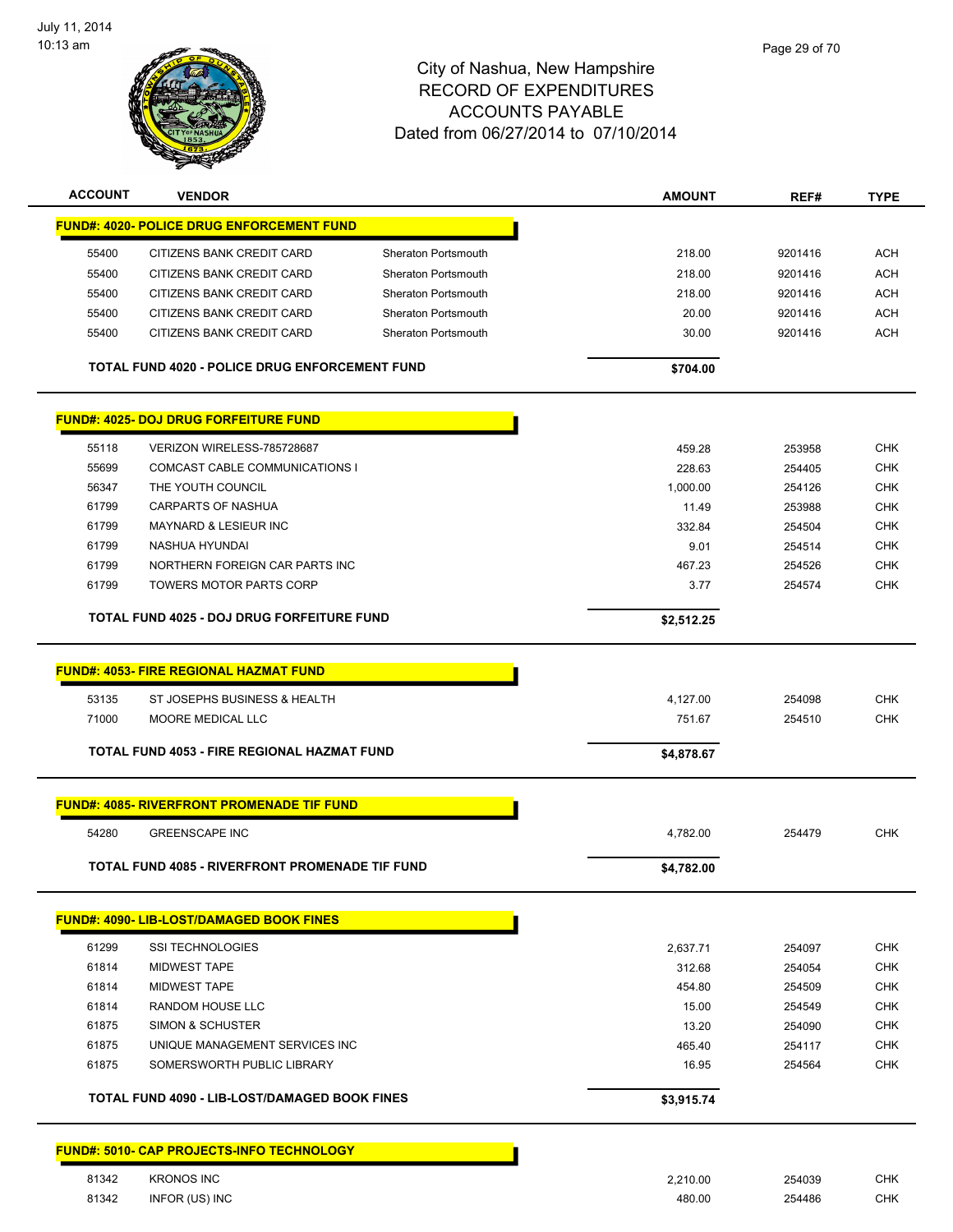| <b>ACCOUNT</b> | <b>VENDOR</b>                                     |           | <b>AMOUNT</b>  | REF#    | <b>TYPE</b> |
|----------------|---------------------------------------------------|-----------|----------------|---------|-------------|
|                | TOTAL FUND 5010 - CAP PROJECTS-INFO TECHNOLOGY    |           | \$2,690.00     |         |             |
|                | <b>FUND#: 5050- CAPITAL PROJ-COMMUNICATIONS</b>   |           |                |         |             |
| 81300          | CITIZENS BANK CREDIT CARD                         | Southwest | 296.20         | 9201416 | <b>ACH</b>  |
| 81300          | CITIZENS BANK CREDIT CARD                         | Southwest | 25.00          | 9201416 | <b>ACH</b>  |
| 81300          | MOTOROLA SOLUTIONS INC                            |           | 78.66          | 254412  | <b>CHK</b>  |
|                | TOTAL FUND 5050 - CAPITAL PROJ-COMMUNICATIONS     |           | \$399.86       |         |             |
|                | <b>FUND#: 5200- CAPITAL PROJECTS-STREETS</b>      |           |                |         |             |
| 81700          | CLD CONSULTING ENGINEERS INC                      |           | 4,875.30       | 253996  | <b>CHK</b>  |
| 81700          | R S AUDLEY INC                                    |           | 149,543.24     | 254545  | <b>CHK</b>  |
| 81700          | VANASSE HANGEN BRUSTLIN INC                       |           | 6,950.74       | 254119  | <b>CHK</b>  |
|                | <b>TOTAL FUND 5200 - CAPITAL PROJECTS-STREETS</b> |           | \$161,369.28   |         |             |
|                |                                                   |           |                |         |             |
|                | <b>FUND#: 5700- CAP PROJECTS-BROAD ST PKWY</b>    |           |                |         |             |
| 81700          | INTERNATIONAL CHIMNEY CORP                        |           | 20,520.00      | 254489  | <b>CHK</b>  |
| 81700          | E D SWETT INC                                     |           | 596,019.48     | 254463  | CHK         |
| 81700          | E D SWETT INC                                     |           | 1,280,069.88   | 254463  | <b>CHK</b>  |
| 81700          | R S AUDLEY INC                                    |           | 696,553.98     | 254080  | <b>CHK</b>  |
| 81700          | R S AUDLEY INC                                    |           | 918,232.58     | 254545  | <b>CHK</b>  |
| 81700          | VANASSE HANGEN BRUSTLIN INC                       |           | 1,150.33       | 254582  | <b>CHK</b>  |
| 81700          | FAY SPOFFORD & THORNDIKE                          |           | 9,385.95       | 254468  | <b>CHK</b>  |
| 81700          | DENNIS MIRES PA                                   |           | 5,700.00       | 254457  | <b>CHK</b>  |
| 81700          | FAY SPOFFORD & THORNDIKE                          |           | 8,908.34       | 254468  | <b>CHK</b>  |
| 81700          | HALEY AND WARD INC                                |           | 8,500.00       | 254480  | <b>CHK</b>  |
|                | TOTAL FUND 5700 - CAP PROJECTS-BROAD ST PKWY      |           | \$3,545,040.54 |         |             |
|                | <u> FUND#: 5800- SCHOOL CAPITAL PROJECTS FUND</u> |           |                |         |             |
| 81200          | <b>HARRIMAN ASSOCIATES</b>                        |           | 5,462.30       | 254208  | <b>CHK</b>  |
| 81200          | HARVEY CONSTRUCTION CO                            |           | 411,944.23     | 254209  | <b>CHK</b>  |
| 81200          | <b>HAYNER SWANSON INC</b>                         |           | 162.50         | 254211  | <b>CHK</b>  |
| 81200          | PAGE STREET LEASING LLC                           |           | 285.00         | 254268  | <b>CHK</b>  |
| 81200          | SMRT INC                                          |           | 359.10         | 254290  | <b>CHK</b>  |
|                | TOTAL FUND 5800 - SCHOOL CAPITAL PROJECTS FUND    |           | \$418,213.13   |         |             |
|                |                                                   |           |                |         |             |
|                | <b>FUND#: 6000- SOLID WASTE FUND</b>              |           |                |         |             |
| 53107          | CHEMSERVE ENVIRONMENTAL ANALYS                    |           | 940.72         | 254448  | <b>CHK</b>  |
| 54100          | <b>PSNH</b>                                       |           | 198.98         | 253952  | <b>CHK</b>  |
| 54141          | PENNICHUCK WATER WORKS INC                        |           | 230.20         | 254415  | <b>CHK</b>  |
| 54200          | BILLS WORLD CLASS CLEANING SER                    |           | 780.00         | 254440  | <b>CHK</b>  |
| 54280          | HOME DEPOT CREDIT SERVICE 3065                    |           | 72.43          | 254027  | <b>CHK</b>  |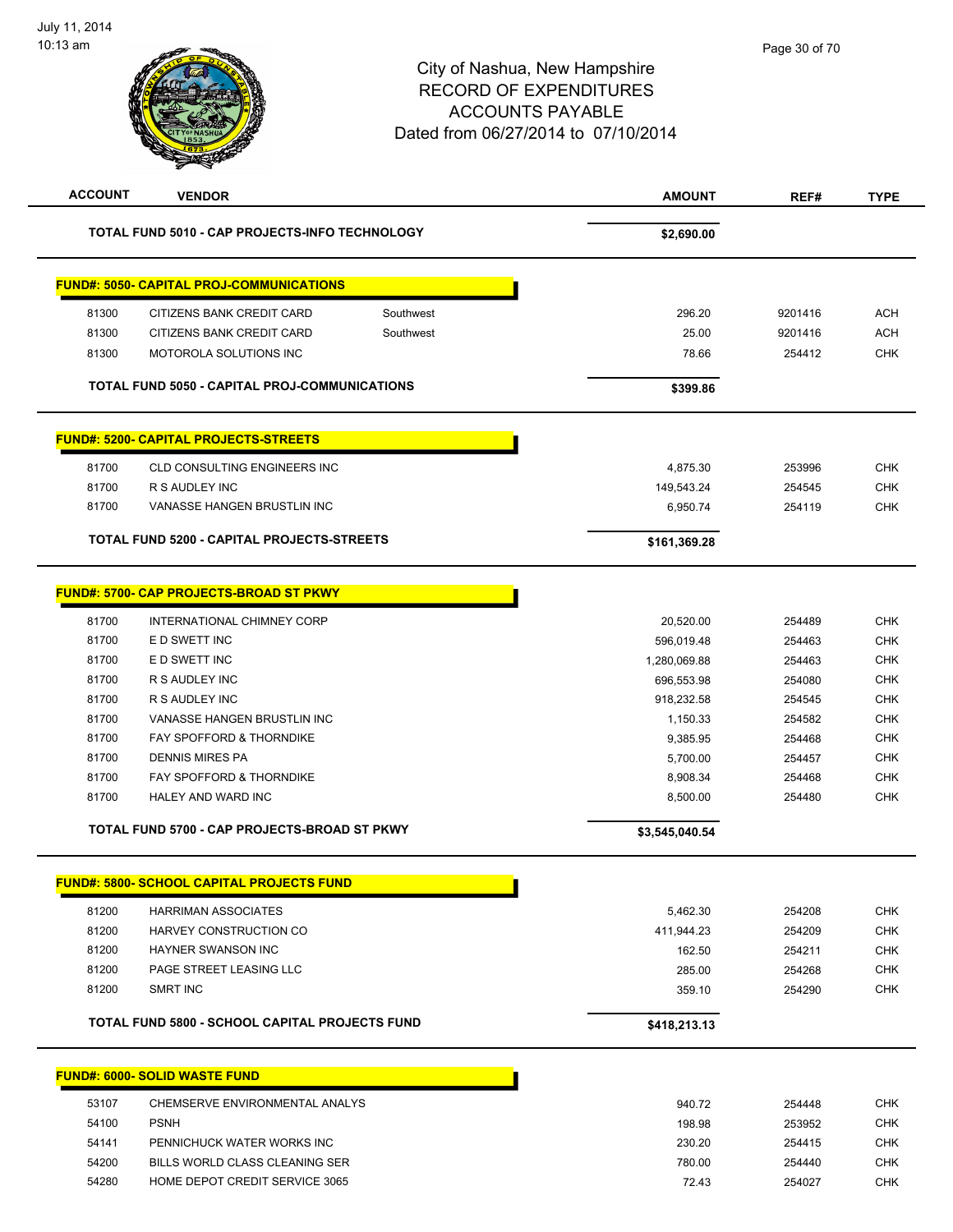

| <b>ACCOUNT</b> | <b>VENDOR</b>                             | <b>AMOUNT</b> | REF#   | <b>TYPE</b> |
|----------------|-------------------------------------------|---------------|--------|-------------|
|                | <b>FUND#: 6000- SOLID WASTE FUND</b>      |               |        |             |
| 54280          | HOME DEPOT CREDIT SERVICE 3065            | 95.92         | 254484 | <b>CHK</b>  |
| 54600          | <b>CARPARTS OF NASHUA</b>                 | 212.85        | 253988 | <b>CHK</b>  |
| 54600          | <b>MCNEILUS TRUCK &amp; MANUFACTURING</b> | 62.90         | 254052 | <b>CHK</b>  |
| 54600          | <b>POWERPLAN</b>                          | 139.55        | 254074 | <b>CHK</b>  |
| 54600          | <b>CARPARTS OF NASHUA</b>                 | 51.90         | 254444 | CHK         |
| 54600          | FREIGHTLINER OF NH INC                    | 530.77        | 254472 | <b>CHK</b>  |
| 54600          | MACMULKIN CHEVROLET INC                   | 87.70         | 254498 | <b>CHK</b>  |
| 54600          | MCDEVITT TRUCKS INC                       | 654.34        | 254505 | <b>CHK</b>  |
| 54600          | <b>NAPA AUTO PARTS</b>                    | 13.45         | 254511 | <b>CHK</b>  |
| 54600          | SANEL AUTO PARTS CO                       | 311.17        | 254554 | <b>CHK</b>  |
| 54600          | WILLARDS AUTO RADIATOR SHOP               | 980.00        | 254588 | <b>CHK</b>  |
| 55109          | PAETEC COMMUNICATIONS INC                 | 4.73          | 253950 | <b>CHK</b>  |
| 55200          | <b>SWANA</b>                              | 200.00        | 254421 | <b>CHK</b>  |
| 55200          | TREASURER STATE OF NH                     | 195.00        | 254423 | <b>CHK</b>  |
| 55307          | SARAH O HYLAND                            | 114.16        | 253939 | <b>CHK</b>  |
| 55699          | HW STAFFING SOLUTIONS                     | 135.00        | 254029 | <b>CHK</b>  |
| 55699          | UNIVERSAL RECYCLING TECH                  | 2,833.22      | 254118 | <b>CHK</b>  |
| 55699          | HW STAFFING SOLUTIONS                     | 64.80         | 254485 | <b>CHK</b>  |
| 55699          | LIBERTY TIRE RECYCLING LLC                | 1,190.97      | 254495 | <b>CHK</b>  |
| 55699          | NEW ENGLAND ENERGY SERVICES               | 1,590.00      | 254521 | <b>CHK</b>  |
| 55699          | NRRA (NORTHEAST RESOURCE RECOV            | 145.00        | 254527 | <b>CHK</b>  |
| 55699          | UNIVERSAL RECYCLING TECH LLC              | 2,594.96      | 254580 | <b>CHK</b>  |
| 61107          | UNIFIRST CORPORATION                      | 161.00        | 254116 | <b>CHK</b>  |
| 61307          | SHATTUCK MALONE OIL CO                    | 1,746.52      | 253954 | <b>CHK</b>  |
| 61307          | SHATTUCK MALONE OIL CO                    | 1,194.94      | 254418 | <b>CHK</b>  |
| 61705          | <b>MAYNARD &amp; LESIEUR INC</b>          | 923.70        | 254050 | <b>CHK</b>  |
| 61705          | MAYNARD & LESIEUR INC                     | 5,322.26      | 254503 | <b>CHK</b>  |
|                | <b>TOTAL FUND 6000 - SOLID WASTE FUND</b> | \$23,779.14   |        |             |
|                |                                           |               |        |             |

#### **FUND#: 6200- WASTEWATER FUND**

| 21775 | <b>LESLIE ROWE</b>             | 232.00    | 254735 | <b>CHK</b> |
|-------|--------------------------------|-----------|--------|------------|
| 44597 | HILLSBOROUGH COUNTY REGISTRY   | 69.47     | 254483 | <b>CHK</b> |
| 54114 | DIRECT ENERGY BUSINESS         | 3,018.09  | 254005 | <b>CHK</b> |
| 54114 | PENNICHUCK WATER WORKS INC     | 56.25     | 254415 | <b>CHK</b> |
| 54141 | PENNICHUCK WATER WORKS INC     | 56,229.73 | 253951 | <b>CHK</b> |
| 54200 | ALL GREEN COMMERCIAL JANITORS  | 693.33    | 254428 | <b>CHK</b> |
| 54280 | STANLEY ELEVATOR CO INC        | 268.00    | 254100 | <b>CHK</b> |
| 54280 | DEPENDABLE LOCK SERVICE INC    | 130.00    | 254458 | <b>CHK</b> |
| 54280 | F W WEBB CO                    | (243.91)  | 254466 | <b>CHK</b> |
| 54280 | <b>FASTENAL CO</b>             | 32.22     | 254467 | <b>CHK</b> |
| 54280 | <b>FIMBEL PAUNET CORP</b>      | 350.00    | 254469 | <b>CHK</b> |
| 54280 | HOME DEPOT CREDIT SERVICE 3065 | 67.91     | 254484 | <b>CHK</b> |
| 54300 | <b>CRISP CONTRACTING LLC</b>   | 33,500.00 | 253909 | <b>CHK</b> |
| 54300 | <b>BROX INDUSTRIES INC</b>     | 1,258.10  | 253985 | <b>CHK</b> |
| 54300 | ROBERT W CHAMPAGNE             | 4,250.00  | 254082 | <b>CHK</b> |
| 54300 | <b>CHEMSEARCHFE</b>            | 578.16    | 254447 | <b>CHK</b> |
| 54487 | ATCO INTERNATIONAL             | 1,060.00  | 253973 | <b>CHK</b> |

Г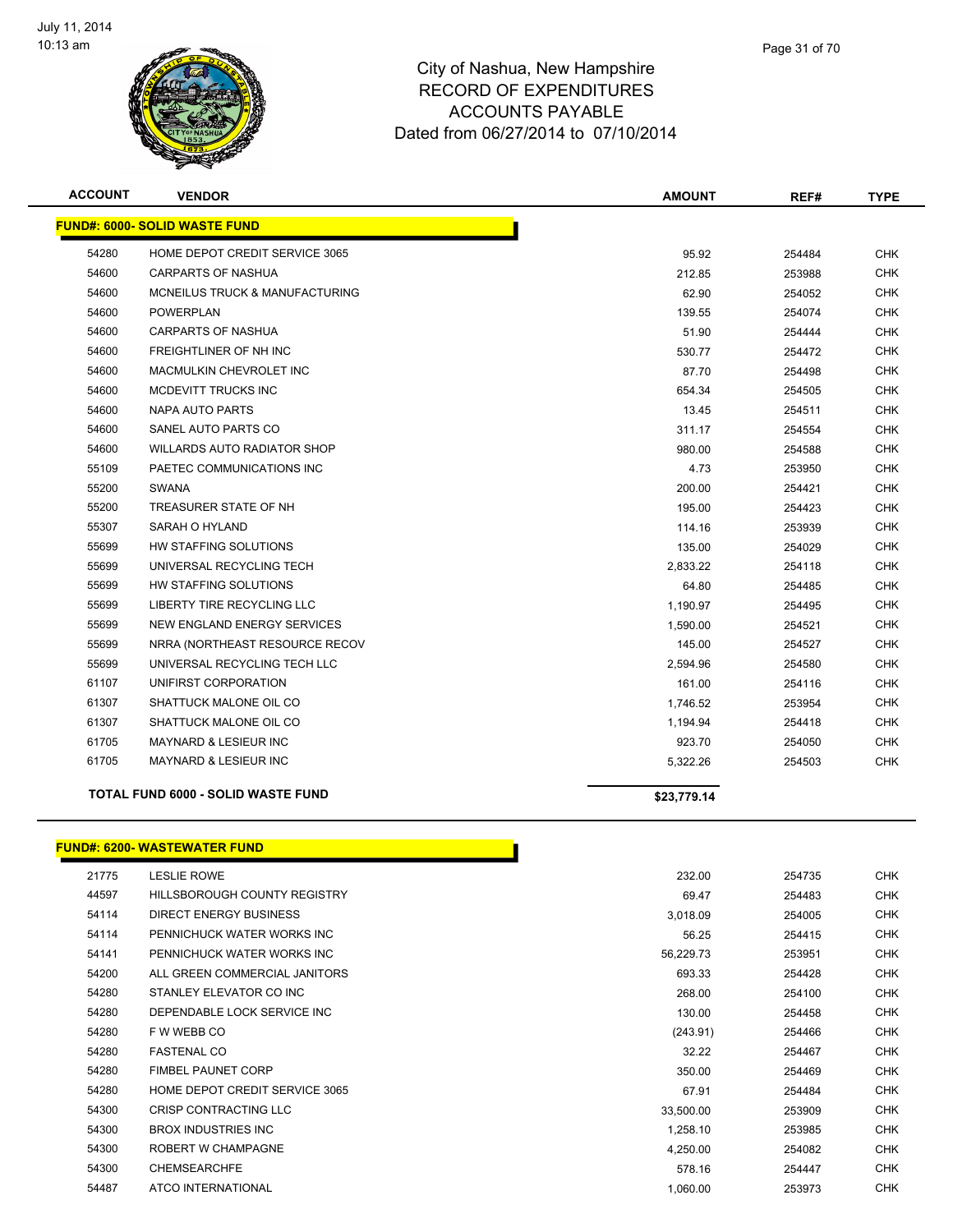

| <b>ACCOUNT</b> | <b>VENDOR</b>                       |                              | <b>AMOUNT</b> | REF#    | <b>TYPE</b> |
|----------------|-------------------------------------|------------------------------|---------------|---------|-------------|
|                | <b>FUND#: 6200- WASTEWATER FUND</b> |                              |               |         |             |
| 54487          | ATLANTIC PUMP & ENGINEERING         |                              | 759.21        | 253974  | <b>CHK</b>  |
| 54487          | EASTERN INDUSTRIAL AUTOMATION       |                              | 428.42        | 254008  | <b>CHK</b>  |
| 54487          | GILCHRIST METAL FABRICATING CO      |                              | 500.00        | 254016  | <b>CHK</b>  |
| 54487          | <b>GRAINGER</b>                     |                              | 1,704.88      | 254019  | <b>CHK</b>  |
| 54487          | PEABODY SUPPLY CO                   |                              | 705.48        | 254067  | <b>CHK</b>  |
| 54487          | PROGRESSIVE ALARM SERVICES INC      |                              | 707.90        | 254076  | <b>CHK</b>  |
| 54487          | <b>FASTENAL CO</b>                  |                              | 85.95         | 254467  | <b>CHK</b>  |
| 54487          | <b>G H BERLIN OIL CO</b>            |                              | 2,167.25      | 254473  | <b>CHK</b>  |
| 54487          | HOME DEPOT CREDIT SERVICE 3065      |                              | 215.39        | 254484  | <b>CHK</b>  |
| 54487          | M & M ELECTRICAL SUPPLY CO INC      |                              | 49.95         | 254496  | <b>CHK</b>  |
| 54487          | MCMASTER-CARR                       |                              | 252.22        | 254507  | <b>CHK</b>  |
| 54600          | CARPARTS OF NASHUA                  |                              | 7.63          | 253988  | <b>CHK</b>  |
| 54600          | TST HYDRAULICS INC                  |                              | 663.95        | 254113  | <b>CHK</b>  |
| 54600          | MACMULKIN CHEVROLET INC             |                              | 241.85        | 254498  | <b>CHK</b>  |
| 54600          | NAPA AUTO PARTS                     |                              | 315.59        | 254512  | <b>CHK</b>  |
| 55109          | PAETEC COMMUNICATIONS INC           |                              | 4.49          | 253950  | <b>CHK</b>  |
| 55200          | CITIZENS BANK CREDIT CARD           | American Public Works Assoc. | 130.50        | 9201416 | <b>ACH</b>  |
| 55421          | TREASURER STATE OF NH               |                              | 50.00         | 254424  | <b>CHK</b>  |
| 55699          | HW STAFFING SOLUTIONS               |                              | 135.00        | 254029  | <b>CHK</b>  |
| 55699          | HW STAFFING SOLUTIONS               |                              | 64.80         | 254485  | <b>CHK</b>  |
| 55699          | PROGRESSIVE ALARM SERVICES INC      |                              | 2,340.00      | 254544  | <b>CHK</b>  |
| 55699          | TDD EARTH TECHNOLOGIES              |                              | 6,890.00      | 254568  | <b>CHK</b>  |
| 61100          | WB MASON CO INC                     |                              | 73.27         | 254587  | <b>CHK</b>  |
| 61107          | <b>GRAINGER</b>                     |                              | 117.22        | 254019  | <b>CHK</b>  |
| 61107          | UNIFIRST CORPORATION                |                              | 641.82        | 254116  | <b>CHK</b>  |
| 61107          | <b>GRAINGER</b>                     |                              | 83.52         | 254477  | <b>CHK</b>  |
| 61107          | UNIFIRST CORPORATION                |                              | 940.25        | 254579  | <b>CHK</b>  |
| 61149          | <b>GRAINGER</b>                     |                              | 97.66         | 254019  | <b>CHK</b>  |
| 61149          | <b>NCL OF WISCONSIN INC</b>         |                              | 693.18        | 254062  | <b>CHK</b>  |
| 61149          | <b>VWR INTERNATIONAL</b>            |                              | 39.88         | 254120  | <b>CHK</b>  |
| 61149          | ERA - A WATERS CO                   |                              | 977.11        | 254465  | <b>CHK</b>  |
| 61156          | JCI JONES CHEMICALS INC             |                              | 2,731.96      | 254034  | CHK         |
| 61156          | <b>BASF CORP</b>                    |                              | 9,478.08      | 254436  | <b>CHK</b>  |
| 61299          | <b>GRAINGER</b>                     |                              | 26.64         | 254019  | <b>CHK</b>  |
| 61299          | PINE MOTOR PARTS                    |                              | 72.80         | 254069  | <b>CHK</b>  |
| 61299          | <b>FASTENAL CO</b>                  |                              | 26.88         | 254467  | <b>CHK</b>  |
| 61299          | HOME DEPOT CREDIT SERVICE 3065      |                              | 80.55         | 254484  | <b>CHK</b>  |
| 61299          | M & M ELECTRICAL SUPPLY CO INC      |                              | 39.10         | 254496  | <b>CHK</b>  |
| 61299          | OMEGA INDUSTRIAL SUPPLY INC         |                              | 670.92        | 254531  | <b>CHK</b>  |
| 61299          | <b>RADIO SHACK CORP</b>             |                              | 8.49          | 254548  | <b>CHK</b>  |
| 61428          | <b>GRAINGER</b>                     |                              | 277.71        | 254019  | <b>CHK</b>  |
| 61830          | TDD EARTH TECHNOLOGIES              |                              | 415.00        | 254568  | <b>CHK</b>  |
| 71000          | M & M ELECTRICAL SUPPLY CO INC      |                              | 323.34        | 254045  | <b>CHK</b>  |
| 71025          | <b>FASTENAL CO</b>                  |                              | 527.44        | 254467  | <b>CHK</b>  |
| 71025          | HOME DEPOT CREDIT SERVICE 3065      |                              | 79.58         | 254484  | <b>CHK</b>  |
| 81200          | <b>HIGHLAND POWER</b>               |                              | 7,000.00      | 254026  | <b>CHK</b>  |
| 81200          | YEOMANS CHICAGO CORP                |                              | 2,620.00      | 254589  | <b>CHK</b>  |
| 81700          | <b>HAZEN &amp; SAWYER PC</b>        |                              | 2,360.50      | 254023  | <b>CHK</b>  |
| 81700          | WOODARD & CURRAN INC                |                              | 10,996.11     | 254124  | <b>CHK</b>  |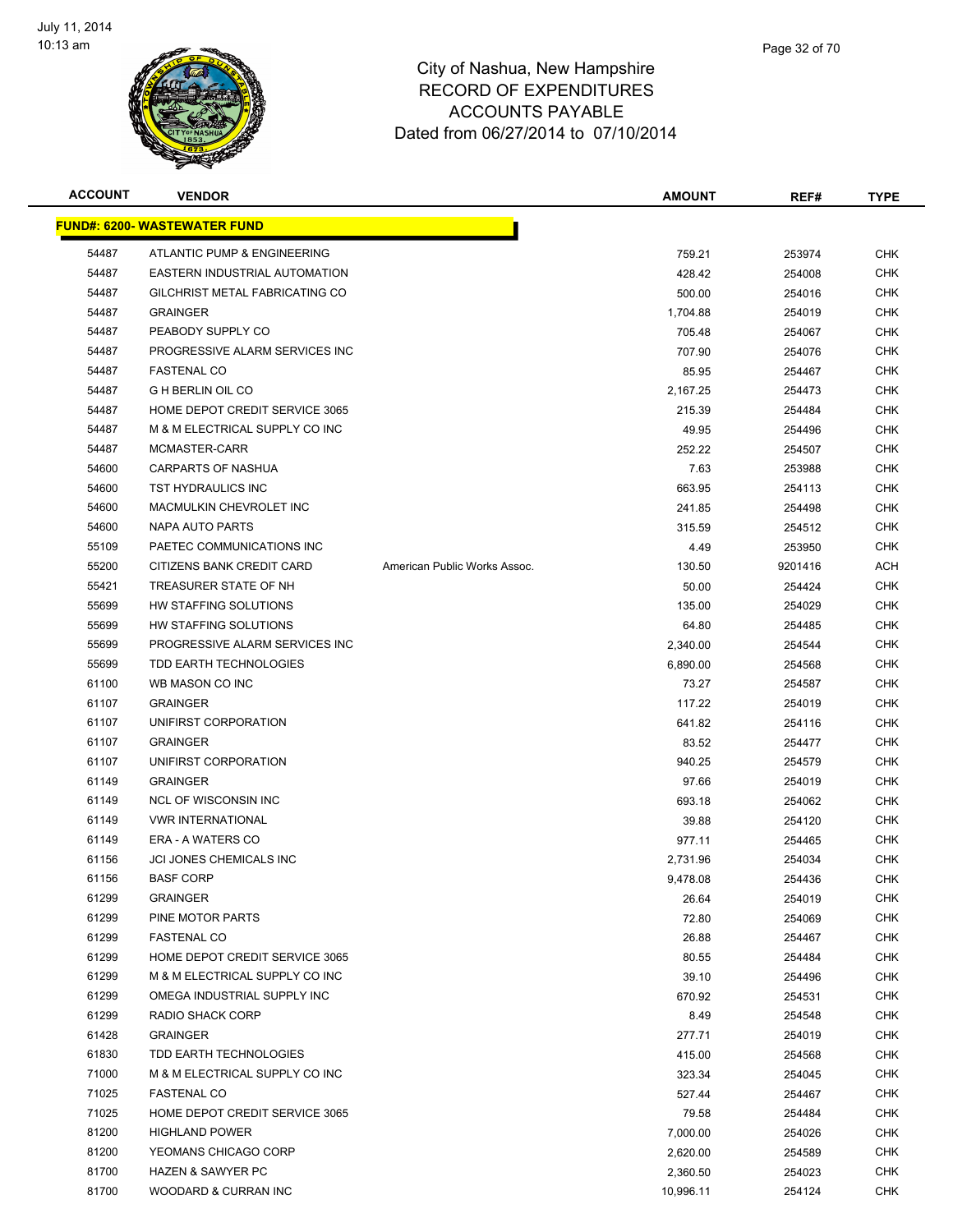

| <b>ACCOUNT</b> | <b>VENDOR</b>                                    | <b>AMOUNT</b> | REF#   | <b>TYPE</b> |
|----------------|--------------------------------------------------|---------------|--------|-------------|
|                | <b>TOTAL FUND 6200 - WASTEWATER FUND</b>         | \$161,368.82  |        |             |
|                | <b>FUND#: 6500- PROPERTY &amp; CASUALTY FUND</b> |               |        |             |
| 54267          | STANLEY ELEVATOR CO INC                          | 4,354.97      | 254566 | <b>CHK</b>  |
| 59207          | <b>FAULKNER HOSPITAL</b>                         | 1,286.14      | 254329 | <b>CHK</b>  |
| 59207          | APPLE NASHUA LLC                                 | 397.00        | 254330 | <b>CHK</b>  |
| 59207          | APPLE NASHUA LLC                                 | 926.00        | 254331 | <b>CHK</b>  |
| 59207          | APPLE THERAPY MANCHESTER                         | 1,908.00      | 254332 | <b>CHK</b>  |
| 59207          | BEDFORD AMBULATORY SURG CTR                      | 4,605.00      | 254333 | <b>CHK</b>  |
| 59207          | <b>BOSTON SPORTS &amp; SHOULDER CTR</b>          | 225.00        | 254334 | <b>CHK</b>  |
| 59207          | CLAIMS BUREAU USA INC                            | 2,880.00      | 254335 | <b>CHK</b>  |
| 59207          | DARTMOUTH HITCHCOCK BEDFORD                      | 350.00        | 254337 | <b>CHK</b>  |
| 59207          | DARTMOUTH HITCHCOCK CLINIC                       | 2,445.00      | 254338 | <b>CHK</b>  |
| 59207          | <b>ELLIOT HOSPITAL</b>                           | 545.00        | 254339 | <b>CHK</b>  |
| 59207          | ELLIOT PROFESSIONAL SERVICES                     | 332.00        | 254340 | <b>CHK</b>  |
| 59207          | FLEISCHER SPINE PLLC                             | 1,828.03      | 254341 | <b>CHK</b>  |
| 59207          | FOUNDATION MEDICAL PARTNERS                      | 154.00        | 254342 | <b>CHK</b>  |
| 59207          | FOUR SEASONS ORTHOPEDIC CENTER                   | 6,580.00      | 254343 | <b>CHK</b>  |
| 59207          | GOTMAN, SCHULTHESS & STEERE PA                   | 348.00        | 254346 | <b>CHK</b>  |
| 59207          | <b>GRAUEL LAW OFFICES, PLLC</b>                  | 9,214.76      | 254347 | <b>CHK</b>  |
| 59207          | <b>HANGER PROSTHETICS</b>                        | 1,591.00      | 254348 | <b>CHK</b>  |
| 59207          | INJURED WORKERS PHARMACY LLC                     | 5,791.39      | 254351 | <b>CHK</b>  |
| 59207          | LEWIS PHYSICAL MEDICINE ASSOC                    | 467.00        | 254352 | <b>CHK</b>  |
| 59207          | NEW ENGLAND BAPTIST HOSPITAL                     | 152.00        | 254354 | <b>CHK</b>  |
| 59207          | NEW ENGLAND BAPTIST MEDICAL                      | 280.00        | 254355 | <b>CHK</b>  |
| 59207          | OCCUPATIONAL HEALTH CTRS SOUTH                   | 158.10        | 254356 | <b>CHK</b>  |
| 59207          | PERFORMANCE REHAB INC                            | 510.00        | 254357 | <b>CHK</b>  |
| 59207          | RAYMOND DERUSHA                                  | 176.80        | 254358 | <b>CHK</b>  |
| 59207          | <b>MICHAEL REMINGTON</b>                         | 36,859.03     | 254359 | <b>CHK</b>  |
| 59207          | <b>SCOTT J DIEHL MD</b>                          | 505.00        | 254360 | <b>CHK</b>  |
| 59207          | <b>SJ PHYSICIAN SERVICES</b>                     | 220.00        | 254361 | <b>CHK</b>  |
| 59207          | SO NH REGIONAL MEDICAL CENTER                    | 3,115.14      | 254362 | CHK         |
| 59207          | ST JOSEPH BUSINESS & HEALTH                      | 123.00        | 254363 | CHK         |
| 59207          | STONERIVER PHARMACY SOLUTIONS                    | 3,135.40      | 254365 | <b>CHK</b>  |
| 59207          | US MEDGROUP PA CO                                | 841.81        | 254366 | <b>CHK</b>  |
| 59225          | <b>CULLENCOLLIMORE PLLC</b>                      | 4,118.42      | 254336 | <b>CHK</b>  |
| 59250          | <b>HAZEN &amp; SAWYER PC</b>                     | 3,930.30      | 254349 | <b>CHK</b>  |
| 59250          | XYLEM DEWATERING SOLUITIONS                      | 12,828.00     | 254367 | <b>CHK</b>  |
| 59275          | <b>GATE CITY COLLISION CENTERS</b>               | 480.08        | 254344 | <b>CHK</b>  |
| 59275          | GATE CITY FENCE CO INC                           | 155.00        | 254345 | <b>CHK</b>  |
| 59275          | <b>ILLG AUTOMOTIVE CORP</b>                      | 4,212.62      | 254350 | <b>CHK</b>  |
| 59275          | <b>MARTIN ROTHBERG</b>                           | 164.62        | 254353 | <b>CHK</b>  |
| 59275          | STATEWIDE COLLISION LLC                          | 2,131.40      | 254364 | CHK         |
|                | TOTAL FUND 6500 - PROPERTY & CASUALTY FUND       | \$120,325.01  |        |             |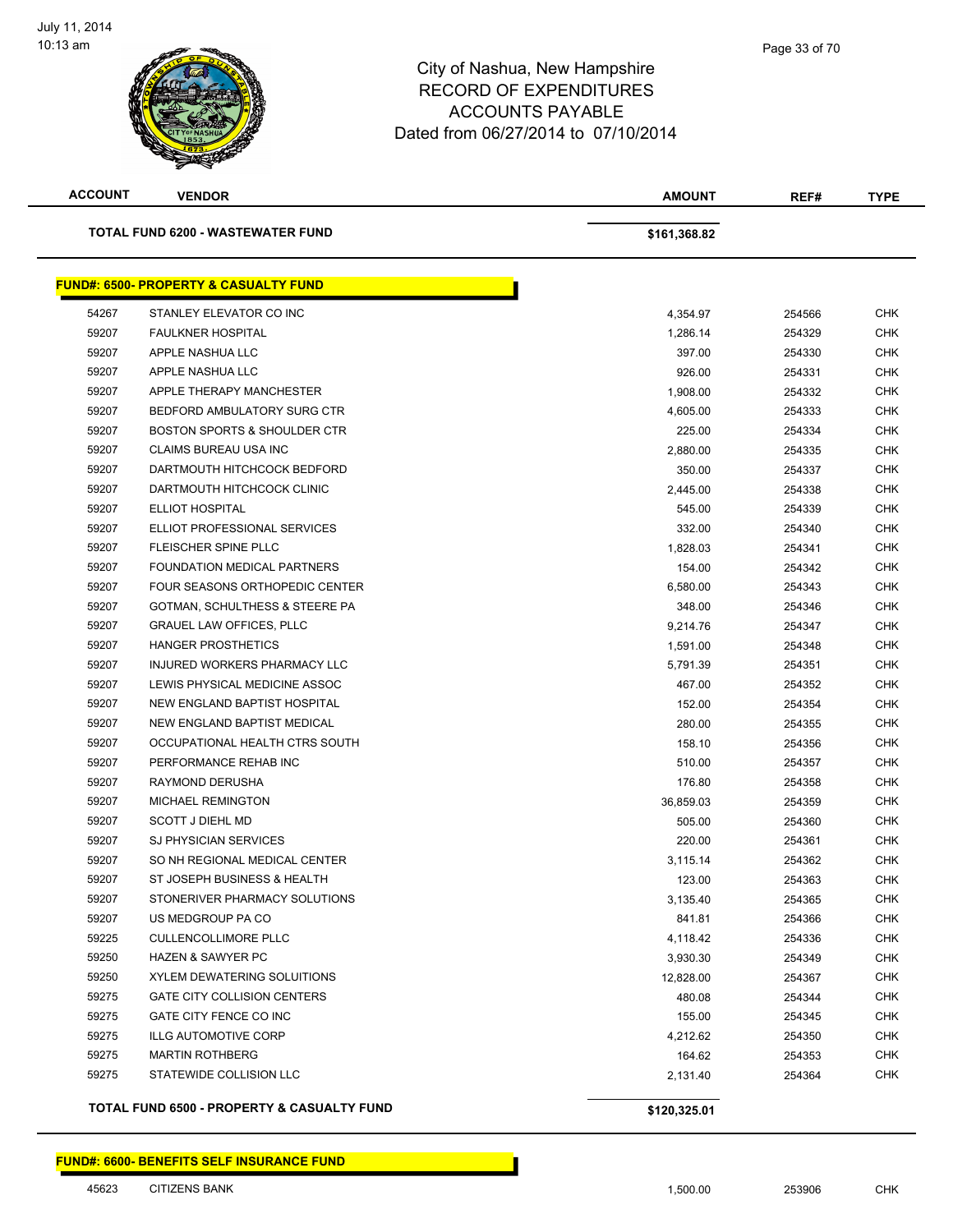

| <b>ACCOUNT</b> | <b>VENDOR</b>                                          |                       | <b>AMOUNT</b> | REF#    | <b>TYPE</b> |
|----------------|--------------------------------------------------------|-----------------------|---------------|---------|-------------|
|                | <b>FUND#: 6600- BENEFITS SELF INSURANCE FUND</b>       |                       |               |         |             |
| 52809          | PROMOTIONS NOW                                         |                       | 4,401.68      | 254077  | <b>CHK</b>  |
| 52809          | CITIZENS BANK CREDIT CARD                              | <b>Promotions Now</b> | 1,591.15      | 9201416 | ACH         |
| 52809          | CITIZENS BANK CREDIT CARD                              | Amazon.com            | 149.00        | 9201416 | <b>ACH</b>  |
| 59507          | ANTHEM BCBS OF NE                                      |                       | 119.94        | 15428   | <b>ACH</b>  |
| 59507          | ANTHEM BCBS OF NE                                      |                       | 351,220.56    | 15428   | <b>ACH</b>  |
| 59507          | ANTHEM BCBS OF NE                                      |                       | 31,235.05     | 15428   | <b>ACH</b>  |
| 59507          | ANTHEM BCBS OF NE                                      |                       | 41,103.30     | 15428   | <b>ACH</b>  |
| 59507          | HARVARD PILGRIM HEALTH CARE                            |                       | 73,143.74     | 15429   | <b>ACH</b>  |
| 59525          | NORTHEAST DELTA DENTAL                                 |                       | 25,832.75     | 15430   | <b>ACH</b>  |
|                | TOTAL FUND 6600 - BENEFITS SELF INSURANCE FUND         |                       | \$530,297.17  |         |             |
|                | <b>FUND#: 7052- MINE FALLS PARK ETF</b>                |                       |               |         |             |
| 54280          | JOHN DEERE LANDSCAPES LLC                              |                       | 427.78        | 254037  | <b>CHK</b>  |
| 54280          | M & M ELECTRICAL SUPPLY CO INC                         |                       | 50.30         | 254045  | <b>CHK</b>  |
| 54280          | PEABODY SUPPLY CO                                      |                       | 1,131.84      | 254067  | <b>CHK</b>  |
| 54280          | F W WEBB CO                                            |                       | 762.39        | 254466  | <b>CHK</b>  |
| 54280          | JOHN DEERE LANDSCAPES LLC                              |                       | 695.16        | 254491  | <b>CHK</b>  |
|                | <b>TOTAL FUND 7052 - MINE FALLS PARK ETF</b>           |                       | \$3,067.47    |         |             |
|                | <b>FUND#: 7504- ETF CONTRIB EDGEWOOD-DEED FUND</b>     |                       |               |         |             |
| 45121          | LISA DOYLE AND LORA BARMANN                            |                       | 400.00        | 254411  | <b>CHK</b>  |
|                | TOTAL FUND 7504 - ETF CONTRIB EDGEWOOD-DEED FUND       |                       | \$400.00      |         |             |
|                | <b>FUND#: 7526- CHAIRMAN FUND-BOARD OF HEALTH</b>      |                       |               |         |             |
| 61299          | HAMPSHIRE PEWTER COMPANY                               |                       | 341.85        | 254022  | <b>CHK</b>  |
|                | TOTAL FUND 7526 - CHAIRMAN FUND-BOARD OF HEALTH        |                       | \$341.85      |         |             |
|                |                                                        |                       |               |         |             |
|                | <b>FUND#: 7534- LIBRARY-CHANDLER MEM LIB FUND</b>      |                       |               |         |             |
| 53107          | TENNANT WALLACE ARCHITECTS AIA                         |                       | 31,200.00     | 254570  | CHK         |
|                | <b>TOTAL FUND 7534 - LIBRARY-CHANDLER MEM LIB FUND</b> |                       | \$31,200.00   |         |             |
|                | <b>FUND#: 7536- LIBRARY-DANIEL HUSSEY</b>              |                       |               |         |             |
| 55654          | <b>WILLIAM E MCGOLDRICK</b>                            |                       | 650.00        | 254393  | <b>CHK</b>  |
|                | <b>TOTAL FUND 7536 - LIBRARY-DANIEL HUSSEY</b>         |                       | \$650.00      |         |             |
|                |                                                        |                       |               |         |             |
|                | <b>FUND#: 7551- P&amp;R-SUMMERFUN</b>                  |                       |               |         |             |
| 53400          | SIGN DESIGN                                            |                       | 220.00        | 254088  | <b>CHK</b>  |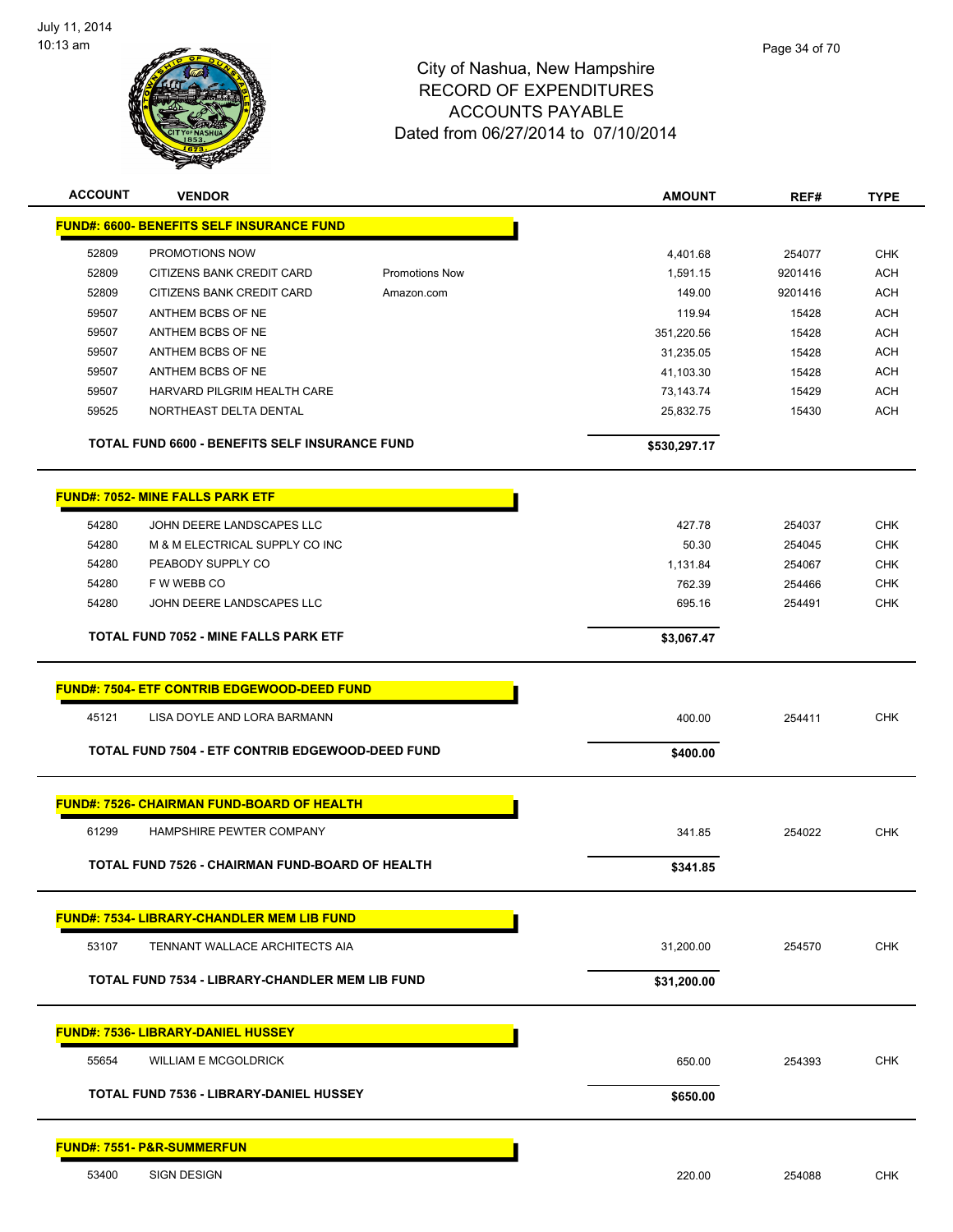| <b>ACCOUNT</b> | <b>VENDOR</b>                                        | <b>AMOUNT</b> | REF#   | <b>TYPE</b> |
|----------------|------------------------------------------------------|---------------|--------|-------------|
|                | <b>TOTAL FUND 7551 - P&amp;R-SUMMERFUN</b>           | \$220.00      |        |             |
|                | <b>FUND#: 7565- SCHOOL RELATED PROGRAMS-ETF</b>      |               |        |             |
| 55690          | FIRST STUDENT INC                                    | 114.76        | 254635 | <b>CHK</b>  |
| 61299          | <b>GALE CAREY</b>                                    | 90.18         | 254599 | <b>CHK</b>  |
| 61299          | <b>BOB'S PIZZA</b>                                   | 48.86         | 254615 | <b>CHK</b>  |
| 61299          | <b>JOHN COUGHLIN</b>                                 | 10.95         | 254627 | <b>CHK</b>  |
| 61299          | <b>M &amp; N SPORTS LLC</b>                          | 275.00        | 254654 | <b>CHK</b>  |
|                | TOTAL FUND 7565 - SCHOOL RELATED PROGRAMS-ETF        | \$539.75      |        |             |
|                | FUND#: 8007- EDGEWOOD CEMETERY PERP-CARE             |               |        |             |
| 44338          | LISA DOYLE AND LORA BARMANN                          | 1,600.00      | 254411 | <b>CHK</b>  |
|                | <b>TOTAL FUND 8007 - EDGEWOOD CEMETERY PERP-CARE</b> | \$1,600.00    |        |             |
|                | <b>FUND#: 8063- LIBRARY-HENRY STEARNS FUND</b>       |               |        |             |
| 61807          | <b>BAKER &amp; TAYLOR</b>                            | 2,435.79      | 253976 | <b>CHK</b>  |
| 61807          | <b>RANDOM HOUSE LLC</b>                              | 48.00         | 254081 | <b>CHK</b>  |
| 61807          | <b>BAKER &amp; TAYLOR</b>                            | 1,565.39      | 254435 | <b>CHK</b>  |
| 61807          | <b>RANDOM HOUSE LLC</b>                              | 20.50         | 254549 | <b>CHK</b>  |
|                | <b>TOTAL FUND 8063 - LIBRARY-HENRY STEARNS FUND</b>  | \$4,069.68    |        |             |

**Grand Total:**

**\$8,062,417.58**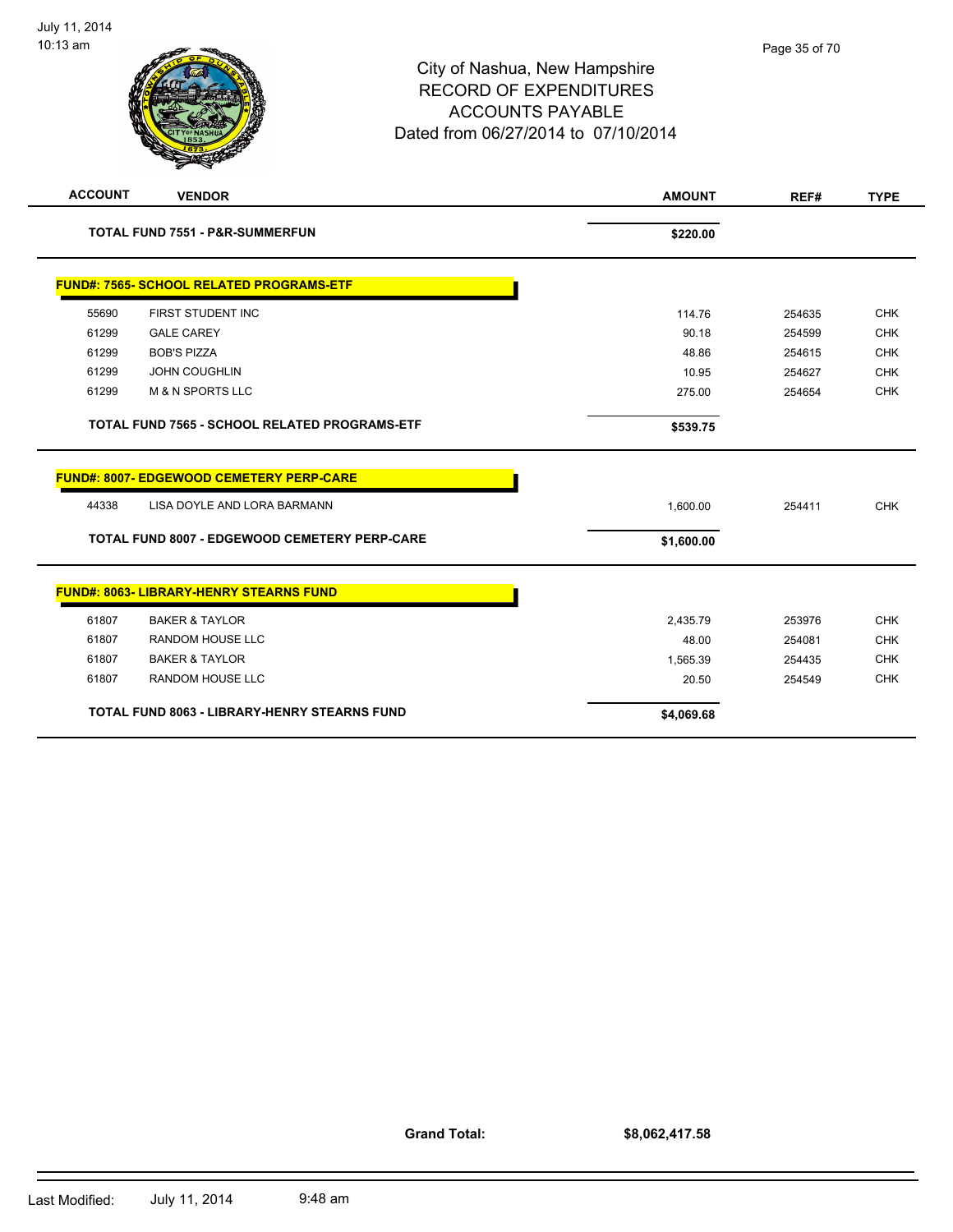

Page 36 of 70

| <b>STATERS</b> |                                      |                |                                        |               |
|----------------|--------------------------------------|----------------|----------------------------------------|---------------|
|                | <b>PAY DATE</b>                      | <b>ACCOUNT</b> | <b>DESCRIPTION</b>                     | <b>AMOUNT</b> |
|                | <b>FUND#: 1000 - GENERAL FUND</b>    |                |                                        |               |
|                |                                      |                |                                        |               |
| 101            | <b>MAYOR</b>                         |                |                                        |               |
|                | 7/3/14                               | 51100          | CITIZEN SERVICES DIRECTOR              | 929.80        |
|                | 7/10/14                              | 51100          | CITIZEN SERVICES DIRECTOR              | 929.80        |
|                | 7/3/14                               | 51100          | <b>COMMUNICATIONS DIRECTOR</b>         | 852.15        |
|                | 7/10/14                              | 51100          | <b>COMMUNICATIONS DIRECTOR</b>         | 852.15        |
|                | 7/3/14                               | 51100          | <b>EXECUTIVE SECRETARY AA</b>          | 903.15        |
|                | 7/10/14                              | 51100          | <b>EXECUTIVE SECRETARY AA</b>          | 903.15        |
|                | 7/3/14                               | 51100          | SECRETARY RECEPTIONIST                 | 565.55        |
|                | 7/10/14                              | 51100          | SECRETARY RECEPTIONIST                 | 585.00        |
|                | 7/3/14                               | 51500          | <b>MAYOR</b>                           | 2,115.95      |
|                | 7/10/14                              | 51500          | <b>MAYOR</b>                           | 2,115.95      |
|                | 7/3/14                               | 51750          | <b>RETIREMENT &amp; SEPARATION PAY</b> | 566.03        |
|                | <b>TOTAL 101 - MAYOR</b>             |                |                                        | \$11,318.68   |
| 102            | <b>BOARD OF ALDERMEN</b>             |                |                                        |               |
|                | 7/3/14                               | 51100          | ALDERMANIC LEGISLATION MANAGER         | 1,404.70      |
|                | 7/10/14                              | 51100          | ALDERMANIC LEGISLATION MANAGER         | 1,446.40      |
|                | 7/3/14                               | 51200          | LEGISLATIVE TRANSCRIPTION SPEC         | 391.39        |
|                | 7/10/14                              | 51200          | LEGISLATIVE TRANSCRIPTION SPEC         | 387.20        |
|                | <b>TOTAL 102 - BOARD OF ALDERMEN</b> |                |                                        | \$3,629.69    |
|                |                                      |                |                                        |               |
| 103            | <b>LEGAL</b>                         |                |                                        |               |
|                | 7/3/14                               | 51100          | ASSISTANT CORP COUNSEL                 | 1,324.90      |
|                | 7/10/14                              | 51100          | ASSISTANT CORP COUNSEL                 | 1,364.20      |
|                | 7/3/14                               | 51100          | <b>CORPORATION COUNSEL</b>             | 2,183.75      |
|                | 7/10/14                              | 51100          | <b>CORPORATION COUNSEL</b>             | 2,220.43      |
|                | 7/3/14                               | 51100          | DEPUTY CORPORATION COUNSEL             | 1,986.70      |
|                | 7/10/14                              | 51100          | DEPUTY CORPORATION COUNSEL             | 2,020.06      |
|                | 7/3/14                               | 51100          | <b>LEGAL ASSISTANT</b>                 | 1,846.55      |
|                | 7/10/14                              | 51100          | <b>LEGAL ASSISTANT</b>                 | 1,901.05      |
|                |                                      |                |                                        |               |
|                | TOTAL 103 - LEGAL                    |                |                                        | \$14,847.64   |
| 105            | <b>CITI-STAT</b>                     |                |                                        |               |
|                | 7/3/14                               | 51100          | DIRECTOR CITISTAT                      | 1,529.80      |
|                | 7/3/14                               | 51100          | OPERATIONS ANALYST                     | 690.85        |
|                | 7/10/14                              | 51100          | OPERATIONS ANALYST                     | 143.25        |
|                | <b>TOTAL 105 - CITI-STAT</b>         |                |                                        | \$2,363.90    |
|                |                                      |                |                                        |               |
| 107            | <b>CITY CLERK</b>                    |                |                                        |               |
|                | 7/3/14                               | 51100          | <b>CITY CLERK</b>                      | 1,771.20      |
|                | 7/10/14                              | 51100          | <b>CITY CLERK</b>                      | 1,823.90      |
|                | 7/3/14                               | 51100          | <b>CLERK VITAL RECORDS II</b>          | 1,463.25      |
|                | 7/10/14                              | 51100          | <b>CLERK VITAL RECORDS II</b>          | 666.35        |
|                | 7/3/14                               | 51100          | DEPARTMENT COORDINATOR, CC             | 791.44        |
|                | 7/10/14                              | 51100          | DEPARTMENT COORDINATOR, CC             | 791.45        |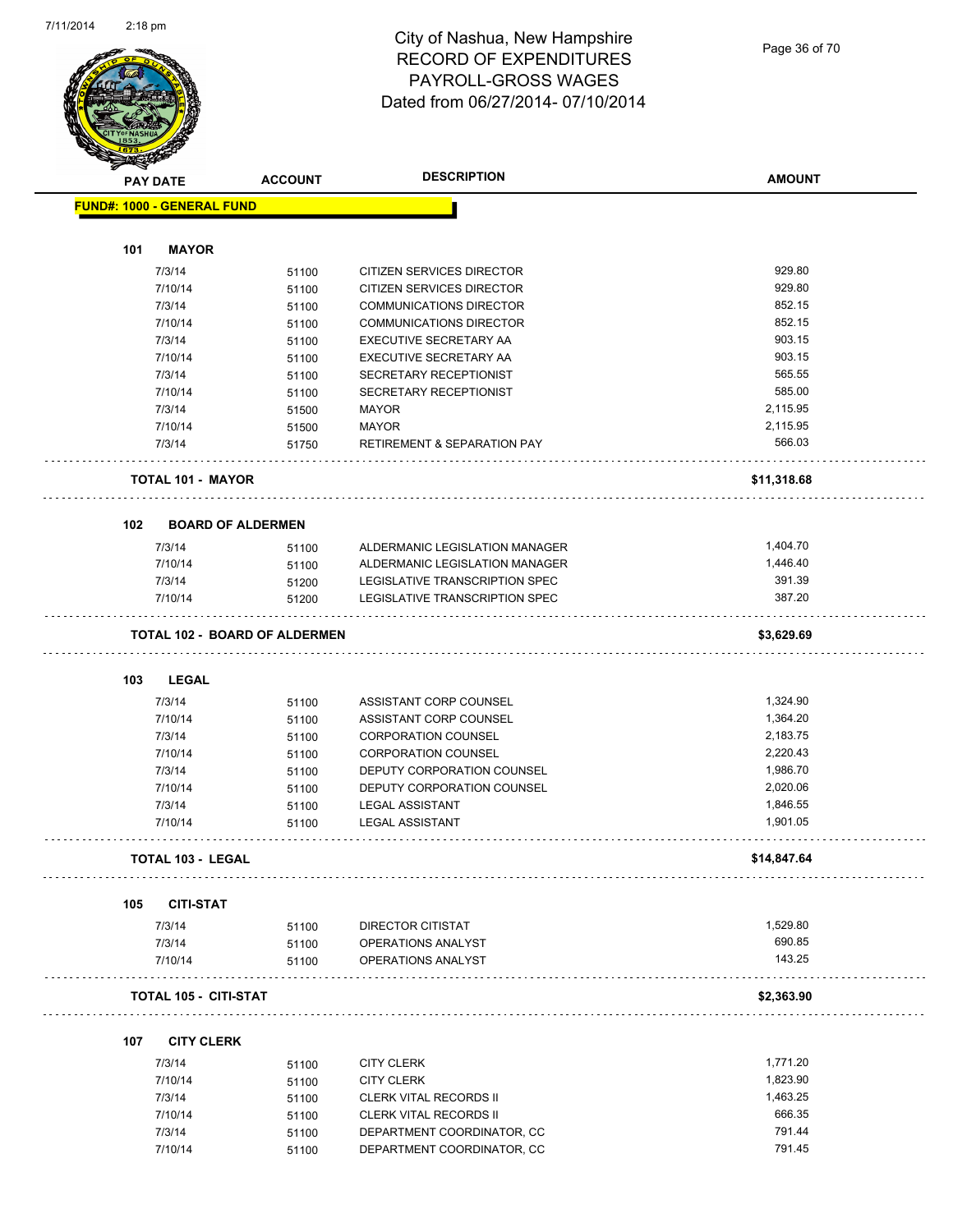

Page 37 of 70

|     | <b>PAY DATE</b>                   | <b>ACCOUNT</b>                            | <b>DESCRIPTION</b>                                       | <b>AMOUNT</b>    |
|-----|-----------------------------------|-------------------------------------------|----------------------------------------------------------|------------------|
|     | <b>FUND#: 1000 - GENERAL FUND</b> |                                           |                                                          |                  |
|     |                                   |                                           |                                                          |                  |
| 107 | <b>CITY CLERK</b><br>7/3/14       | 51100                                     | DEPUTY CITY CLERK                                        | 1,371.00         |
|     | 7/10/14                           | 51100                                     | DEPUTY CITY CLERK                                        | 1,411.70         |
|     | 7/3/14                            | 51300                                     | OVERTIME-REGULAR                                         | 22.26            |
|     | 7/10/14                           | 51300                                     | OVERTIME-REGULAR                                         | 29.68            |
|     | <b>TOTAL 107 - CITY CLERK</b>     |                                           |                                                          | \$10,142.23      |
| 111 | <b>HUMAN RESOURCES</b>            |                                           |                                                          |                  |
|     | 7/3/14                            |                                           | <b>HR ANALYST</b>                                        | 1,014.71         |
|     | 7/10/14                           | 51100                                     |                                                          | 1,044.70         |
|     | 7/3/14                            | 51100                                     | <b>HR ANALYST</b><br>HR SPEC                             | 833.85           |
|     |                                   | 51100                                     |                                                          | 858.45           |
|     | 7/10/14<br>7/3/14                 | 51100                                     | HR SPEC<br><b>HUMAN RESOURCES DIRECTOR</b>               | 1,546.45         |
|     |                                   | 51100                                     |                                                          | 1,592.50         |
|     | 7/10/14                           | 51100                                     | <b>HUMAN RESOURCES DIRECTOR</b>                          |                  |
|     | 7/3/14<br>7/10/14                 | 51200<br>51200                            | ADMINISTRATIVE ASSISTANT I<br>ADMINISTRATIVE ASSISTANT I | 255.60<br>276.82 |
|     |                                   | <b>TOTAL 111 - HUMAN RESOURCES</b>        |                                                          | \$7,423.08       |
|     |                                   |                                           |                                                          |                  |
| 122 |                                   | <b>INFORMATION TECHNOLOGY</b>             |                                                          |                  |
|     | 7/3/14                            | 51100                                     | ADMIN ASSISTANT II                                       | 665.60           |
|     | 7/10/14                           | 51100                                     | ADMIN ASSISTANT II                                       | 665.60           |
|     | 7/3/14                            | 51100                                     | ERP SYSTEM ADMIN DBA                                     | 1,622.10         |
|     | 7/10/14                           | 51100                                     | ERP SYSTEM ADMIN DBA                                     | 1,670.35         |
|     | 7/3/14                            | 51100                                     | INTER INTRA APPL DEV PROJ LDR                            | 1,579.20         |
|     | 7/10/14                           | 51100                                     | INTER INTRA APPL DEV PROJ LDR                            | 1,626.10         |
|     | 7/3/14                            | 51100                                     | IT APPLICATIONS ANALYST                                  | 1,143.65         |
|     | 7/10/14                           | 51100                                     | IT APPLICATIONS ANALYST                                  | 1,143.65         |
|     | 7/3/14                            | 51100                                     | IT DIVISION DIRECTOR                                     | 1,986.70         |
|     | 7/10/14                           | 51100                                     | IT DIVISION DIRECTOR                                     | 2,020.06         |
|     | 7/3/14                            | 51100                                     | IT INFRASTRUCTURE ANALYST                                | 1,194.35         |
|     | 7/10/14                           | 51100                                     | IT INFRASTRUCTURE ANALYST                                | 1,194.35         |
|     | 7/3/14                            | 51100                                     | IT INFRASTRUCTURE TEAM LEADER                            | 1,771.20         |
|     | 7/10/14                           | 51100                                     | IT INFRASTRUCTURE TEAM LEADER                            | 1,823.90         |
|     | 7/3/14                            | 51100                                     | SYSTEMS ADM DATABASE ADM                                 | 1,611.15         |
|     | 7/10/14                           | 51100                                     | SYSTEMS ADM DATABASE ADM                                 | 1,611.15         |
|     | 7/3/14                            | 51100                                     | TECHNICAL SPEC II NET SUPPORT                            | 1,086.15         |
|     | 7/10/14                           | 51100                                     | TECHNICAL SPEC II NET SUPPORT                            | 1,086.15         |
|     | 7/3/14                            | 51100                                     | <b>TECHNICAL SPEC III</b>                                | 1,444.15         |
|     | 7/10/14                           | 51100                                     | TECHNICAL SPEC III                                       | 1,468.39         |
|     | 7/3/14                            | 51100                                     | <b>WEB DESIGNER</b>                                      | 633.45           |
|     | 7/10/14                           | 51100                                     | <b>WEB DESIGNER</b>                                      | 633.45           |
|     |                                   | <b>TOTAL 122 - INFORMATION TECHNOLOGY</b> |                                                          | \$29,680.85      |
|     |                                   |                                           |                                                          |                  |
| 126 |                                   | <b>FINANCIAL SERVICES</b>                 |                                                          |                  |
|     | 7/3/14                            | 51100                                     | <b>ACCOUNTANT</b>                                        | 898.10           |
|     | 7/10/14                           | 51100                                     | <b>ACCOUNTANT</b>                                        | 898.10           |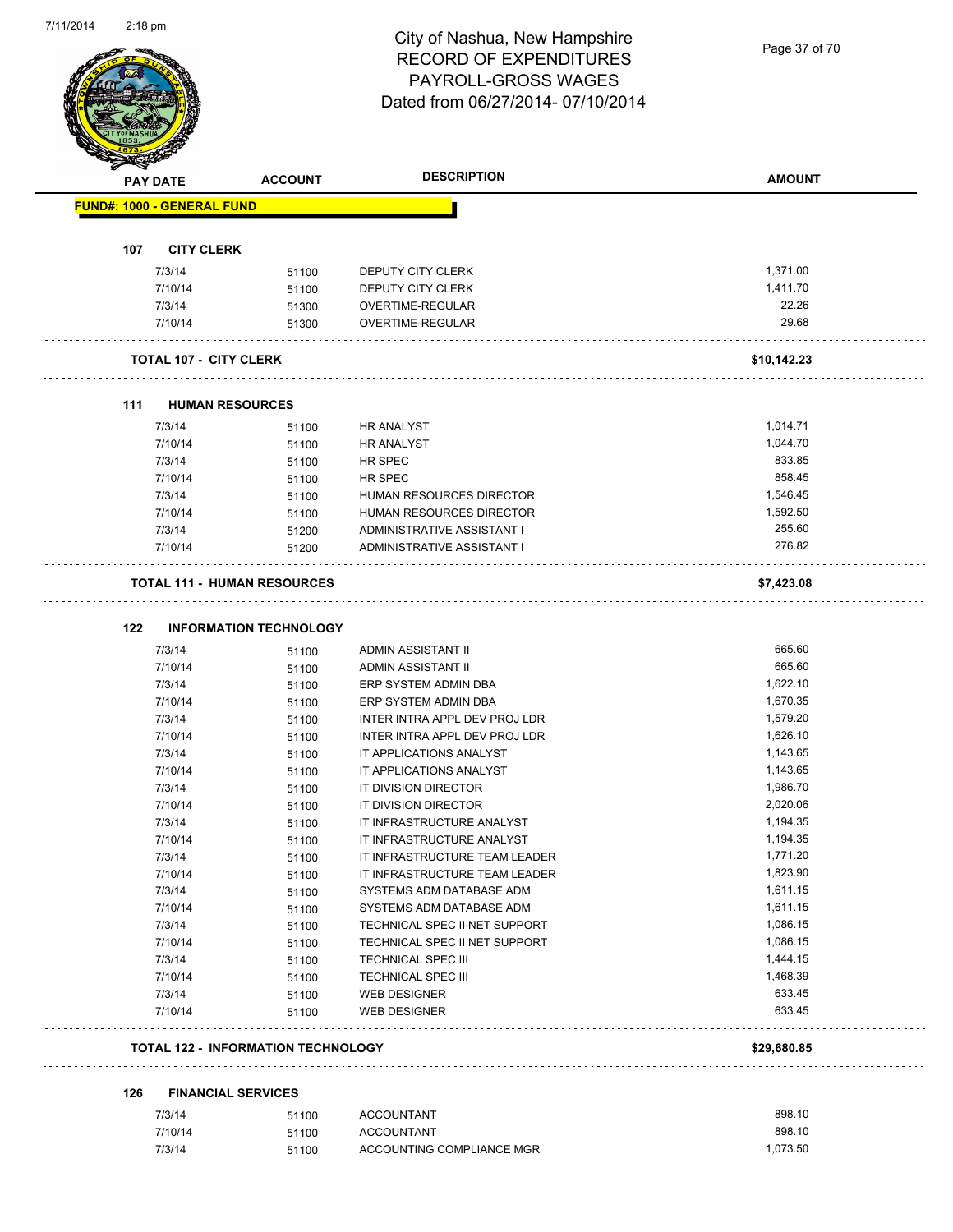

| <b>PAY DATE</b>                   | <b>ACCOUNT</b>            | <b>DESCRIPTION</b>                    | AMOUNT   |
|-----------------------------------|---------------------------|---------------------------------------|----------|
| <b>FUND#: 1000 - GENERAL FUND</b> |                           |                                       |          |
| 126                               | <b>FINANCIAL SERVICES</b> |                                       |          |
|                                   |                           |                                       |          |
| 7/10/14                           | 51100                     | ACCOUNTING COMPLIANCE MGR             | 1,105.45 |
| 7/3/14                            | 51100                     | ACCOUNTS PAYABLE COORDINATOR          | 2,192.90 |
| 7/10/14                           | 51100                     | ACCOUNTS PAYABLE COORDINATOR          | 2,192.90 |
| 7/3/14                            | 51100                     | <b>ACCOUNTS PAYABLE SUPV</b>          | 929.80   |
| 7/10/14                           | 51100                     | <b>ACCOUNTS PAYABLE SUPV</b>          | 957.30   |
| 7/3/14                            | 51100                     | ADMINISTRATIVE ASSISTANT I            | 760.31   |
| 7/10/14                           | 51100                     | ADMINISTRATIVE ASSISTANT I            | 760.32   |
| 7/3/14                            | 51100                     | <b>CFO COMPTROLLER</b>                | 1,999.70 |
| 7/10/14                           | 51100                     | <b>CFO COMPTROLLER</b>                | 2,059.25 |
| 7/3/14                            | 51100                     | <b>COMPENSATION MANAGER</b>           | 1,533.60 |
| 7/10/14                           | 51100                     | <b>COMPENSATION MANAGER</b>           | 4,737.57 |
| 7/3/14                            | 51100                     | DEP TREASURER TAX COLLECTOR           | 1,076.20 |
| 7/10/14                           | 51100                     | DEP TREASURER TAX COLLECTOR           | 1,098.79 |
| 7/3/14                            | 51100                     | FINANCE AND ADMIN MANAGER             | 744.64   |
| 7/10/14                           | 51100                     | FINANCE AND ADMIN MANAGER             | 766.80   |
| 7/3/14                            | 51100                     | FINANCIAL MANAGER GENERAL GOVT        | 1,367.60 |
| 7/10/14                           | 51100                     | FINANCIAL MANAGER GENERAL GOVT        | 1,408.20 |
| 7/3/14                            | 51100                     | <b>FINANCIAL SERVICES COORDINATOR</b> | 936.70   |
| 7/10/14                           | 51100                     | FINANCIAL SERVICES COORDINATOR        | 964.35   |
| 7/3/14                            | 51100                     | <b>MOTOR VEHICLE COORDINATOR</b>      | 646.80   |
| 7/10/14                           | 51100                     | <b>MOTOR VEHICLE COORDINATOR</b>      | 371.91   |
| 7/3/14                            | 51100                     | MV CLERK II REGISTRATION              | 638.00   |
| 7/10/14                           | 51100                     | MV CLERK II REGISTRATION              | 638.24   |
| 7/10/14                           | 51100                     | OPERATIONS ANALYST                    | 573.00   |
| 7/3/14                            | 51100                     | PAYROLL ANALYST                       | 1,752.98 |
| 7/10/14                           | 51100                     | PAYROLL ANALYST                       | 1,099.37 |
| 7/3/14                            | 51100                     | RESOURCE COORDINATOR                  | 452.45   |
| 7/10/14                           | 51100                     | RESOURCE COORDINATOR                  | 468.00   |
| 7/3/14                            | 51100                     | REVENUE COORDINATOR                   | 992.21   |
| 7/10/14                           | 51100                     | REVENUE COORDINATOR                   | 961.60   |
| 7/3/14                            | 51100                     | SENIOR FINANCIAL ANALYST              | 1,100.45 |
| 7/10/14                           | 51100                     | SENIOR FINANCIAL ANALYST              | 1,100.45 |
| 7/3/14                            | 51100                     | <b>SUPV VEHICLE REGISTRATION</b>      | 2,044.70 |
| 7/10/14                           | 51100                     | <b>SUPV VEHICLE REGISTRATION</b>      | 1,075.60 |
| 7/3/14                            | 51100                     | TREASURER TAX COLLECTOR               | 1,771.20 |
| 7/10/14                           | 51100                     | TREASURER TAX COLLECTOR               | 1,823.90 |
| 7/3/14                            | 51100                     | <b>VEHICLE REGISTRATION CLERK</b>     | 1,671.77 |
| 7/10/14                           | 51100                     | <b>VEHICLE REGISTRATION CLERK</b>     | 1,657.83 |
| 7/3/14                            | 51200                     | TRUST ACCOUNTANT PT                   | 670.88   |
| 7/10/14                           | 51200                     | TRUST ACCOUNTANT PT                   | 670.86   |
| 7/3/14                            | 51300                     | OVERTIME-REGULAR                      | 497.77   |
| 7/10/14                           | 51300                     | OVERTIME-REGULAR                      | 685.81   |

#### **TOTAL 126 - FINANCIAL SERVICES \$53,827.86**

 $\mathbb{Z}^2$  .  $\mathbb{Z}^2$  ,

**129 CITY BUILDINGS**

| 788.60   |
|----------|
| 811.80   |
| 1.166.85 |
| 1.166.85 |
| 663.85   |
|          |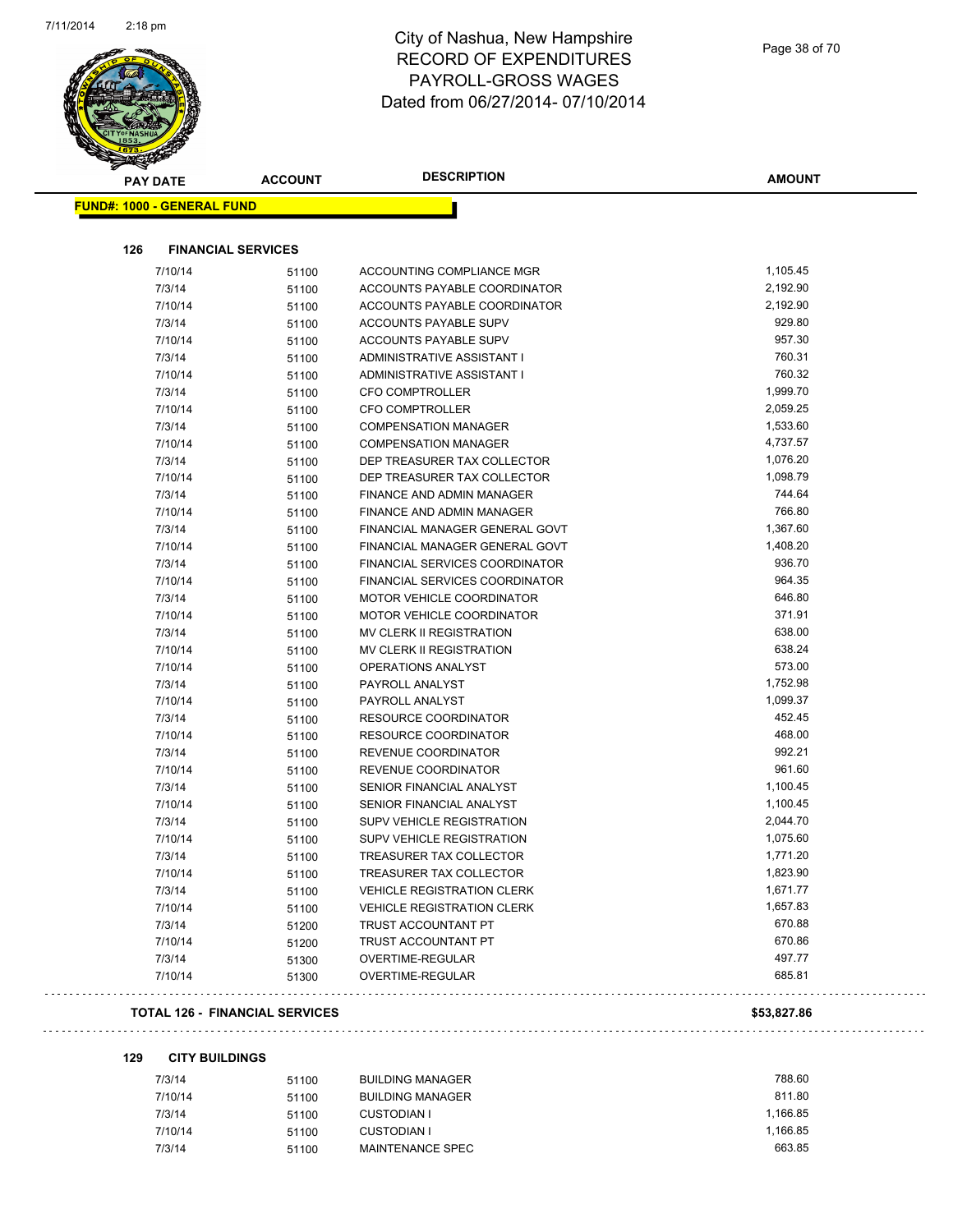Page 39 of 70

|     | <b>PAY DATE</b>                   | <b>ACCOUNT</b> | <b>DESCRIPTION</b>           | <b>AMOUNT</b> |
|-----|-----------------------------------|----------------|------------------------------|---------------|
|     | <b>FUND#: 1000 - GENERAL FUND</b> |                |                              |               |
|     |                                   |                |                              |               |
| 129 | <b>CITY BUILDINGS</b>             |                |                              |               |
|     | 7/10/14                           | 51100          | MAINTENANCE SPEC             | 663.85        |
|     | 7/3/14                            | 51200          | <b>CUSTODIAN I</b>           | 306.75        |
|     | 7/10/14                           | 51200          | <b>CUSTODIAN I</b>           | 306.75        |
|     | 7/10/14                           | 51300          | <b>OVERTIME-REGULAR</b>      | 45.66         |
|     | <b>TOTAL 129 - CITY BUILDINGS</b> |                |                              | \$5,920.96    |
| 130 | <b>PURCHASING</b>                 |                |                              |               |
|     | 7/3/14                            | 51100          | PRINTING TECH MAIL DIST      | 972.30        |
|     | 7/10/14                           | 51100          | PRINTING TECH MAIL DIST      | 972.30        |
|     | 7/3/14                            | 51100          | PURCHASING AGENT I           | 661.95        |
|     | 7/10/14                           | 51100          | PURCHASING AGENT I           | 661.95        |
|     | 7/3/14                            | 51100          | PURCHASING AGENT II          | 1,020.45      |
|     | 7/10/14                           | 51100          | PURCHASING AGENT II          | 1,020.45      |
|     | <b>TOTAL 130 - PURCHASING</b>     |                |                              | \$5,309.40    |
|     |                                   |                |                              |               |
| 131 | <b>HUNT BUILDING</b>              |                |                              |               |
|     | 7/3/14                            | 51200          | HUNT BUILDING ADMINISTRATOR  | 319.05        |
|     | 7/10/14                           | 51200          | HUNT BUILDING ADMINISTRATOR  | 330.75        |
|     | <b>TOTAL 131 - HUNT BUILDING</b>  |                |                              | \$649.80      |
| 132 | <b>ASSESSING</b>                  |                |                              |               |
|     | 7/3/14                            | 51100          | <b>APPRAISER I</b>           | 853.70        |
|     | 7/10/14                           | 51100          | <b>APPRAISER I</b>           | 853.70        |
|     | 7/3/14                            | 51100          | <b>APPRAISER II</b>          | 1,020.45      |
|     | 7/10/14                           | 51100          | <b>APPRAISER II</b>          | 1,020.45      |
|     | 7/3/14                            | 51100          | <b>APPRAISER III</b>         | 1,162.45      |
|     | 7/10/14                           | 51100          | <b>APPRAISER III</b>         | 1,162.45      |
|     | 7/3/14                            | 51100          | ASSESSING ADMIN SPEC I CSR   | 301.70        |
|     | 7/10/14                           | 51100          | ASSESSING ADMIN SPEC I CSR   | 603.39        |
|     | 7/3/14                            | 51100          | ASSESSING ADMIN SPEC II CSR  | 699.35        |
|     | 7/10/14                           | 51100          | ASSESSING ADMIN SPEC II CSR  | 699.35        |
|     | 7/3/14                            | 51100          | ASSESSING ADMIN SPEC III CSR | 888.75        |
|     | 7/10/14                           | 51100          | ASSESSING ADMIN SPEC III CSR | 888.76        |
|     | 7/3/14                            | 51100          | CHIEF ASSESSOR GIS MANAGER   | 2,077.25      |
|     | 7/10/14                           | 51100          | CHIEF ASSESSOR GIS MANAGER   | 2,112.17      |
|     | 7/3/14                            | 51100          | DEPARTMENT COORDINATOR       | 844.05        |
|     | 7/10/14                           | 51100          | DEPARTMENT COORDINATOR       | 844.04        |
|     | 7/3/14                            | 51100          | DEPUTY MANAGER APPRAISER IV  | 1,450.00      |
|     | 7/10/14                           | 51100          | DEPUTY MANAGER APPRAISER IV  | 1,493.05      |
|     | <b>TOTAL 132 - ASSESSING</b>      |                |                              | \$18,975.06   |
|     |                                   |                |                              |               |
|     |                                   |                |                              |               |
| 134 | GIS<br>7/3/14                     | 51100          | <b>GIS TECHNICIAN II</b>     | 1,042.60      |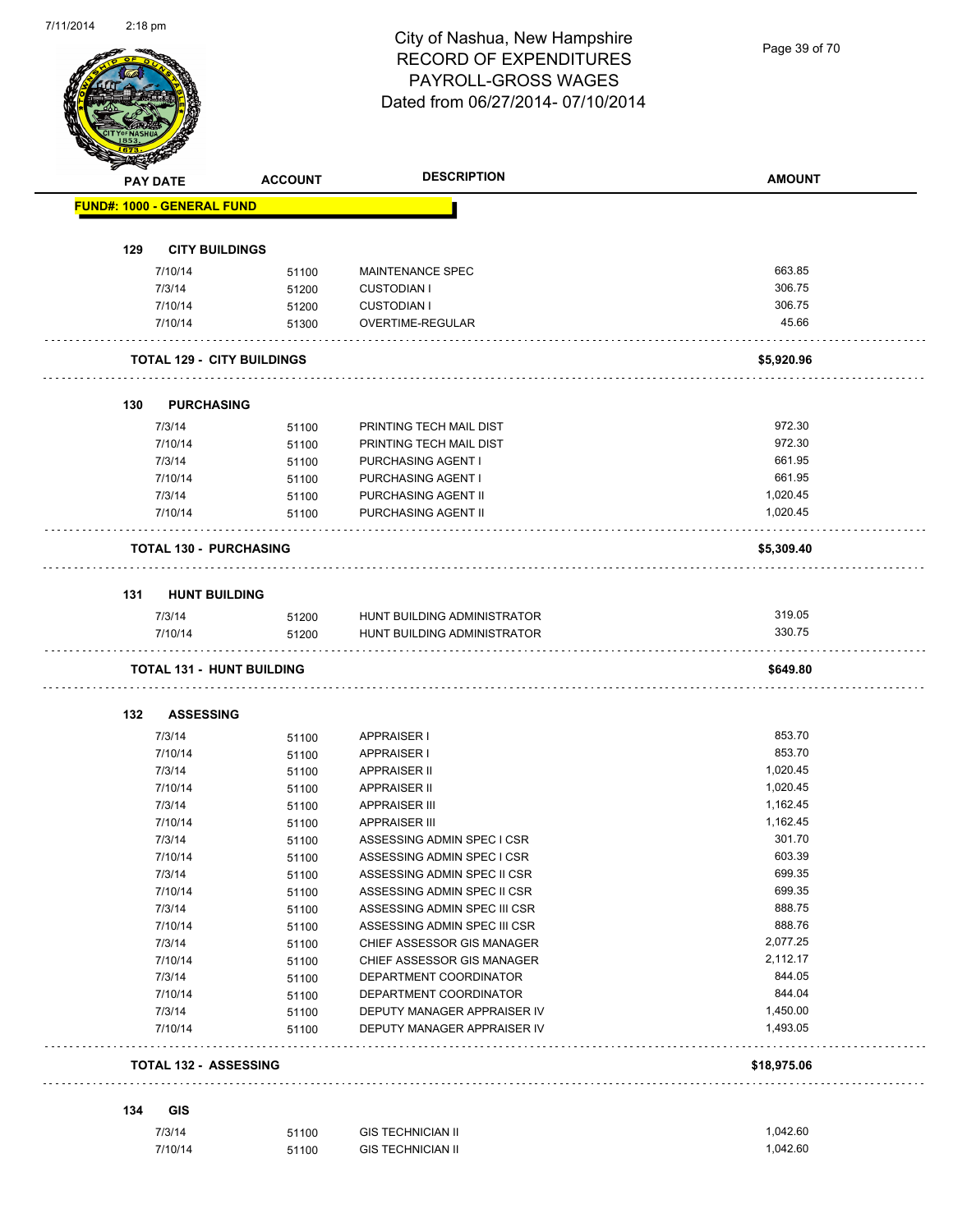

Page 40 of 70

|     | <b>PAY DATE</b>                   | <b>ACCOUNT</b>                       | <b>DESCRIPTION</b>                                 | <b>AMOUNT</b> |
|-----|-----------------------------------|--------------------------------------|----------------------------------------------------|---------------|
|     | <b>FUND#: 1000 - GENERAL FUND</b> |                                      |                                                    |               |
|     | <b>TOTAL 134 - GIS</b>            |                                      |                                                    | \$2,085.20    |
| 140 |                                   | <b>PINEWOOD CEMETERY</b>             |                                                    |               |
|     | 7/3/14                            | 55314                                | FIXED RATE MILEAGE ALLOWANCE                       | 100.00        |
|     |                                   | <b>TOTAL 140 - PINEWOOD CEMETERY</b> |                                                    | \$100.00      |
| 142 |                                   | <b>WOODLAWN CEMETERY</b>             |                                                    |               |
|     | 7/3/14                            | 51100                                | <b>GROUNDSKEEPER CEMETERY</b>                      | 1,264.40      |
|     | 7/10/14                           | 51100                                | <b>GROUNDSKEEPER CEMETERY</b>                      | 1,301.50      |
|     | 7/3/14                            | 51100                                | <b>SUBFOREMAN CEMETERY</b>                         | 722.90        |
|     | 7/10/14                           | 51100                                | SUBFOREMAN CEMETERY                                | 744.15        |
|     | 7/3/14                            | 51100                                | SUPERINTENDENT CEMETERY I                          | 1,014.70      |
|     | 7/10/14                           | 51100                                | SUPERINTENDENT CEMETERY I                          | 1,044.70      |
|     | 7/3/14                            | 51300                                | OVERTIME-REGULAR                                   | 94.83         |
|     | 7/10/14                           | 51300                                | OVERTIME-REGULAR                                   | 6.10          |
|     | 7/3/14                            | 51400                                | <b>WAGES TEMP-SEASONAL</b>                         | 1,520.00      |
|     | 7/10/14                           | 51400                                | <b>WAGES TEMP-SEASONAL</b>                         | 1,210.00      |
|     |                                   |                                      |                                                    |               |
|     |                                   | <b>TOTAL 142 - WOODLAWN CEMETERY</b> |                                                    | \$8,923.28    |
|     |                                   |                                      |                                                    |               |
|     |                                   |                                      |                                                    |               |
|     |                                   |                                      |                                                    |               |
| 144 |                                   | <b>EDGEWOOD CEMETERY</b>             |                                                    |               |
|     | 7/3/14                            | 51100                                | <b>GROUNDSKEEPER CEMETERY</b>                      | 1,094.45      |
|     | 7/10/14                           | 51100                                | <b>GROUNDSKEEPER CEMETERY</b>                      | 1,127.15      |
|     | 7/3/14                            | 51100                                | SUBFOREMAN CEMETERY                                | 788.60        |
|     | 7/10/14                           | 51100                                | SUBFOREMAN CEMETERY                                | 811.80        |
|     | 7/3/14                            | 51100                                | SUPERINTENDENT CEMETERY II                         | 1,124.65      |
|     | 7/10/14                           | 51100                                | SUPERINTENDENT CEMETERY II                         | 1,143.53      |
|     | 7/3/14                            | 51300                                | OVERTIME-REGULAR                                   | 88.71         |
|     | 7/3/14                            | 51400                                | WAGES TEMP-SEASONAL                                | 2,160.00      |
|     | 7/10/14                           | 51400                                | <b>WAGES TEMP-SEASONAL</b>                         | 1,280.00      |
|     |                                   | TOTAL 144 - EDGEWOOD CEMETERY        |                                                    | \$9,618.89    |
| 150 | <b>POLICE</b>                     |                                      |                                                    |               |
|     | 7/3/14                            |                                      | <b>1ST YEAR OFFICERS</b>                           | 5,634.60      |
|     | 7/10/14                           | 51100                                | <b>1ST YEAR OFFICERS</b>                           | 5,696.64      |
|     | 7/3/14                            | 51100                                | <b>ACCOUNT CLERK III</b>                           | 1,892.28      |
|     | 7/10/14                           | 51100                                | <b>ACCOUNT CLERK III</b>                           | 1,792.97      |
|     | 7/3/14                            | 51100                                | ADMINISTRATIVE PROJECT SPEC                        | 1,212.05      |
|     | 7/10/14                           | 51100                                | ADMINISTRATIVE PROJECT SPEC                        | 1,248.00      |
|     | 7/3/14                            | 51100                                | ANIMAL CONTROL OFFICER                             | 904.75        |
|     | 7/10/14                           | 51100                                | ANIMAL CONTROL OFFICER                             | 922.87        |
|     |                                   | 51100                                |                                                    | 1,550.60      |
|     | 7/3/14<br>7/10/14                 | 51100                                | AUTO MECHANIC 1ST CLASS<br>AUTO MECHANIC 1ST CLASS | 1,550.60      |
|     |                                   | 51100                                | <b>BUILDING MAINTENANCE SUPV</b>                   | 938.80        |
|     | 7/3/14                            | 51100                                |                                                    | 957.36        |
|     | 7/10/14<br>7/3/14                 | 51100<br>51100                       | <b>BUILDING MAINTENANCE SUPV</b><br><b>CAPTAIN</b> | 13,991.25     |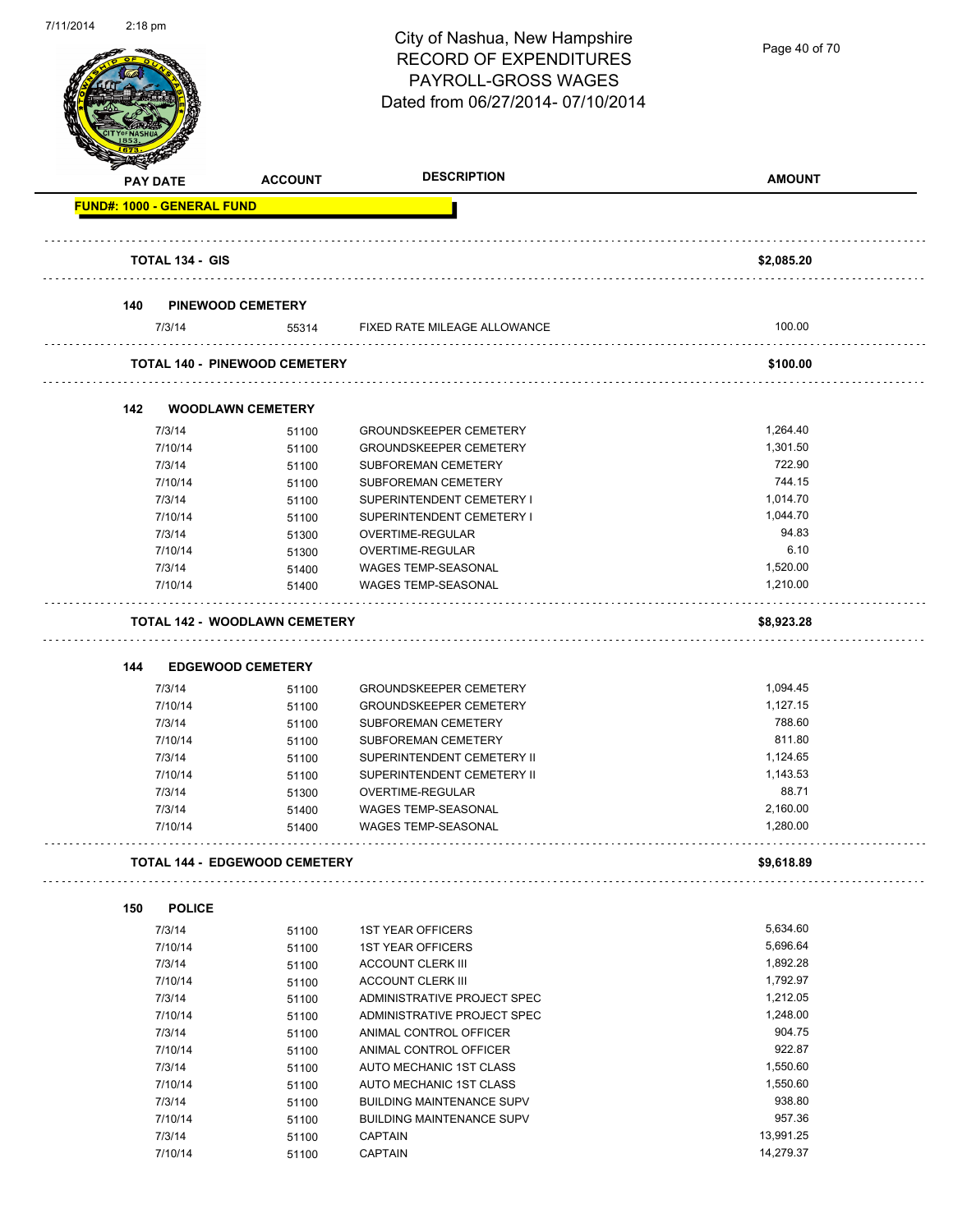

|     | <b>PAY DATE</b>                   | <b>ACCOUNT</b> | <b>DESCRIPTION</b>                                     | <b>AMOUNT</b>        |
|-----|-----------------------------------|----------------|--------------------------------------------------------|----------------------|
|     | <b>FUND#: 1000 - GENERAL FUND</b> |                |                                                        |                      |
|     |                                   |                |                                                        |                      |
|     |                                   |                |                                                        |                      |
| 150 | <b>POLICE</b>                     |                |                                                        |                      |
|     | 7/3/14                            | 51100          | CHIEF OF POLICE                                        | 2,462.75             |
|     | 7/10/14                           | 51100          | CHIEF OF POLICE                                        | 2,511.99             |
|     | 7/3/14                            | 51100          | COMM TECH ALL DESIGNATIONS                             | 7,919.03             |
|     | 7/10/14                           | 51100          | COMM TECH ALL DESIGNATIONS                             | 7,919.02             |
|     | 7/3/14                            | 51100          | COMMUNITY POLICE COORD CEMD                            | 1,236.00             |
|     | 7/10/14                           | 51100          | COMMUNITY POLICE COORD CEMD                            | 1,260.64             |
|     | 7/3/14                            | 51100          | <b>CRIME ANALYST</b>                                   | 1,199.75             |
|     | 7/10/14                           | 51100          | <b>CRIME ANALYST</b>                                   | 1,199.75             |
|     | 7/3/14                            | 51100          | <b>CUSTODIAN II</b>                                    | 723.40               |
|     | 7/10/14                           | 51100          | <b>CUSTODIAN II</b>                                    | 723.40               |
|     | 7/3/14                            | 51100          | <b>CUSTODIAN III</b>                                   | 1,413.99             |
|     | 7/10/14                           | 51100          | <b>CUSTODIAN III</b>                                   | 1,414.00             |
|     | 7/3/14                            | 51100          | DEPUTY CHIEF OF POLICE                                 | 4,463.40             |
|     | 7/10/14                           | 51100          | DEPUTY CHIEF OF POLICE                                 | 4,552.68             |
|     | 7/3/14                            | 51100          | DETENTION SPEC                                         | 817.20               |
|     | 7/10/14                           | 51100          | DETENTION SPEC                                         | 817.20               |
|     | 7/3/14                            | 51100          | DISPATCHERS ALL DESIGNATIONS                           | 6,901.31             |
|     | 7/10/14                           | 51100          | DISPATCHERS ALL DESIGNATIONS                           | 6,901.33             |
|     | 7/3/14                            | 51100          | FLEET MAINTENANCE ASST SUPV                            | 878.80               |
|     | 7/10/14                           | 51100          | FLEET MAINTENANCE ASST SUPV                            | 896.40               |
|     | 7/3/14                            | 51100          | IT MANAGER/SOFTWARE SPECIALIST                         | 1,576.80             |
|     | 7/10/14                           | 51100          | IT MANAGER/SOFTWARE SPECIALIST                         | 1,608.48             |
|     | 7/3/14                            | 51100          | <b>LEGAL SECRETARY</b>                                 | 661.85               |
|     | 7/10/14                           | 51100          | <b>LEGAL SECRETARY</b>                                 | 661.86               |
|     | 7/3/14                            | 51100          | LIEUTENANT                                             | 15,251.40            |
|     | 7/10/14                           | 51100          | LIEUTENANT                                             | 15,580.14            |
|     | 7/3/14                            | 51100          | NPD BUSINESS COORDINATOR                               | 938.80               |
|     | 7/10/14                           | 51100          | NPD BUSINESS COORDINATOR                               | 957.36               |
|     | 7/3/14                            | 51100          | NPD BUSINESS MANAGER                                   | 1,674.50             |
|     | 7/10/14                           | 51100          | NPD BUSINESS MANAGER                                   | 1,702.62<br>1,288.45 |
|     | 7/3/14                            | 51100          | NPD NETWORK ADMINISTRATOR<br>NPD NETWORK ADMINISTRATOR | 1,314.33             |
|     | 7/10/14<br>7/3/14                 | 51100          | PARALEGAL                                              | 925.55               |
|     | 7/10/14                           | 51100          | PARALEGAL                                              | 925.55               |
|     | 7/3/14                            | 51100<br>51100 | PATROLMAN ALL RANKS                                    | 152,641.60           |
|     | 7/10/14                           |                | PATROLMAN ALL RANKS                                    | 152,393.85           |
|     | 7/3/14                            | 51100<br>51100 | POLICE ATTORNEY                                        | 1,523.60             |
|     | 7/10/14                           | 51100          | POLICE ATTORNEY                                        | 1,554.00             |
|     | 7/3/14                            | 51100          | <b>RECORDS MANAGER</b>                                 | 1,200.00             |
|     | 7/10/14                           | 51100          | <b>RECORDS MANAGER</b>                                 | 1,224.00             |
|     | 7/3/14                            | 51100          | <b>RECORDS TECHNICIAN I</b>                            | 1,853.95             |
|     | 7/10/14                           | 51100          | RECORDS TECHNICIAN I                                   | 1,853.95             |
|     | 7/3/14                            | 51100          | RECORDS TECHNICIAN II                                  | 1,608.00             |
|     | 7/10/14                           | 51100          | <b>RECORDS TECHNICIAN II</b>                           | 1,608.00             |
|     | 7/3/14                            | 51100          | SEC DOMESTIC VIOLENCE UNIT                             | 683.96               |
|     | 7/10/14                           | 51100          | SEC DOMESTIC VIOLENCE UNIT                             | 683.95               |
|     | 7/3/14                            | 51100          | SECRETARIAL SUPV DET BUREAU                            | 861.20               |
|     | 7/10/14                           | 51100          | SECRETARIAL SUPV DET BUREAU                            | 878.48               |
|     | 7/3/14                            | 51100          | <b>SECRETARY III</b>                                   | 2,567.03             |
|     | 7/10/14                           | 51100          | <b>SECRETARY III</b>                                   | 2,408.09             |
|     | 7/3/14                            | 51100          | <b>SECRETARY V</b>                                     | 3,159.20             |
|     | 7/10/14                           | 51100          | <b>SECRETARY V</b>                                     | 3,159.20             |
|     |                                   |                |                                                        |                      |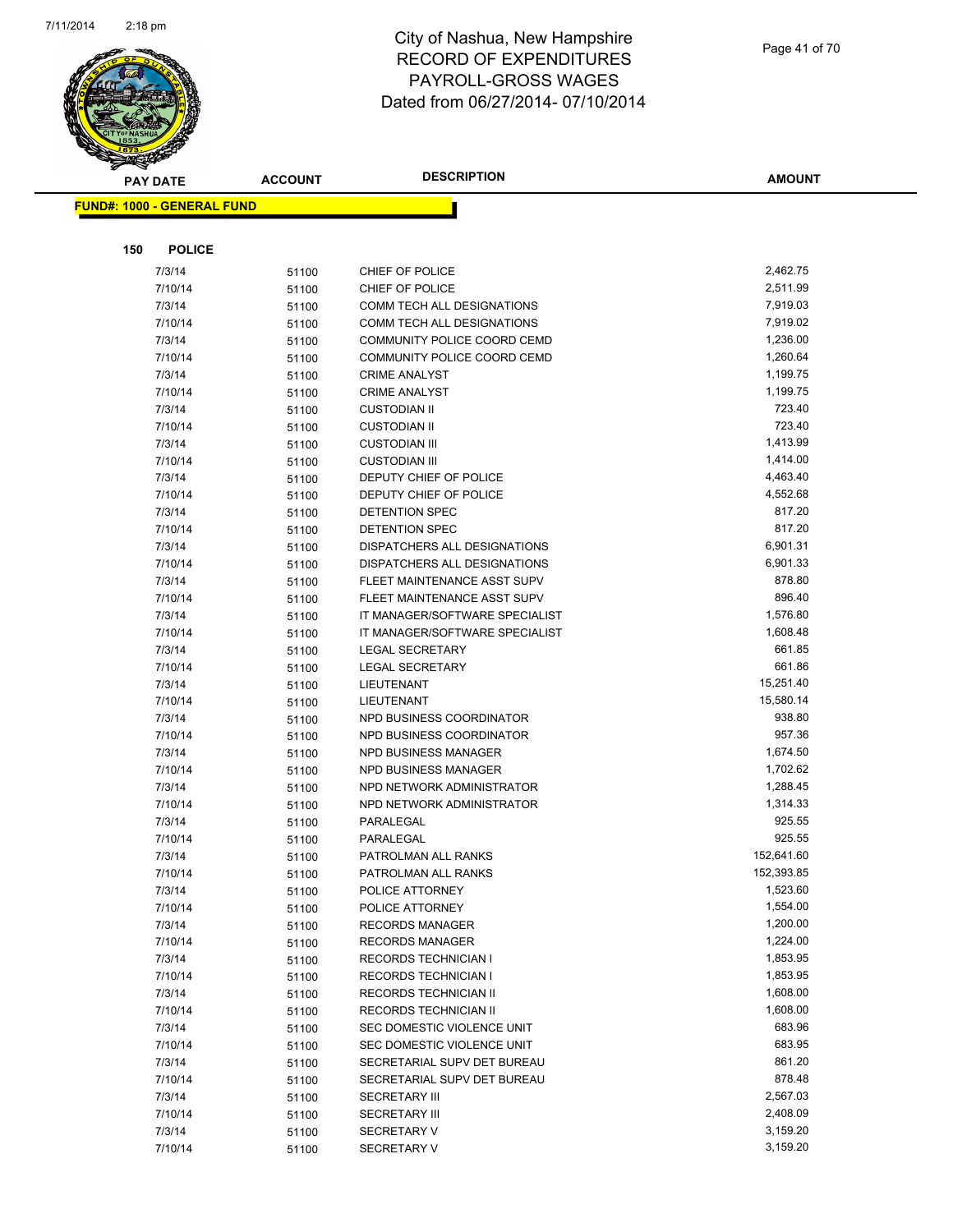

Page 42 of 70

|     | <b>PAY DATE</b>                   | <b>ACCOUNT</b> | <b>DESCRIPTION</b>             | <b>AMOUNT</b> |
|-----|-----------------------------------|----------------|--------------------------------|---------------|
|     | <b>FUND#: 1000 - GENERAL FUND</b> |                |                                |               |
|     |                                   |                |                                |               |
| 150 | <b>POLICE</b>                     |                |                                |               |
|     | 7/3/14                            | 51100          | <b>SERGEANT</b>                | 35,641.95     |
|     | 7/10/14                           | 51100          | <b>SERGEANT</b>                | 36,311.29     |
|     | 7/3/14                            | 51100          | SUPV POLICE FLEET              | 1,192.40      |
|     | 7/10/14                           | 51100          | <b>SUPV POLICE FLEET</b>       | 1,216.08      |
|     | 7/3/14                            | 51200          | <b>ACCREDITATION MANAGER</b>   | 1,017.76      |
|     | 7/10/14                           | 51200          | <b>ACCREDITATION MANAGER</b>   | 1,017.76      |
|     | 7/3/14                            | 51200          | <b>DETENTION SPEC</b>          | 699.16        |
|     | 7/10/14                           | 51200          | DETENTION SPEC                 | 699.16        |
|     | 7/3/14                            | 51200          | POLICE ATTORNEY PT             | 1,179.52      |
|     | 7/10/14                           | 51200          | POLICE ATTORNEY PT             | 1,201.60      |
|     | 7/3/14                            | 51200          | PRISONER TRANSPORT OFFICER     | 726.00        |
|     | 7/10/14                           | 51200          | PRISONER TRANSPORT OFFICER     | 726.00        |
|     | 7/3/14                            | 51300          | OVERTIME-REGULAR               | 1,801.50      |
|     | 7/10/14                           | 51300          | OVERTIME-REGULAR               | 11,378.74     |
|     | 7/3/14                            | 51309          | <b>OVERTIME-TRAINING</b>       | 140.01        |
|     | 7/10/14                           | 51309          | <b>OVERTIME-TRAINING</b>       | 932.58        |
|     | 7/3/14                            | 51315          | <b>OVERTIME-WITNESS</b>        | 4,133.49      |
|     | 7/10/14                           | 51315          | <b>OVERTIME-WITNESS</b>        | 4,047.31      |
|     | 7/3/14                            | 51322          | <b>OVERTIME-INVESTIGATIVE</b>  | 3,577.84      |
|     | 7/10/14                           | 51322          | OVERTIME-INVESTIGATIVE         | 4,457.13      |
|     | 7/3/14                            | 51330          | OVERTIME-COVERAGE              | 8,003.01      |
|     | 7/10/14                           | 51330          | OVERTIME-COVERAGE              | 14,099.03     |
|     | 7/3/14                            | 51412          | <b>WAGES PER DIEM</b>          | 1,280.00      |
|     | 7/10/14                           | 51412          | <b>WAGES PER DIEM</b>          | 1,260.00      |
|     | 7/3/14                            | 51600          | <b>LONGEVITY</b>               | 500.00        |
|     | 7/10/14                           | 51600          | <b>LONGEVITY</b>               | 850.00        |
|     | 7/10/14                           | 51628          | <b>EXTRA HOLIDAY</b>           | 50,202.38     |
|     | 7/3/14                            | 61107          | <b>CLOTHING &amp; UNIFORMS</b> | 58.54         |
|     |                                   |                |                                |               |

#### **TOTAL 150 - POLICE** \$674,064.17

# 

. . . . .

| 152 | <b>FIRE</b> |       |                                     |           |
|-----|-------------|-------|-------------------------------------|-----------|
|     | 7/3/14      | 51100 | ADMINISTRATIVE ASSISTANT II         | 2,206.25  |
|     | 7/10/14     | 51100 | ADMINISTRATIVE ASSISTANT II         | 2,206.24  |
|     | 7/3/14      | 51100 | <b>ASST FIRE CHIEF</b>              | 2,032.40  |
|     | 7/10/14     | 51100 | <b>ASST FIRE CHIEF</b>              | 2,064.41  |
|     | 7/3/14      | 51100 | ASST SUPERINTENDENT FIRE ALARM      | 1,566.20  |
|     | 7/10/14     | 51100 | ASST SUPERINTENDENT FIRE ALARM      | 1,439.04  |
|     | 7/3/14      | 51100 | ASST SUPERINTENDENT FIRE FLEET      | 1,351.64  |
|     | 7/10/14     | 51100 | ASST SUPERINTENDENT FIRE FLEET      | 1,317.92  |
|     | 7/3/14      | 51100 | ASST SUPERINTENDENT PREVENTION      | 2,922.48  |
|     | 7/10/14     | 51100 | ASST SUPERINTENDENT PREVENTION      | 2,872.95  |
|     | 7/3/14      | 51100 | <b>CAPTAIN</b>                      | 11,852.64 |
|     | 7/10/14     | 51100 | <b>CAPTAIN</b>                      | 12,098.99 |
|     | 7/3/14      | 51100 | CAPTAIN FIRE TRAINING SAFETY        | 1,646.08  |
|     | 7/10/14     | 51100 | <b>CAPTAIN FIRE TRAINING SAFETY</b> | 1,689.61  |
|     | 7/3/14      | 51100 | <b>DEPUTY FIRE CHIEF</b>            | 7,002.22  |
|     | 7/10/14     | 51100 | <b>DEPUTY FIRE CHIEF</b>            | 7,362.59  |
|     | 7/3/14      | 51100 | <b>EXEC ASST BUSINESS COORD</b>     | 1,041.35  |
|     | 7/10/14     | 51100 | <b>EXEC ASST BUSINESS COORD</b>     | 1,041.35  |
|     | 7/3/14      | 51100 | FIRE ALARM LINEMAN                  | 1,295.48  |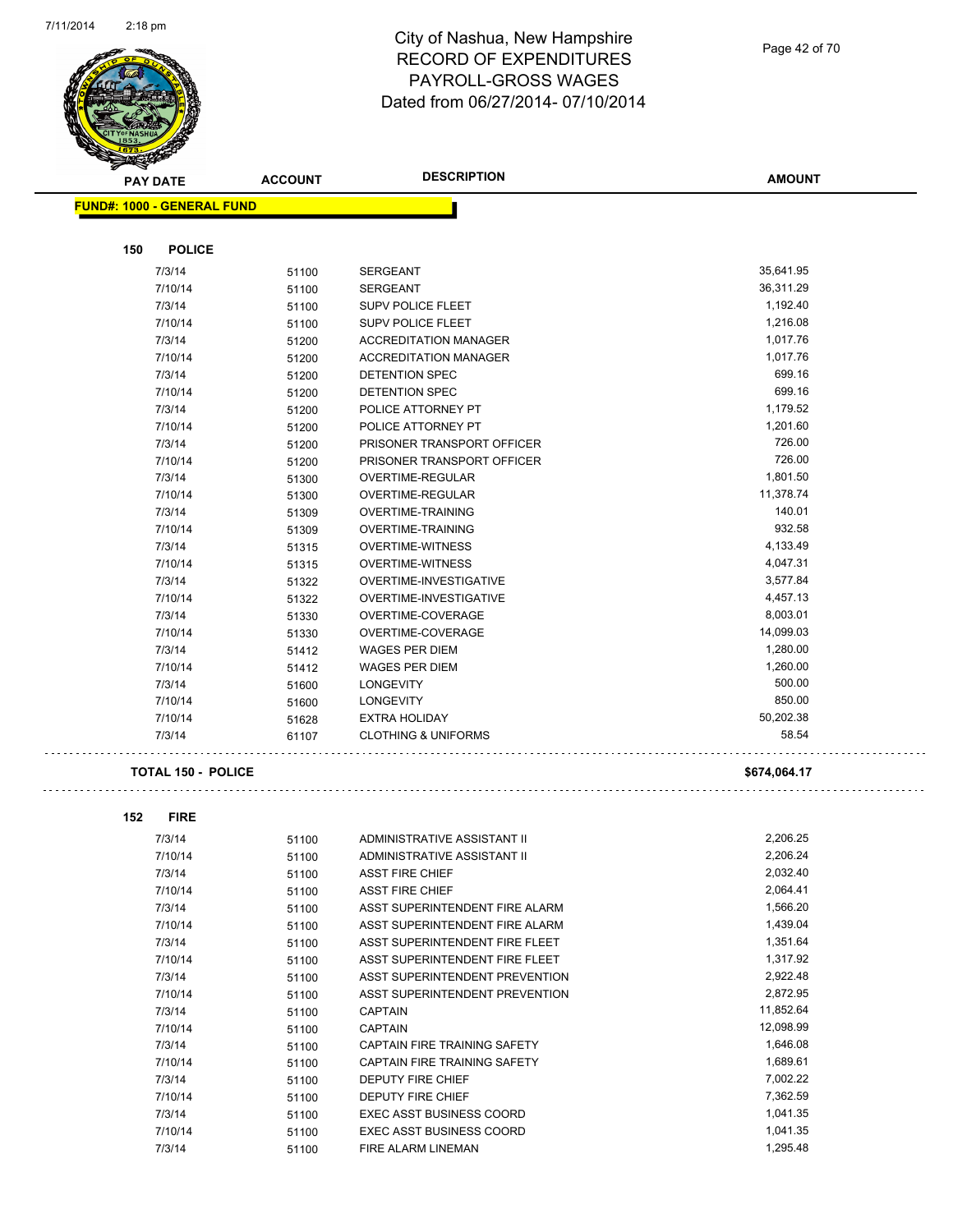

Page 43 of 70

| <b>PAY DATE</b>                   | <b>ACCOUNT</b>                      | <b>DESCRIPTION</b>                    | <b>AMOUNT</b> |
|-----------------------------------|-------------------------------------|---------------------------------------|---------------|
| <b>FUND#: 1000 - GENERAL FUND</b> |                                     |                                       |               |
| <b>FIRE</b><br>152                |                                     |                                       |               |
| 7/10/14                           | 51100                               | FIRE ALARM LINEMAN                    | 1,271.24      |
| 7/3/14                            | 51100                               | <b>FIRE CHIEF</b>                     | 2,331.28      |
| 7/10/14                           | 51100                               | <b>FIRE CHIEF</b>                     | 2,368.00      |
| 7/3/14                            | 51100                               | FIRE DISPATCH ALL RANKS               | 6,993.73      |
| 7/10/14                           | 51100                               | FIRE DISPATCH ALL RANKS               | 7,101.45      |
| 7/3/14                            | 51100                               | FIRE DISPATCHER CLERK TRAINER         | 1,058.01      |
| 7/10/14                           | 51100                               | FIRE DISPATCHER CLERK TRAINER         | 1,201.16      |
| 7/3/14                            | 51100                               | <b>FIRE LIEUTENANT</b>                | 36,521.66     |
| 7/10/14                           | 51100                               | FIRE LIEUTENANT                       | 37,262.29     |
| 7/3/14                            | 51100                               | <b>FIRE MECHANIC</b>                  | 1,566.20      |
| 7/10/14                           | 51100                               | <b>FIRE MECHANIC</b>                  | 1,344.99      |
| 7/3/14                            | 51100                               | FIRE TRAINING OFFICER                 | 1,566.20      |
| 7/10/14                           | 51100                               | FIRE TRAINING OFFICER                 | 1,410.68      |
| 7/3/14                            | 51100                               | <b>FIREFIGHTERS ALL RANKS</b>         | 114,023.59    |
| 7/10/14                           | 51100                               | FIREFIGHTERS ALL RANKS                | 116,789.16    |
| 7/3/14                            | 51100                               | SUPERINTENDENT FIRE ALARM             | 937.13        |
| 7/10/14                           | 51100                               | SUPERINTENDENT FIRE ALARM             | 960.56        |
| 7/3/14                            | 51100                               | SUPERINTENDENT FIRE FLEET             | 459.50        |
| 7/10/14                           | 51100                               | SUPERINTENDENT FIRE FLEET             | 490.07        |
| 7/3/14                            | 51100                               | SUPERINTENDENT FIRE PREVENTION        | 1,574.32      |
| 7/10/14                           | 51100                               | SUPERINTENDENT FIRE PREVENTION        | 1,615.93      |
| 7/3/14                            | 51300                               | OVERTIME-REGULAR                      | 1,469.68      |
| 7/10/14                           | 51300                               | OVERTIME-REGULAR                      | 2,657.34      |
| 7/3/14                            | 51330                               | OVERTIME-COVERAGE                     | 10,631.90     |
| 7/10/14                           | 51330                               | OVERTIME-COVERAGE                     | 13,620.14     |
| 7/10/14                           | 51628                               | <b>EXTRA HOLIDAY</b>                  | 51,415.96     |
| 7/3/14                            | 51650                               | <b>ADDITIONAL HOURS</b>               | 26,795.26     |
| 7/10/14                           | 51650                               | <b>ADDITIONAL HOURS</b>               | 36,300.65     |
| 7/3/14                            | 51700                               | <b>STIPENDS</b>                       | 4,384.60      |
| 7/10/14                           | 51700                               | <b>STIPENDS</b>                       | 4,494.73      |
| <b>TOTAL 152 - FIRE</b>           |                                     |                                       | \$555,627.25  |
|                                   |                                     |                                       |               |
| 153<br>7/3/14                     | <b>BUILDING INSPECTION</b><br>51100 | <b>BUILDING AND UTILITIES INSPCTR</b> | 3,224.40      |
| 7/10/14                           | 51100                               | <b>BUILDING AND UTILITIES INSPCTR</b> | 3.224.40      |
| 7/3/14                            | 51100                               | <b>BUILDING DEPARTMENT MANAGER</b>    | 1,367.60      |
| 7/10/14                           | 51100                               | <b>BUILDING DEPARTMENT MANAGER</b>    | 1,408.20      |
| 7/3/14                            | 51100                               | PERMIT TECHNICIAN I                   | 601.55        |
| 7/10/14                           | 51100                               | PERMIT TECHNICIAN I                   | 601.55        |
| 7/3/14                            | 51100                               | PERMIT TECHNICIAN III                 | 734.80        |
| 7/10/14                           | 51100                               | PERMIT TECHNICIAN III                 | 734.80        |
| 7/3/14                            | 51100                               | <b>PLANS EXAMINER</b>                 | 1,131.50      |
| 7/10/14                           | 51100                               | <b>PLANS EXAMINER</b>                 | 1,131.50      |
| 7/3/14                            | 51200                               | <b>BUILDING AND UTILITIES INSPCTR</b> | 768.60        |
| 7/10/14                           | 51200                               | <b>BUILDING AND UTILITIES INSPCTR</b> | 794.22        |
|                                   |                                     |                                       |               |

÷,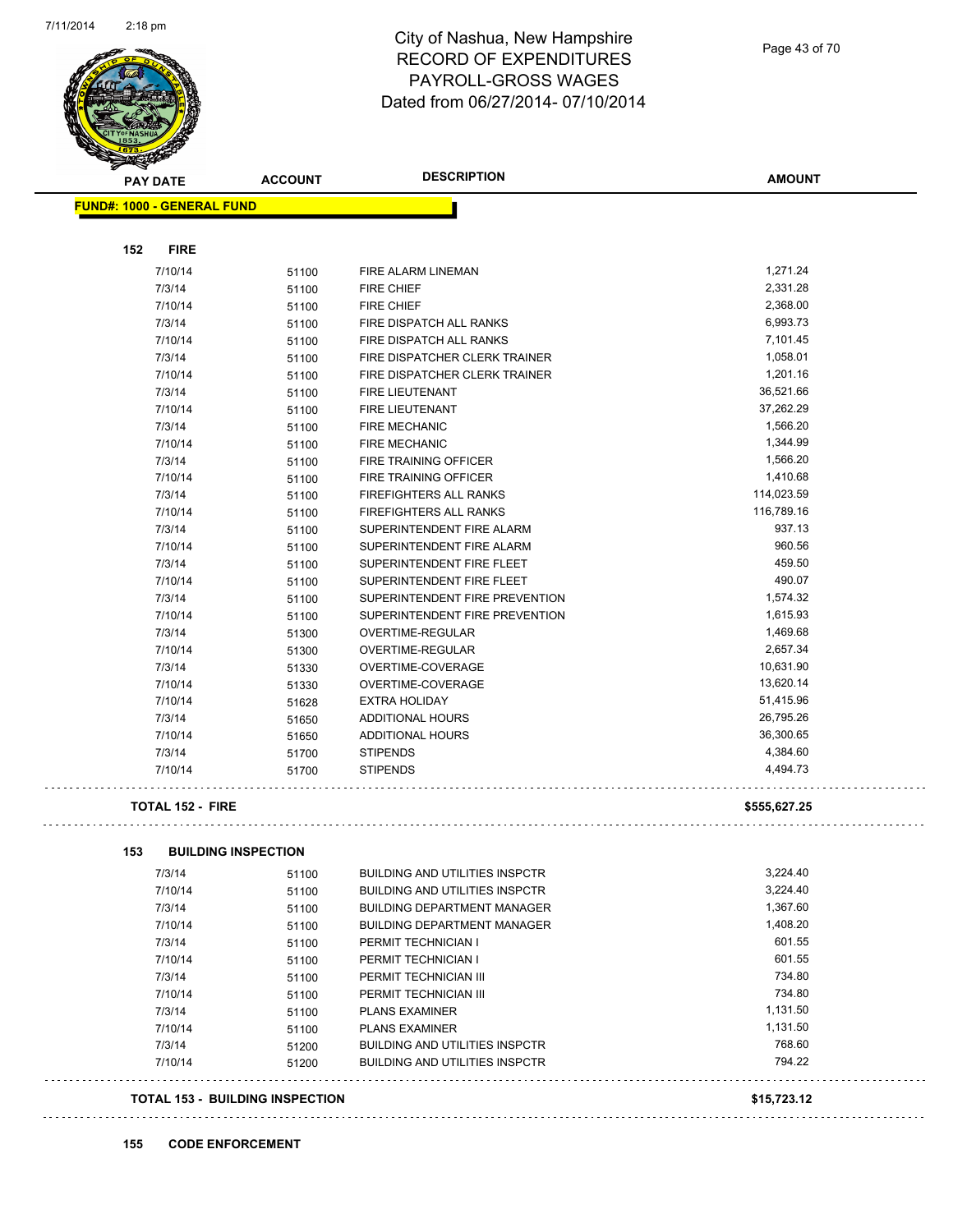| <b>PAY DATE</b>                   | <b>ACCOUNT</b>                          | <b>DESCRIPTION</b>                             | <b>AMOUNT</b>        |
|-----------------------------------|-----------------------------------------|------------------------------------------------|----------------------|
| <b>FUND#: 1000 - GENERAL FUND</b> |                                         |                                                |                      |
| 155                               | <b>CODE ENFORCEMENT</b>                 |                                                |                      |
| 7/3/14                            | 51100                                   | <b>CODE ENFORCEMENT OFFICER II</b>             | 2,026.65             |
| 7/10/14                           | 51100                                   | <b>CODE ENFORCEMENT OFFICER II</b>             | 2,026.65             |
| 7/3/14                            | 51100                                   | MGR CODE ENFORCEMENT DEPT                      | 1,289.90             |
| 7/10/14                           | 51100                                   | MGR CODE ENFORCEMENT DEPT                      | 1,328.20             |
|                                   | <b>TOTAL 155 - CODE ENFORCEMENT</b>     |                                                | \$6,671.40           |
| 156                               | <b>EMERGENCY MANAGEMENT</b>             |                                                |                      |
| 7/3/14                            | 51100                                   | <b>EMERGENCY MANAGEMENT DIRECTOR</b>           | 1,442.85             |
| 7/10/14                           | 51100                                   | <b>EMERGENCY MANAGEMENT DIRECTOR</b>           | 1,485.70             |
|                                   | <b>TOTAL 156 - EMERGENCY MANAGEMENT</b> |                                                | \$2,928.55           |
| 157                               | <b>CITYWIDE COMMUNICATIONS</b>          |                                                |                      |
| 7/3/14                            |                                         | <b>COMM SYS ENGR TECH</b>                      | 1,475.60             |
| 7/10/14                           | 51100<br>51100                          | <b>COMM SYS ENGR TECH</b>                      | 1,505.04             |
| 7/3/14                            | 51200                                   | RADIO SYSTEMS MANAGER                          | 1,252.16             |
| 7/10/14                           | 51200                                   | RADIO SYSTEMS MANAGER                          | 1,275.68             |
| 160                               | PUBLIC WORKS-ADMIN/ENGINEERING          |                                                |                      |
| 7/3/14                            | 51100                                   | ADMINISTRATIVE ASSISTANT II                    | 665.60               |
| 7/10/14                           | 51100                                   | ADMINISTRATIVE ASSISTANT II                    | 665.60               |
| 7/3/14                            | 51100                                   | CITIZEN SERVICES COORDINATOR                   | 721.90               |
| 7/10/14                           | 51100                                   | CITIZEN SERVICES COORDINATOR                   | 721.90               |
| 7/3/14                            | 51100                                   | <b>CITY ENGINEER</b>                           | 993.35               |
| 7/10/14                           | 51100                                   | <b>CITY ENGINEER</b>                           | 1,010.03             |
| 7/3/14                            | 51100                                   | DEPUTY MANAGER OF ENGINEERING                  | 670.20               |
| 7/10/14                           | 51100                                   | DEPUTY MANAGER OF ENGINEERING                  | 690.10               |
| 7/3/14                            | 51100                                   | <b>DIRECTOR PUBLIC WORKS</b>                   | 1,441.50             |
| 7/10/14                           | 51100                                   | DIRECTOR PUBLIC WORKS                          | 1,484.40             |
| 7/3/14                            | 51100                                   | DIVISION OPERATIONS MANAGER                    | 1,372.55             |
| 7/10/14                           | 51100                                   | DIVISION OPERATIONS MANAGER                    | 1,413.40             |
| 7/3/14                            | 51100                                   | DPW CONTRACT ADMINISTRATOR                     | 324.85               |
| 7/10/14                           | 51100                                   | DPW CONTRACT ADMINISTRATOR                     | 324.85               |
| 7/3/14                            | 51100                                   | <b>ENGINEERING INSPECTORS</b>                  | 1,805.20             |
| 7/10/14                           | 51100                                   | <b>ENGINEERING INSPECTORS</b>                  | 1,805.20             |
| 7/3/14<br>7/10/14                 | 51100                                   | <b>SENIOR FOREMAN</b><br><b>SENIOR FOREMAN</b> | 1,248.00<br>1,285.00 |
| 7/3/14                            | 51100                                   | SENIOR STAFF ENGINEER                          | 2,439.40             |
| 7/10/14                           | 51100                                   | SENIOR STAFF ENGINEER                          | 2,475.55             |
|                                   | 51100<br>51100                          | SENIOR TRAFFIC ENGINEER                        | 1,533.60             |
|                                   |                                         |                                                |                      |
| 7/3/14                            |                                         |                                                |                      |
| 7/10/14                           | 51100                                   | SENIOR TRAFFIC ENGINEER                        | 1,579.20             |
| 7/3/14                            | 51100                                   | STREET CONSTRUCTION ENGINEER                   | 1,284.99             |
| 7/10/14                           | 51100                                   | STREET CONSTRUCTION ENGINEER                   | 1,303.22             |
| 7/3/14                            | 51100                                   | SURVEY TECHNICIAN                              | 1,096.65<br>1,096.65 |
| 7/10/14<br>7/3/14                 | 51100<br>51300                          | SURVEY TECHNICIAN<br>OVERTIME-REGULAR          | 327.60               |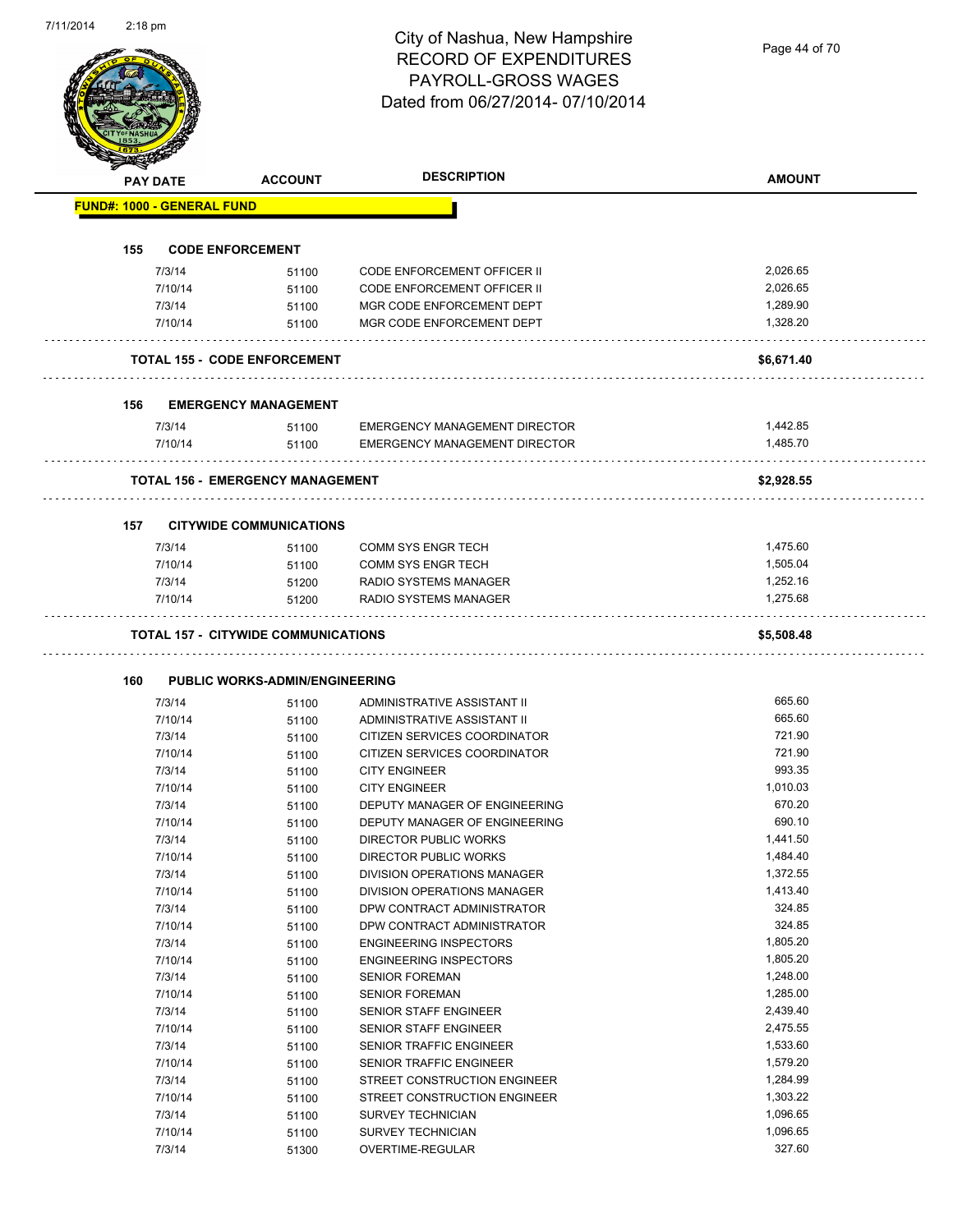|                                   |                                                   | <b>RECORD OF EXPENDITURES</b><br><b>PAYROLL-GROSS WAGES</b><br>Dated from 06/27/2014-07/10/2014 | Page 45 of 70        |
|-----------------------------------|---------------------------------------------------|-------------------------------------------------------------------------------------------------|----------------------|
| <b>PAY DATE</b>                   | <b>ACCOUNT</b>                                    | <b>DESCRIPTION</b>                                                                              | <b>AMOUNT</b>        |
| <b>FUND#: 1000 - GENERAL FUND</b> |                                                   |                                                                                                 |                      |
|                                   | <b>TOTAL 160 - PUBLIC WORKS-ADMIN/ENGINEERING</b> |                                                                                                 | \$31,780.49          |
| 161<br><b>STREETS</b>             |                                                   |                                                                                                 |                      |
| 7/3/14                            | 51100                                             | ADMINISTRATIVE ASSISTANT III                                                                    | 953.25               |
| 7/10/14                           | 51100                                             | ADMINISTRATIVE ASSISTANT III                                                                    | 953.25               |
| 7/3/14                            | 51100                                             | AUTO MECH 1ST CLASS NIGHTS                                                                      | 3,033.60             |
| 7/10/14                           | 51100                                             | AUTO MECH 1ST CLASS NIGHTS                                                                      | 3,033.60             |
| 7/3/14                            | 51100                                             | AUTO MECH 2ND CLASS                                                                             | 1,818.40             |
| 7/10/14                           | 51100                                             | AUTO MECH 2ND CLASS                                                                             | 1,818.40             |
| 7/3/14                            | 51100                                             | AUTO MECH 2ND CLASS NIGHTS                                                                      | 921.20               |
| 7/10/14                           | 51100                                             | AUTO MECH 2ND CLASS NIGHTS                                                                      | 921.20               |
| 7/3/14                            | 51100                                             | AUTO MECHANIC 1ST CLASS                                                                         | 3,992.80             |
| 7/10/14                           | 51100                                             | AUTO MECHANIC 1ST CLASS                                                                         | 2,993.61<br>6,218.45 |
| 7/3/14<br>7/10/14                 | 51100                                             | EQUIP OPR STREET REPAIR<br><b>EQUIP OPR STREET REPAIR</b>                                       | 7,345.38             |
| 7/3/14                            | 51100                                             | FLEET MAINTENANCE FOREMAN                                                                       | 1,096.65             |
| 7/10/14                           | 51100                                             | FLEET MAINTENANCE FOREMAN                                                                       | 1,096.65             |
| 7/3/14                            | 51100<br>51100                                    | FLEET MANAGER STREET DEPT                                                                       | 1,056.15             |
| 7/10/14                           | 51100                                             | FLEET MANAGER STREET DEPT                                                                       | 1,087.50             |
| 7/3/14                            | 51100                                             | <b>MASON PIPELAYER</b>                                                                          | 2,652.61             |
| 7/10/14                           | 51100                                             | <b>MASON PIPELAYER</b>                                                                          | 2,608.80             |
| 7/3/14                            | 51100                                             | OPERATIONS COORDINATOR                                                                          | 788.04               |
| 7/10/14                           | 51100                                             | OPERATIONS COORDINATOR                                                                          | 788.05               |
| 7/3/14                            | 51100                                             | SIGN MAINTENANCE                                                                                | 865.60               |
| 7/10/14                           | 51100                                             | SIGN MAINTENANCE                                                                                | 865.60               |
| 7/3/14                            | 51100                                             | SIGN MAINTENANCE ASSISTANT                                                                      | 807.20               |
| 7/10/14                           | 51100                                             | SIGN MAINTENANCE ASSISTANT                                                                      | 802.16               |
| 7/3/14                            | 51100                                             | STOREKEEPER PWD                                                                                 | 895.65               |
| 7/10/14                           | 51100                                             | STOREKEEPER PWD                                                                                 | 895.65               |
| 7/3/14                            | 51100                                             | STR CONSTR RPR AND PERMT COORD                                                                  | 1,075.15             |
| 7/10/14                           | 51100                                             | STR CONSTR RPR AND PERMT COORD                                                                  | 1,075.15             |
| 7/3/14                            | 51100                                             | <b>STREET FOREMAN</b>                                                                           | 6,694.04             |
| 7/10/14                           | 51100                                             | <b>STREET FOREMAN</b>                                                                           | 4,616.59             |
| 7/3/14                            | 51100                                             | SUPERINTENDENT OF STREETS                                                                       | 1,720.00             |
| 7/10/14                           | 51100                                             | SUPERINTENDENT OF STREETS                                                                       | 1,771.20             |
| 7/3/14                            | 51100                                             | TRAFFIC MAINTENANCE ASSISTANT                                                                   | 860.80               |
| 7/10/14                           | 51100                                             | TRAFFIC MAINTENANCE ASSISTANT                                                                   | 860.80               |
| 7/3/14                            | 51100                                             | <b>TRAFFIC MANAGER</b>                                                                          | 1,331.45             |
| 7/10/14                           | 51100                                             | <b>TRAFFIC MANAGER</b>                                                                          | 1,371.00             |
| 7/3/14                            | 51100                                             | <b>TRAFFIC TECHNICIAN I</b>                                                                     | 2,071.20             |
| 7/10/14                           | 51100                                             | <b>TRAFFIC TECHNICIAN I</b>                                                                     | 2,071.20             |
| 7/3/14                            | 51100                                             | TRUCK DRIVER STREET REPAIR                                                                      | 16,391.66            |
| 7/10/14                           | 51100                                             | TRUCK DRIVER STREET REPAIR                                                                      | 16,790.81<br>984.41  |
| 7/3/14<br>7/10/14                 | 51100                                             | <b>WELDER FIRST CLASS</b>                                                                       | 984.40               |
|                                   | 51100                                             | <b>WELDER FIRST CLASS</b>                                                                       | 2,475.32             |
| 7/3/14                            | 51300                                             | OVERTIME-REGULAR                                                                                |                      |
| 7/10/14                           | 51300                                             | OVERTIME-REGULAR                                                                                | 1,876.36<br>800.00   |
| 7/3/14<br>7/10/14                 | 51600<br>51600                                    | <b>LONGEVITY</b><br><b>LONGEVITY</b>                                                            | 400.00               |
|                                   |                                                   |                                                                                                 |                      |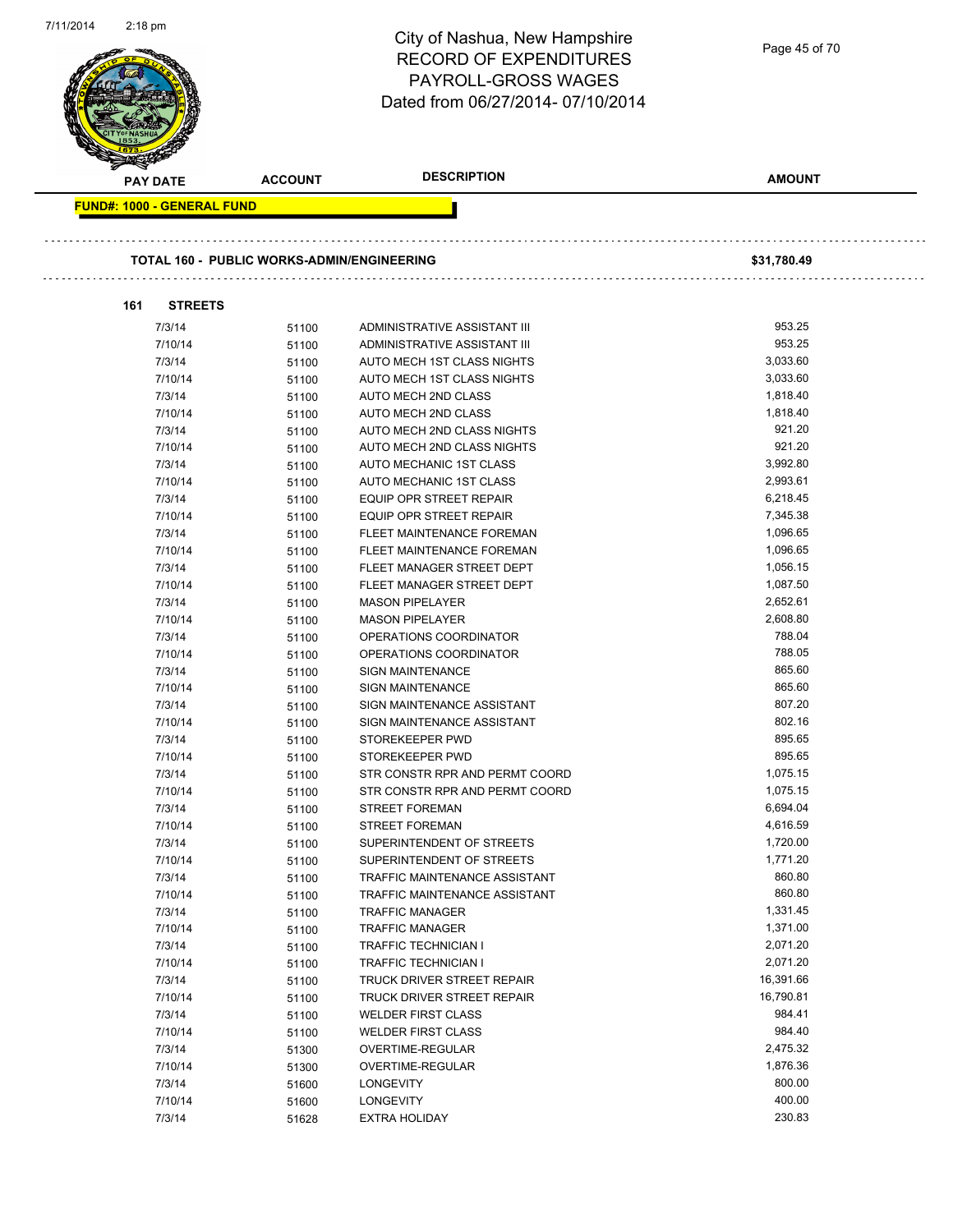

Page 46 of 70

|     | <b>PAY DATE</b>                   | <b>ACCOUNT</b>                                                   | <b>DESCRIPTION</b>                                   | <b>AMOUNT</b>      |
|-----|-----------------------------------|------------------------------------------------------------------|------------------------------------------------------|--------------------|
|     | <b>FUND#: 1000 - GENERAL FUND</b> |                                                                  |                                                      |                    |
|     | <b>TOTAL 161 - STREETS</b>        |                                                                  |                                                      | \$116,761.82       |
|     |                                   |                                                                  |                                                      |                    |
| 166 | <b>PARKING LOTS</b>               |                                                                  |                                                      |                    |
|     | 7/3/14                            | 51100                                                            | ADMINISTRATIVE ASSISTANT II                          | 665.60             |
|     | 7/10/14                           | 51100                                                            | ADMINISTRATIVE ASSISTANT II                          | 665.60             |
|     | 7/3/14                            | 51100                                                            | PARKING MAINTENANCE                                  | 1,315.20           |
|     | 7/10/14                           | 51100                                                            | PARKING MAINTENANCE                                  | 1,315.20           |
|     | 7/10/14                           | 51300                                                            | OVERTIME-REGULAR                                     | 32.37              |
|     |                                   | <b>TOTAL 166 - PARKING LOTS</b>                                  |                                                      | \$3,993.97         |
| 171 |                                   | <b>COMMUNITY SERVICES</b>                                        |                                                      |                    |
|     | 7/3/14                            | 51100                                                            | ADMINISTRATIVE ASSISTANT II                          | 696.75             |
|     | 7/10/14                           | 51100                                                            | ADMINISTRATIVE ASSISTANT II                          | 717.25             |
|     | 7/3/14                            | 51100                                                            | DIRECTOR HEALTH AND COMM SVS                         | 1,677.05           |
|     | 7/10/14                           | 51100                                                            | DIRECTOR HEALTH AND COMM SVS                         | 1,726.90           |
|     | 7/3/14                            | 51100                                                            | PROGRAM ASSISTANT                                    | 419.80             |
|     | 7/10/14                           | 51100                                                            | PROGRAM ASSISTANT                                    | 435.30             |
|     | 7/3/14                            | 51100                                                            | PROGRAM COORDINATOR                                  | 903.15             |
|     | 7/10/14                           | 51100                                                            | PROGRAM COORDINATOR                                  | 929.80             |
| 172 |                                   | <b>TOTAL 171 - COMMUNITY SERVICES</b><br><b>COMMUNITY HEALTH</b> |                                                      | \$7,506.00         |
|     | 7/3/14                            | 51100                                                            | ADMINISTRATIVE ASSISTANT II                          | 696.75             |
|     |                                   |                                                                  |                                                      |                    |
|     |                                   |                                                                  |                                                      | 717.25             |
|     | 7/10/14                           | 51100                                                            | ADMINISTRATIVE ASSISTANT II                          | 737.20             |
|     | 7/3/14                            | 51100                                                            | <b>BILINGUAL OUTREACH WORKER</b>                     |                    |
|     | 7/10/14                           | 51100                                                            | BILINGUAL OUTREACH WORKER                            | 764.30<br>1,364.21 |
|     | 7/3/14<br>7/10/14                 | 51100<br>51100                                                   | MANAGER COMMUNITY HEALTH<br>MANAGER COMMUNITY HEALTH | 1,364.20           |
|     | 7/3/14                            | 51100                                                            | PUB HEALTH NURSE                                     | 3,342.60           |
|     | 7/10/14                           | 51100                                                            | PUB HEALTH NURSE                                     | 3,441.50           |
|     |                                   | <b>TOTAL 172 - COMMUNITY HEALTH</b>                              |                                                      | \$12,428.01        |
| 173 |                                   | <b>ENVIRONMENTAL HEALTH</b>                                      |                                                      |                    |
|     | 7/3/14                            | 51100                                                            | <b>ENVIRONMENTAL HEALTH SPEC I</b>                   | 1,598.15           |
|     | 7/10/14                           | 51100                                                            | <b>ENVIRONMENTAL HEALTH SPEC I</b>                   | 1,645.25           |
|     | 7/3/14                            | 51100                                                            | ENVIRONMENTAL HEALTH SPEC II                         | 1,044.25           |
|     | 7/10/14                           | 51100                                                            | ENVIRONMENTAL HEALTH SPEC II                         | 1,075.15           |
|     | 7/3/14                            | 51100                                                            | ENVIRONMENTAL TECH OFFICE MGR                        | 964.35             |
|     | 7/10/14                           | 51100                                                            | ENVIRONMENTAL TECH OFFICE MGR                        | 992.85             |
|     | 7/3/14                            | 51100                                                            | LABORATORY DIRECTOR                                  | 988.20             |
|     | 7/10/14                           |                                                                  | <b>LABORATORY DIRECTOR</b>                           | 988.20             |
|     | 7/3/14                            | 51100                                                            | MANAGER ENVIRONMENTAL HEALTH                         | 1,404.70           |
|     | 7/10/14                           | 51100<br>51100                                                   | MANAGER ENVIRONMENTAL HEALTH                         | 1,446.40           |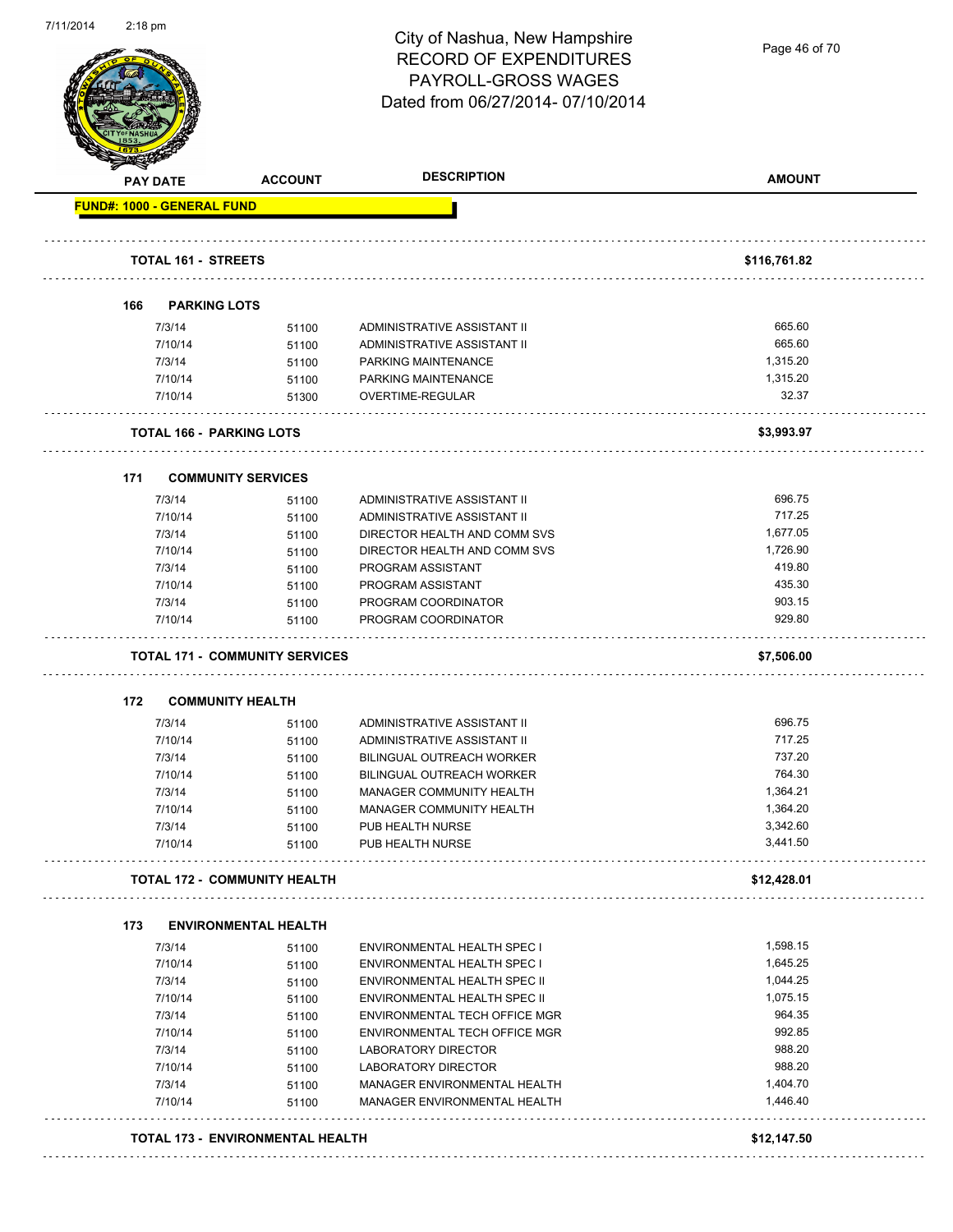| <b>PAY DATE</b> |                                           | <b>ACCOUNT</b> | <b>DESCRIPTION</b>               | <b>AMOUNT</b>    |
|-----------------|-------------------------------------------|----------------|----------------------------------|------------------|
|                 | <b>FUND#: 1000 - GENERAL FUND</b>         |                |                                  |                  |
|                 |                                           |                |                                  |                  |
| 174             | <b>WELFARE ADMINISTRATION</b>             |                |                                  |                  |
|                 | 7/3/14                                    | 51100          | ADMINISTRATIVE ASSISTANT I       | 812.25           |
|                 | 7/10/14                                   | 51100          | ADMINISTRATIVE ASSISTANT I       | 825.89           |
|                 | 7/3/14                                    | 51100          | <b>CASE TECHNICIAN WELFARE</b>   | 2,311.50         |
|                 | 7/10/14                                   | 51100          | <b>CASE TECHNICIAN WELFARE</b>   | 2,384.95         |
|                 | 7/3/14                                    | 51100          | INTAKE WORKER ACCOUNTANT         | 909.85           |
|                 | 7/10/14                                   | 51100          | INTAKE WORKER ACCOUNTANT         | 936.70<br>929.80 |
|                 | 7/3/14                                    | 51100          | SENIOR CASE TECHNICIAN           | 957.30           |
|                 | 7/10/14                                   | 51100          | SENIOR CASE TECHNICIAN           | 1,408.19         |
|                 | 7/3/14                                    | 51100          | <b>WELFARE OFFICER</b>           | 1,450.00         |
|                 | 7/10/14                                   | 51100          | <b>WELFARE OFFICER</b>           |                  |
|                 | <b>TOTAL 174 - WELFARE ADMINISTRATION</b> |                |                                  | \$12,926.43      |
|                 |                                           |                |                                  |                  |
| 177             | <b>PARKS &amp; RECREATION</b><br>7/3/14   |                | ADMINISTRATIVE ASSISTANT II      | 734.80           |
|                 | 7/10/14                                   | 51100          | ADMINISTRATIVE ASSISTANT II      | 734.80           |
|                 | 7/3/14                                    | 51100          | <b>EQUIPMENT OPERATOR, PARKS</b> | 909.20           |
|                 | 7/10/14                                   | 51100          | EQUIPMENT OPERATOR, PARKS        | 911.28           |
|                 | 7/3/14                                    | 51100          | <b>FOREMAN LABOR PARK</b>        | 3,289.95         |
|                 | 7/10/14                                   | 51100<br>51100 | <b>FOREMAN LABOR PARK</b>        | 3,289.95         |
|                 | 7/3/14                                    | 51100          | <b>GROUNDS KEEPER PARK MAINT</b> | 6,663.22         |
|                 | 7/10/14                                   | 51100          | <b>GROUNDS KEEPER PARK MAINT</b> | 6,663.23         |
|                 | 7/3/14                                    | 51100          | <b>GROUNDSMAN I PARKS</b>        | 1,559.20         |
|                 | 7/10/14                                   | 51100          | <b>GROUNDSMAN I PARKS</b>        | 1,559.21         |
|                 | 7/3/14                                    | 51100          | <b>GROUNDSMAN II PARKS</b>       | 818.80           |
|                 | 7/10/14                                   | 51100          | <b>GROUNDSMAN II PARKS</b>       | 818.80           |
|                 | 7/3/14                                    | 51100          | <b>LEAD GROUNDSMAN</b>           | 2,770.80         |
|                 | 7/10/14                                   | 51100          | <b>LEAD GROUNDSMAN</b>           | 2,768.40         |
|                 | 7/3/14                                    | 51100          | NURSERY WORKER PARKS             | 865.60           |
|                 | 7/10/14                                   | 51100          | NURSERY WORKER PARKS             | 865.60           |
|                 | 7/3/14                                    | 51100          | PROGRAM COORDINATOR              | 347.85           |
|                 | 7/10/14                                   | 51100          | PROGRAM COORDINATOR              | 347.85           |
|                 | 7/3/14                                    | 51100          | RECREATION PROGRAM MANAGER       | 1,075.60         |
|                 | 7/10/14                                   | 51100          | RECREATION PROGRAM MANAGER       | 1,093.68         |
|                 | 7/3/14                                    | 51100          | STELLOS STADIUM ATTENDANT        | 590.97           |
|                 | 7/10/14                                   | 51100          | STELLOS STADIUM ATTENDANT        | 590.99           |
|                 | 7/3/14                                    | 51100          | SUPERINTENDENT OF PARKS RECR     | 1,670.35         |
|                 | 7/10/14                                   | 51100          | SUPERINTENDENT OF PARKS RECR     | 1,720.00         |
|                 | 7/3/14                                    | 51100          | TRUCK DRIVER PARKS RECR          | 861.04           |
|                 | 7/10/14                                   | 51100          | <b>TRUCK DRIVER PARKS RECR</b>   | 844.80           |
|                 | 7/3/14                                    | 51300          | OVERTIME-REGULAR                 | 7,074.74         |
|                 | 7/10/14                                   | 51300          | OVERTIME-REGULAR                 | 7,624.66         |
|                 | 7/3/14                                    | 51400          | <b>WAGES TEMP-SEASONAL</b>       | 14,583.00        |
|                 | 7/10/14                                   | 51400          | WAGES TEMP-SEASONAL              | 14,831.00        |
|                 | 7/3/14                                    | 51600          | <b>LONGEVITY</b>                 | 800.00           |
|                 | 7/10/14                                   | 51600          | <b>LONGEVITY</b>                 | 800.00           |
|                 | 7/10/14                                   | 55642          | <b>GAME OFFICIALS</b>            | 974.00           |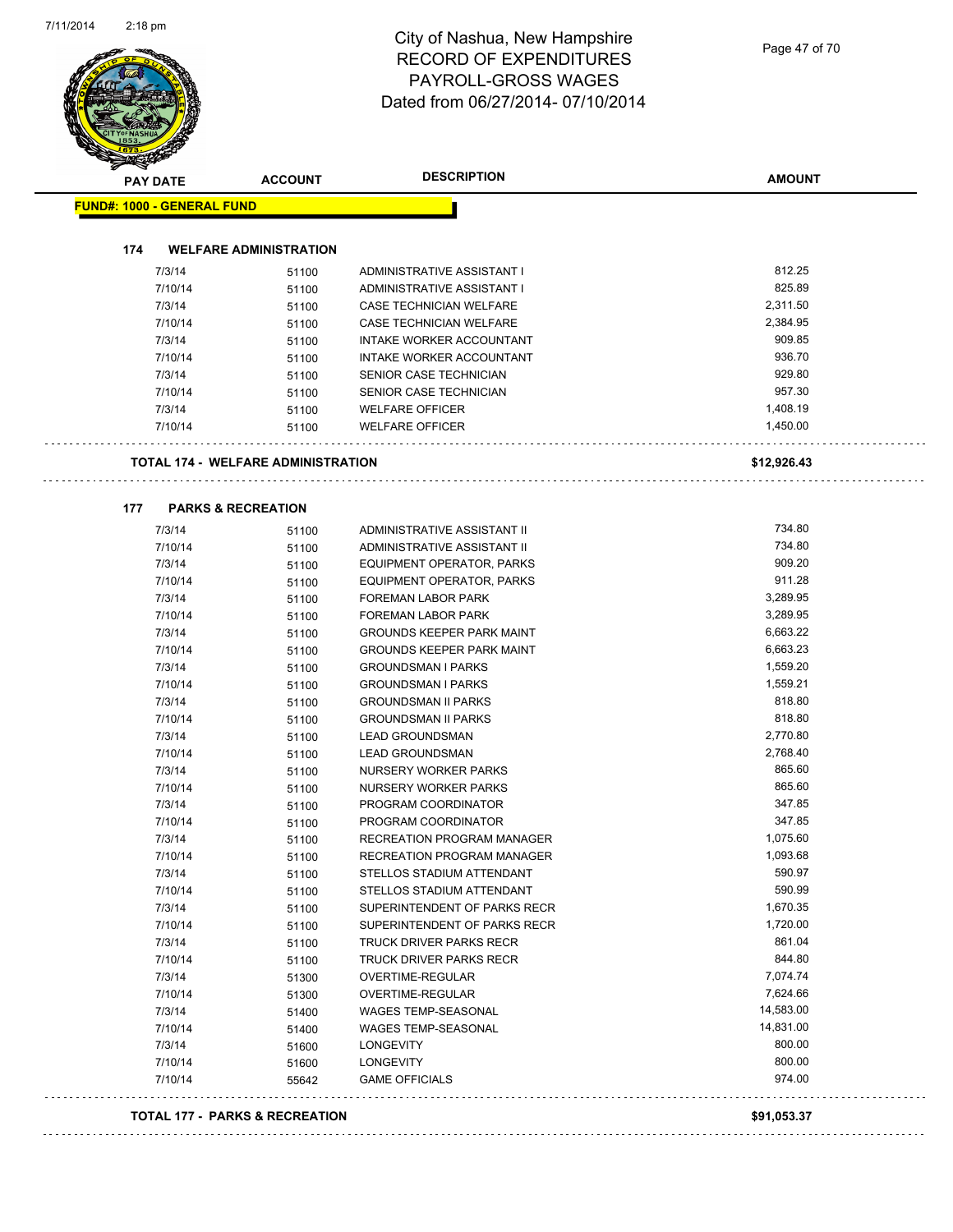

|     | <b>PAY DATE</b>                   | <b>ACCOUNT</b> | <b>DESCRIPTION</b>                                           | <b>AMOUNT</b>    |
|-----|-----------------------------------|----------------|--------------------------------------------------------------|------------------|
|     | <b>FUND#: 1000 - GENERAL FUND</b> |                |                                                              |                  |
|     |                                   |                |                                                              |                  |
|     |                                   |                |                                                              |                  |
| 179 | <b>LIBRARY</b>                    |                |                                                              |                  |
|     | 7/3/14                            | 51100          | ADMIN ASST COST ACCOUNTANT                                   | 782.40           |
|     | 7/10/14                           | 51100          | ADMIN ASST COST ACCOUNTANT                                   | 805.45           |
|     | 7/3/14                            | 51100          | ASSISTANT DIRECTOR LIBRARY                                   | 1,255.85         |
|     | 7/10/14                           | 51100          | ASSISTANT DIRECTOR LIBRARY                                   | 1,293.10         |
|     | 7/3/14                            | 51100          | ASSISTANT LIBRARIAN CIRCULATIO                               | 956.86           |
|     | 7/10/14                           | 51100          | ASSISTANT LIBRARIAN CIRCULATIO                               | 967.73           |
|     | 7/3/14                            | 51100          | ASSISTANT LIBRARIAN MEDIA SERV                               | 770.81<br>788.72 |
|     | 7/10/14                           | 51100          | ASSISTANT LIBRARIAN MEDIA SERV                               | 981.55           |
|     | 7/3/14<br>7/10/14                 | 51100          | ASSISTANT LIBRARIAN TECH SVS<br>ASSISTANT LIBRARIAN TECH SVS | 998.85           |
|     | 7/3/14                            | 51100          | ASSISTANT LIBRARIAN YOUTH SERV                               | 757.40           |
|     | 7/10/14                           | 51100          | ASSISTANT LIBRARIAN YOUTH SERV                               | 775.56           |
|     | 7/3/14                            | 51100          | <b>DIRECTOR LIBRARY</b>                                      | 1,831.20         |
|     | 7/10/14                           | 51100<br>51100 | <b>DIRECTOR LIBRARY</b>                                      | 1,885.70         |
|     | 7/3/14                            | 51100          | EXECUTIVE ASST OFFICE MANAGER                                | 833.85           |
|     | 7/10/14                           | 51100          | <b>EXECUTIVE ASST OFFICE MANAGER</b>                         | 858.45           |
|     | 7/3/14                            | 51100          | <b>JANITOR</b>                                               | 476.20           |
|     | 7/10/14                           | 51100          | <b>JANITOR</b>                                               | 487.64           |
|     | 7/3/14                            | 51100          | <b>LIBRARIAN ADULT SERVICES</b>                              | 934.57           |
|     | 7/10/14                           | 51100          | LIBRARIAN ADULT SERVICES                                     | 956.83           |
|     | 7/3/14                            | 51100          | <b>LIBRARIAN CIRCULATION</b>                                 | 974.00           |
|     | 7/10/14                           | 51100          | <b>LIBRARIAN CIRCULATION</b>                                 | 947.20           |
|     | 7/3/14                            | 51100          | LIBRARIAN OUTREACH SVS                                       | 970.10           |
|     | 7/10/14                           | 51100          | LIBRARIAN OUTREACH SVS                                       | 993.38           |
|     | 7/3/14                            | 51100          | <b>LIBRARIAN TECH SERVICES</b>                               | 1,852.94         |
|     | 7/10/14                           | 51100          | <b>LIBRARIAN TECH SERVICES</b>                               | 1,897.27         |
|     | 7/3/14                            | 51100          | LIBRARIAN YOUTH SERVICES                                     | 2,216.72         |
|     | 7/10/14                           | 51100          | LIBRARIAN YOUTH SERVICES                                     | 2,269.75         |
|     | 7/3/14                            | 51100          | LIBRARY ASSISTANT ADULT SERVIC                               | 645.45           |
|     | 7/10/14                           | 51100          | LIBRARY ASSISTANT ADULT SERVIC                               | 660.93           |
|     | 7/3/14                            | 51100          | LIBRARY ASSISTANT CIRCULATION                                | 3,255.15         |
|     | 7/10/14                           | 51100          | LIBRARY ASSISTANT CIRCULATION                                | 3,333.27         |
|     | 7/3/14                            | 51100          | LIBRARY ASSISTANT MEDIA SERVIC                               | 1,990.54         |
|     | 7/10/14                           | 51100          | LIBRARY ASSISTANT MEDIA SERVIC                               | 2,038.30         |
|     | 7/3/14                            | 51100          | <b>LIBRARY ASSISTANT TECH SVS</b>                            | 703.46           |
|     | 7/10/14                           | 51100          | LIBRARY ASSISTANT TECH SVS                                   | 702.78           |
|     | 7/3/14                            | 51100          | LIBRARY ASSISTANT YOUTH SERVIC                               | 1,604.55         |
|     | 7/10/14                           | 51100          | LIBRARY ASSISTANT YOUTH SERVIC                               | 1,642.60         |
|     | 7/3/14                            | 51100          | <b>MAINTENANCE SUPV</b>                                      | 827.70           |
|     | 7/10/14                           | 51100          | MAINTENANCE SUPV                                             | 847.58           |
|     | 7/3/14                            | 51100          | MEDIA SERVICES COORDINATOR                                   | 1,169.96         |
|     | 7/10/14                           | 51100          | <b>MEDIA SERVICES COORDINATOR</b>                            | 1,198.03         |
|     | 7/3/14                            | 51100          | REFERENCE LIBRARIAN ADULT SERV                               | 2,968.29         |
|     | 7/10/14                           | 51100          | REFERENCE LIBRARIAN ADULT SERV                               | 3,077.89         |
|     | 7/3/14                            | 51100          | REFERENCE LIBRARIAN TECH SVS                                 | 734.40           |
|     | 7/10/14                           | 51100          | REFERENCE LIBRARIAN TECH SVS                                 | 752.04           |
|     | 7/3/14                            | 51100          | <b>SECURITY LIBRARY</b>                                      | 581.24           |
|     | 7/10/14                           | 51100          | <b>SECURITY LIBRARY</b>                                      | 537.43           |
|     | 7/3/14                            | 51200          | LIBRARY ASSISTANT TECH SVS                                   | 403.40           |
|     | 7/10/14                           | 51200          | LIBRARY ASSISTANT TECH SVS                                   | 413.08           |
|     | 7/3/14                            | 51200          | LIBRARY PAGE YOUTH SERVICES                                  | 275.10           |
|     | 7/10/14                           | 51200          | LIBRARY PAGE YOUTH SERVICES                                  | 183.40           |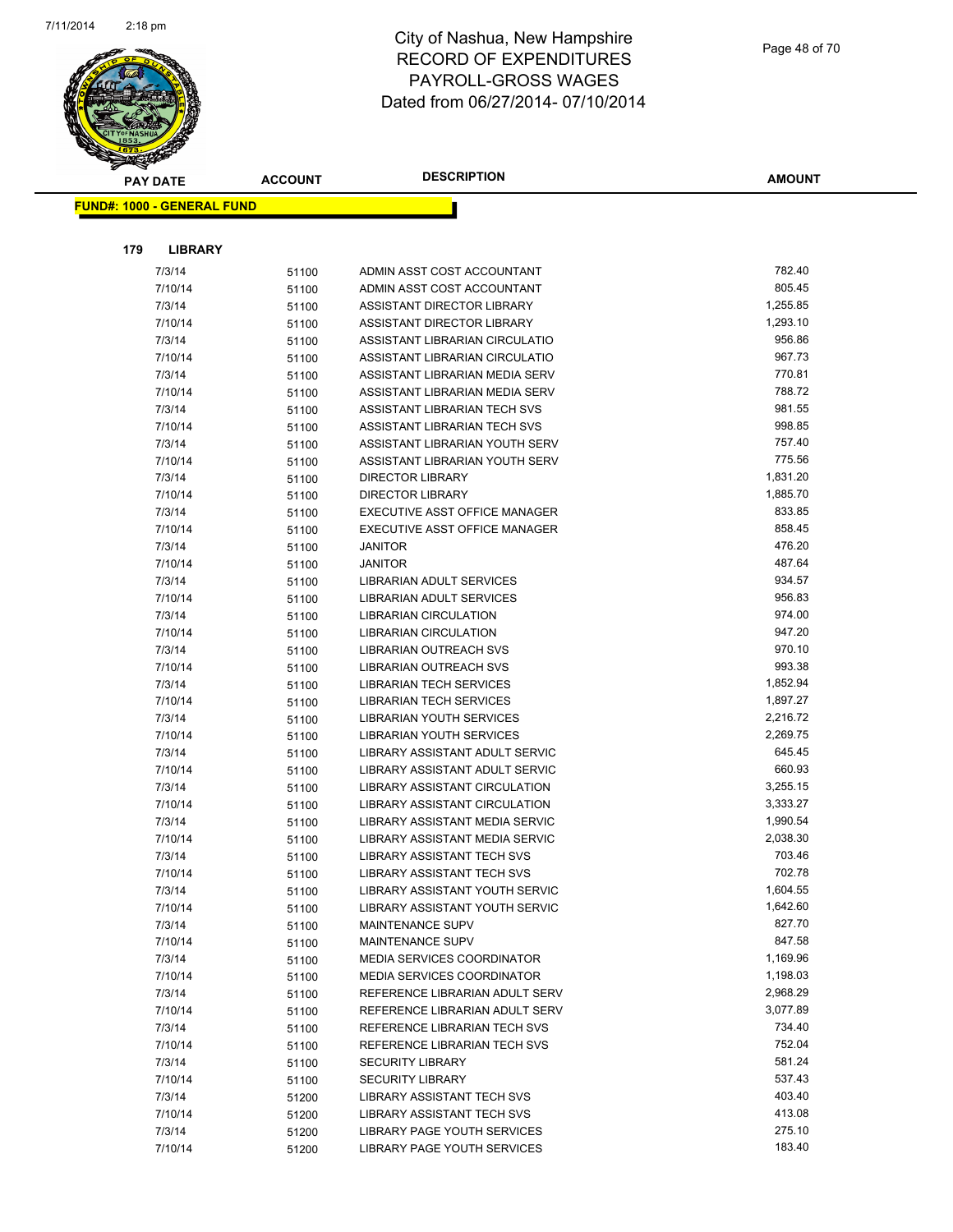Page 49 of 70

|     | <b>PAY DATE</b>                   | <b>ACCOUNT</b>                           | <b>DESCRIPTION</b>                               | <b>AMOUNT</b>      |
|-----|-----------------------------------|------------------------------------------|--------------------------------------------------|--------------------|
|     | <b>FUND#: 1000 - GENERAL FUND</b> |                                          |                                                  |                    |
|     |                                   |                                          |                                                  |                    |
| 179 | <b>LIBRARY</b>                    |                                          |                                                  |                    |
|     | 7/3/14                            | 51200                                    | LIBRARY PAGES CIRCULATION                        | 924.53             |
|     | 7/10/14                           | 51200                                    | LIBRARY PAGES CIRCULATION                        | 562.47             |
|     | 7/3/14                            | 51200                                    | LIBRARY PAGES MEDIA SERVICES                     | 629.69             |
|     | 7/10/14                           | 51200                                    | LIBRARY PAGES MEDIA SERVICES                     | 329.30             |
|     | 7/3/14                            | 51200                                    | <b>SECURITY LIBRARY</b>                          | 283.50             |
|     | 7/10/14                           | 51200                                    | <b>SECURITY LIBRARY</b>                          | 373.35             |
|     | 7/3/14                            | 51300                                    | OVERTIME-REGULAR                                 | 37.64              |
|     | 7/10/14                           | 51300                                    | OVERTIME-REGULAR                                 | 8.05               |
|     | <b>TOTAL 179 - LIBRARY</b>        |                                          |                                                  | \$65,215.18        |
|     |                                   |                                          |                                                  |                    |
| 181 |                                   | <b>COMMUNITY DEVELOPMENT</b>             |                                                  |                    |
|     | 7/3/14                            | 51100                                    | ADMINISTRATIVE ASSISTANT II                      | 665.60             |
|     | 7/10/14                           | 51100                                    | ADMINISTRATIVE ASSISTANT II                      | 665.60             |
|     | 7/3/14                            | 51100                                    | DIRECTOR COMMUNITY DEVELOPMENT                   | 1,715.70           |
|     | 7/10/14                           | 51100                                    | DIRECTOR COMMUNITY DEVELOPMENT                   | 1,715.70           |
|     | 7/3/14                            | 51200                                    | <b>CLERK TYPIST II PT</b>                        | 327.46             |
|     | 7/10/14                           | 51200                                    | <b>CLERK TYPIST II PT</b>                        | 331.60             |
|     | 7/3/14                            | 51300                                    | OVERTIME-REGULAR                                 | 52.50              |
|     | 7/3/14                            | 51400                                    | <b>WAGES TEMP-SEASONAL</b>                       | 660.00             |
|     | 7/10/14                           | 51400                                    | <b>WAGES TEMP-SEASONAL</b>                       | 783.00             |
|     |                                   | <b>TOTAL 181 - COMMUNITY DEVELOPMENT</b> |                                                  | \$6,917.16         |
| 182 | <b>PLANNING &amp; ZONING</b>      |                                          |                                                  |                    |
|     | 7/3/14                            | 51100                                    | DEPARTMENT COORDINATOR                           | 913.60             |
|     | 7/10/14                           | 51100                                    | DEPARTMENT COORDINATOR                           | 913.60             |
|     | 7/3/14                            | 51100                                    | <b>DEPUTY PLANNING MANAGER</b>                   | 2,589.60           |
|     | 7/10/14                           | 51100                                    | <b>DEPUTY PLANNING MANAGER</b>                   |                    |
|     |                                   |                                          |                                                  | 2,589.60           |
|     | 7/3/14                            | 51100                                    | MANAGER PLANNING DEPT                            | 1,865.84           |
|     | 7/10/14                           | 51100                                    | MANAGER PLANNING DEPT                            | 1,897.17           |
|     | 7/3/14                            | 51100                                    | PLANNER I                                        | 1,675.35           |
|     | 7/10/14                           | 51100                                    | PLANNER I                                        | 1,675.35           |
|     | 7/3/14                            | 51100                                    | <b>PLANNER II</b>                                | 1,095.40           |
|     | 7/10/14                           | 51100                                    | <b>PLANNER II</b>                                | 1,095.40           |
|     | 7/3/14                            | 51100                                    | ZONING COORDINATOR                               | 682.30             |
|     | 7/10/14                           | 51100                                    | ZONING COORDINATOR                               | 682.30             |
|     | 7/3/14                            |                                          | STENOGRAPHIC SERVICES                            | 125.00             |
|     | 7/10/14                           | 53428<br>53428                           | STENOGRAPHIC SERVICES                            | 500.00             |
|     |                                   | <b>TOTAL 182 - PLANNING &amp; ZONING</b> |                                                  | \$18,300.51        |
| 183 |                                   | <b>ECONOMIC DEVELOPMENT</b>              |                                                  |                    |
|     |                                   |                                          |                                                  |                    |
|     | 7/3/14                            | 51100                                    | ECONOMIC DEV DIRECTOR                            | 1,819.35           |
|     | 7/10/14<br>7/3/14                 | 51100<br>51100                           | ECONOMIC DEV DIRECTOR<br>OED PROGRAM COORDINATOR | 1,873.50<br>385.00 |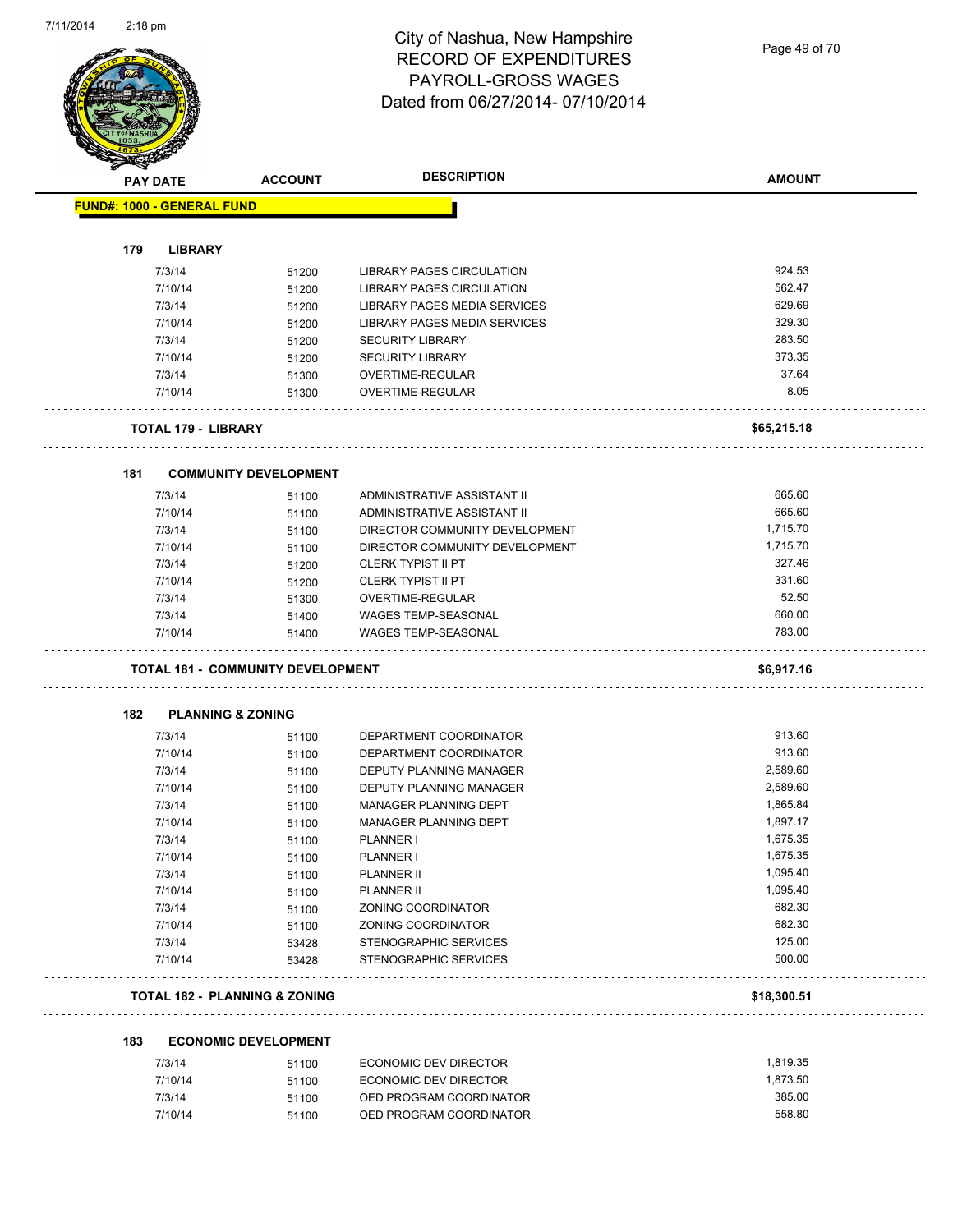| 7/11/2014 | $2:18$ pm                         |                                         | City of Nashua, New Hampshire<br><b>RECORD OF EXPENDITURES</b><br>PAYROLL-GROSS WAGES<br>Dated from 06/27/2014-07/10/2014 | Page 50 of 70         |
|-----------|-----------------------------------|-----------------------------------------|---------------------------------------------------------------------------------------------------------------------------|-----------------------|
|           | <b>PAY DATE</b>                   | <b>ACCOUNT</b>                          | <b>DESCRIPTION</b>                                                                                                        | <b>AMOUNT</b>         |
|           | <b>FUND#: 1000 - GENERAL FUND</b> |                                         |                                                                                                                           |                       |
|           |                                   |                                         |                                                                                                                           |                       |
|           |                                   | <b>TOTAL 183 - ECONOMIC DEVELOPMENT</b> |                                                                                                                           | \$4,636.65            |
| 191       | <b>SCHOOL</b>                     |                                         |                                                                                                                           |                       |
|           | 6/19/14                           | 51100                                   | 21 CENTURY ELEM MFAM RES COORD                                                                                            | (17, 235.70)          |
|           | 7/3/14                            | 51100                                   | 21 CENTURY ELEM MFAM RES COORD                                                                                            | 976.43                |
|           | 7/3/14                            | 51100                                   | ASSISTANT PRINCIPAL AMH                                                                                                   | 1,406.10              |
|           | 7/3/14                            | 51100                                   | ASSISTANT PRINCIPAL BIC                                                                                                   | 2,925.70              |
|           | 7/3/14                            | 51100                                   | ASSISTANT PRINCIPAL BRO                                                                                                   | 1,403.80              |
|           | 7/3/14                            | 51100                                   | ASSISTANT PRINCIPAL CHARL                                                                                                 | 2,967.50              |
|           | 7/3/14                            | 51100                                   | ASSISTANT PRINCIPAL ELM                                                                                                   | 6,549.40              |
|           | 7/3/14                            | 51100                                   | ASSISTANT PRINCIPAL FES                                                                                                   | 2,967.50              |
|           | 7/3/14                            | 51100                                   | ASSISTANT PRINCIPAL FMS                                                                                                   | 3,472.50              |
|           | 7/3/14                            | 51100                                   | ASSISTANT PRINCIPAL LEDGE                                                                                                 | 2,812.30              |
|           | 7/3/14                            | 51100                                   | ASSISTANT PRINCIPAL MDE                                                                                                   | 1,406.10              |
|           | 7/3/14                            | 51100                                   | ASSISTANT PRINCIPAL MTP                                                                                                   | 2,892.50              |
|           | 7/3/14                            | 51100                                   | ASSISTANT PRINCIPAL NHN                                                                                                   | 13,012.80             |
|           | 7/3/14                            | 51100                                   | ASSISTANT PRINCIPAL NHS                                                                                                   | 12,580.80             |
|           | 7/3/14                            | 51100                                   | ASSISTANT PRINCIPAL PMS                                                                                                   | 3,272.60              |
|           | 7/3/14                            | 51100                                   | ASSISTANT PRINCIPAL SHE                                                                                                   | 2,807.70              |
|           | 7/3/14                            | 51100                                   | ASSISTANT SUPERINTENDENT                                                                                                  | 8,261.40              |
|           | 7/3/14                            | 51100                                   | ASST DIRECTOR PLANT OPS                                                                                                   | 4,353.40              |
|           | 7/3/14                            | 51100                                   | ASST DIRECTOR SPED                                                                                                        | 6,079.50<br>12,555.29 |
|           | 7/3/14<br>7/3/14                  | 51100                                   | ASST SYSTEMS ADMIN FULL YEAR<br>ASST SYSTEMS ADMIN SCH YEAR                                                               | 740.87                |
|           | 7/3/14                            | 51100<br>51100                          | CAREER CENTER COORD NHN                                                                                                   | 1,478.39              |
|           | 7/3/14                            | 51100                                   | CAREER CENTER COORD NHS                                                                                                   | 5,913.19              |
|           | 7/3/14                            | 51100                                   | CHIEF OPERATING OFFICER                                                                                                   | 3,937.70              |
|           | 7/3/14                            | 51100                                   | CLERICAL ACADEMY NHN                                                                                                      | 2,691.36              |
|           | 7/10/14                           | 51100                                   | CLERICAL ACADEMY NHN                                                                                                      | 1,806.56              |
|           | 7/3/14                            | 51100                                   | <b>CLERICAL ACADEMY NHS</b>                                                                                               | 2,542.09              |
|           | 7/10/14                           | 51100                                   | CLERICAL ACADEMY NHS                                                                                                      | 1,823.82              |
|           | 7/3/14                            | 51100                                   | CLERICAL ADULT ED NHN                                                                                                     | 727.14                |
|           | 7/10/14                           | 51100                                   | CLERICAL ADULT ED NHN                                                                                                     | 727.15                |
|           | 7/3/14                            | 51100                                   | <b>CLERICAL ASST SUPER SUP</b>                                                                                            | 2,017.53              |
|           | 7/10/14                           | 51100                                   | <b>CLERICAL ASST SUPER SUP</b>                                                                                            | 2,017.54              |
|           | 7/3/14                            | 51100                                   | CLERICAL ATHLETIC NHN                                                                                                     | 380.09                |
|           | 7/10/14                           | 51100                                   | CLERICAL ATHLETIC NHN                                                                                                     | 488.03                |
|           | 7/3/14                            | 51100                                   | <b>CLERICAL ATHLETIC NHS</b>                                                                                              | 397.50                |
|           | 7/10/14                           | 51100                                   | CLERICAL ATHLETIC NHS                                                                                                     | 397.50                |
|           | 7/3/14                            | 51100                                   | CLERICAL BOARD OF ED SUP                                                                                                  | 774.75                |
|           | 7/10/14                           | 51100                                   | CLERICAL BOARD OF ED SUP                                                                                                  | 573.32                |
|           | 7/3/14                            | 51100                                   | <b>CLERICAL BUSINESS</b>                                                                                                  | 3,563.72              |
|           | 7/10/14                           | 51100                                   | <b>CLERICAL BUSINESS</b>                                                                                                  | 3,563.21              |
|           | 7/3/14                            | 51100                                   | CLERICAL CHIEF OP OFFICER SUP                                                                                             | 794.63                |
|           | 7/10/14                           | 51100                                   | CLERICAL CHIEF OP OFFICER SUP                                                                                             | 794.65                |
|           | 7/3/14                            | 51100                                   | <b>CLERICAL CTE NHN</b>                                                                                                   | 738.39                |
|           | 7/10/14                           | 51100                                   | <b>CLERICAL CTE NHN</b>                                                                                                   | 713.78                |
|           | 7/3/14                            | 51100                                   | <b>CLERICAL CTE NHS</b>                                                                                                   | 738.40                |
|           | 7/10/14                           | 51100                                   | <b>CLERICAL CTE NHS</b>                                                                                                   | 462.72<br>738.40      |
|           | 7/3/14<br>7/10/14                 | 51100                                   | CLERICAL GUIDANCE ELM<br>CLERICAL GUIDANCE ELM                                                                            | 561.18                |
|           |                                   | 51100                                   |                                                                                                                           |                       |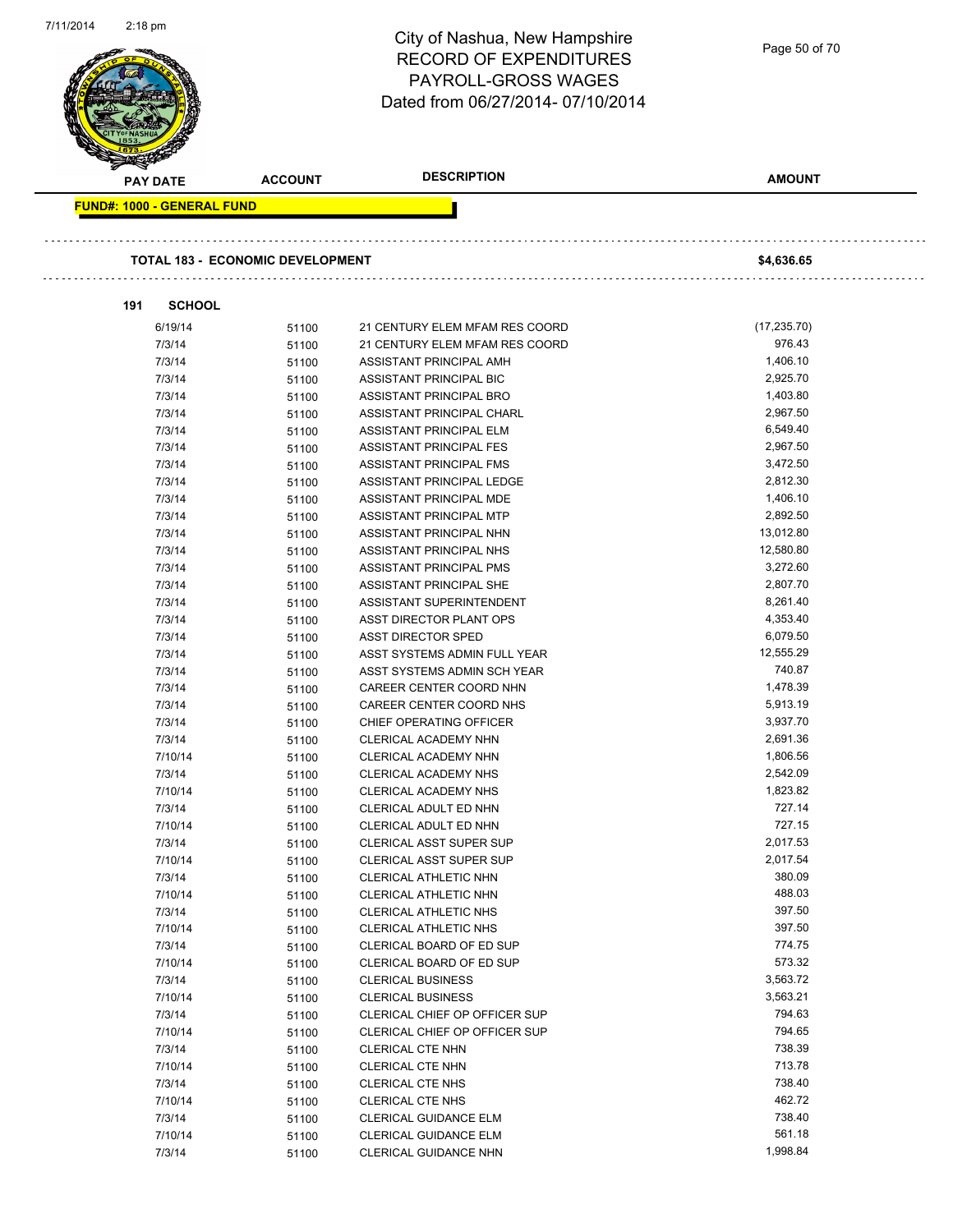

|     | <b>PAY DATE</b>                   | <b>ACCOUNT</b> | <b>DESCRIPTION</b>              | <b>AMOUNT</b> |
|-----|-----------------------------------|----------------|---------------------------------|---------------|
|     | <b>FUND#: 1000 - GENERAL FUND</b> |                |                                 |               |
|     |                                   |                |                                 |               |
| 191 | <b>SCHOOL</b>                     |                |                                 |               |
|     | 7/10/14                           |                | <b>CLERICAL GUIDANCE NHN</b>    | 1,015.62      |
|     | 7/3/14                            | 51100          | <b>CLERICAL GUIDANCE NHS</b>    | 2,751.14      |
|     | 7/10/14                           | 51100          | <b>CLERICAL GUIDANCE NHS</b>    | 1,592.78      |
|     | 7/3/14                            | 51100<br>51100 | <b>CLERICAL HUMAN RESOURCES</b> | 2,078.34      |
|     | 7/10/14                           | 51100          | <b>CLERICAL HUMAN RESOURCES</b> | 2,100.76      |
|     | 7/3/14                            | 51100          | <b>CLERICAL PAYROLL SUP</b>     | 660.75        |
|     | 7/10/14                           | 51100          | <b>CLERICAL PAYROLL SUP</b>     | 660.75        |
|     | 7/3/14                            | 51100          | <b>CLERICAL PLANT OPS</b>       | 733.47        |
|     | 7/10/14                           | 51100          | <b>CLERICAL PLANT OPS</b>       | 738.40        |
|     | 7/3/14                            | 51100          | <b>CLERICAL PRINCIPAL AMH</b>   | 1,256.30      |
|     | 7/10/14                           | 51100          | <b>CLERICAL PRINCIPAL AMH</b>   | 791.45        |
|     | 7/3/14                            | 51100          | <b>CLERICAL PRINCIPAL BIC</b>   | 1,313.28      |
|     | 7/10/14                           | 51100          | <b>CLERICAL PRINCIPAL BIC</b>   | 925.56        |
|     | 7/3/14                            | 51100          | <b>CLERICAL PRINCIPAL BIR</b>   | 1,407.80      |
|     | 7/10/14                           | 51100          | <b>CLERICAL PRINCIPAL BIR</b>   | 929.13        |
|     | 7/3/14                            | 51100          | <b>CLERICAL PRINCIPAL BRO</b>   | 1,476.80      |
|     | 7/10/14                           | 51100          | <b>CLERICAL PRINCIPAL BRO</b>   | 1,073.13      |
|     | 7/3/14                            | 51100          | CLERICAL PRINCIPAL CHA          | 1,321.53      |
|     | 7/10/14                           | 51100          | CLERICAL PRINCIPAL CHA          | 828.14        |
|     | 7/3/14                            | 51100          | CLERICAL PRINCIPAL DRC          | 1,348.78      |
|     | 7/10/14                           | 51100          | <b>CLERICAL PRINCIPAL DRC</b>   | 803.65        |
|     | 7/3/14                            | 51100          | <b>CLERICAL PRINCIPAL ELM</b>   | 2,657.51      |
|     | 7/10/14                           | 51100          | <b>CLERICAL PRINCIPAL ELM</b>   | 1,363.70      |
|     | 7/3/14                            | 51100          | <b>CLERICAL PRINCIPAL FES</b>   | 1,353.40      |
|     | 7/10/14                           | 51100          | <b>CLERICAL PRINCIPAL FES</b>   | 1,056.30      |
|     | 7/3/14                            | 51100          | <b>CLERICAL PRINCIPAL FMS</b>   | 2,123.70      |
|     | 7/10/14                           | 51100          | <b>CLERICAL PRINCIPAL FMS</b>   | 1,391.84      |
|     | 7/3/14                            | 51100          | <b>CLERICAL PRINCIPAL LDG</b>   | 1,353.40      |
|     | 7/10/14                           | 51100          | <b>CLERICAL PRINCIPAL LDG</b>   | 904.39        |
|     | 7/3/14                            | 51100          | CLERICAL PRINCIPAL MDE          | 1,431.05      |
|     | 7/10/14                           | 51100          | CLERICAL PRINCIPAL MDE          | 1,040.23      |
|     | 7/3/14                            | 51100          | <b>CLERICAL PRINCIPAL MTP</b>   | 1,281.91      |
|     | 7/10/14                           | 51100          | CLERICAL PRINCIPAL MTP          | 950.77        |
|     | 7/3/14                            | 51100          | CLERICAL PRINCIPAL NHN          | 1,899.29      |
|     | 7/10/14                           | 51100          | CLERICAL PRINCIPAL NHN          | 1,288.90      |
|     | 7/3/14                            | 51100          | <b>CLERICAL PRINCIPAL NHS</b>   | 1,412.67      |
|     | 7/10/14                           | 51100          | <b>CLERICAL PRINCIPAL NHS</b>   | 1,387.55      |
|     | 7/3/14                            | 51100          | <b>CLERICAL PRINCIPAL NSE</b>   | 1,460.70      |
|     | 7/10/14                           | 51100          | CLERICAL PRINCIPAL NSE          | 879.31        |
|     | 7/3/14                            | 51100          | <b>CLERICAL PRINCIPAL PMS</b>   | 2,036.42      |
|     | 7/10/14                           | 51100          | <b>CLERICAL PRINCIPAL PMS</b>   | 1,379.38      |
|     | 7/3/14                            | 51100          | <b>CLERICAL PRINCIPAL SHE</b>   | 1,384.14      |
|     | 7/10/14                           | 51100          | CLERICAL PRINCIPAL SHE          | 1,153.84      |
|     | 7/3/14                            | 51100          | CLERICAL RECEPTIONIST NHN       | 679.32        |
|     | 7/10/14                           | 51100          | CLERICAL RECEPTIONIST NHN       | 492.26        |
|     | 7/3/14                            | 51100          | CLERICAL RECEPTIONIST NHS       | 607.20        |
|     | 7/10/14                           | 51100          | CLERICAL RECEPTIONIST NHS       | 129.81        |
|     | 7/3/14                            | 51100          | CLERICAL SPECIAL ED NHN         | 703.90        |
|     | 7/10/14                           | 51100          | CLERICAL SPECIAL ED NHN         | 422.33        |
|     | 7/3/14                            | 51100          | CLERICAL SPECIAL ED NHS         | 738.40        |
|     | 7/10/14                           | 51100          | CLERICAL SPECIAL ED NHS         | 472.56        |
|     | 7/3/14                            | 51100          | CLERICAL SPECIAL ED SUP         | 1,476.80      |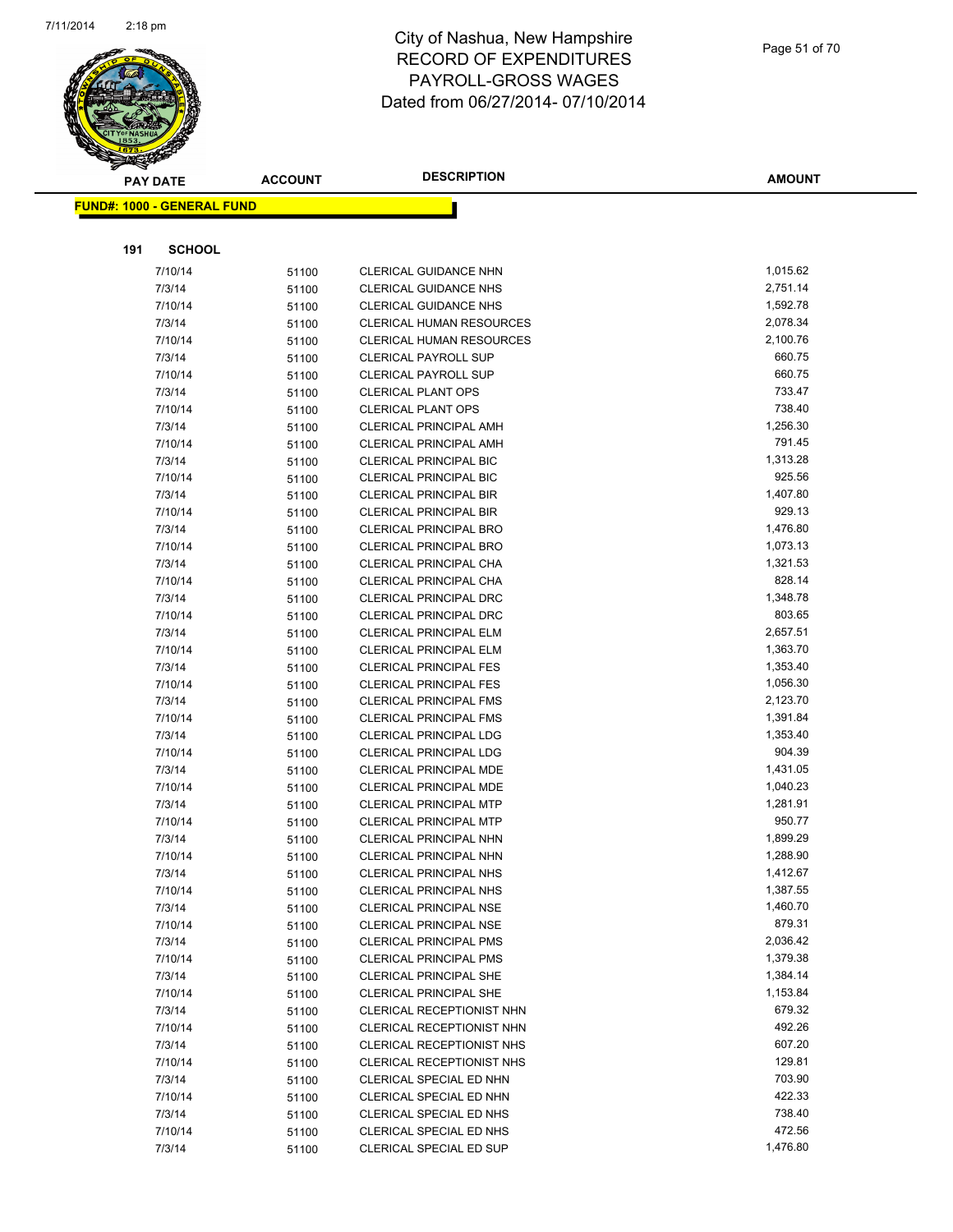

|     | <b>PAY DATE</b>                   | <b>ACCOUNT</b> | <b>DESCRIPTION</b>                                     | <b>AMOUNT</b>      |
|-----|-----------------------------------|----------------|--------------------------------------------------------|--------------------|
|     | <b>FUND#: 1000 - GENERAL FUND</b> |                |                                                        |                    |
|     |                                   |                |                                                        |                    |
|     |                                   |                |                                                        |                    |
| 191 | <b>SCHOOL</b>                     |                |                                                        |                    |
|     | 7/10/14                           | 51100          | CLERICAL SPECIAL ED SUP                                | 1,033.76           |
|     | 7/3/14                            | 51100          | CLERICAL STUDENT SERV SUP                              | 784.15             |
|     | 7/10/14                           | 51100          | <b>CLERICAL STUDENT SERV SUP</b>                       | 784.15             |
|     | 7/3/14                            | 51100          | CLERICAL SUPERINTENDANT SUP                            | 925.90             |
|     | 7/10/14                           | 51100          | CLERICAL SUPERINTENDANT SUP                            | 925.90             |
|     | 7/3/14                            | 51100          | CLERICAL TRANSPORTATION SUP                            | 335.00             |
|     | 7/10/14                           | 51100          | <b>CLERICAL TRANSPORTATION SUP</b>                     | 502.52<br>2,812.30 |
|     | 7/3/14                            | 51100          | <b>CURRICULUM SUPERVISOR</b>                           | 1,933.51           |
|     | 7/3/14<br>7/10/14                 | 51100          | <b>CUSTODIAN AMH</b>                                   | 1,937.57           |
|     | 7/3/14                            | 51100          | <b>CUSTODIAN AMH</b><br><b>CUSTODIAN ASST HEAD ELM</b> | 736.80             |
|     | 7/10/14                           | 51100          | <b>CUSTODIAN ASST HEAD ELM</b>                         | 736.80             |
|     | 7/3/14                            | 51100          | <b>CUSTODIAN ASST HEAD FMS</b>                         | 736.80             |
|     | 7/10/14                           | 51100<br>51100 | <b>CUSTODIAN ASST HEAD FMS</b>                         | 736.80             |
|     | 7/3/14                            | 51100          | <b>CUSTODIAN ASST HEAD NHN</b>                         | 1,362.89           |
|     | 7/10/14                           | 51100          | <b>CUSTODIAN ASST HEAD NHN</b>                         | 1,618.01           |
|     | 7/3/14                            | 51100          | <b>CUSTODIAN ASST HEAD NHS</b>                         | 1,618.01           |
|     | 7/10/14                           | 51100          | <b>CUSTODIAN ASST HEAD NHS</b>                         | 1,618.01           |
|     | 7/3/14                            | 51100          | <b>CUSTODIAN ASST HEAD PMS</b>                         | 736.80             |
|     | 7/10/14                           | 51100          | <b>CUSTODIAN ASST HEAD PMS</b>                         | 736.80             |
|     | 7/3/14                            | 51100          | <b>CUSTODIAN BIC</b>                                   | 1,941.60           |
|     | 7/10/14                           | 51100          | <b>CUSTODIAN BIC</b>                                   | 1,941.60           |
|     | 7/3/14                            | 51100          | <b>CUSTODIAN BIR</b>                                   | 1,557.35           |
|     | 7/10/14                           | 51100          | <b>CUSTODIAN BIR</b>                                   | 1,618.02           |
|     | 7/3/14                            | 51100          | <b>CUSTODIAN BRO</b>                                   | 1,290.36           |
|     | 7/10/14                           | 51100          | <b>CUSTODIAN BRO</b>                                   | 1,294.40           |
|     | 7/3/14                            | 51100          | <b>CUSTODIAN CHA</b>                                   | 1,294.40           |
|     | 7/10/14                           | 51100          | <b>CUSTODIAN CHA</b>                                   | 1,294.40           |
|     | 7/3/14                            | 51100          | <b>CUSTODIAN DRC</b>                                   | 1,294.40           |
|     | 7/10/14                           | 51100          | <b>CUSTODIAN DRC</b>                                   | 1,294.40           |
|     | 7/3/14                            | 51100          | <b>CUSTODIAN ELM</b>                                   | 5,233.41           |
|     | 7/10/14                           | 51100          | <b>CUSTODIAN ELM</b>                                   | 5,260.80           |
|     | 7/3/14                            | 51100          | <b>CUSTODIAN FES</b>                                   | 1,294.40           |
|     | 7/10/14                           | 51100          | <b>CUSTODIAN FES</b>                                   | 1,294.40           |
|     | 7/3/14                            | 51100          | <b>CUSTODIAN FMS</b>                                   | 2,588.80           |
|     | 7/10/14                           | 51100          | <b>CUSTODIAN FMS</b>                                   | 2,588.80           |
|     | 7/3/14                            | 51100          | <b>CUSTODIAN HEAD AMH</b>                              | 736.80             |
|     | 7/10/14                           | 51100          | <b>CUSTODIAN HEAD AMH</b>                              | 736.80             |
|     | 7/3/14                            | 51100          | <b>CUSTODIAN HEAD BIC</b>                              | 736.80             |
|     | 7/10/14                           | 51100          | <b>CUSTODIAN HEAD BIC</b>                              | 736.80             |
|     | 7/3/14                            | 51100          | <b>CUSTODIAN HEAD BIR</b>                              | 736.80             |
|     | 7/10/14                           | 51100          | <b>CUSTODIAN HEAD BIR</b>                              | 736.80             |
|     | 7/3/14                            | 51100          | <b>CUSTODIAN HEAD BRO</b>                              | 736.80             |
|     | 7/10/14                           | 51100          | <b>CUSTODIAN HEAD BRO</b>                              | 736.80             |
|     | 7/3/14                            | 51100          | <b>CUSTODIAN HEAD CHA</b>                              | 736.80             |
|     | 7/10/14                           | 51100          | <b>CUSTODIAN HEAD CHA</b>                              | 736.80             |
|     | 7/3/14                            | 51100          | <b>CUSTODIAN HEAD DRC</b>                              | 736.80             |
|     | 7/10/14                           | 51100          | <b>CUSTODIAN HEAD DRC</b>                              | 736.80             |
|     | 7/3/14                            | 51100          | <b>CUSTODIAN HEAD ELM</b>                              | 873.20             |
|     | 7/10/14                           | 51100          | <b>CUSTODIAN HEAD ELM</b>                              | 873.20             |
|     | 7/3/14                            | 51100          | <b>CUSTODIAN HEAD FES</b>                              | 736.80             |
|     | 7/10/14                           | 51100          | <b>CUSTODIAN HEAD FES</b>                              | 736.80             |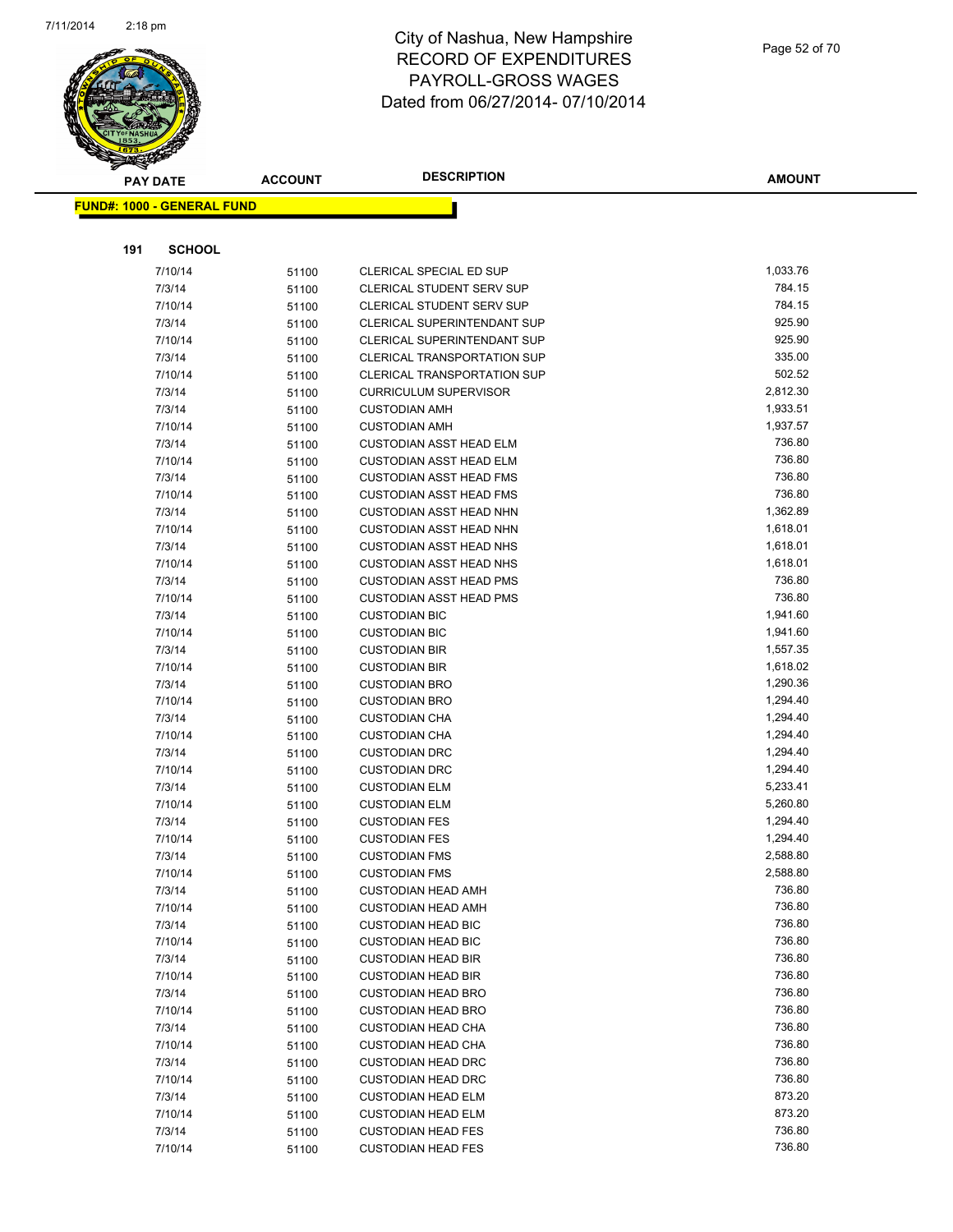

|     | <b>PAY DATE</b>                   | <b>ACCOUNT</b> | <b>DESCRIPTION</b>                           | <b>AMOUNT</b>         |
|-----|-----------------------------------|----------------|----------------------------------------------|-----------------------|
|     | <b>FUND#: 1000 - GENERAL FUND</b> |                |                                              |                       |
|     |                                   |                |                                              |                       |
|     |                                   |                |                                              |                       |
| 191 | <b>SCHOOL</b>                     |                |                                              |                       |
|     | 7/3/14                            | 51100          | <b>CUSTODIAN HEAD FMS</b>                    | 873.20                |
|     | 7/10/14                           | 51100          | <b>CUSTODIAN HEAD FMS</b>                    | 873.20                |
|     | 7/3/14                            | 51100          | <b>CUSTODIAN HEAD LDG</b>                    | 736.80                |
|     | 7/10/14                           | 51100          | <b>CUSTODIAN HEAD LDG</b>                    | 736.80                |
|     | 7/10/14                           | 51100          | <b>CUSTODIAN HEAD MDE</b>                    | 736.80                |
|     | 7/3/14                            | 51100          | <b>CUSTODIAN HEAD MTP</b>                    | 1,473.60              |
|     | 7/10/14                           | 51100          | <b>CUSTODIAN HEAD MTP</b>                    | 736.80                |
|     | 7/3/14                            | 51100          | <b>CUSTODIAN HEAD NHN</b>                    | 878.40                |
|     | 7/10/14                           | 51100          | <b>CUSTODIAN HEAD NHN</b>                    | 878.40                |
|     | 7/3/14                            | 51100          | <b>CUSTODIAN HEAD NHS</b>                    | 878.40                |
|     | 7/10/14                           | 51100          | <b>CUSTODIAN HEAD NHS</b>                    | 878.40                |
|     | 7/3/14                            | 51100          | <b>CUSTODIAN HEAD NSE</b>                    | 299.35                |
|     | 7/10/14                           | 51100          | <b>CUSTODIAN HEAD NSE</b>                    | 386.84                |
|     | 7/3/14                            | 51100          | <b>CUSTODIAN HEAD PMS</b>                    | 873.20                |
|     | 7/10/14                           | 51100          | <b>CUSTODIAN HEAD PMS</b>                    | 873.20                |
|     | 7/3/14                            | 51100          | <b>CUSTODIAN HEAD SHE</b>                    | 736.80                |
|     | 7/10/14                           | 51100          | <b>CUSTODIAN HEAD SHE</b>                    | 736.80                |
|     | 7/3/14                            | 51100          | <b>CUSTODIAN LDG</b>                         | 1,941.60              |
|     | 7/10/14                           | 51100          | <b>CUSTODIAN LDG</b>                         | 1,941.60              |
|     | 7/3/14                            | 51100          | <b>CUSTODIAN MDE</b>                         | 1,384.00              |
|     | 7/10/14                           | 51100          | <b>CUSTODIAN MDE</b>                         | 1,294.40              |
|     | 7/3/14                            | 51100          | <b>CUSTODIAN MTP</b>                         | 1,294.40              |
|     | 7/10/14                           | 51100          | <b>CUSTODIAN MTP</b>                         | 1,294.40              |
|     | 7/3/14                            | 51100          | <b>CUSTODIAN NHN</b>                         | 10,403.94             |
|     | 7/10/14<br>7/3/14                 | 51100          | <b>CUSTODIAN NHN</b><br><b>CUSTODIAN NHS</b> | 10,318.19<br>9,000.17 |
|     | 7/10/14                           | 51100          | <b>CUSTODIAN NHS</b>                         | 9,935.62              |
|     | 7/3/14                            | 51100<br>51100 | <b>CUSTODIAN NSE</b>                         | 1,385.56              |
|     | 7/10/14                           | 51100          | <b>CUSTODIAN NSE</b>                         | 1,384.00              |
|     | 7/3/14                            | 51100          | <b>CUSTODIAN PMS</b>                         | 1,941.60              |
|     | 7/10/14                           | 51100          | <b>CUSTODIAN PMS</b>                         | 1,294.40              |
|     | 7/3/14                            | 51100          | <b>CUSTODIAN SHE</b>                         | 1,557.35              |
|     | 7/10/14                           | 51100          | <b>CUSTODIAN SHE</b>                         | 1,294.40              |
|     | 7/3/14                            | 51100          | CUSTODIAN SUPERVISOR WPO                     | 1,985.70              |
|     | 7/3/14                            | 51100          | <b>CUSTODIAN WID</b>                         | 1,290.36              |
|     | 7/10/14                           | 51100          | <b>CUSTODIAN WID</b>                         | 1,290.36              |
|     | 7/3/14                            | 51100          | DATA ANALYST                                 | 1,760.80              |
|     | 7/3/14                            | 51100          | DIRECTOR ADULT ED                            | 3,076.90              |
|     | 7/3/14                            | 51100          | <b>DIRECTOR ATHLETICS</b>                    | 3,342.30              |
|     | 7/3/14                            | 51100          | <b>DIRECTOR BUSINESS</b>                     | 2,893.00              |
|     | 7/3/14                            | 51100          | DIRECTOR COM GRANTS                          | 3,008.90              |
|     | 7/3/14                            | 51100          | <b>DIRECTOR GUIDANCE</b>                     | 4,369.39              |
|     | 7/3/14                            | 51100          | DIRECTOR HUMAN RESOURCES                     | 3,117.00              |
|     | 7/3/14                            | 51100          | DIRECTOR PLANT OPS                           | 3,513.30              |
|     | 7/3/14                            | 51100          | DIRECTOR PRE SCHOOL                          | 2,593.50              |
|     | 7/3/14                            | 51100          | DIRECTOR SEC CURRICULUM & INST               | 3,369.90              |
|     | 7/3/14                            | 51100          | DIRECTOR SPECIAL ED                          | 3,656.40              |
|     | 7/3/14                            | 51100          | DIRECTOR STUDENT SERVICES                    | 3,137.30              |
|     | 7/3/14                            | 51100          | DIRECTOR TECHNOLOGY                          | 3,951.60              |
|     | 7/3/14                            | 51100          | DIRECTOR TRANSPORTATION                      | 2,986.50              |
|     | 7/3/14                            | 51100          | DIRECTOR VOCATIONAL                          | 6,898.10              |
|     | 7/3/14                            | 51100          | ELL OUTREACH WORKER                          | 1,538.40              |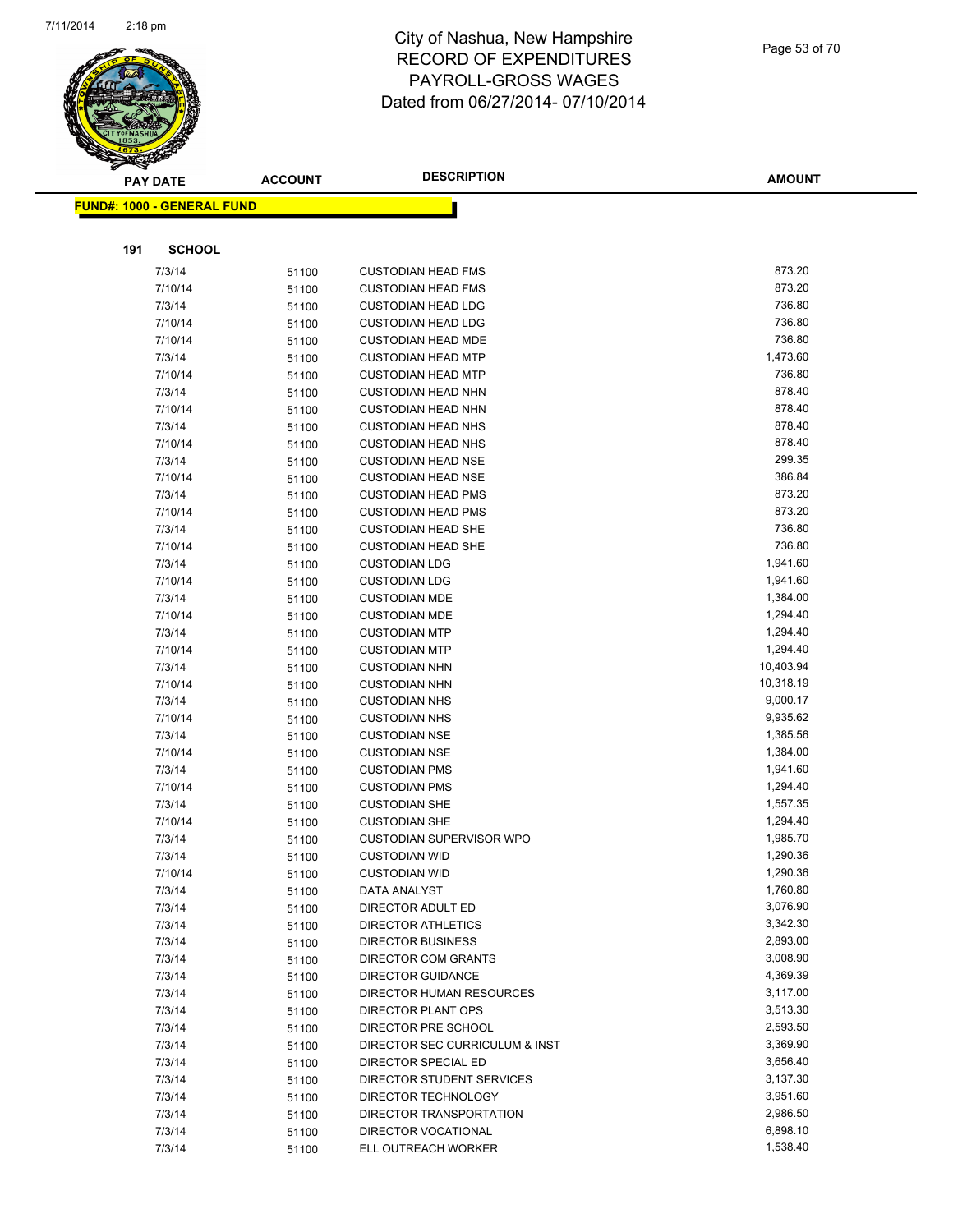

|     | <b>PAY DATE</b>                   | <b>ACCOUNT</b> | <b>DESCRIPTION</b>                                             | <b>AMOUNT</b>        |
|-----|-----------------------------------|----------------|----------------------------------------------------------------|----------------------|
|     | <b>FUND#: 1000 - GENERAL FUND</b> |                |                                                                |                      |
|     |                                   |                |                                                                |                      |
| 191 | <b>SCHOOL</b>                     |                |                                                                |                      |
|     |                                   |                |                                                                | 1,694.54             |
|     | 7/3/14                            | 51100          | <b>GUIDANCE COUNSELOR AMH</b>                                  |                      |
|     | 7/3/14                            | 51100          | GUIDANCE COUNSELOR BIC                                         | 1,497.71             |
|     | 7/3/14                            | 51100          | <b>GUIDANCE COUNSELOR BRO</b>                                  | 1,650.69             |
|     | 7/3/14                            | 51100          | <b>GUIDANCE COUNSELOR CHA</b>                                  | 2,761.42             |
|     | 7/3/14                            | 51100          | <b>GUIDANCE COUNSELOR ELM</b><br><b>GUIDANCE COUNSELOR FES</b> | 4,963.81<br>2,674.85 |
|     | 7/3/14<br>7/3/14                  | 51100          | <b>GUIDANCE COUNSELOR FMS</b>                                  | 5,611.04             |
|     | 7/3/14                            | 51100          | <b>GUIDANCE COUNSELOR LDG</b>                                  | 2,540.23             |
|     | 7/3/14                            | 51100<br>51100 | <b>GUIDANCE COUNSELOR MDE</b>                                  | 2,119.31             |
|     | 7/3/14                            | 51100          | GUIDANCE COUNSELOR NHN                                         | 11,750.66            |
|     | 7/3/14                            | 51100          | GUIDANCE COUNSELOR NHS                                         | 13,146.63            |
|     | 7/3/14                            | 51100          | <b>GUIDANCE COUNSELOR NSE</b>                                  | 2,674.85             |
|     | 7/3/14                            | 51100          | <b>GUIDANCE COUNSELOR PMS</b>                                  | 3,091.07             |
|     | 7/3/14                            | 51100          | JOB DEVELOPER SPED NHN                                         | 2,761.42             |
|     | 7/3/14                            | 51100          | <b>LIBRARIAN AMH</b>                                           | 2,458.58             |
|     | 7/3/14                            | 51100          | <b>LIBRARIAN BIC</b>                                           | 919.36               |
|     | 7/3/14                            | 51100          | <b>LIBRARIAN ELM</b>                                           | 1,554.77             |
|     | 7/3/14                            | 51100          | <b>LIBRARIAN LDG</b>                                           | 1,823.08             |
|     | 7/3/14                            | 51100          | LIBRARIAN MDE                                                  | 2,119.31             |
|     | 7/3/14                            | 51100          | <b>LIBRARIAN MTP</b>                                           | 2,295.92             |
|     | 7/3/14                            | 51100          | <b>LIBRARIAN NHN</b>                                           | 1,823.08             |
|     | 7/3/14                            | 51100          | <b>LIBRARIAN NHS</b>                                           | 1,885.04             |
|     | 7/3/14                            | 51100          | <b>LIBRARIAN PMS</b>                                           | 2,761.42             |
|     | 7/3/14                            | 51100          | LIBRARIAN SHE                                                  | 2,674.85             |
|     | 7/3/14                            | 51100          | LICENSED PRACTICAL NURSE AMH                                   | 1,126.31             |
|     | 7/3/14                            | 51100          | LICENSED PRACTICAL NURSE ELM                                   | 1,437.18             |
|     | 7/3/14                            | 51100          | MAINTENANCE ALARM WPO                                          | 930.40               |
|     | 7/10/14                           | 51100          | <b>MAINTENANCE ALARM WPO</b>                                   | 930.40               |
|     | 7/3/14                            | 51100          | MAINTENANCE ASST GRDS WPO                                      | 886.40               |
|     | 7/10/14                           | 51100          | MAINTENANCE ASST GRDS WPO                                      | 886.40               |
|     | 7/3/14                            | 51100          | MAINTENANCE CARPENTER WPO                                      | 909.20               |
|     | 7/10/14                           | 51100          | MAINTENANCE CARPENTER WPO                                      | 909.20               |
|     | 7/3/14                            | 51100          | MAINTENANCE ELECTRICIAN WPO                                    | 1,860.80             |
|     | 7/10/14                           | 51100          | MAINTENANCE ELECTRICIAN WPO                                    | 1,860.80             |
|     | 7/3/14                            | 51100          | MAINTENANCE GRDS FORMEN WPO                                    | 909.20               |
|     | 7/10/14                           | 51100          | MAINTENANCE GRDS FORMEN WPO                                    | 909.20               |
|     | 7/3/14                            | 51100          | MAINTENANCE GROUNDS WPO                                        | 3,120.80<br>2,805.02 |
|     | 7/10/14                           | 51100          | MAINTENANCE GROUNDS WPO<br>MAINTENANCE HVAC WPO                | 4,458.71             |
|     | 7/3/14<br>7/10/14                 | 51100          | MAINTENANCE HVAC WPO                                           | 4,174.58             |
|     | 7/3/14                            | 51100<br>51100 | MAINTENANCE MESSENGER WPO                                      | 873.20               |
|     | 7/10/14                           | 51100          | MAINTENANCE MESSENGER WPO                                      | 873.20               |
|     | 7/3/14                            | 51100          | MAINTENANCE PLUMBER WPO                                        | 1,860.80             |
|     | 7/10/14                           | 51100          | MAINTENANCE PLUMBER WPO                                        | 1,860.80             |
|     | 7/3/14                            | 51100          | MAINTENANCE TRADES WPO                                         | 2,711.60             |
|     | 7/10/14                           | 51100          | MAINTENANCE TRADES WPO                                         | 2,711.60             |
|     | 7/3/14                            | 51100          | <b>NURSE BIC</b>                                               | 1,090.56             |
|     | 7/3/14                            | 51100          | <b>NURSE BIR</b>                                               | 1,565.01             |
|     | 7/3/14                            | 51100          | <b>NURSE BRO</b>                                               | 2,027.31             |
|     | 7/3/14                            | 51100          | <b>NURSE CHA</b>                                               | 2,376.77             |
|     | 7/3/14                            | 51100          | <b>NURSE DRC</b>                                               | 2,646.65             |
|     | 7/3/14                            | 51100          | <b>NURSE FMS</b>                                               | 2,376.77             |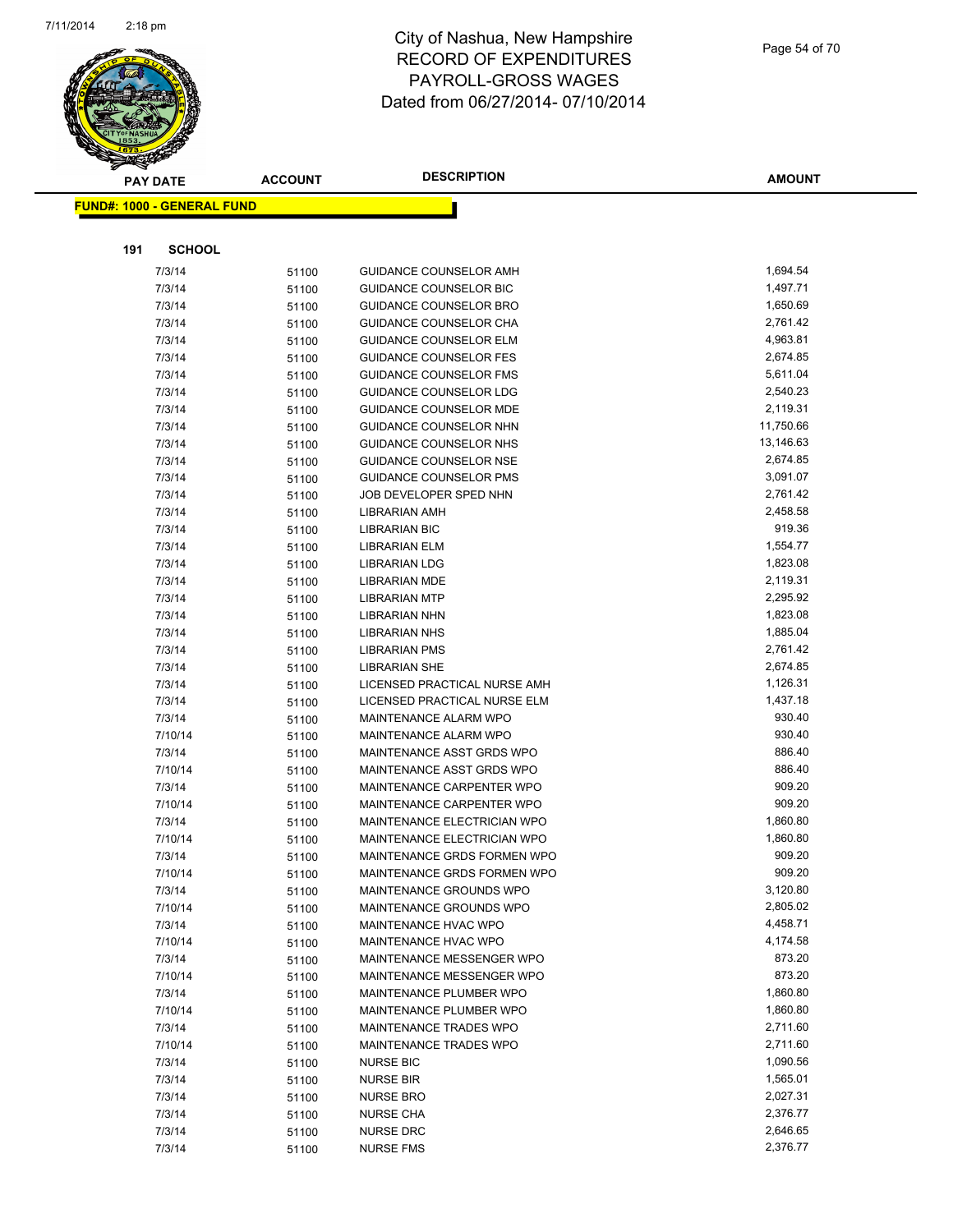

| <b>PAY DATE</b>                   | <b>ACCOUNT</b> | <b>DESCRIPTION</b>                                         | <b>AMOUNT</b>        |
|-----------------------------------|----------------|------------------------------------------------------------|----------------------|
| <b>FUND#: 1000 - GENERAL FUND</b> |                |                                                            |                      |
|                                   |                |                                                            |                      |
|                                   |                |                                                            |                      |
| 191<br><b>SCHOOL</b>              |                |                                                            |                      |
| 7/3/14                            | 51100          | NURSE LDG                                                  | 1,873.50             |
| 7/3/14                            | 51100          | <b>NURSE MDE</b>                                           | 2,376.77             |
| 7/3/14                            | 51100          | <b>NURSE MTP</b>                                           | 1,477.04             |
| 7/3/14                            | 51100          | <b>NURSE NHN</b>                                           | 2,376.77             |
| 7/3/14                            | 51100          | <b>NURSE NHS</b>                                           | 4,753.54             |
| 7/3/14                            | 51100          | <b>NURSE NSE</b>                                           | 2,181.11             |
| 7/3/14                            | 51100          | <b>NURSE PMS</b>                                           | 4,753.54             |
| 7/3/14                            | 51100          | OFFICE MANAGER BUSINESS                                    | 2,389.10<br>1,730.80 |
| 7/3/14<br>7/3/14                  | 51100          | OFFICE MANAGER HUMAN RESOURCES<br>OFFICE MANAGER PLANT OPS | 1,865.90             |
| 7/3/14                            | 51100<br>51100 | OFFICE MANAGER SPED                                        | 1,831.40             |
| 7/3/14                            | 51100          | <b>OUT DISTRICT COORDINATOR</b>                            | 2,977.70             |
| 7/3/14                            | 51100          | PEER COACH SCIENCE                                         | 2,761.42             |
| 7/3/14                            | 51100          | PRINCIPAL AMH                                              | 3,426.00             |
| 7/3/14                            | 51100          | PRINCIPAL BIC                                              | 3,791.50             |
| 7/3/14                            | 51100          | PRINCIPAL BIR                                              | 3,531.70             |
| 7/3/14                            | 51100          | PRINCIPAL BRO                                              | 3,572.60             |
| 7/3/14                            | 51100          | PRINCIPAL CHA                                              | 3,474.90             |
| 7/3/14                            | 51100          | PRINCIPAL DRC                                              | 3,005.15             |
| 7/10/14                           | 51100          | PRINCIPAL DRC                                              | 79.45                |
| 7/3/14                            | 51100          | PRINCIPAL ELM                                              | 3,630.60             |
| 7/3/14                            | 51100          | PRINCIPAL FES                                              | 3,426.00             |
| 7/3/14                            | 51100          | PRINCIPAL FMS                                              | 3,980.20             |
| 7/3/14                            | 51100          | PRINCIPAL LDG                                              | 3,795.10             |
| 7/3/14                            | 51100          | PRINCIPAL MDE                                              | 3,474.90             |
| 7/3/14                            | 51100          | PRINCIPAL MTP                                              | 3,572.60             |
| 7/3/14                            | 51100          | PRINCIPAL NHN                                              | 4,021.50             |
| 7/3/14                            | 51100          | PRINCIPAL NHS                                              | 4,032.80             |
| 7/3/14                            | 51100          | PRINCIPAL NSE                                              | 3,531.70             |
| 7/3/14                            | 51100          | PRINCIPAL PMS                                              | 3,680.50             |
| 7/3/14                            | 51100          | PRINCIPAL SHE                                              | 3,841.80             |
| 7/3/14                            | 51100          | <b>SCHOOL PSYCHOLOGIST WID</b>                             | 25,270.34            |
| 7/3/14                            | 51100          | SCHOOL PSYCHOLOGY INTERN                                   | 858.60               |
| 7/3/14                            | 51100          | SECURITY MONITOR NHN                                       | 97.08                |
| 7/3/14                            | 51100          | SOCIAL WORKER ELM                                          | 2,288.96             |
| 7/3/14                            | 51100          | SPEECH LANG PATHOLOGIST WID                                | 28,134.30            |
| 7/3/14                            | 51100          | STUDENT INFO COORDINATOR<br><b>SUPERINTENDENT</b>          | 1,730.80<br>5,407.80 |
| 7/3/14                            | 51100          |                                                            | 13,150.50            |
| 7/3/14<br>7/3/14                  | 51100          | SYSTEMS ADMIN FULL YEAR<br>TEACHER ART BIC                 | 1,823.08             |
| 7/3/14                            | 51100          | <b>TEACHER ART ELM</b>                                     | 2,674.85             |
| 7/3/14                            | 51100          | <b>TEACHER ART FES</b>                                     | 2,674.85             |
| 7/3/14                            | 51100<br>51100 | <b>TEACHER ART FMS</b>                                     | 2,134.00             |
| 7/3/14                            | 51100          | <b>TEACHER ART MDE</b>                                     | 1,762.12             |
| 7/3/14                            | 51100          | <b>TEACHER ART NHN</b>                                     | 5,467.27             |
| 7/3/14                            | 51100          | <b>TEACHER ART NHS</b>                                     | 6,401.00             |
| 7/3/14                            | 51100          | TEACHER ART PMS                                            | 1,762.12             |
| 7/3/14                            | 51100          | <b>TEACHER ART SHE</b>                                     | 1,888.76             |
| 7/3/14                            | 51100          | TEACHER AUTO NHN                                           | 2,501.85             |
| 7/3/14                            | 51100          | TEACHER BEHAVIOR SPEC WID                                  | 5,349.70             |
| 7/3/14                            | 51100          | TEACHER BIO TEC NHN                                        | 2,091.19             |
| 7/3/14                            | 51100          | TEACHER BUILD CONST NHS                                    | 2,501.85             |
|                                   |                |                                                            |                      |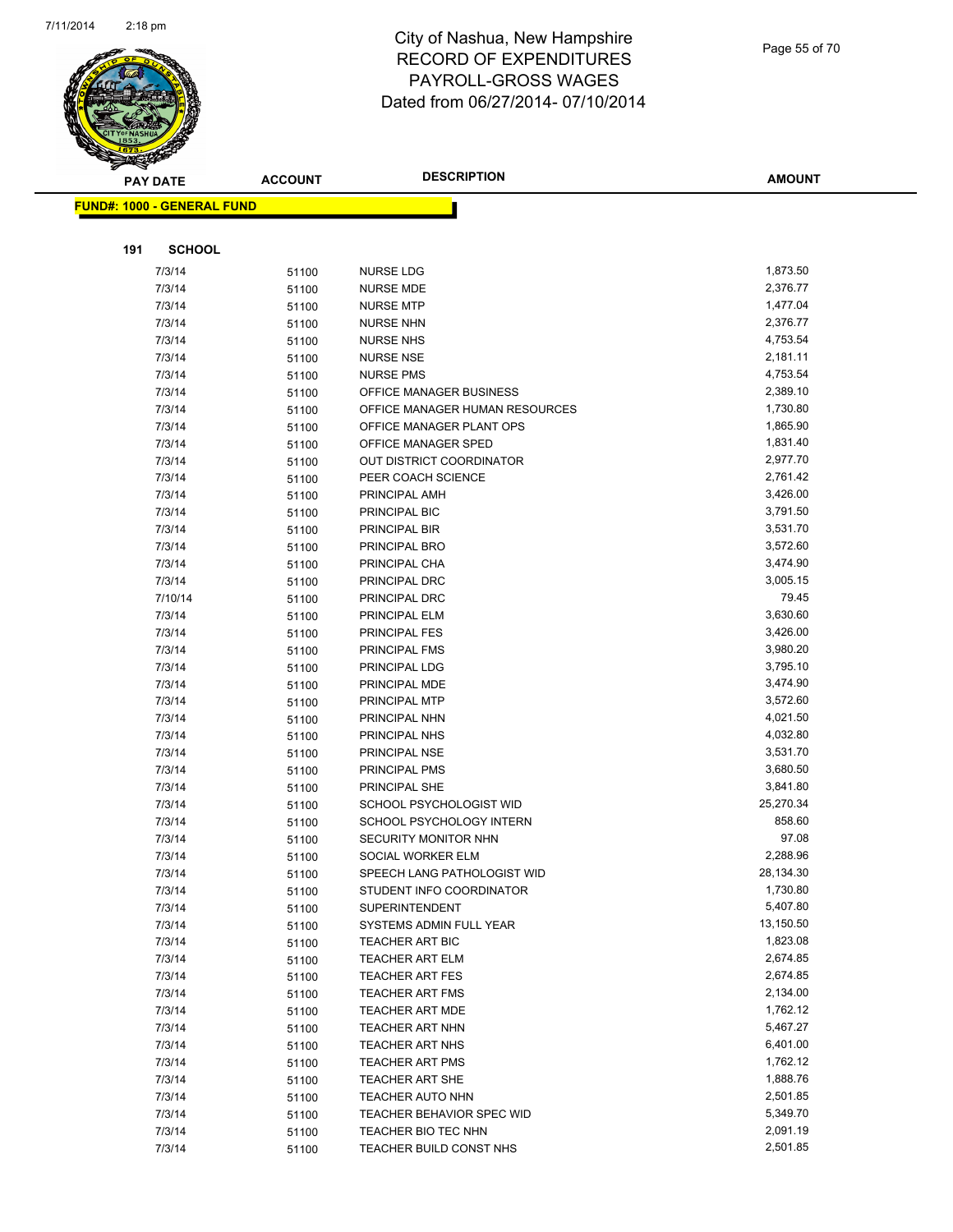

|     | <b>PAY DATE</b>                    | <b>ACCOUNT</b> | <b>DESCRIPTION</b>          | <b>AMOUNT</b> |
|-----|------------------------------------|----------------|-----------------------------|---------------|
|     | <u> FUND#: 1000 - GENERAL FUND</u> |                |                             |               |
|     |                                    |                |                             |               |
|     |                                    |                |                             |               |
| 191 | <b>SCHOOL</b>                      |                |                             |               |
|     | 7/3/14                             | 51100          | TEACHER BUSINESS NHN        | 4,496.00      |
|     | 7/3/14                             | 51100          | TEACHER BUSINESS NHS        | 5,050.38      |
|     | 7/3/14                             | 51100          | <b>TEACHER COMPUTER ELM</b> | 2,458.58      |
|     | 7/3/14                             | 51100          | <b>TEACHER COMPUTER FMS</b> | 2,674.85      |
|     | 7/3/14                             | 51100          | <b>TEACHER COMPUTER PMS</b> | 3,040.02      |
|     | 7/3/14                             | 51100          | TEACHER COSMETOLOGY NHN     | 2,501.84      |
|     | 7/3/14                             | 51100          | TEACHER CULINARY NHN        | 5,003.69      |
|     | 7/3/14                             | 51100          | <b>TEACHER DEAF NSE</b>     | 4,229.62      |
|     | 7/3/14                             | 51100          | <b>TEACHER DEAF WID</b>     | 1,765.31      |
|     | 7/3/14                             | 51100          | <b>TEACHER DWSE AMH</b>     | 6,827.97      |
|     | 7/3/14                             | 51100          | <b>TEACHER DWSE BIR</b>     | 2,295.92      |
|     | 7/3/14                             | 51100          | <b>TEACHER DWSE BRO</b>     | 5,349.97      |
|     | 7/3/14                             | 51100          | <b>TEACHER DWSE ELM</b>     | 5,436.27      |
|     | 7/3/14                             | 51100          | TEACHER DWSE MDE            | 1,972.09      |
|     | 7/3/14                             | 51100          | <b>TEACHER DWSE NSE</b>     | 1,823.08      |
|     | 7/3/14                             | 51100          | <b>TEACHER DWSE PMS</b>     | 4,214.11      |
|     | 7/3/14                             | 51100          | TEACHER DWSE SHE            | 4,109.27      |
|     | 7/3/14                             | 51100          | TEACHER ECE NHS             | 5,349.69      |
|     | 7/3/14                             | 51100          | <b>TEACHER ELL BIR</b>      | 2,674.85      |
|     | 7/3/14                             | 51100          | <b>TEACHER ELL ELM</b>      | 4,297.27      |
|     | 7/3/14                             | 51100          | <b>TEACHER ELL FES</b>      | 7,194.42      |
|     | 7/3/14                             | 51100          | <b>TEACHER ELL FMS</b>      | 1,949.65      |
|     | 7/3/14                             | 51100          | <b>TEACHER ELL MTP</b>      | 2,674.85      |
|     | 7/3/14                             | 51100          | <b>TEACHER ELL NHN</b>      | 3,475.80      |
|     | 7/3/14                             | 51100          | <b>TEACHER ELL NHS</b>      | 6,702.70      |
|     | 7/3/14                             | 51100          | TEACHER ELL SHE             | 1,955.78      |
|     | 7/3/14                             | 51100          | <b>TEACHER ENGINEER NHS</b> | 2,193.69      |
|     | 7/3/14                             | 51100          | <b>TEACHER ENGLISH ELM</b>  | 11,402.62     |
|     | 7/3/14                             | 51100          | <b>TEACHER ENGLISH FMS</b>  | 2,761.42      |
|     | 7/3/14                             | 51100          | <b>TEACHER ENGLISH NHN</b>  | 27,302.72     |
|     | 7/3/14                             | 51100          | <b>TEACHER ENGLISH NHS</b>  | 30,748.00     |
|     | 7/3/14                             | 51100          | <b>TEACHER ENGLISH PMS</b>  | 9,168.50      |
|     | 7/3/14                             | 51100          | <b>TEACHER FACS FMS</b>     | 3,838.81      |
|     | 7/3/14                             | 51100          | <b>TEACHER FACS NHN</b>     | 5,643.96      |
|     | 7/3/14                             | 51100          | <b>TEACHER FACS NHS</b>     | 6,454.78      |
|     | 7/3/14                             | 51100          | TEACHER FOREIGN LANG FMS    | 2,674.85      |
|     | 7/3/14                             | 51100          | TEACHER FOREIGN LANG NHN    | 7,816.43      |
|     | 7/3/14                             | 51100          | TEACHER FOREIGN LANG NHS    | 9,892.27      |
|     | 7/3/14                             | 51100          | TEACHER FOREIGN LANG PMS    | 2,501.85      |
|     | 7/3/14                             | 51100          | <b>TEACHER GR1 AMH</b>      | 4,875.88      |
|     | 7/3/14                             | 51100          | <b>TEACHER GR1 BIC</b>      | 6,903.70      |
|     | 7/3/14                             | 51100          | <b>TEACHER GR1 BIR</b>      | 4,414.35      |
|     | 7/3/14                             | 51100          | <b>TEACHER GR1 CHA</b>      | 7,505.54      |
|     | 7/3/14                             | 51100          | <b>TEACHER GR1 DRC</b>      | 8,169.27      |
|     | 7/3/14                             | 51100          | <b>TEACHER GR1 FES</b>      | 9,905.70      |
|     | 7/3/14                             | 51100          | <b>TEACHER GR1 LDG</b>      | 3,507.58      |
|     | 7/3/14                             | 51100          | <b>TEACHER GR1 MDE</b>      | 5,724.84      |
|     | 7/3/14                             | 51100          | <b>TEACHER GR1 MTP</b>      | 2,674.84      |
|     | 7/3/14                             | 51100          | <b>TEACHER GR1 NSE</b>      | 2,674.85      |
|     | 7/3/14                             | 51100          | <b>TEACHER GR1 SHE</b>      | 9,584.93      |
|     | 7/3/14                             | 51100          | <b>TEACHER GR2 AMH</b>      | 1,554.77      |
|     | 7/3/14                             | 51100          | TEACHER GR2 BIC             | 6,631.93      |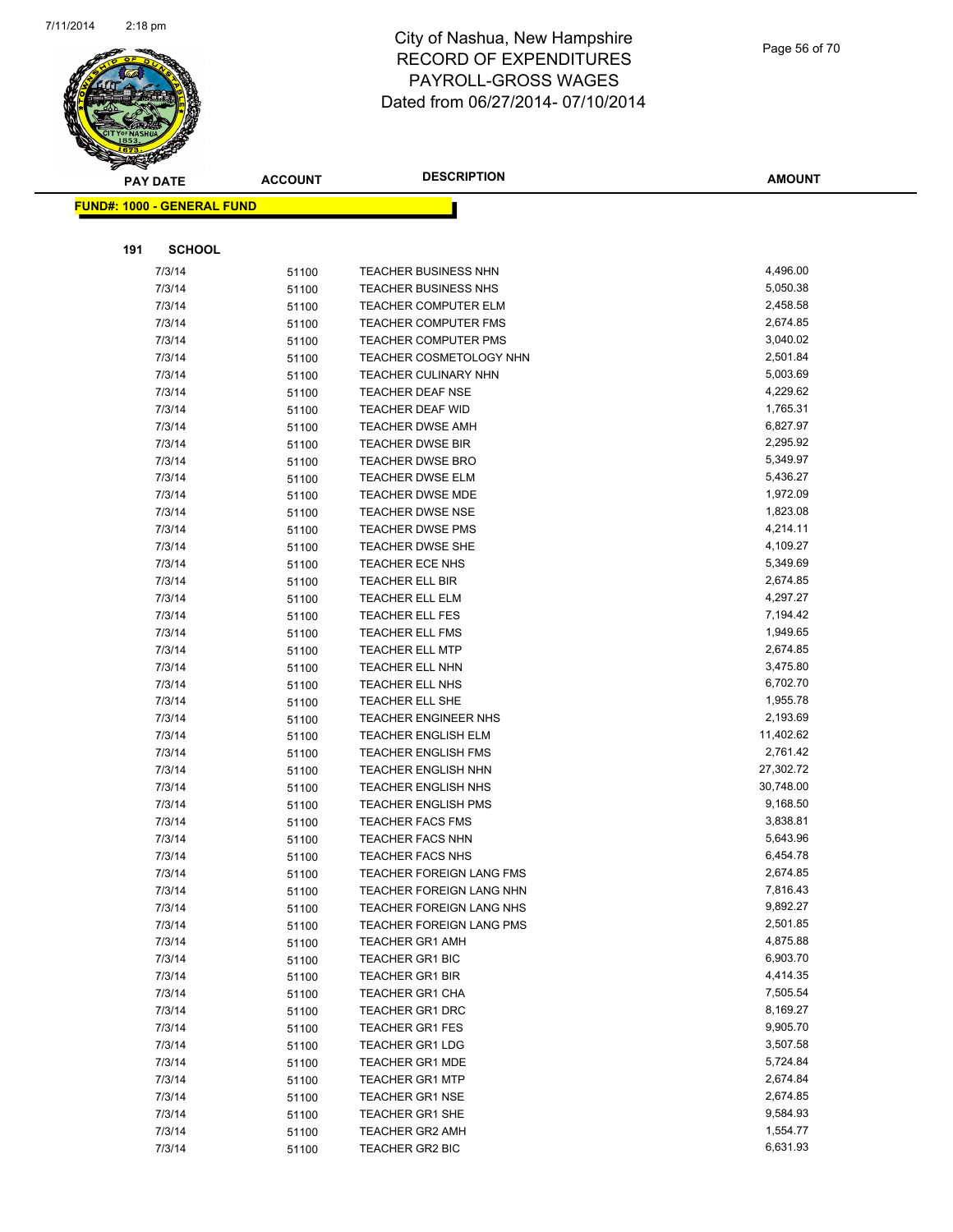

|     | <b>PAY DATE</b>                    | <b>ACCOUNT</b> | <b>DESCRIPTION</b>          | <b>AMOUNT</b> |
|-----|------------------------------------|----------------|-----------------------------|---------------|
|     | <u> FUND#: 1000 - GENERAL FUND</u> |                |                             |               |
|     |                                    |                |                             |               |
|     |                                    |                |                             |               |
| 191 | <b>SCHOOL</b>                      |                |                             |               |
|     | 7/3/14                             | 51100          | TEACHER GR2 BIR             | 4,153.12      |
|     | 7/3/14                             | 51100          | <b>TEACHER GR2 BRO</b>      | 3,513.85      |
|     | 7/3/14                             | 51100          | <b>TEACHER GR2 CHA</b>      | 3,585.20      |
|     | 7/3/14                             | 51100          | TEACHER GR2 DRC             | 5,663.56      |
|     | 7/3/14                             | 51100          | TEACHER GR2 FES             | 4,784.11      |
|     | 7/3/14                             | 51100          | <b>TEACHER GR2 LDG</b>      | 4,153.12      |
|     | 7/3/14                             | 51100          | TEACHER GR2 MDE             | 6,004.32      |
|     | 7/3/14                             | 51100          | <b>TEACHER GR2 MTP</b>      | 3,585.20      |
|     | 7/3/14                             | 51100          | <b>TEACHER GR2 NSE</b>      | 6,458.93      |
|     | 7/3/14                             | 51100          | <b>TEACHER GR2 SHE</b>      | 4,220.70      |
|     | 7/3/14                             | 51100          | <b>TEACHER GR3 AMH</b>      | 1,694.54      |
|     | 7/3/14                             | 51100          | <b>TEACHER GR3 BIR</b>      | 3,249.31      |
|     | 7/3/14                             | 51100          | <b>TEACHER GR3 BRO</b>      | 4,473.97      |
|     | 7/3/14                             | 51100          | <b>TEACHER GR3 CHA</b>      | 3,506.54      |
|     | 7/3/14                             | 51100          | <b>TEACHER GR3 DRC</b>      | 5,340.69      |
|     | 7/3/14                             | 51100          | <b>TEACHER GR3 FES</b>      | 8,455.27      |
|     | 7/3/14                             | 51100          | <b>TEACHER GR3 LDG</b>      | 1,306.24      |
|     | 7/3/14                             | 51100          | <b>TEACHER GR3 MDE</b>      | 5,133.42      |
|     | 7/3/14                             | 51100          | <b>TEACHER GR3 MTP</b>      | 1,762.12      |
|     | 7/3/14                             | 51100          | <b>TEACHER GR3 NSE</b>      | 3,957.08      |
|     | 7/3/14                             | 51100          | <b>TEACHER GR3 SHE</b>      | 6,016.28      |
|     | 7/3/14                             | 51100          | <b>TEACHER GR4 AMH</b>      | 1,823.08      |
|     | 7/3/14                             | 51100          | <b>TEACHER GR4 BIC</b>      | 7,105.55      |
|     | 7/3/14                             | 51100          | <b>TEACHER GR4 BIR</b>      | 10,406.97     |
|     | 7/3/14                             | 51100          | <b>TEACHER GR4 BRO</b>      | 4,559.89      |
|     | 7/3/14                             | 51100          | <b>TEACHER GR4 CHA</b>      | 6,647.27      |
|     | 7/3/14                             | 51100          | <b>TEACHER GR4 DRC</b>      | 4,896.81      |
|     | 7/3/14                             | 51100          | <b>TEACHER GR4 FES</b>      | 5,775.54      |
|     | 7/3/14                             | 51100          | <b>TEACHER GR4 MDE</b>      | 5,913.55      |
|     | 7/3/14                             | 51100          | <b>TEACHER GR4 MTP</b>      | 2,119.31      |
|     | 7/3/14                             | 51100          | <b>TEACHER GR4 NSE</b>      | 2,288.96      |
|     | 7/3/14                             | 51100          | <b>TEACHER GR4 SHE</b>      | 5,735.81      |
|     | 7/3/14                             | 51100          | <b>TEACHER GR5 AMH</b>      | 5,176.70      |
|     | 7/3/14                             | 51100          | <b>TEACHER GR5 BIC</b>      | 5,349.70      |
|     | 7/3/14                             | 51100          | <b>TEACHER GR5 BIR</b>      | 4,513.73      |
|     | 7/3/14                             | 51100          | <b>TEACHER GR5 BRO</b>      | 5,041.81      |
|     | 7/3/14                             | 51100          | <b>TEACHER GR5 CHA</b>      | 2,295.92      |
|     | 7/3/14                             | 51100          | <b>TEACHER GR5 DRC</b>      | 1,694.54      |
|     | 7/3/14                             | 51100          | <b>TEACHER GR5 FES</b>      | 5,454.08      |
|     | 7/3/14                             | 51100          | <b>TEACHER GR5 LDG</b>      | 7,083.08      |
|     | 7/3/14                             | 51100          | <b>TEACHER GR5 MDE</b>      | 7,462.28      |
|     | 7/3/14                             | 51100          | <b>TEACHER GR5 MTP</b>      | 2,761.42      |
|     | 7/3/14                             | 51100          | <b>TEACHER GR5 NSE</b>      | 5,263.20      |
|     | 7/3/14                             | 51100          | <b>TEACHER GR5 SHE</b>      | 2,119.31      |
|     | 7/3/14                             | 51100          | <b>TEACHER GR6 ELM</b>      | 19,092.59     |
|     | 7/3/14                             | 51100          | <b>TEACHER GR6 FMS</b>      | 19,522.78     |
|     | 7/3/14                             | 51100          | <b>TEACHER GR6 PMS</b>      | 18,944.91     |
|     | 7/3/14                             | 51100          | <b>TEACHER GRAPH NHS</b>    | 1,972.12      |
|     | 7/3/14                             | 51100          | <b>TEACHER GRAPHICS NHN</b> | 2,501.85      |
|     | 7/3/14                             | 51100          | TEACHER HEALTH ELM          | 2,376.96      |
|     | 7/3/14                             | 51100          | <b>TEACHER HEALTH NHS</b>   | 2,501.85      |
|     | 7/3/14                             | 51100          | TEACHER HEALTHOC NHS        | 7,851.54      |
|     |                                    |                |                             |               |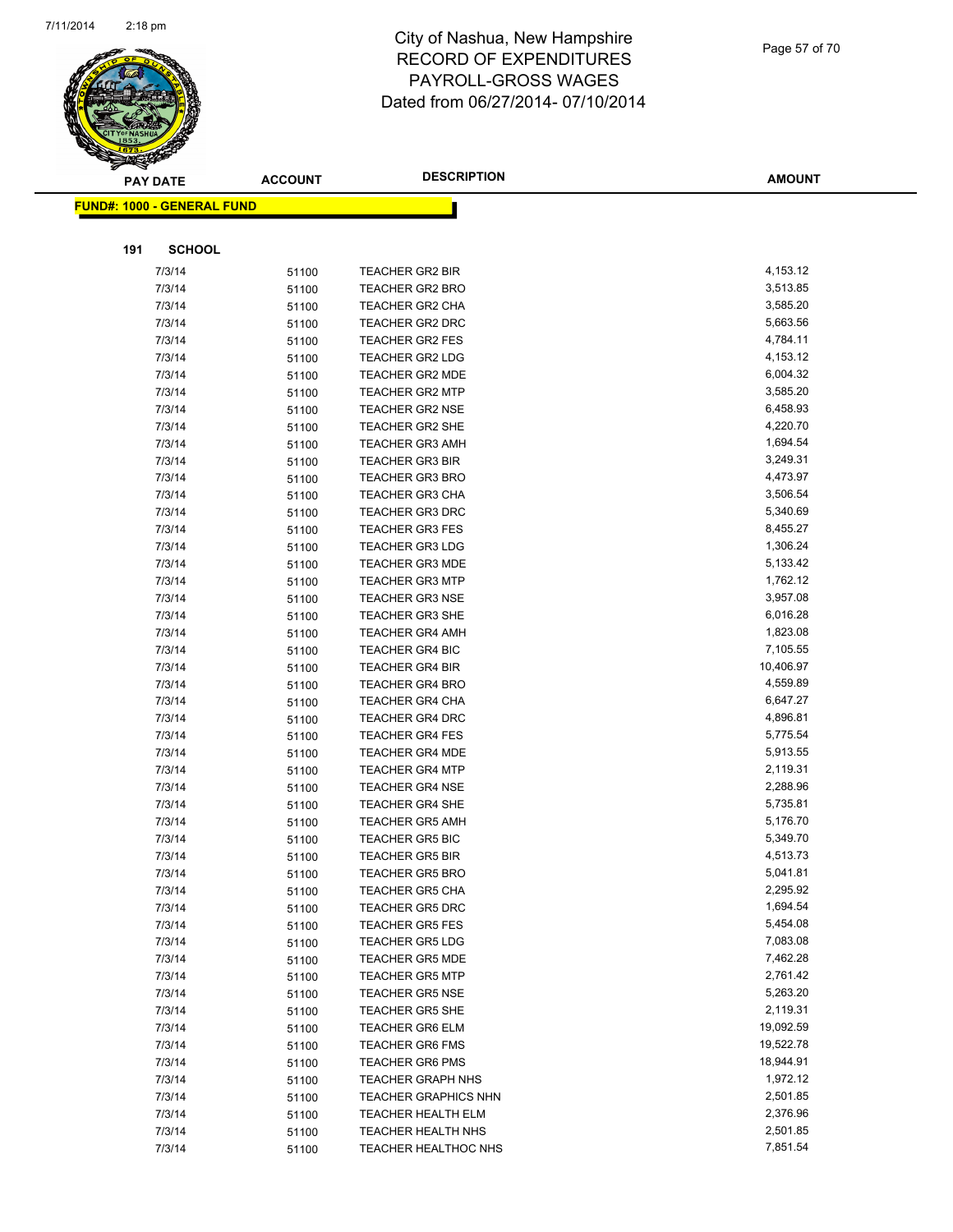

|     | <b>PAY DATE</b>                    | <b>ACCOUNT</b> | <b>DESCRIPTION</b>               | <b>AMOUNT</b>        |
|-----|------------------------------------|----------------|----------------------------------|----------------------|
|     | <u> FUND#: 1000 - GENERAL FUND</u> |                |                                  |                      |
|     |                                    |                |                                  |                      |
|     |                                    |                |                                  |                      |
| 191 | <b>SCHOOL</b>                      |                |                                  |                      |
|     | 7/3/14                             | 51100          | TEACHER IN SCH SUSPENSION ELM    | 1,510.92             |
|     | 7/3/14                             | 51100          | TEACHER IN SCH SUSPENSION NHN    | 2,458.58             |
|     | 7/3/14                             | 51100          | TEACHER INST SPED WID            | 3,905.90             |
|     | 7/3/14                             | 51100          | <b>TEACHER KIND AMH</b>          | 2,288.96             |
|     | 7/3/14                             | 51100          | TEACHER KIND BIC                 | 1,250.92             |
|     | 7/3/14                             | 51100          | <b>TEACHER KIND BIR</b>          | 2,288.96             |
|     | 7/3/14                             | 51100          | <b>TEACHER KIND CHA</b>          | 4,325.53             |
|     | 7/3/14                             | 51100          | <b>TEACHER KIND DRC</b>          | 7,843.16             |
|     | 7/3/14                             | 51100          | <b>TEACHER KIND FES</b>          | 3,241.19             |
|     | 7/3/14                             | 51100          | <b>TEACHER KIND LDG</b>          | 6,860.15             |
|     | 7/3/14                             | 51100          | <b>TEACHER KIND MDE</b>          | 4,486.27             |
|     | 7/3/14                             | 51100          | <b>TEACHER KIND MTP</b>          | 3,395.96             |
|     | 7/3/14                             | 51100          | <b>TEACHER KIND NSE</b>          | 1,554.77             |
|     | 7/3/14                             | 51100          | <b>TEACHER KIND SHE</b>          | 1,067.00             |
|     | 7/3/14                             | 51100          | <b>TEACHER MATH ELM</b>          | 5,028.69             |
|     | 7/3/14                             | 51100          | <b>TEACHER MATH FMS</b>          | 4,204.04             |
|     | 7/3/14                             | 51100          | <b>TEACHER MATH NHN</b>          | 22,903.25            |
|     | 7/3/14                             | 51100          | <b>TEACHER MATH NHS</b>          | 21,035.63            |
|     | 7/3/14                             | 51100          | <b>TEACHER MATH PMS</b>          | 3,459.85             |
|     | 7/3/14                             | 51100          | <b>TEACHER MUSIC AMH</b>         | 1,554.77             |
|     | 7/3/14                             | 51100          | <b>TEACHER MUSIC BRO</b>         | 2,674.85             |
|     | 7/3/14                             | 51100          | <b>TEACHER MUSIC DRC</b>         | 2,501.85             |
|     | 7/3/14                             | 51100          | <b>TEACHER MUSIC ELM</b>         | 1,885.04             |
|     | 7/3/14                             | 51100          | <b>TEACHER MUSIC FES</b>         | 2,501.85             |
|     | 7/3/14                             | 51100          | <b>TEACHER MUSIC FMS</b>         | 4,747.55             |
|     | 7/3/14                             | 51100          | <b>TEACHER MUSIC LDG</b>         | 2,540.23             |
|     | 7/3/14                             | 51100          | <b>TEACHER MUSIC MDE</b>         | 1,823.08             |
|     | 7/3/14                             | 51100          | <b>TEACHER MUSIC NHN</b>         | 2,674.85             |
|     | 7/3/14                             | 51100          | <b>TEACHER MUSIC NHS</b>         | 2,295.92             |
|     | 7/3/14                             | 51100          | <b>TEACHER MUSIC PMS</b>         | 4,125.62<br>2,540.23 |
|     | 7/3/14<br>7/3/14                   | 51100          | TEACHER PE BIR<br>TEACHER PE BRO | 2,588.35             |
|     | 7/3/14                             | 51100          | <b>TEACHER PE CHA</b>            | 2,501.85             |
|     | 7/3/14                             | 51100          | TEACHER PE DRC                   | 2,674.85             |
|     | 7/3/14                             | 51100          | <b>TEACHER PE ELM</b>            | 1,683.47             |
|     | 7/3/14                             | 51100          | TEACHER PE FMS                   | 2,501.85             |
|     | 7/3/14                             | 51100<br>51100 | TEACHER PE LDG                   | 1,683.47             |
|     | 7/3/14                             | 51100          | <b>TEACHER PE MTP</b>            | 1,785.51             |
|     | 7/3/14                             | 51100          | TEACHER PE NHN                   | 4,970.76             |
|     | 7/3/14                             | 51100          | TEACHER PE NHS                   | 4,358.31             |
|     | 7/3/14                             | 51100          | TEACHER PE PMS                   | 2,501.85             |
|     | 7/3/14                             | 51100          | TEACHER PE SHE                   | 1,972.12             |
|     | 7/3/14                             | 51100          | <b>TEACHER PRESCHOOL BIC</b>     | 5,436.27             |
|     | 7/3/14                             | 51100          | TEACHER PRESCHOOL BRO            | 4,591.84             |
|     | 7/3/14                             | 51100          | TEACHER PRESCHOOL DRC            | 2,501.85             |
|     | 7/3/14                             | 51100          | <b>TEACHER PRESCHOOL MTP</b>     | 4,358.31             |
|     | 7/3/14                             | 51100          | TEACHER PRESCHOOL NHS            | 883.65               |
|     | 7/3/14                             | 51100          | <b>TEACHER PRESCHOOL NSE</b>     | 5,410.53             |
|     | 7/3/14                             | 51100          | <b>TEACHER READ AMH</b>          | 2,761.42             |
|     | 7/3/14                             | 51100          | TEACHER READ BIC                 | 2,288.96             |
|     | 7/3/14                             | 51100          | <b>TEACHER READ BIR</b>          | 2,674.85             |
|     | 7/3/14                             | 51100          | <b>TEACHER READ BRO</b>          | 1,823.08             |
|     |                                    |                |                                  |                      |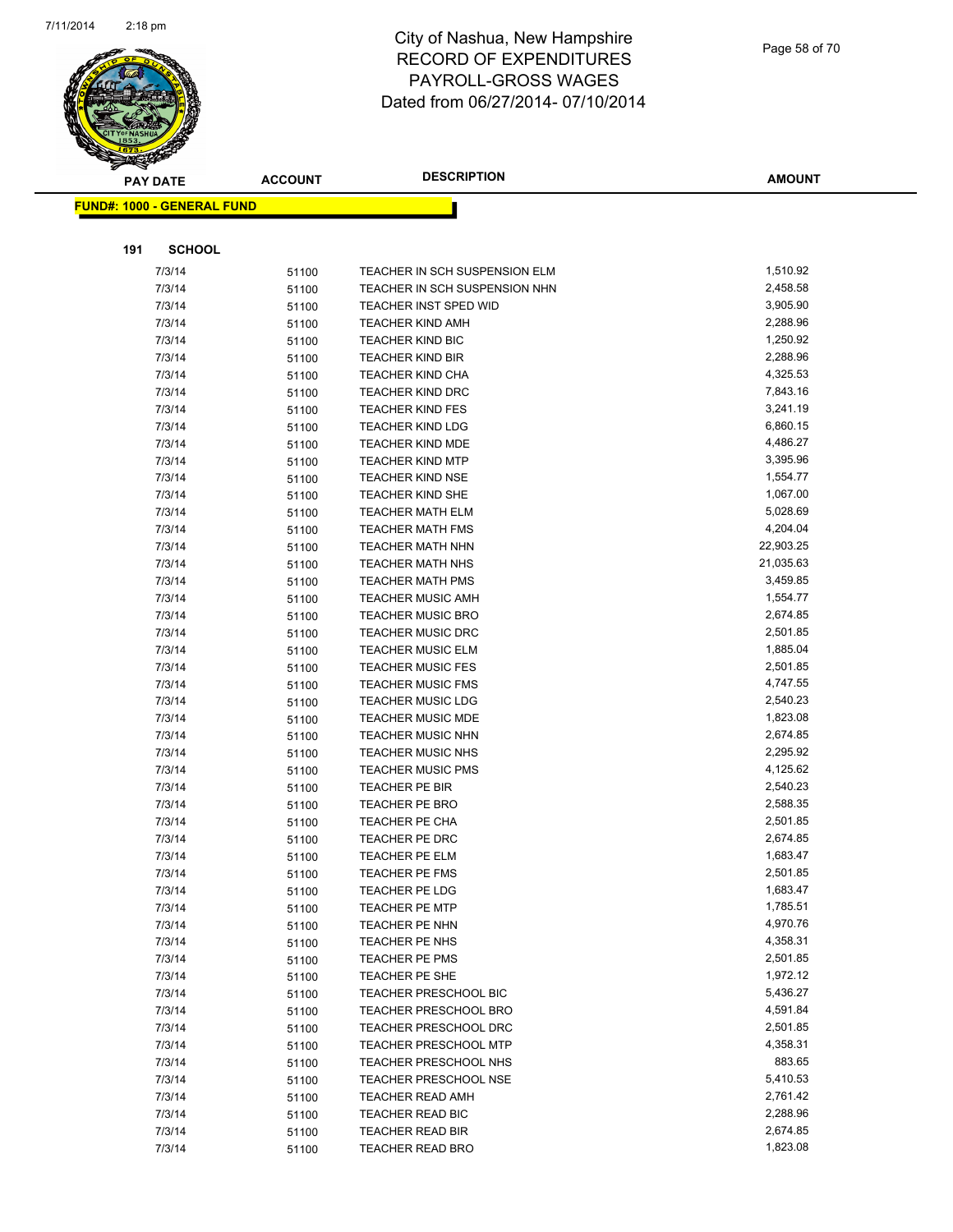

|     | <b>PAY DATE</b>                    | <b>ACCOUNT</b> | <b>DESCRIPTION</b>                   | <b>AMOUNT</b>         |
|-----|------------------------------------|----------------|--------------------------------------|-----------------------|
|     | <u> FUND#: 1000 - GENERAL FUND</u> |                |                                      |                       |
|     |                                    |                |                                      |                       |
|     |                                    |                |                                      |                       |
| 191 | <b>SCHOOL</b>                      |                |                                      |                       |
|     | 7/3/14                             | 51100          | <b>TEACHER READ ELM</b>              | 2,761.42              |
|     | 7/3/14                             | 51100          | <b>TEACHER READ FES</b>              | 2,674.85              |
|     | 7/3/14                             | 51100          | <b>TEACHER READ FMS</b>              | 2,458.58              |
|     | 7/3/14                             | 51100          | <b>TEACHER READ LDG</b>              | 2,288.97              |
|     | 7/3/14                             | 51100          | <b>TEACHER READ MDE</b>              | 2,674.85              |
|     | 7/3/14                             | 51100          | <b>TEACHER READ MTP</b>              | 1,893.85              |
|     | 7/3/14                             | 51100          | <b>TEACHER READ NHN</b>              | 1,618.84              |
|     | 7/3/14                             | 51100          | <b>TEACHER READ PMS</b>              | 4,220.69              |
|     | 7/3/14                             | 51100          | <b>TEACHER READ SHE</b>              | 2,458.58              |
|     | 7/3/14                             | 51100          | <b>TEACHER SCIENCE ELM</b>           | 16,406.26             |
|     | 7/3/14                             | 51100          | <b>TEACHER SCIENCE FMS</b>           | 6,487.65              |
|     | 7/3/14                             | 51100          | <b>TEACHER SCIENCE NHN</b>           | 17,033.84             |
|     | 7/3/14                             | 51100          | <b>TEACHER SCIENCE NHS</b>           | 22,686.27             |
|     | 7/3/14                             | 51100          | <b>TEACHER SCIENCE PMS</b>           | 2,458.58              |
|     | 7/3/14                             | 51100          | TEACHER SOCIAL STUDIES ELM           | 5,965.12              |
|     | 7/3/14                             | 51100          | TEACHER SOCIAL STUDIES NHN           | 22,847.78             |
|     | 7/3/14                             | 51100          | TEACHER SOCIAL STUDIES NHS           | 20,842.10             |
|     | 7/3/14                             | 51100          | TEACHER SOCIAL STUDIES PMS           | 6,428.08              |
|     | 7/10/14                            | 51100          | <b>TEACHER SOCIAL STUDIES PMS</b>    | 5,916.36              |
|     | 7/3/14                             | 51100          | TEACHER SPED BIC                     | 5,851.35              |
|     | 7/3/14                             | 51100          | <b>TEACHER SPED BIR</b>              | 2,295.92              |
|     | 7/3/14                             | 51100          | <b>TEACHER SPED BRO</b>              | 5,436.26<br>5,263.27  |
|     | 7/3/14                             | 51100          | <b>TEACHER SPED CHA</b>              |                       |
|     | 7/3/14                             | 51100          | <b>TEACHER SPED DRC</b>              | 2,458.58<br>11,818.97 |
|     | 7/3/14<br>7/3/14                   | 51100          | TEACHER SPED ELM<br>TEACHER SPED FES | 1,510.92              |
|     | 7/3/14                             | 51100          | <b>TEACHER SPED FMS</b>              | 1,885.04              |
|     | 7/3/14                             | 51100          | <b>TEACHER SPED LDG</b>              | 2,119.31              |
|     | 7/3/14                             | 51100<br>51100 | TEACHER SPED MDE                     | 3,902.31              |
|     | 7/3/14                             | 51100          | <b>TEACHER SPED MTP</b>              | 5,176.70              |
|     | 7/3/14                             | 51100          | <b>TEACHER SPED NHN</b>              | 13,652.05             |
|     | 7/3/14                             | 51100          | <b>TEACHER SPED NHS</b>              | 20,960.54             |
|     | 7/3/14                             | 51100          | <b>TEACHER SPED NSE</b>              | 1,878.92              |
|     | 7/3/14                             | 51100          | <b>TEACHER SPED PMS</b>              | 8,848.39              |
|     | 7/3/14                             | 51100          | <b>TEACHER SPED SHE</b>              | 2,674.85              |
|     | 7/3/14                             | 51100          | TEACHER TECHED ELM                   | 4,889.24              |
|     | 7/3/14                             | 51100          | <b>TEACHER TECHED NHN</b>            | 2,761.42              |
|     | 7/3/14                             | 51100          | <b>TEACHER TECHED NHS</b>            | 7,489.56              |
|     | 7/3/14                             | 51100          | <b>TEACHER TECHED PMS</b>            | 5,349.70              |
|     | 7/3/14                             | 51100          | TEACHER TV PROD NHS                  | 2,458.58              |
|     | 7/3/14                             | 51200          | ADULT ED INSTRUCTOR                  | 550.00                |
|     | 7/3/14                             | 51200          | ASSISTANT PRINCIPAL BIR              | 1,543.75              |
|     | 7/3/14                             | 51200          | <b>CUSTODIAN CHA</b>                 | 323.60                |
|     | 7/10/14                            | 51200          | <b>CUSTODIAN CHA</b>                 | 258.88                |
|     | 6/30/14                            | 51200          | ELL OUTREACH WORKER HOURLY           | 600.00                |
|     | 7/3/14                             | 51200          | <b>GUIDANCE COUNSELOR ELM</b>        | 225.00                |
|     | 7/3/14                             | 51200          | PARA DW SPEC ED MDE                  | 71.68                 |
|     | 7/3/14                             | 51200          | PARA DW SPEC ED NHN                  | 200.00                |
|     | 7/10/14                            | 51200          | PARA DW SPEC ED NHN                  | 250.00                |
|     | 7/3/14                             | 51200          | PARA INST SHE                        | 237.78                |
|     | 7/10/14                            | 51200          | PARA INST SHE                        | 237.78                |
|     | 7/3/14                             | 51200          | PARA PRE SCH BRO                     | 450.00                |
|     |                                    |                |                                      |                       |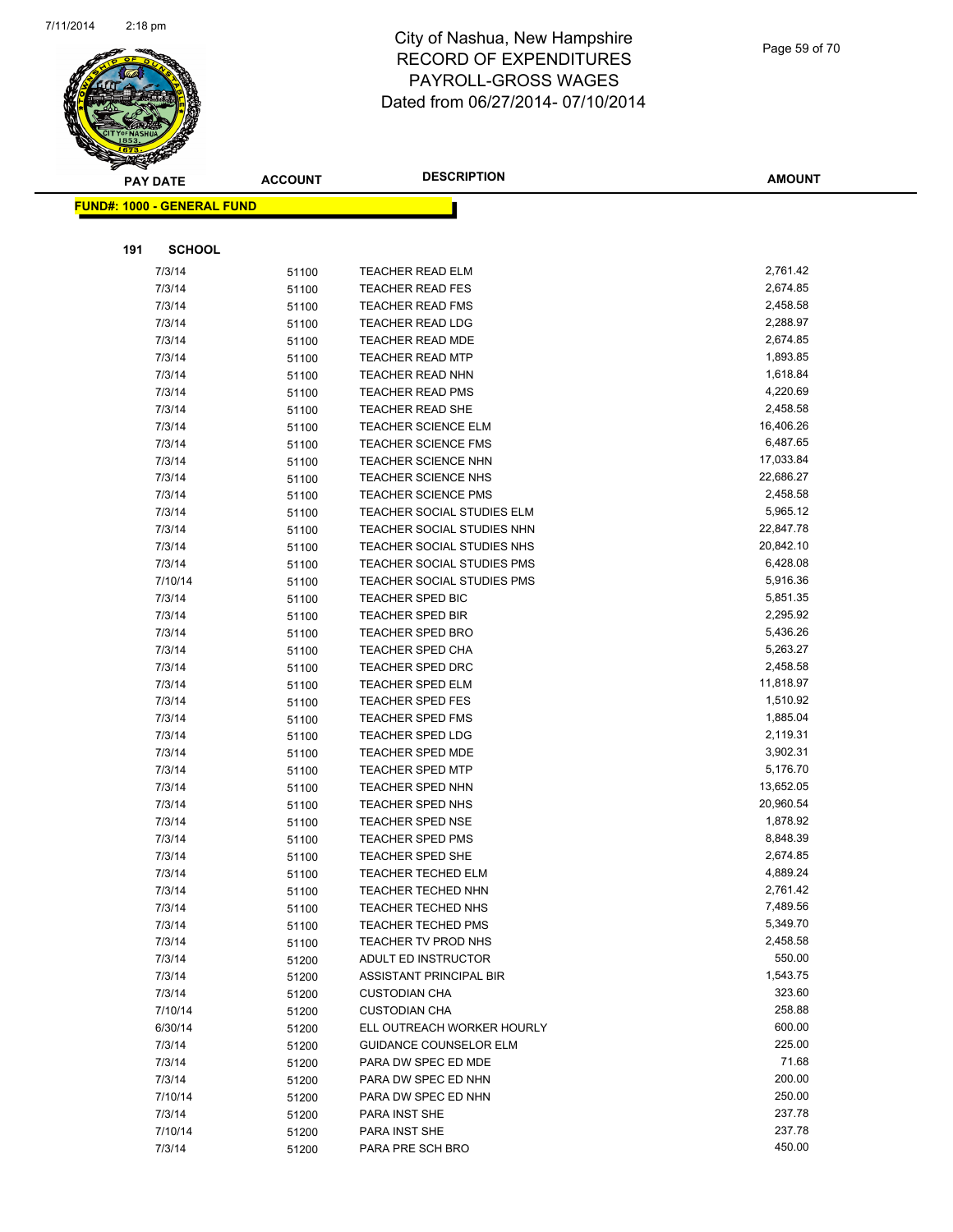

Page 60 of 70

|     | <b>PAY DATE</b>                       | <b>ACCOUNT</b>                                | <b>DESCRIPTION</b>                                     | <b>AMOUNT</b>    |
|-----|---------------------------------------|-----------------------------------------------|--------------------------------------------------------|------------------|
|     | <b>FUND#: 1000 - GENERAL FUND</b>     |                                               |                                                        |                  |
|     |                                       |                                               |                                                        |                  |
| 191 | <b>SCHOOL</b>                         |                                               |                                                        | 2,278.37         |
|     | 7/3/14                                | 51200                                         | SCHOOL PSYCHOLOGIST WID                                | 400.00           |
|     | 7/3/14                                | 51200                                         | SPECIAL EDUCATION TUTOR                                |                  |
|     | 7/3/14                                | 51200                                         | SPEECH LANG PATHOLOGIST WID                            | 4,504.90         |
|     | 7/3/14                                | 51200                                         | <b>SUB CLERICAL</b>                                    | 383.36<br>353.41 |
|     | 7/10/14                               | 51200                                         | <b>SUB CLERICAL</b>                                    |                  |
|     | 7/3/14                                | 51200                                         | TEACHER ENGLISH NHN                                    | 300.00<br>918.37 |
|     | 7/3/14                                | 51200                                         | TEACHER FOREIGN LANG FMS                               | 1,188.48         |
|     | 7/3/14                                | 51200                                         | TEACHER HVAC NHS                                       | 932.86           |
|     | 7/3/14<br>7/3/14                      | 51200                                         | <b>TEACHER MUSIC ELM</b><br><b>TEACHER SCIENCE NHS</b> | 312.50           |
|     | 7/3/14                                | 51200<br>51200                                | TEACHER SOCIAL STUDIES NHN                             | 612.50           |
|     | 7/3/14                                |                                               | TEACHER SOCIAL STUDIES NHS                             | 37.80            |
|     | 7/3/14                                | 51200<br>51200                                | TEACHER SPED NHN                                       | 350.00           |
|     | 7/3/14                                | 51200                                         | <b>TEACHER SPED PMS</b>                                | 356.25           |
|     | 7/3/14                                | 51200                                         | <b>TEACHER TTIDRC</b>                                  | 1,262.76         |
|     | 7/3/14                                | 51200                                         | TECHNOLOGY SUMMER HELP                                 | 2,284.94         |
|     | 7/10/14                               | 51200                                         | TECHNOLOGY SUMMER HELP                                 | 1,782.13         |
|     | 7/3/14                                | 51300                                         | OVERTIME-REGULAR                                       | 3,503.66         |
|     | 7/10/14                               | 51300                                         | OVERTIME-REGULAR                                       | 2,413.03         |
|     | 7/3/14                                | 51400                                         | <b>WAGES TEMP-SEASONAL</b>                             | 3,215.26         |
|     | 7/10/14                               | 51400                                         | WAGES TEMP-SEASONAL                                    | 3,112.55         |
|     | 6/19/14                               | 51412                                         | <b>WAGES PER DIEM</b>                                  | (1,933.34)       |
|     | 7/3/14                                | 51412                                         | <b>WAGES PER DIEM</b>                                  | 13,798.68        |
|     | 7/10/14                               | 51412                                         | <b>WAGES PER DIEM</b>                                  | 2,598.80         |
|     | 7/3/14                                | 51650                                         | <b>ADDITIONAL HOURS</b>                                | 1,559.12         |
|     | 7/10/14                               | 51650                                         | ADDITIONAL HOURS                                       | 2,223.18         |
|     | 7/3/14                                | 51700                                         | <b>STIPENDS</b>                                        | 1,249.98         |
|     | 7/3/14                                | 51750                                         | <b>RETIREMENT &amp; SEPARATION PAY</b>                 | 50,569.08        |
|     | 7/10/14                               | 51750                                         | <b>RETIREMENT &amp; SEPARATION PAY</b>                 | 18,882.99        |
|     | 7/3/14                                | 52800                                         | EDUCATIONAL ASSISTANCE                                 | 6,654.00         |
|     | <b>TOTAL 191 - SCHOOL</b>             |                                               |                                                        | \$1,890,719.78   |
|     |                                       |                                               |                                                        |                  |
|     | <b>TOTAL FUND 1000 - GENERAL FUND</b> |                                               |                                                        | \$3,719,726.36   |
|     |                                       | <u> FUND#: 1001 - GF-CAPITAL IMPROVEMENTS</u> |                                                        |                  |
|     |                                       |                                               |                                                        |                  |
| 161 | <b>STREETS-CAP IMP</b>                |                                               |                                                        |                  |
|     | 7/3/14                                | 51300                                         | OVERTIME-REGULAR                                       | 195.99           |
|     | 7/10/14                               | 51300                                         | OVERTIME-REGULAR                                       | 7,300.31         |
|     |                                       |                                               |                                                        |                  |

**TOTAL FUND 1001 - GF-CAPITAL IMPROVEMENTS \$7,496.30**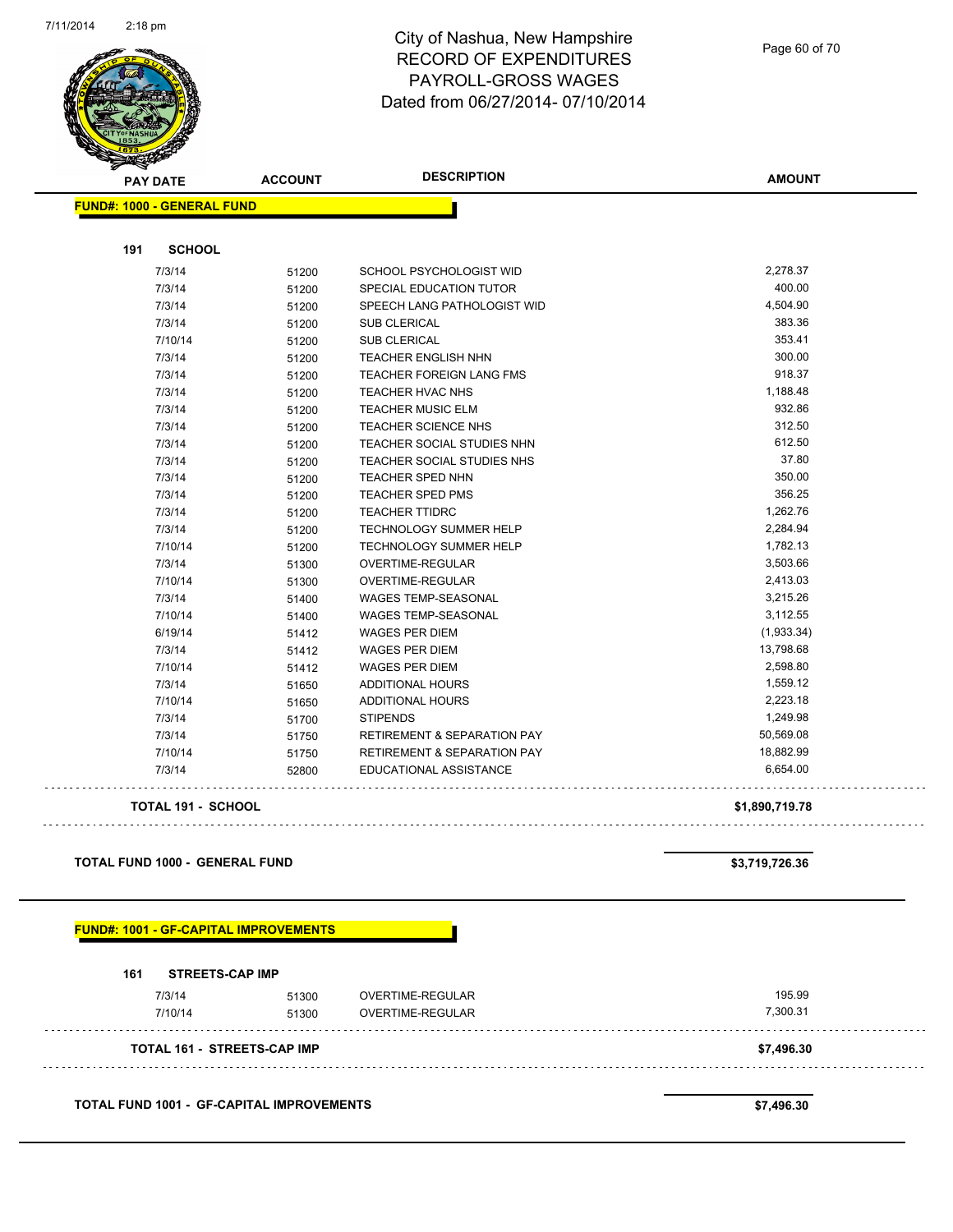

| <b>PAY DATE</b>                                 | <b>ACCOUNT</b> | <b>DESCRIPTION</b>                     | <b>AMOUNT</b> |
|-------------------------------------------------|----------------|----------------------------------------|---------------|
| <b>FUND#: 2100 - FOOD SERVICES FUND</b>         |                |                                        |               |
|                                                 |                |                                        |               |
| 7/3/14                                          | 51100          | CLERICAL FOOD SERVICE NHS              | 692.65        |
| 7/10/14                                         | 51100          | CLERICAL FOOD SERVICE NHS              | 692.65        |
| 7/3/14                                          | 51100          | DIRECTOR FOOD SERVICE                  | 2,853.80      |
| 7/3/14                                          | 51100          | FOOD SERVICE BUSINESS MANAGER          | 2,030.50      |
| 7/3/14                                          | 51100          | FOOD SERVICE COOK AMH                  | 72.35         |
| 7/3/14                                          | 51100          | FOOD SERVICE COOK FMS                  | 14.07         |
| 7/3/14                                          | 51100          | FOOD SERVICE COOK MDE                  | 19.92         |
| 7/3/14                                          | 51100          | FOOD SERVICE COOK NHN                  | 37.40         |
| 7/10/14                                         | 51100          | FOOD SERVICE COOK NHN                  | 35.18         |
| 7/3/14                                          | 51100          | FOOD SERVICE COOK NHS                  | 84.31         |
| 7/3/14                                          | 51100          | FOOD SERVICE COOK PMS                  | 49.25         |
|                                                 |                |                                        |               |
| <b>TOTAL FUND 2100 - FOOD SERVICES FUND</b>     |                |                                        | \$6,582.08    |
| <b>FUND#: 2201 - DRIVERS EDUCATION FUND</b>     |                |                                        |               |
| 7/3/14                                          |                | ADULT ED DIPOLMA INST                  | 350.00        |
|                                                 | 51200          |                                        | 750.00        |
| 7/3/14                                          | 51200          | DRIVER INSTRUCTOR<br>DRIVER INSTRUCTOR | 850.00        |
| 7/10/14                                         | 51200          |                                        | 300.00        |
| 7/3/14                                          | 51200          | <b>TEACHER TECHED ELM</b>              | 425.00        |
| 7/3/14                                          | 51200          | <b>TEACHER TECHED FMS</b>              |               |
| <b>TOTAL FUND 2201 - DRIVERS EDUCATION FUND</b> |                |                                        | \$2,675.00    |
| <b>FUND#: 2207 - ADULT ED/CONTINUING ED</b>     |                |                                        |               |
| 7/3/14                                          | 51200          | <b>DIRECTOR GUIDANCE</b>               | 100.00        |
| 7/3/14                                          | 51200          | <b>GUIDANCE COUNSELOR NHS</b>          | 250.00        |
| 7/3/14                                          | 51200          | <b>LIBRARIAN NHN</b>                   | 50.00         |
| TOTAL FUND 2207 - ADULT ED/CONTINUING ED        |                |                                        | \$400.00      |
|                                                 |                |                                        |               |
| <b>FUND#: 2222 - AFTER SCHOOL PROGRAM</b>       |                |                                        |               |
| 7/3/14                                          | 51100          | DIRECTOR 21 CENTURY                    | 2,196.70      |
| 6/19/14                                         | 51200          | 21 CENTURY ELEM MFAM RES COORD         | 19,169.04     |
|                                                 |                |                                        |               |
| <b>TOTAL FUND 2222 - AFTER SCHOOL PROGRAM</b>   |                |                                        | \$21,365.74   |
| <b>FUND#: 2252 - DAY CARE</b>                   |                |                                        |               |
|                                                 |                |                                        |               |
| 7/3/14                                          | 51100          | PANTHER PRESCHOOL DIRECTOR             | 846.20        |
|                                                 |                |                                        |               |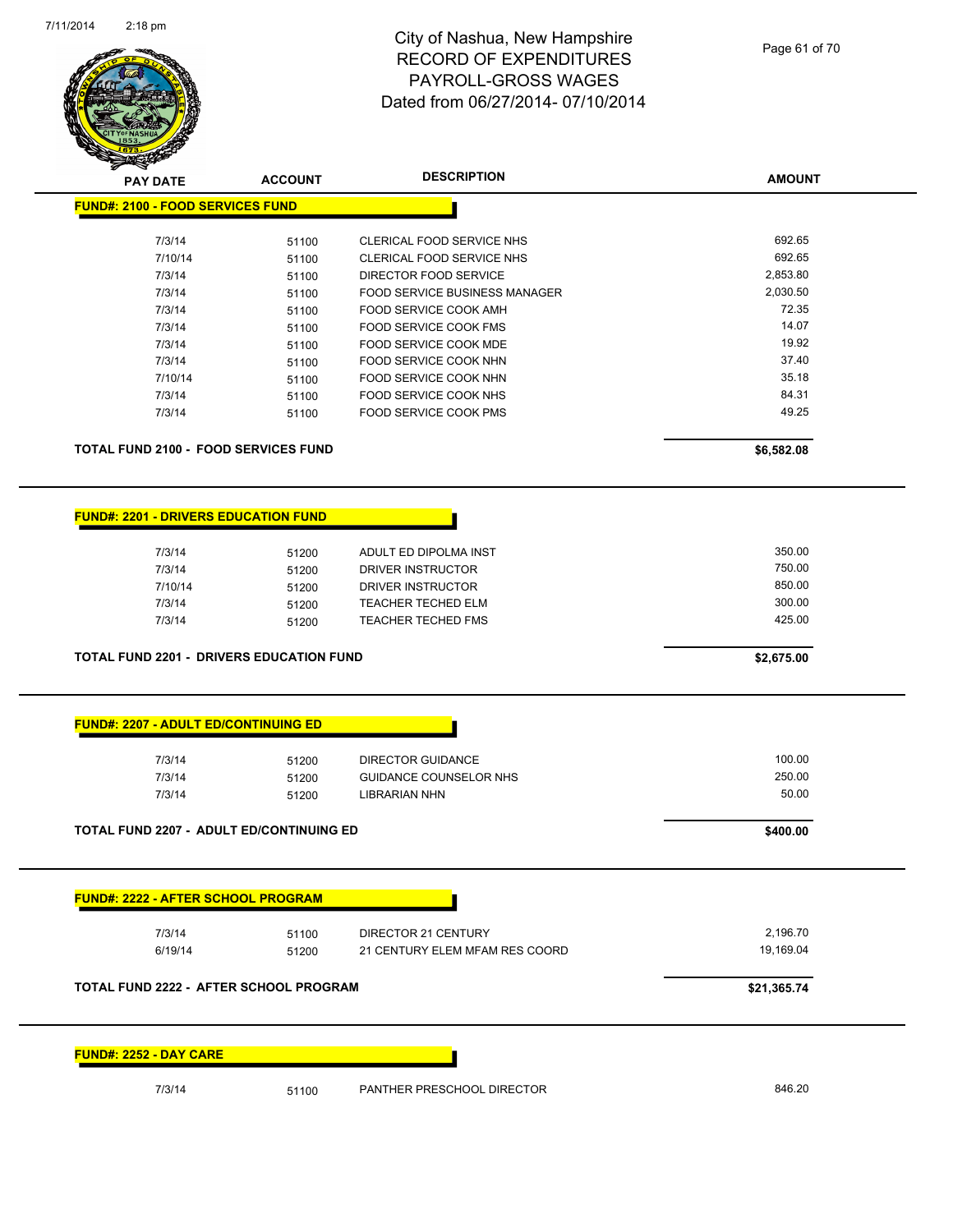| 7/11/2014<br>2:18 pm                      |                                                                                    | City of Nashua, New Hampshire<br><b>RECORD OF EXPENDITURES</b><br>PAYROLL-GROSS WAGES<br>Dated from 06/27/2014-07/10/2014 | Page 62 of 70                    |
|-------------------------------------------|------------------------------------------------------------------------------------|---------------------------------------------------------------------------------------------------------------------------|----------------------------------|
| <b>PAY DATE</b>                           | <b>ACCOUNT</b>                                                                     | <b>DESCRIPTION</b>                                                                                                        | <b>AMOUNT</b>                    |
| <b>TOTAL FUND 2252 - DAY CARE</b>         |                                                                                    |                                                                                                                           | \$846.20                         |
| <b>FUND#: 2257 - SPECIAL ED LOCAL</b>     |                                                                                    |                                                                                                                           |                                  |
| 6/30/14                                   | 51100                                                                              | PARA DW SPEC ED MDE                                                                                                       | 78.72                            |
| 7/3/14                                    | 51100                                                                              | SIGN LANGUAGE INTERPRETER                                                                                                 | 70.00                            |
| 7/10/14                                   | 51100                                                                              | SIGN LANGUAGE INTERPRETER                                                                                                 | 70.00                            |
| <b>TOTAL FUND 2257 - SPECIAL ED LOCAL</b> |                                                                                    |                                                                                                                           | \$218.72                         |
|                                           | <b>FUND#: 2503 - PARKS &amp; REC PROGRAMS FUND</b>                                 |                                                                                                                           |                                  |
| 7/3/14                                    | 51100                                                                              | PROGRAM COORDINATOR                                                                                                       | 347.90                           |
| 7/10/14                                   | 51100                                                                              | PROGRAM COORDINATOR                                                                                                       | 347.90                           |
| 7/10/14                                   | 51400                                                                              | WAGES TEMP-SEASONAL                                                                                                       | 2,400.00                         |
|                                           | <b>TOTAL FUND 2503 - PARKS &amp; REC PROGRAMS FUND</b>                             |                                                                                                                           | \$3,095.80                       |
| 7/3/14<br>7/10/14<br>7/3/14               | <b>FUND#: 2505 - GOVT &amp; EDUCATION CHANNELS FUND</b><br>51100<br>51100<br>51100 | ECHANNEL ACCESS ADMINISTRATOR<br>ECHANNEL ACCESS ADMINISTRATOR<br>PEG PROGRAM MANAGER                                     | 1,014.70<br>1,044.70<br>1,139.75 |
| 7/10/14                                   | 51100                                                                              | PEG PROGRAM MANAGER                                                                                                       | 1,173.51                         |
|                                           | <b>TOTAL FUND 2505 - GOVT &amp; EDUCATION CHANNELS FUND</b>                        |                                                                                                                           | \$4,372.66                       |
| <b>FUND#: 3050 - POLICE GRANTS FUND</b>   |                                                                                    |                                                                                                                           |                                  |
| 7/3/14                                    | 51100                                                                              | DOMESTIC VIOLENCE ADVOCATE                                                                                                | 788.05                           |
| 7/10/14                                   | 51100                                                                              | DOMESTIC VIOLENCE ADVOCATE                                                                                                | 803.69                           |
| 7/3/14                                    | 51100                                                                              | PATROLMAN ALL RANKS                                                                                                       | 1,173.90                         |
| 7/10/14                                   | 51100                                                                              | PATROLMAN ALL RANKS                                                                                                       | 1,173.90                         |
| 7/3/14                                    | 51300                                                                              | OVERTIME-REGULAR                                                                                                          | 1,408.54                         |
| 7/10/14<br>7/10/14                        | 51300<br>51628                                                                     | OVERTIME-REGULAR<br><b>EXTRA HOLIDAY</b>                                                                                  | 496.67<br>234.78                 |
|                                           |                                                                                    |                                                                                                                           |                                  |
|                                           | <b>TOTAL FUND 3050 - POLICE GRANTS FUND</b>                                        |                                                                                                                           | \$6,079.53                       |
| <b>FUND#: 3060 - FIRE GRANTS FUND</b>     |                                                                                    |                                                                                                                           |                                  |
| 7/3/14                                    | 51100                                                                              | <b>CAPTAIN</b>                                                                                                            | 567.24                           |
| 7/3/14                                    | 51100                                                                              | FIRE LIEUTENANT                                                                                                           | 1,645.73                         |
| 7/10/14                                   | 51100                                                                              | FIRE LIEUTENANT                                                                                                           | (384.74)                         |
| 7/3/14                                    | 51100                                                                              | FIREFIGHTERS ALL RANKS                                                                                                    | 3,398.22                         |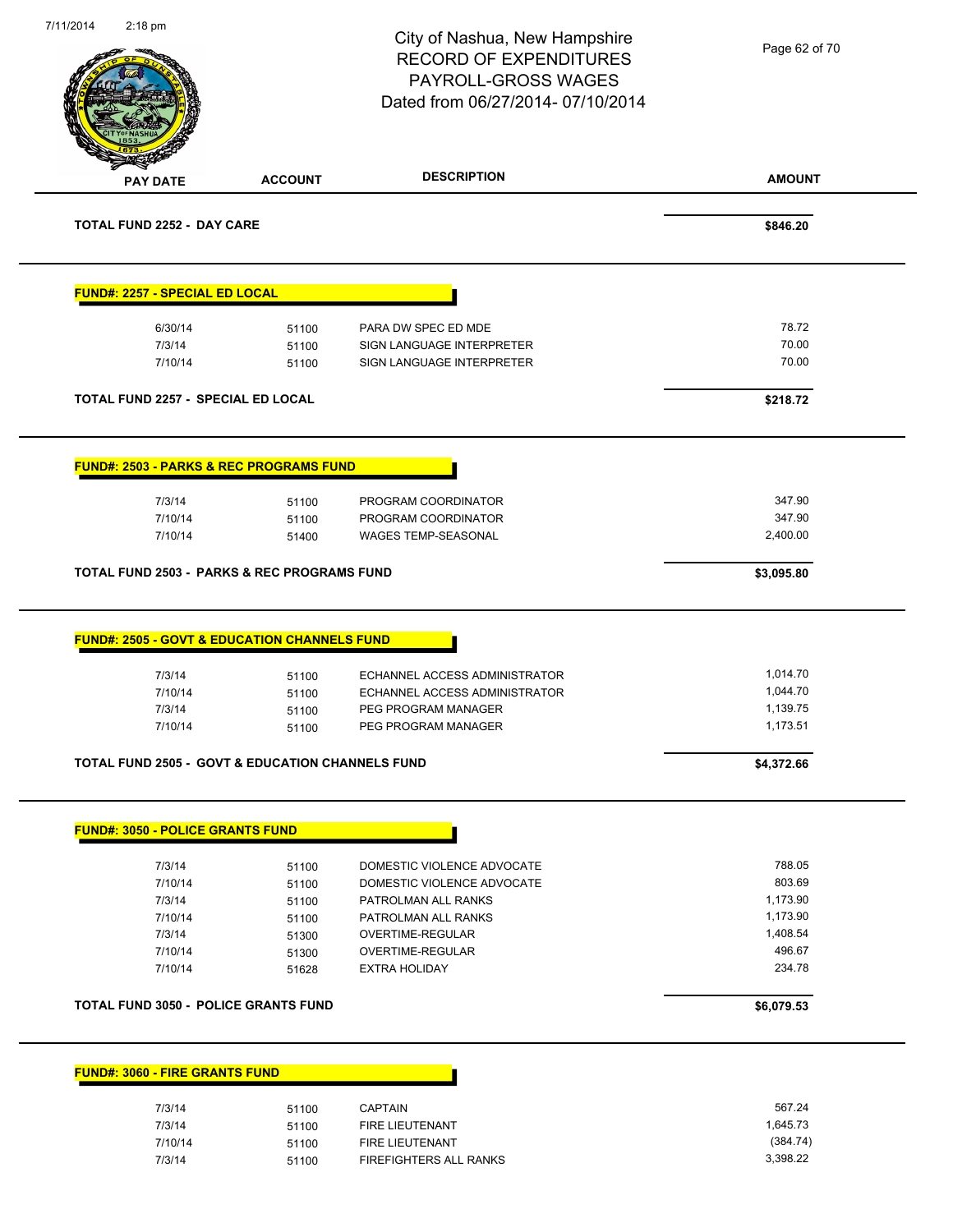

Page 63 of 70

| <b>PAY DATE</b>                                                                                                                                                                                                                                                                                                                          | <b>ACCOUNT</b> | <b>DESCRIPTION</b>                                             | <b>AMOUNT</b>    |
|------------------------------------------------------------------------------------------------------------------------------------------------------------------------------------------------------------------------------------------------------------------------------------------------------------------------------------------|----------------|----------------------------------------------------------------|------------------|
| <b>FUND#: 3060 - FIRE GRANTS FUND</b>                                                                                                                                                                                                                                                                                                    |                |                                                                |                  |
| 7/10/14                                                                                                                                                                                                                                                                                                                                  | 51100          | FIREFIGHTERS ALL RANKS                                         | (321.23)         |
| 7/10/14                                                                                                                                                                                                                                                                                                                                  | 51300          | OVERTIME-REGULAR                                               | 1,117.56         |
| <b>TOTAL FUND 3060 - FIRE GRANTS FUND</b>                                                                                                                                                                                                                                                                                                |                |                                                                | \$6,022.78       |
|                                                                                                                                                                                                                                                                                                                                          |                |                                                                |                  |
| <b>FUND#: 3068 - COMMUNITY SERVICES GRANTS FUND</b>                                                                                                                                                                                                                                                                                      |                |                                                                |                  |
| 7/3/14                                                                                                                                                                                                                                                                                                                                   | 51100          | <b>EPIDEMIOLOGIST</b>                                          | 1,302.65         |
| 7/10/14                                                                                                                                                                                                                                                                                                                                  | 51100          | <b>EPIDEMIOLOGIST</b>                                          | 1,351.05         |
| 7/3/14                                                                                                                                                                                                                                                                                                                                   | 51100          | INTAKE SPECIALIST PROGRAM ASST                                 | 366.50           |
| 7/10/14                                                                                                                                                                                                                                                                                                                                  | 51100          | INTAKE SPECIALIST PROGRAM ASST                                 | 366.50           |
| 7/3/14                                                                                                                                                                                                                                                                                                                                   | 51100          | PROGRAM ASSISTANT                                              | 419.84           |
| 7/10/14                                                                                                                                                                                                                                                                                                                                  | 51100          | PROGRAM ASSISTANT                                              | 435.30           |
| 7/3/14                                                                                                                                                                                                                                                                                                                                   | 51100          | PUB HEALTH NURSE                                               | 132.25           |
| 7/10/14                                                                                                                                                                                                                                                                                                                                  | 51100          | PUB HEALTH NURSE                                               | 136.20           |
| 7/3/14                                                                                                                                                                                                                                                                                                                                   | 51100          | PUB HEALTH PREPAREDNESS COORD                                  | 1,117.44         |
| 7/10/14                                                                                                                                                                                                                                                                                                                                  | 51100          | PUB HEALTH PREPAREDNESS COORD                                  | 1,150.51         |
| 7/3/14                                                                                                                                                                                                                                                                                                                                   | 51100          | SMP PROGRAM COORDINATOR                                        | 827.75           |
| 7/10/14                                                                                                                                                                                                                                                                                                                                  | 51100          | <b>SMP PROGRAM COORDINATOR</b>                                 | 852.15           |
|                                                                                                                                                                                                                                                                                                                                          |                |                                                                |                  |
|                                                                                                                                                                                                                                                                                                                                          |                |                                                                |                  |
|                                                                                                                                                                                                                                                                                                                                          |                |                                                                | \$8,458.14       |
|                                                                                                                                                                                                                                                                                                                                          |                |                                                                |                  |
|                                                                                                                                                                                                                                                                                                                                          |                |                                                                |                  |
|                                                                                                                                                                                                                                                                                                                                          |                |                                                                |                  |
|                                                                                                                                                                                                                                                                                                                                          |                |                                                                | 76.00            |
| 7/10/14                                                                                                                                                                                                                                                                                                                                  | 51100          | NURSE PRACTITIONER PT                                          |                  |
| 7/3/14                                                                                                                                                                                                                                                                                                                                   | 51100          | PUB HEALTH NURSE                                               | 885.15           |
| 7/10/14<br>7/3/14                                                                                                                                                                                                                                                                                                                        | 51100<br>51412 | PUB HEALTH NURSE<br><b>WAGES PER DIEM</b>                      | 911.30<br>114.00 |
|                                                                                                                                                                                                                                                                                                                                          |                |                                                                |                  |
|                                                                                                                                                                                                                                                                                                                                          |                |                                                                | \$1,986.45       |
|                                                                                                                                                                                                                                                                                                                                          |                |                                                                |                  |
|                                                                                                                                                                                                                                                                                                                                          |                |                                                                |                  |
| 7/3/14<br>7/10/14                                                                                                                                                                                                                                                                                                                        | 51100<br>51100 | OED PROGRAM COORDINATOR<br>OED PROGRAM COORDINATOR             | 154.00<br>159.65 |
|                                                                                                                                                                                                                                                                                                                                          |                |                                                                |                  |
|                                                                                                                                                                                                                                                                                                                                          |                |                                                                | \$313.65         |
|                                                                                                                                                                                                                                                                                                                                          |                |                                                                |                  |
|                                                                                                                                                                                                                                                                                                                                          |                |                                                                |                  |
| <b>TOTAL FUND 3068 - COMMUNITY SERVICES GRANTS FUND</b><br><b>FUND#: 3070 - COMMUNITY HEALTH GRANTS FUND</b><br><b>TOTAL FUND 3070 - COMMUNITY HEALTH GRANTS FUND</b><br><b>FUND#: 3080 - COMMUNITY DEVELOPMENT GRANTS</b><br>TOTAL FUND 3080 - COMMUNITY DEVELOPMENT GRANTS<br><b>FUND#: 3090 - URBAN PROGRAM GRANTS FUND</b><br>7/3/14 | 51100          | <b>GRANT MGMT SPECIALIST</b>                                   | 961.60           |
| 7/10/14<br>7/3/14                                                                                                                                                                                                                                                                                                                        | 51100<br>51100 | <b>GRANT MGMT SPECIALIST</b><br>INTAKE SPECIALIST PROGRAM ASST | 961.60<br>549.70 |

7/3/14 51100 MANAGER URBAN PROGRAMS 1,408.20 7/10/14 51100 MANAGER URBAN PROGRAMS 1,450.00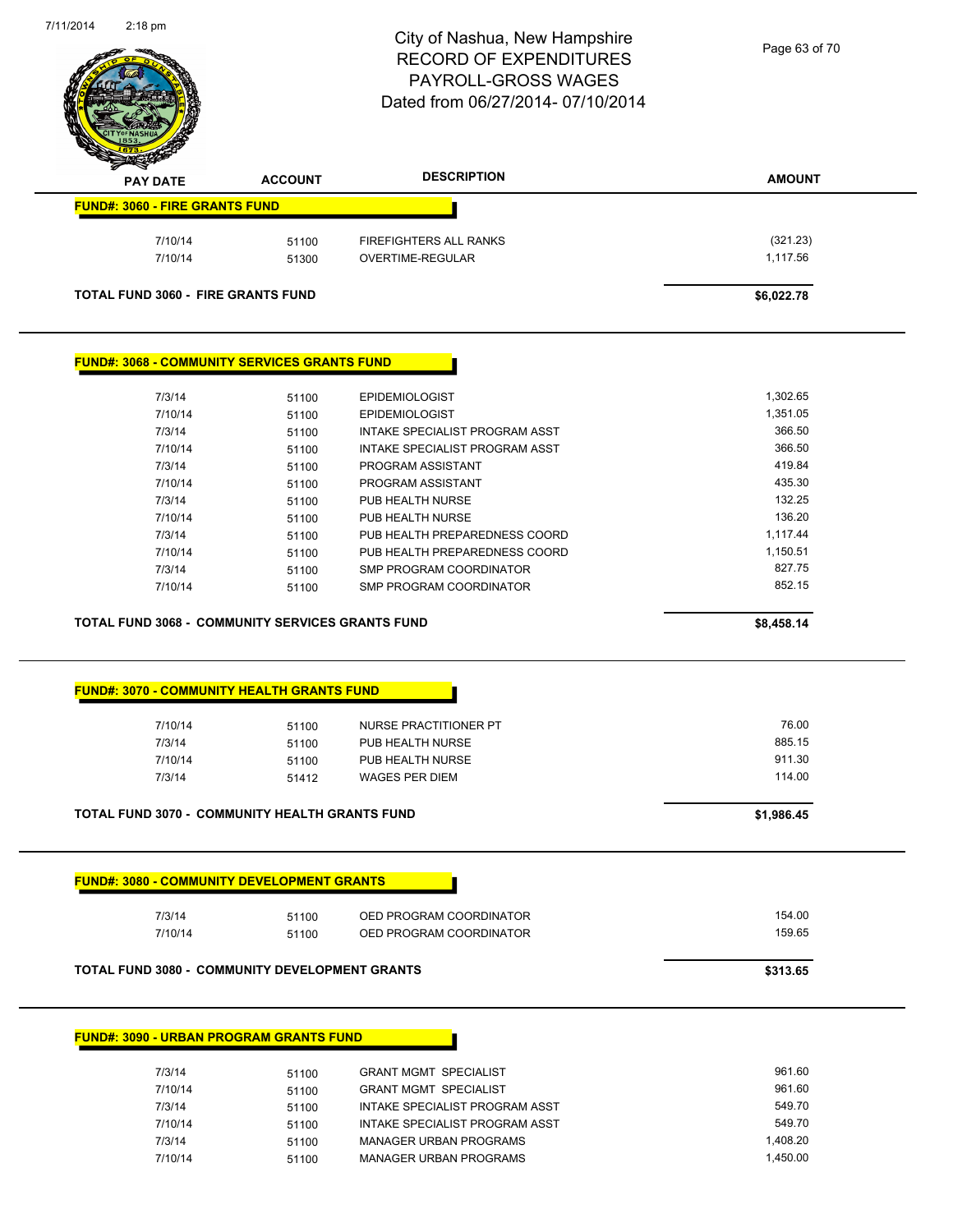

| <b>PAY DATE</b>                                    | <b>ACCOUNT</b> | <b>DESCRIPTION</b>                 | <b>AMOUNT</b> |
|----------------------------------------------------|----------------|------------------------------------|---------------|
| <b>FUND#: 3090 - URBAN PROGRAM GRANTS FUND</b>     |                |                                    |               |
| 7/3/14                                             | 51100          | PROGRAM COORDINATOR LP&HH          | 1,073.90      |
| 7/10/14                                            | 51100          | PROGRAM COORDINATOR LP&HH          | 1.073.90      |
| 7/3/14                                             | 51100          | PROJECT ADMINISTRATOR              | 1,162.45      |
| 7/10/14                                            | 51100          | PROJECT ADMINISTRATOR              | 1,162.45      |
| 7/3/14                                             | 51100          | PROJECT ADMINISTRATOR LP&HH        | 1.000.40      |
| 7/10/14                                            | 51100          | PROJECT ADMINISTRATOR LP&HH        | 1,000.40      |
| 7/3/14                                             | 51200          | CODE ENFORCEMENT OFFICER II        | 559.66        |
| 7/10/14                                            | 51200          | <b>CODE ENFORCEMENT OFFICER II</b> | 559.68        |
| <b>TOTAL FUND 3090 - URBAN PROGRAM GRANTS FUND</b> |                | \$13,473.64                        |               |

#### **FUND#: 3120 - TRANSIT GRANTS FUND**

| 7/3/14  | 51100 | OED PROGRAM COORDINATOR               | 154.00   |
|---------|-------|---------------------------------------|----------|
| 7/3/14  | 51100 | <b>TRANSIT FINANCE COORDINATOR</b>    | 1.139.66 |
| 7/10/14 | 51100 | TRANSIT FINANCE COORDINATOR           | 1,139.65 |
| 7/3/14  | 51100 | <b>TRANSIT FLEET FACILITIES SUPV</b>  | 961.60   |
| 7/10/14 | 51100 | <b>TRANSIT FLEET FACILITIES SUPV</b>  | 961.60   |
| 7/3/14  | 51100 | <b>TRANSIT MECHANICS</b>              | 1.744.00 |
| 7/10/14 | 51100 | <b>TRANSIT MECHANICS</b>              | 1.744.00 |
| 7/3/14  | 51100 | TRANSIT OPER MKTG SUPV                | 985.15   |
| 7/10/14 | 51100 | <b>TRANSIT OPER MKTG SUPV</b>         | 1.014.25 |
| 7/3/14  | 51100 | <b>TRANSIT OPERATIONS COORDINATOR</b> | 863.35   |
| 7/10/14 | 51100 | <b>TRANSIT OPERATIONS COORDINATOR</b> | 863.35   |
| 7/3/14  | 51100 | TRANSIT UTILITY SERVICE WORKER        | 783.18   |
| 7/10/14 | 51100 | TRANSIT UTILITY SERVICE WORKER        | 786.95   |

#### **TOTAL FUND 3120 - TRANSIT GRANTS FUND \$13,140.74**

**FUND#: 3800 - SCHOOL GRANTS FUND**

| 7/3/14  | 51100 | 21 CENTURY ELEM MFAM RES COORD | 4,613.63 |
|---------|-------|--------------------------------|----------|
| 7/3/14  | 51100 | ASSISTANT PRINCIPAL AMH        | 1,406.20 |
| 7/3/14  | 51100 | ASSISTANT PRINCIPAL BRO        | 1,403.90 |
| 7/3/14  | 51100 | ASSISTANT PRINCIPAL MDE        | 1,406.20 |
| 7/3/14  | 51100 | AYP FACILITATOR FES            | 1,955.77 |
| 7/3/14  | 51100 | <b>CLERICAL 21 CENTURY</b>     | 727.13   |
| 7/10/14 | 51100 | <b>CLERICAL 21 CENTURY</b>     | 392.66   |
| 7/3/14  | 51100 | <b>DIRECTOR TITLE 1</b>        | 3,153.80 |
| 7/3/14  | 51100 | JOB DEVELOPER SPED NHS         | 2,167.87 |
| 7/3/14  | 51100 | <b>OFFICE MANAGER TITLE 1</b>  | 1,442.40 |
| 7/3/14  | 51100 | <b>TEACHER DWSE BRO</b>        | 1,832.89 |
| 7/3/14  | 51100 | TEACHER DWSE CHA               | 1,858.09 |
| 7/3/14  | 51100 | <b>TEACHER DWSE MDE</b>        | 1,762.12 |
| 7/3/14  | 51100 | <b>TEACHER GR3 BIC</b>         | 3,249.31 |
| 7/3/14  | 51100 | <b>TEACHER KIND FES</b>        | 1,686.42 |
| 7/3/14  | 51100 | <b>TEACHER PRESCHOOL NHS</b>   | 1,877.77 |
| 7/3/14  | 51100 | <b>TEACHER SPED AMH</b>        | 3,377.85 |
| 7/3/14  | 51100 | <b>TEACHER SPED DRC</b>        | 1,683.46 |
| 7/3/14  | 51100 | <b>TEACHER SPED ELM</b>        | 1,554.77 |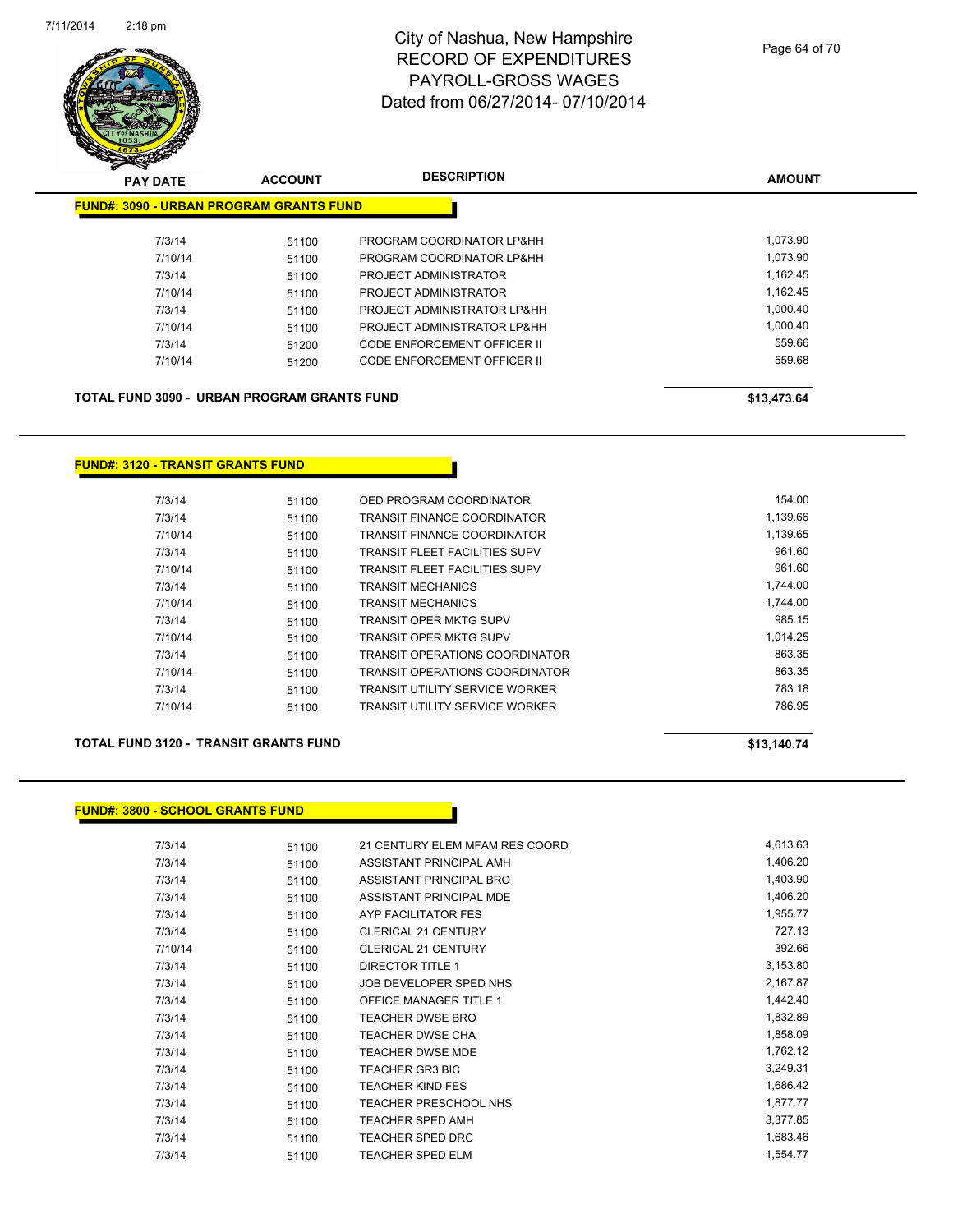

Page 65 of 70

| <b>PAY DATE</b>                                             | <b>ACCOUNT</b> | <b>DESCRIPTION</b>                     | <b>AMOUNT</b> |  |
|-------------------------------------------------------------|----------------|----------------------------------------|---------------|--|
| <b>FUND#: 3800 - SCHOOL GRANTS FUND</b>                     |                |                                        |               |  |
|                                                             |                |                                        |               |  |
| 7/3/14                                                      | 51100          | TEACHER SPED FES                       | 2,295.92      |  |
| 7/3/14                                                      | 51100          | <b>TEACHER SPED FMS</b>                | 3,575.39      |  |
| 7/3/14                                                      | 51100          | TEACHER SPED LDG                       | 3,506.54      |  |
| 7/3/14                                                      | 51100          | TEACHER SPED MDE                       | 1,554.77      |  |
| 7/3/14                                                      | 51100          | TEACHER SPED NHN                       | 6,694.89      |  |
| 7/3/14                                                      | 51100          | TEACHER SPED NHS                       | 3,580.18      |  |
| 7/3/14                                                      | 51100          | <b>TEACHER SPED NSE</b>                | 1,622.42      |  |
| 7/3/14                                                      | 51100          | TEACHER SPED SHE                       | 1,835.68      |  |
| 7/3/14                                                      | 51100          | TEACHER TEAM FACILITATOR AMH           | 2,501.85      |  |
| 7/3/14                                                      | 51100          | <b>TEACHER TEAM FACILITATOR MTP</b>    | 1,459.87      |  |
| 7/3/14                                                      | 51200          | FOCUS MONITORING DATA ANALYST          | 1,721.30      |  |
| 7/3/14                                                      | 51200          | <b>GUIDANCE COUNSELOR FES</b>          | 26.70         |  |
| 7/3/14                                                      | 51200          | HOME SCHOOL CORD TTI                   | 113.50        |  |
| 7/3/14                                                      | 51200          | PARA ELL LDG                           | 52.50         |  |
| 7/3/14                                                      | 51200          | <b>PARA INST BIR</b>                   | 21.88         |  |
| 7/3/14                                                      | 51200          | PARA INST LDG                          | 17.50         |  |
| 7/3/14                                                      | 51200          | SOCIAL WORKER FMS                      | 87.50         |  |
| 7/3/14                                                      | 51200          | <b>TEACHER ELL LDG</b>                 | 250.00        |  |
| 7/3/14                                                      | 51200          | <b>TEACHER GR1 LDG</b>                 | 100.00        |  |
| 7/3/14                                                      | 51200          | <b>TEACHER GR4 FES</b>                 | 100.13        |  |
| 7/3/14                                                      | 51200          | <b>TEACHER KIND LDG</b>                | 75.00         |  |
| 7/3/14                                                      | 51200          | <b>TEACHER TTI AMH</b>                 | 5,499.94      |  |
| 7/3/14                                                      | 51200          | <b>TEACHER TTI FES</b>                 | 2,089.79      |  |
| 7/3/14                                                      | 51200          | <b>TEACHER TTI LDG</b>                 | 1,262.77      |  |
| 7/3/14                                                      | 51200          | <b>TEACHER TTI MTP</b>                 | 4,348.82      |  |
| 7/3/14                                                      | 51200          | <b>TEACHER TTI NURSERY</b>             | 2,584.05      |  |
| 7/3/14                                                      | 51200          | <b>TEACHER TTIDRC</b>                  | 2,273.62      |  |
| 7/3/14                                                      | 51300          | OVERTIME-REGULAR                       | 93.87         |  |
| 7/10/14                                                     | 51300          | OVERTIME-REGULAR                       | 337.86        |  |
| 7/3/14                                                      | 51650          | ADDITIONAL HOURS                       | 13,787.50     |  |
| 7/3/14                                                      | 51750          | <b>RETIREMENT &amp; SEPARATION PAY</b> | 10,961.49     |  |
| <b>TOTAL FUND 3800 - SCHOOL GRANTS FUND</b><br>\$111,985.47 |                |                                        |               |  |
|                                                             |                |                                        |               |  |
| <b>FUND#: 3810 - FOOD SERVICE GRANTS FUND</b>               |                |                                        |               |  |
| 7/3/14                                                      | 51300          | OVERTIME-REGULAR                       | 312.00        |  |

**TOTAL FUND 3810 - FOOD SERVICE GRANTS FUND <b>\$312.00 \$312.00** 

| <b>FUND#: 4005 - TRAFFIC VIOLATIONS FUND</b> |  |
|----------------------------------------------|--|
|----------------------------------------------|--|

| 51100 | PARKING ENFORCEMENT SPEC          | 3.055.61 |
|-------|-----------------------------------|----------|
| 51100 | PARKING ENFORCEMENT SPEC          | 3.119.59 |
| 51100 | RESOURCE COORDINATOR              | 113.10   |
| 51100 | RESOURCE COORDINATOR              | 117.00   |
| 51100 | <b>VEHICLE REGISTRATION CLERK</b> | 787.41   |
| 51100 | <b>VEHICLE REGISTRATION CLERK</b> | 787.40   |
| 51300 | OVERTIME-REGULAR                  | 5.95     |
| 51300 | OVERTIME-REGULAR                  | 17.87    |
|       |                                   |          |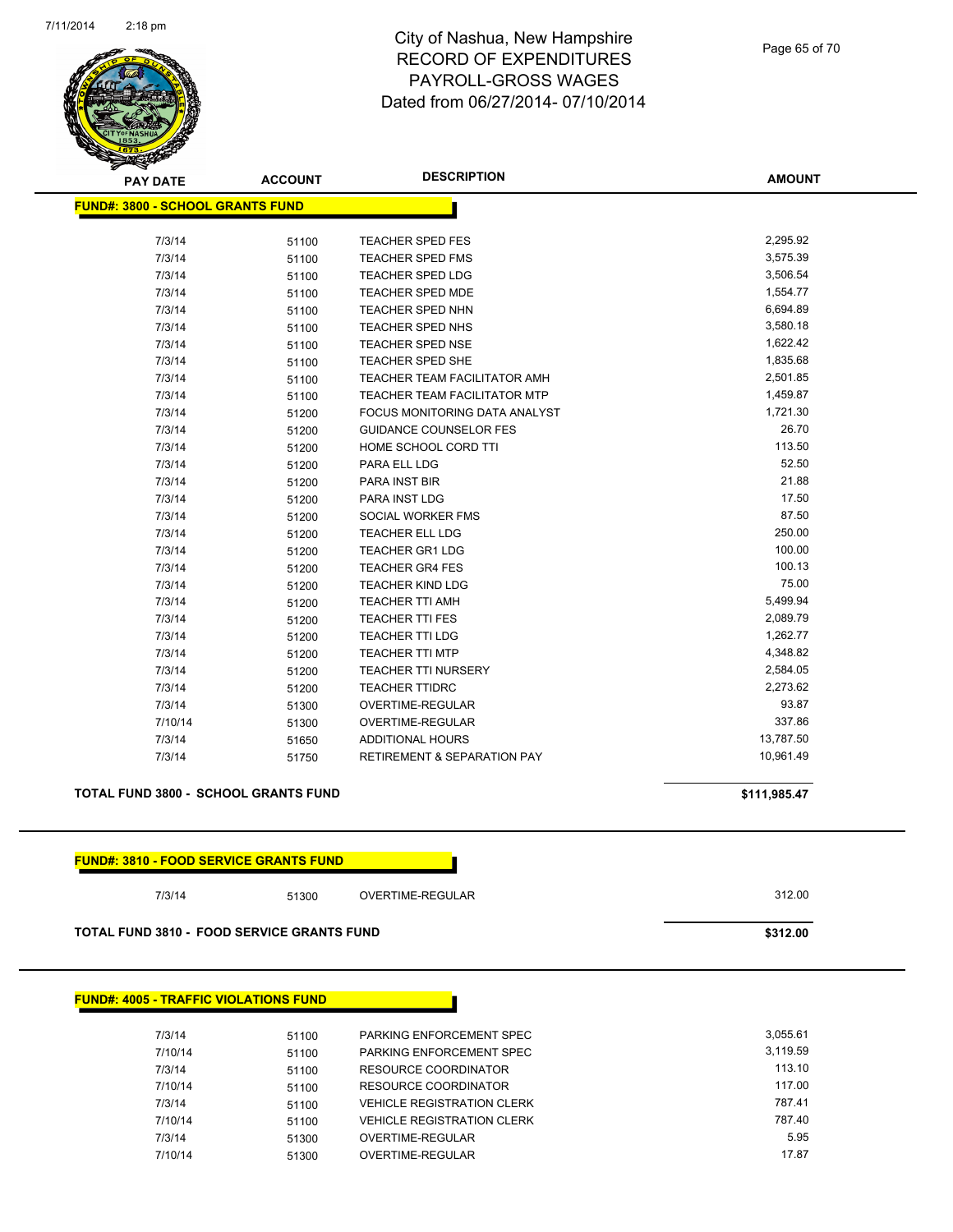

Page 66 of 70

|                                                                                                                                                                                                                                                               | <b>ACCOUNT</b> | <b>DESCRIPTION</b>                      | <b>AMOUNT</b>    |
|---------------------------------------------------------------------------------------------------------------------------------------------------------------------------------------------------------------------------------------------------------------|----------------|-----------------------------------------|------------------|
| <b>PAY DATE</b><br><b>FUND#: 4005 - TRAFFIC VIOLATIONS FUND</b>                                                                                                                                                                                               |                |                                         |                  |
|                                                                                                                                                                                                                                                               |                |                                         |                  |
| 7/3/14<br>7/10/14                                                                                                                                                                                                                                             | 51390<br>51390 | OVERTIME-OTHER<br><b>OVERTIME-OTHER</b> | 427.32<br>472.06 |
| <b>TOTAL FUND 4005 - TRAFFIC VIOLATIONS FUND</b>                                                                                                                                                                                                              |                |                                         | \$8,903.31       |
| <b>FUND#: 4010 - MOTOR VEHICLE ADMIN FUND</b>                                                                                                                                                                                                                 |                |                                         |                  |
| 7/3/14                                                                                                                                                                                                                                                        | 51100          | <b>VEHICLE REGISTRATION CLERK</b>       | 787.39           |
| 7/10/14                                                                                                                                                                                                                                                       | 51100          | <b>VEHICLE REGISTRATION CLERK</b>       | 787.39           |
| 7/3/14<br>7/10/14                                                                                                                                                                                                                                             | 51300          | OVERTIME-REGULAR<br>OVERTIME-REGULAR    | 4.89<br>17.25    |
|                                                                                                                                                                                                                                                               | 51300          |                                         |                  |
| TOTAL FUND 4010 - MOTOR VEHICLE ADMIN FUND                                                                                                                                                                                                                    |                |                                         | \$1,596.92       |
| <b>FUND#: 4030 - POLICE SPECIAL DETAILS FUND</b>                                                                                                                                                                                                              |                |                                         |                  |
| 7/3/14                                                                                                                                                                                                                                                        | 51200          | <b>OUTSIDE DETAIL SPEC PT</b>           | 588.28           |
| 7/10/14                                                                                                                                                                                                                                                       | 51200          | <b>OUTSIDE DETAIL SPEC PT</b>           | 588.28           |
| 7/3/14                                                                                                                                                                                                                                                        | 51712          | <b>SPECIAL DETAIL</b>                   | 6,388.20         |
| 7/10/14                                                                                                                                                                                                                                                       | 51712          | <b>SPECIAL DETAIL</b>                   | 6,456.54         |
| <b>TOTAL FUND 4030 - POLICE SPECIAL DETAILS FUND</b>                                                                                                                                                                                                          |                |                                         | \$14,021.30      |
| <b>FUND#: 4035 - POLICE OVERTIME BILLING FUND</b>                                                                                                                                                                                                             |                |                                         |                  |
|                                                                                                                                                                                                                                                               |                |                                         |                  |
|                                                                                                                                                                                                                                                               |                |                                         |                  |
| 7/3/14<br>7/10/14                                                                                                                                                                                                                                             | 51300<br>51300 | OVERTIME-REGULAR<br>OVERTIME-REGULAR    | 959.26<br>947.89 |
|                                                                                                                                                                                                                                                               |                |                                         | \$1,907.15       |
|                                                                                                                                                                                                                                                               |                |                                         |                  |
| 7/10/14                                                                                                                                                                                                                                                       | 51712          | <b>SPECIAL DETAIL</b>                   | 126.12           |
|                                                                                                                                                                                                                                                               |                |                                         | \$126.12         |
|                                                                                                                                                                                                                                                               |                |                                         |                  |
| 7/3/14                                                                                                                                                                                                                                                        | 51300          | OVERTIME-REGULAR                        | 188.42           |
| <b>TOTAL FUND 4035 - POLICE OVERTIME BILLING FUND</b><br><b>FUND#: 4065 - FIRE WATCHGUARDS FUND</b><br><b>TOTAL FUND 4065 - FIRE WATCHGUARDS FUND</b><br><b>FUND#: 4068 - ENGINEERING SERVICES FUND</b><br><b>TOTAL FUND 4068 - ENGINEERING SERVICES FUND</b> |                |                                         | \$188.42         |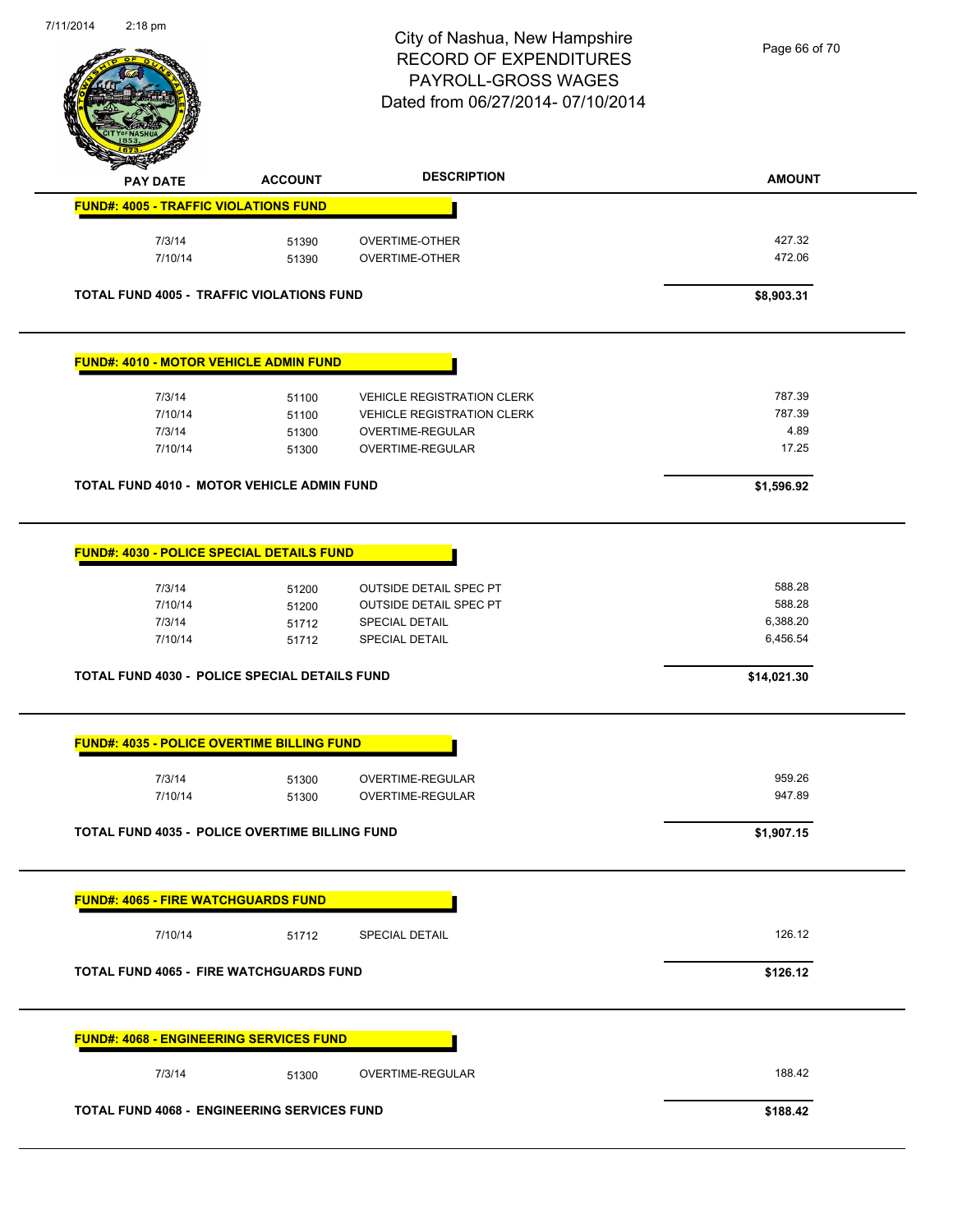

| $\boldsymbol{\nu}$<br>--<br><b>PAY DATE</b> | <b>ACCOUNT</b>                                       | <b>DESCRIPTION</b>      | <b>AMOUNT</b> |
|---------------------------------------------|------------------------------------------------------|-------------------------|---------------|
|                                             | <b>FUND#: 4600 - ECON DEV-GREATER NASHUA RLF</b>     |                         |               |
| 7/3/14                                      | 51100                                                | OED PROGRAM COORDINATOR | 76.94         |
| 7/10/14                                     | 51100                                                | OED PROGRAM COORDINATOR | 79.85         |
|                                             | <b>TOTAL FUND 4600 - ECON DEV-GREATER NASHUA RLF</b> |                         | \$156.79      |

#### **FUND#: 6000 - SOLID WASTE FUND**

| 7/3/14  | 51100 | ACCOUNTING COMPLIANCE MGR            | 153.40   |
|---------|-------|--------------------------------------|----------|
| 7/10/14 | 51100 | ACCOUNTING COMPLIANCE MGR            | 157.95   |
| 7/3/14  | 51100 | ADMINISTRATIVE ASSISTANT I           | 632.00   |
| 7/3/14  | 51100 | ADMINISTRATIVE ASSISTANT II          | 695.63   |
| 7/10/14 | 51100 | ADMINISTRATIVE ASSISTANT II          | 665.60   |
| 7/3/14  | 51100 | AUTOMATIC COLLECTION EQUIP OPR       | 3,636.80 |
| 7/10/14 | 51100 | AUTOMATIC COLLECTION EQUIP OPR       | 3,273.14 |
| 7/3/14  | 51100 | <b>CITY ENGINEER</b>                 | 298.00   |
| 7/10/14 | 51100 | <b>CITY ENGINEER</b>                 | 303.00   |
| 7/3/14  | 51100 | <b>COLLECTION EQUIP OPR</b>          | 8,688.56 |
| 7/10/14 | 51100 | <b>COLLECTION EQUIP OPR</b>          | 8,629.52 |
| 7/3/14  | 51100 | <b>COLLECTION EQUIP OPR LANDFILL</b> | 900.80   |
| 7/10/14 | 51100 | COLLECTION EQUIP OPR LANDFILL        | 900.80   |
| 7/3/14  | 51100 | DEP TREASURER TAX COLLECTOR          | 230.60   |
| 7/10/14 | 51100 | DEP TREASURER TAX COLLECTOR          | 235.46   |
| 7/3/14  | 51100 | DEPUTY MANAGER OF ENGINEERING        | 74.50    |
| 7/10/14 | 51100 | DEPUTY MANAGER OF ENGINEERING        | 76.70    |
| 7/3/14  | 51100 | <b>DIRECTOR PUBLIC WORKS</b>         | 205.85   |
| 7/10/14 | 51100 | <b>DIRECTOR PUBLIC WORKS</b>         | 212.10   |
| 7/3/14  | 51100 | DIVISION OPERATIONS MANAGER          | 171.55   |
| 7/10/14 | 51100 | <b>DIVISION OPERATIONS MANAGER</b>   | 176.70   |
| 7/3/14  | 51100 | DPW BILLING ACCOUNTANT               | 438.30   |
| 7/10/14 | 51100 | DPW BILLING ACCOUNTANT               | 438.30   |
| 7/3/14  | 51100 | DPW COLLECTIONS SPEC III             | 364.60   |
| 7/10/14 | 51100 | DPW COLLECTIONS SPEC III             | 364.60   |
| 7/3/14  | 51100 | DPW CONTRACT ADMINISTRATOR           | 108.35   |
| 7/10/14 | 51100 | DPW CONTRACT ADMINISTRATOR           | 108.35   |
| 7/3/14  | 51100 | ENVIRONMENTAL ENGINEER               | 1,255.85 |
| 7/10/14 | 51100 | <b>ENVIRONMENTAL ENGINEER</b>        | 1,293.10 |
| 7/3/14  | 51100 | <b>EQUIPMENT OPR LANDFILL</b>        | 6,392.40 |
| 7/10/14 | 51100 | <b>EQUIPMENT OPR LANDFILL</b>        | 6,392.40 |
| 7/3/14  | 51100 | FINANCE AND ADMIN MANAGER            | 372.36   |
| 7/10/14 | 51100 | FINANCE AND ADMIN MANAGER            | 383.40   |
| 7/3/14  | 51100 | LICENSED SCALE OPERATOR              | 680.10   |
| 7/10/14 | 51100 | LICENSED SCALE OPERATOR              | 680.10   |
| 7/3/14  | 51100 | <b>RECYCLING COORDINATOR</b>         | 1,061.70 |
| 7/10/14 | 51100 | RECYCLING COORDINATOR                | 1,061.70 |
| 7/3/14  | 51100 | SOLID WASTE FOREMAN                  | 2,308.30 |
| 7/10/14 | 51100 | <b>SOLID WASTE FOREMAN</b>           | 2,308.30 |
| 7/3/14  | 51100 | SUPERINTENDENT OF SOLID WASTE        | 1,529.80 |
| 7/10/14 | 51100 | SUPERINTENDENT OF SOLID WASTE        | 1,575.30 |
| 7/3/14  | 51300 | OVERTIME-REGULAR                     | 2,523.68 |
| 7/10/14 | 51300 | <b>OVERTIME-REGULAR</b>              | 8,610.94 |
| 7/3/14  | 51400 | <b>WAGES TEMP-SEASONAL</b>           | 4,101.50 |
| 7/10/14 | 51400 | <b>WAGES TEMP-SEASONAL</b>           | 3,601.00 |
|         |       |                                      |          |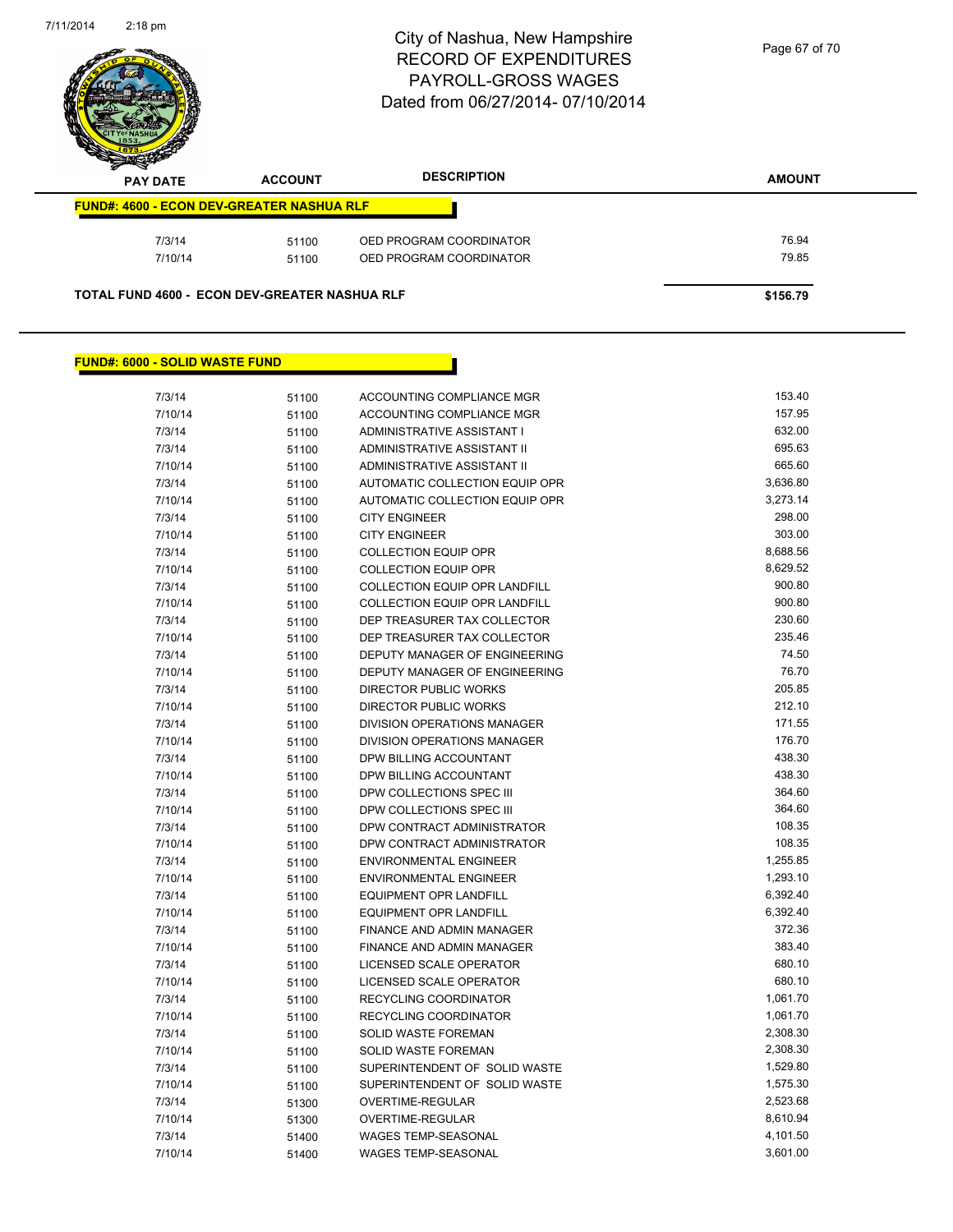

| <b>PAY DATE</b>                           | <b>ACCOUNT</b> | <b>DESCRIPTION</b>                   | <b>AMOUNT</b> |
|-------------------------------------------|----------------|--------------------------------------|---------------|
| <b>TOTAL FUND 6000 - SOLID WASTE FUND</b> |                |                                      | \$78,273.09   |
| <b>FUND#: 6200 - WASTEWATER FUND</b>      |                |                                      |               |
| 7/3/14                                    | 51100          | ACCOUNTING COMPLIANCE MGR            | 306.70        |
| 7/10/14                                   | 51100          | ACCOUNTING COMPLIANCE MGR            | 315.80        |
| 7/3/14                                    | 51100          | ADMINISTRATIVE ASSISTANT II          | 811.26        |
| 7/10/14                                   | 51100          | ADMINISTRATIVE ASSISTANT II          | 811.25        |
| 7/3/14                                    | 51100          | ANALYTICAL CHEMIST                   | 853.70        |
| 7/10/14                                   | 51100          | ANALYTICAL CHEMIST                   | 853.70        |
| 7/3/14                                    | 51100          | <b>CITY ENGINEER</b>                 | 695.35        |
| 7/10/14                                   | 51100          | <b>CITY ENGINEER</b>                 | 707.03        |
| 7/3/14                                    | 51100          | <b>COLLECTION SYSTEM FOREMAN</b>     | 1,087.55      |
| 7/10/14                                   | 51100          | <b>COLLECTION SYSTEM FOREMAN</b>     | 1,087.55      |
| 7/3/14                                    | 51100          | <b>COLLECTION SYSTEMS OPERATOR</b>   | 2,727.60      |
| 7/10/14                                   | 51100          | <b>COLLECTION SYSTEMS OPERATOR</b>   | 2,727.60      |
| 7/3/14                                    | 51100          | <b>COLLECTION SYSTEMS TECHNICIAN</b> | 1,952.00      |
| 7/10/14                                   | 51100          | COLLECTION SYSTEMS TECHNICIAN        | 1,952.00      |
| 7/3/14                                    | 51100          | <b>COLLECTIONS SPEC II</b>           | 791.45        |
| 7/10/14                                   | 51100          | <b>COLLECTIONS SPEC II</b>           | 791.45        |
| 7/3/14                                    | 51100          | <b>CSO STORM WATER ENGINEER</b>      | 1,200.50      |
| 7/10/14                                   | 51100          | <b>CSO STORM WATER ENGINEER</b>      | 1,220.66      |
| 7/3/14                                    | 51100          | <b>CSO TECHNICIAN INSPECTOR</b>      | 993.75        |
| 7/10/14                                   | 51100          | CSO TECHNICIAN INSPECTOR             | 993.75        |
| 7/3/14                                    | 51100          | DEP TREASURER TAX COLLECTOR          | 230.60        |
| 7/10/14                                   | 51100          | DEP TREASURER TAX COLLECTOR          | 235.46        |
| 7/3/14                                    | 51100          | DEPUTY MANAGER OF ENGINEERING        | 744.65        |
| 7/10/14                                   | 51100          | DEPUTY MANAGER OF ENGINEERING        | 766.80        |
| 7/3/14                                    | 51100          | DIRECTOR PUBLIC WORKS                | 411.90        |
| 7/10/14                                   | 51100          | <b>DIRECTOR PUBLIC WORKS</b>         | 424.10        |
| 7/3/14                                    | 51100          | DIVISION OPERATIONS MANAGER          | 171.60        |
| 7/10/14                                   | 51100          | DIVISION OPERATIONS MANAGER          | 176.65        |
| 7/3/14                                    | 51100          | DPW BILLING ACCOUNTANT               | 438.25        |
| 7/10/14                                   | 51100          | DPW BILLING ACCOUNTANT               | 438.25        |
| 7/3/14                                    | 51100          | DPW COLLECTIONS SPEC III             | 364.60        |
| 7/10/14                                   | 51100          | DPW COLLECTIONS SPEC III             | 364.60        |
| 7/3/14                                    | 51100          | DPW CONTRACT ADMINISTRATOR           | 649.70        |
| 7/10/14                                   | 51100          | DPW CONTRACT ADMINISTRATOR           | 649.70        |
| 7/3/14                                    | 51100          | ELECTRICAL DIAGNOSTIC TECH I         | 2,079.20      |
| 7/10/14                                   | 51100          | ELECTRICAL DIAGNOSTIC TECH I         | 2,079.20      |
| 7/3/14                                    | 51100          | EQUIP OPR STREET REPAIR              | 181.84        |
| 7/3/14                                    | 51100          | FINANCE AND ADMIN MANAGER            | 372.36        |
| 7/10/14                                   | 51100          | FINANCE AND ADMIN MANAGER            | 383.40        |
| 7/3/14                                    | 51100          | FLEET MANAGER STREET DEPT            | 352.05        |
| 7/10/14                                   | 51100          | FLEET MANAGER STREET DEPT            | 362.50        |
| 7/3/14                                    | 51100          | INDUSTRIAL PRETREATMENT COORD        | 1,154.10      |
| 7/10/14                                   | 51100          | INDUSTRIAL PRETREATMENT COORD        | 1,154.10      |
| 7/3/14                                    | 51100          | MECHANIC WWTP 1ST CLASS              | 4,054.87      |
| 7/10/14                                   | 51100          | MECHANIC WWTP 1ST CLASS              | 4,004.80      |
| 7/3/14                                    | 51100          | OPERATOR II WWTP                     | 3,976.80      |
| 7/10/14                                   | 51100          | OPERATOR II WWTP                     | 3,976.80      |
| 7/3/14                                    | 51100          | OPERATOR II WWTP 2nd                 | 1,009.20      |

7/10/14 51100 OPERATOR II WWTP 2nd 5/10014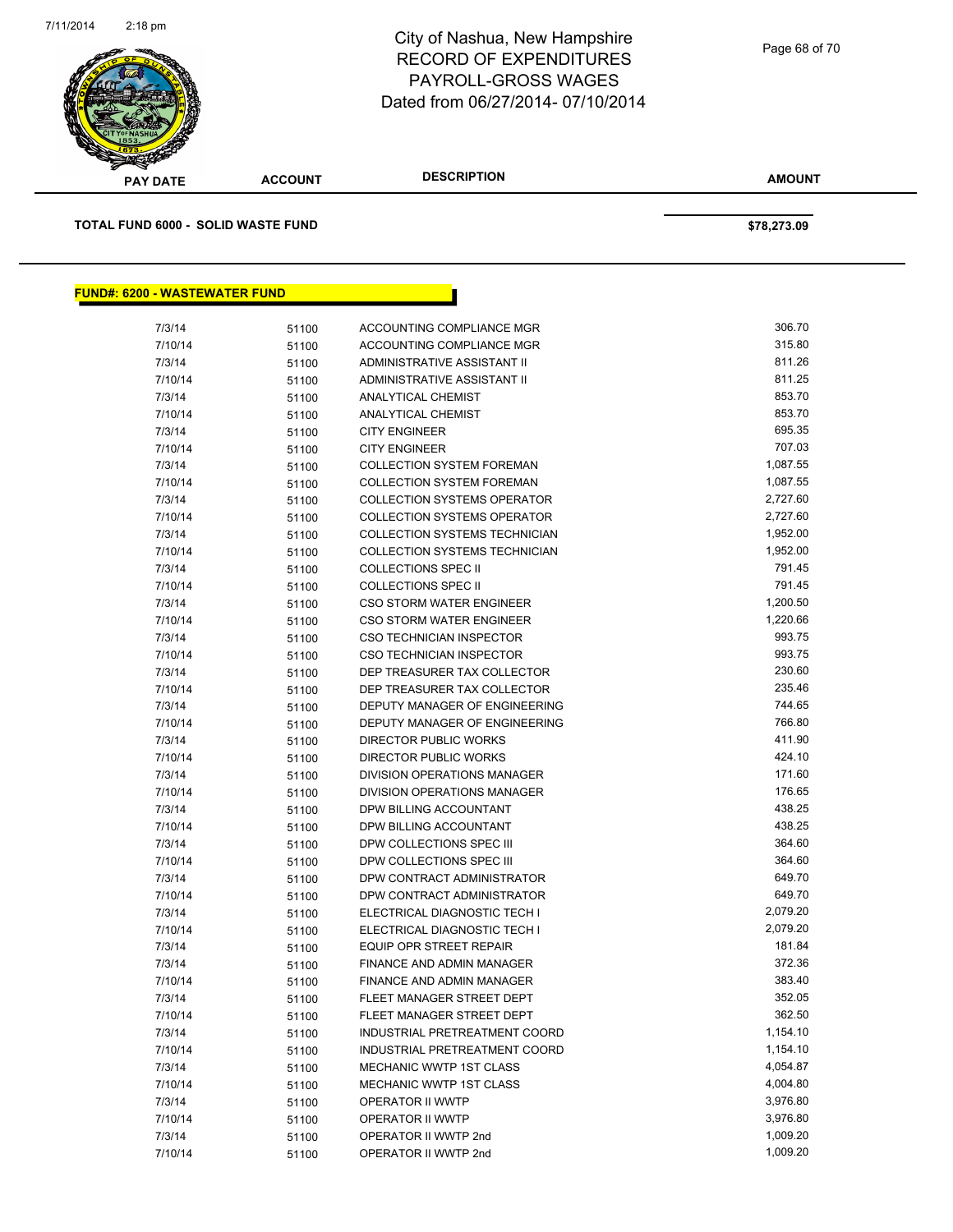

| <b>PAY DATE</b>               | <b>ACCOUNT</b> | <b>DESCRIPTION</b>                 | <b>AMOUNT</b> |
|-------------------------------|----------------|------------------------------------|---------------|
| FUND#: 6200 - WASTEWATER FUND |                |                                    |               |
| 7/3/14                        | 51100          | OPERATOR II WWTP 3rd               | 2,129.56      |
| 7/10/14                       | 51100          | OPERATOR II WWTP 3rd               | 2,129.55      |
| 7/3/14                        | 51100          | <b>OPERATOR III WWTP</b>           | 3,147.20      |
| 7/10/14                       | 51100          | <b>OPERATOR III WWTP</b>           | 3,147.21      |
| 7/3/14                        | 51100          | PLANT OPERATIONS SUPERVISOR        | 1,405.05      |
| 7/10/14                       | 51100          | PLANT OPERATIONS SUPERVISOR        | 1,405.05      |
| 7/3/14                        | 51100          | PROCESS CHEMIST                    | 1,073.90      |
| 7/10/14                       | 51100          | <b>PROCESS CHEMIST</b>             | 1,073.90      |
| 7/3/14                        | 51100          | SUPERINTENDENT OF WASTEWATER       | 1,720.00      |
| 7/10/14                       | 51100          | SUPERINTENDENT OF WASTEWATER       | 1,720.00      |
| 7/3/14                        | 51100          | <b>SUPV LABORATORY</b>             | 1,154.10      |
| 7/10/14                       | 51100          | <b>SUPV LABORATORY</b>             | 1,154.10      |
| 7/3/14                        | 51100          | TRUCK DRIVER STREET REPAIR         | 1,352.00      |
| 7/10/14                       | 51100          | <b>TRUCK DRIVER STREET REPAIR</b>  | 852.80        |
| 7/3/14                        | 51100          | <b>WASTEWATER PROJECT ENGINEER</b> | 1,293.10      |
| 7/10/14                       | 51100          | <b>WASTEWATER PROJECT ENGINEER</b> | 1,331.46      |
| 7/3/14                        | 51300          | <b>OVERTIME-REGULAR</b>            | 9,687.66      |
| 7/10/14                       | 51300          | <b>OVERTIME-REGULAR</b>            | 6,711.62      |
| 7/3/14                        | 51400          | <b>WAGES TEMP-SEASONAL</b>         | 3,341.00      |
| 7/10/14                       | 51400          | <b>WAGES TEMP-SEASONAL</b>         | 2,479.00      |
|                               |                |                                    |               |

#### **TOTAL FUND 6200 - WASTEWATER FUND \$103,406.19**

#### **FUND#: 6500 - PROPERTY & CASUALTY FUND**

| 7/3/14  | 51100 | <b>PROGRAM SUPV</b>            | 1,143.30 |
|---------|-------|--------------------------------|----------|
| 7/10/14 | 51100 | <b>PROGRAM SUPV</b>            | 1.177.20 |
| 7/3/14  | 51100 | PROPERTY AND CASUALTY ADJUSTER | 1,985.71 |
| 7/10/14 | 51100 | PROPERTY AND CASUALTY ADJUSTER | 2,019.06 |
| 7/3/14  | 51100 | <b>RISK MANAGER</b>            | 1.533.60 |
| 7/10/14 | 51100 | <b>RISK MANAGER</b>            | 1.579.20 |
| 7/3/14  | 51100 | SAFETY LOSS PREVENTION SPEC    | 1.011.34 |
| 7/10/14 | 51100 | SAFETY LOSS PREVENTION SPEC    | 1.011.35 |
| 7/3/14  | 59207 | WORKERS COMPENSATION CLAIMS    | 6,753.94 |
| 7/10/14 | 59207 | WORKERS COMPENSATION CLAIMS    | 4.128.56 |
| 7/3/14  | 59290 | LONG TERM DISABILITY CLAIMS    | 4.149.39 |
| 7/10/14 | 59290 | LONG TERM DISABILITY CLAIMS    | 3.723.84 |
|         |       |                                |          |

#### **TOTAL FUND 6500 - PROPERTY & CASUALTY FUND \$30,216.49**

#### **FUND#: 6600 - BENEFITS SELF INSURANCE FUND**

| 7/3/14  | 51100 | DEPUTY MGR HUMAN RESOURCES         | 1.219.70 |
|---------|-------|------------------------------------|----------|
| 7/10/14 | 51100 | DEPUTY MGR HUMAN RESOURCES         | 1.255.86 |
| 7/3/14  | 51100 | <b>EMPLOYEE BENEFITS ASSISTANT</b> | 561.41   |
| 7/10/14 | 51100 | <b>EMPLOYEE BENEFITS ASSISTANT</b> | 591.55   |
| 7/3/14  | 51100 | <b>EMPLOYEE BENEFITS SPEC I</b>    | 909.85   |
| 7/10/14 | 51100 | <b>EMPLOYEE BENEFITS SPEC I</b>    | 936.70   |
| 7/3/14  | 51100 | HUMAN RESOURCES DIRECTOR           | 272.90   |
| 7/10/14 | 51100 | HUMAN RESOURCES DIRECTOR           | 281.00   |
|         |       |                                    |          |